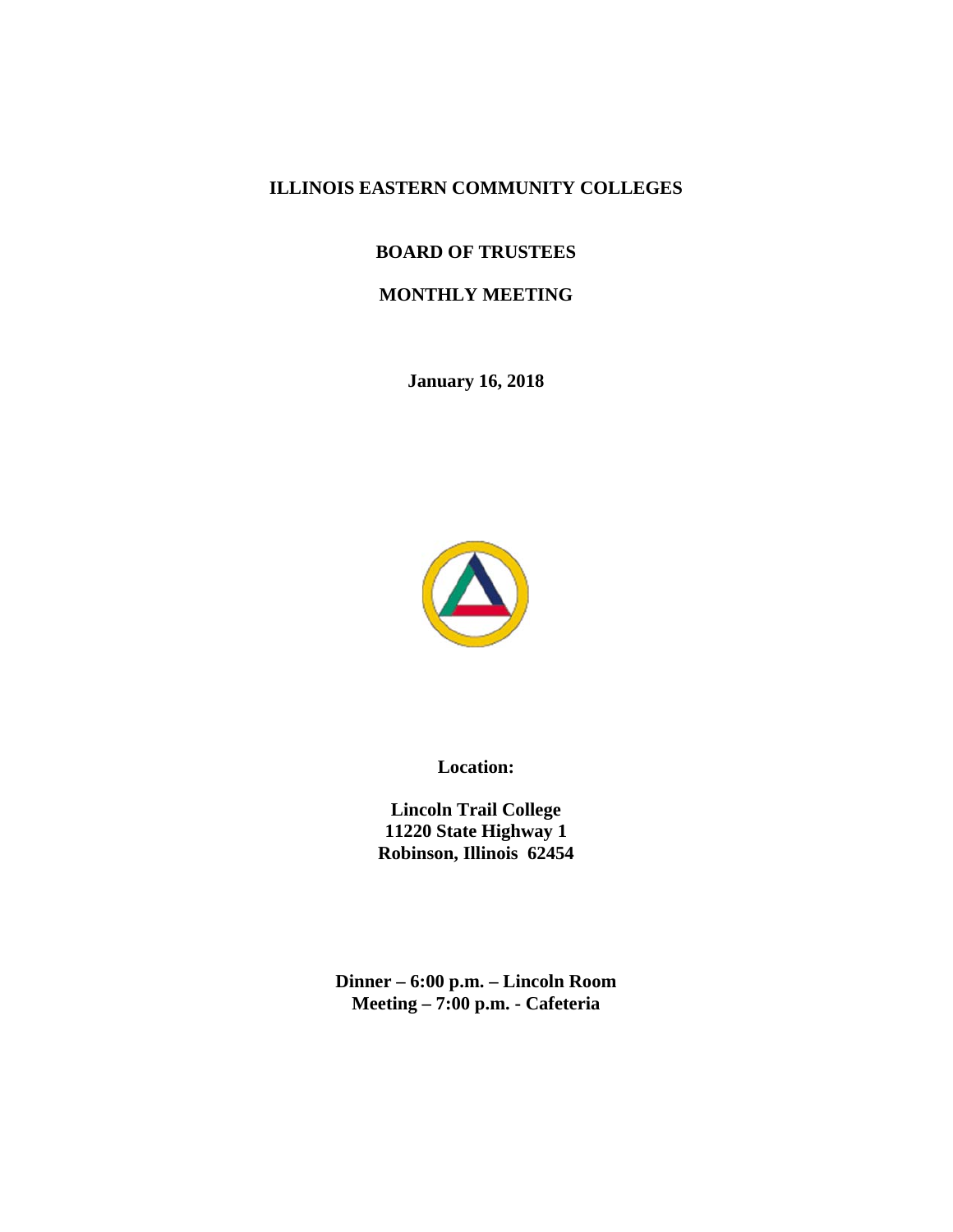#### *The mission of Illinois Eastern Community College District 529 is to deliver exceptional education and services to improve the lives of our students and to strengthen our communities.*

# **Illinois Eastern Community Colleges Board Agenda**

# **January 16, 2018 7:00 p.m. Lincoln Trail College Cafeteria**

| 1.<br>2.<br>3. | A. Visitors and Guests<br><b>B.</b> IECEA Representative                                                                                                                                                        |
|----------------|-----------------------------------------------------------------------------------------------------------------------------------------------------------------------------------------------------------------|
| 4.             | <b>Public Comment</b>                                                                                                                                                                                           |
| 5.             | Reports<br>A. Trustees<br><b>B.</b> Presidents<br>C. Cabinet                                                                                                                                                    |
| 6.             | A. 100.37 Freedom of Information Act Policy                                                                                                                                                                     |
| 7.             | A. None                                                                                                                                                                                                         |
| 8.             | <b>Staff Recommendations for Approval</b><br>E. Affiliation Agreements<br>Keystone America Hosselton Funeral Home - Health Informatics - FCC<br>Christopher Rural Health Clay Medical Center - Phlebotomy - OCC |
| 9.             | A. None                                                                                                                                                                                                         |
|                | 10. District Finance                                                                                                                                                                                            |
| 11.            |                                                                                                                                                                                                                 |
|                |                                                                                                                                                                                                                 |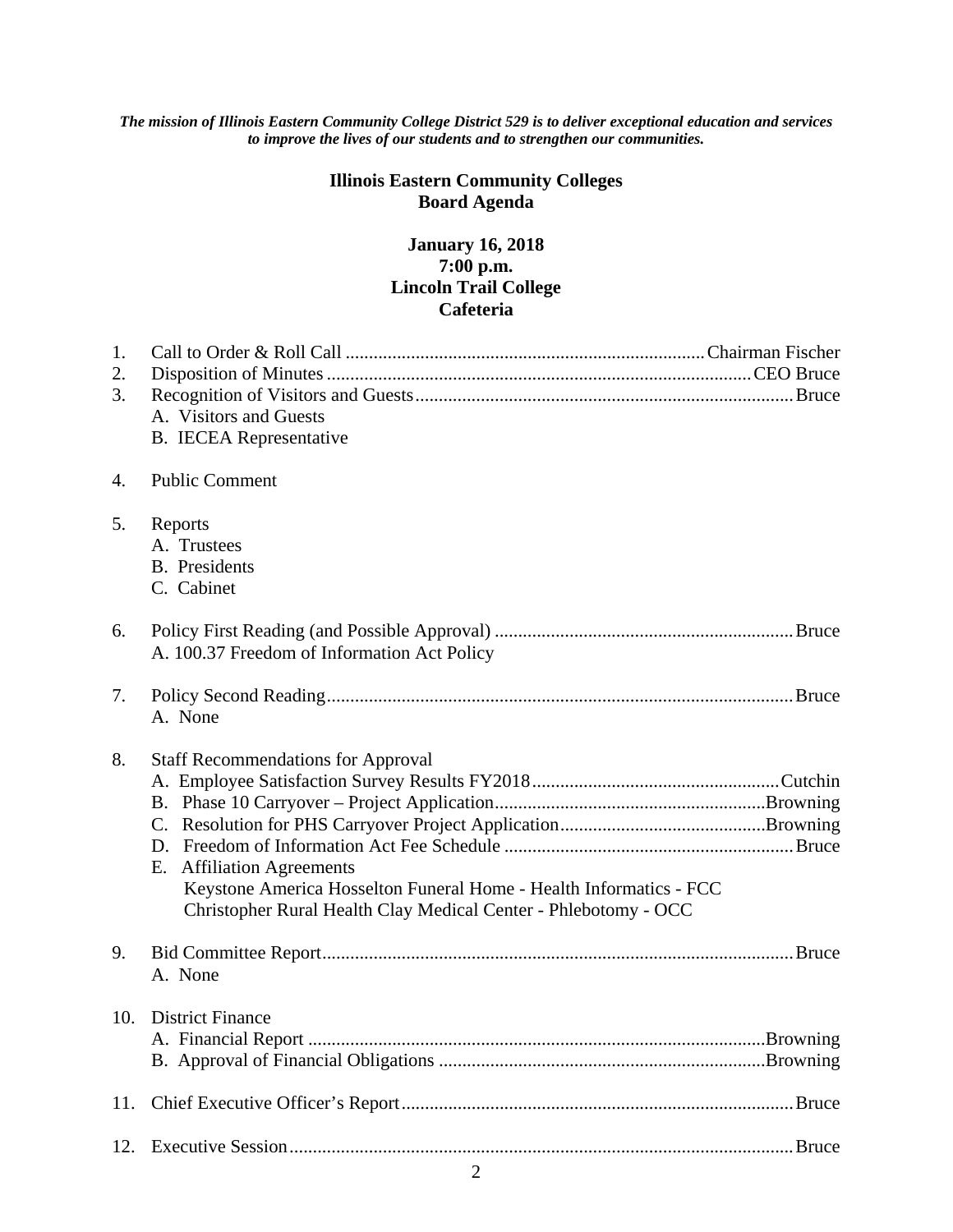| 13. Approval of Executive Session Minutes                  |  |  |  |
|------------------------------------------------------------|--|--|--|
|                                                            |  |  |  |
|                                                            |  |  |  |
|                                                            |  |  |  |
| Approval of Two Year Contract with Bargaining Unit Faculty |  |  |  |
|                                                            |  |  |  |
| 17. Other Items                                            |  |  |  |
| 18. Adjournment                                            |  |  |  |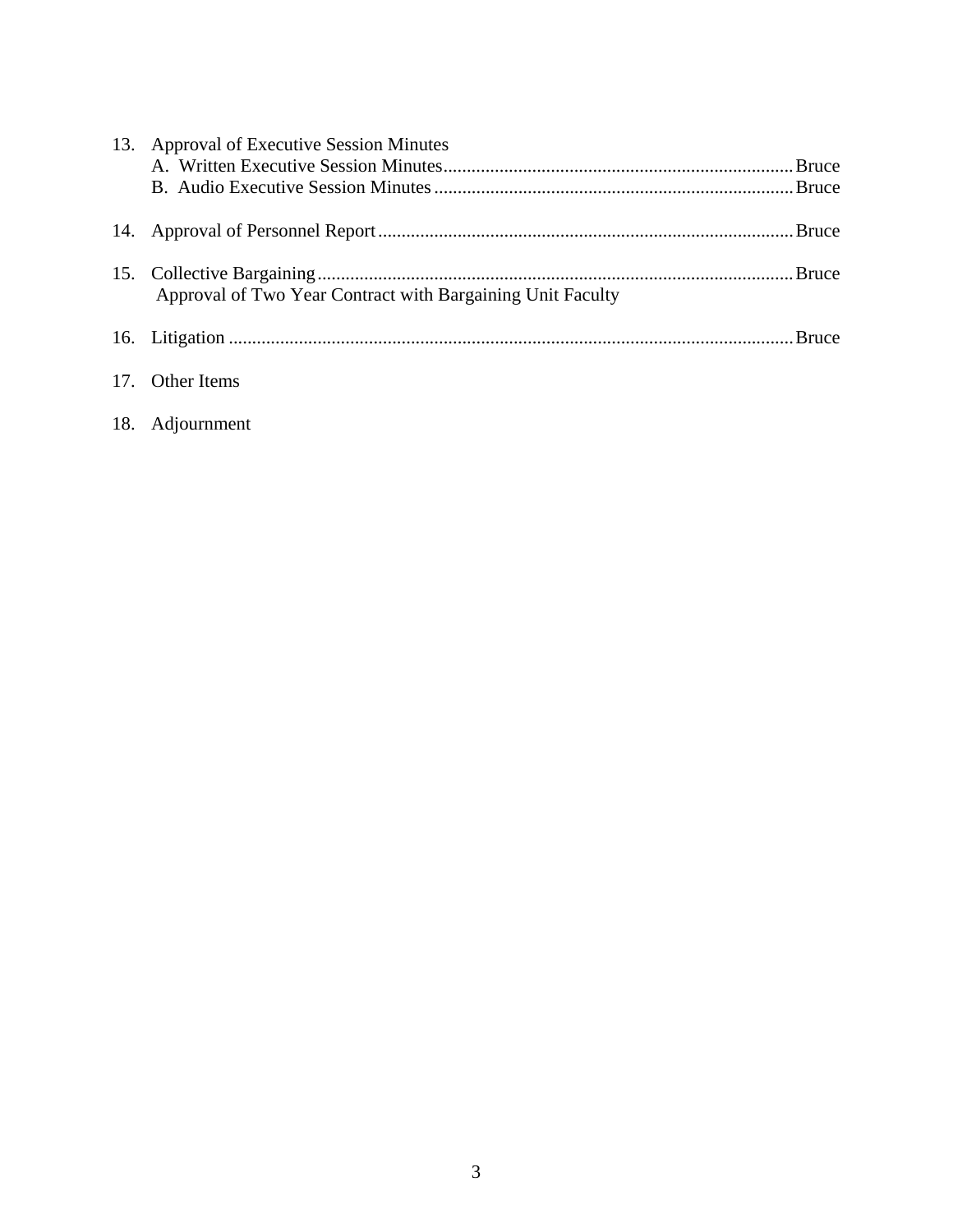Minutes of a regular meeting of the Board of Trustees of Illinois Eastern Community Colleges – Frontier Community College, Lincoln Trail College, Olney Central College, Wabash Valley College – Community College District No. 529, Counties of Richland, Clark, Clay, Crawford, Cumberland, Edwards, Hamilton, Jasper, Lawrence, Wabash, Wayne and White, and State of Illinois, held in the Cafeteria, Wabash Valley College, 2200 College Drive, Mt. Carmel, Illinois, Tuesday, December 12, 2017.

**AGENDA #1 – "Call to Order & Roll Call"** – Chairman G. Andrew Fischer called the meeting to order at 7:00 p.m. and directed the Board Secretary, Renee Smith, to call the roll.

**Roll Call:** The Secretary called the roll of members present and the following trustees answered to their names as called and were found to be present:

 John D. Brooks, Gary Carter, Brenda K. Culver, G. Andrew Fischer, Al Henager, James Lane, Jan Ridgely. Also present was Madison Ferreira, student trustee. Trustees absent: None. There being a quorum present, the Chair declared the Board of Trustees to be in open, public session for the transaction of business.

 (Note: In accordance with Board of Trustees Policy No. 100.4, the student trustee shall have an advisory vote, to be recorded in the Board Minutes. The advisory vote may not be counted in declaring a motion to have passed or failed.)

Also present at this meeting, in addition to trustees: Jay Edgren, President of Frontier Community College. Matt Fowler, President of Wabash Valley College. Ryan Gower, President of Lincoln Trail College. Rodney Ranes, President of Olney Central College. Roger Browning, Chief Finance Officer. Tara Buerster, Director of Human Resources. Alex Cline, Director of Information Technology and Communications. Jeff Cutchin, Chief Academic Officer. Renee Smith, Executive Assistant to CEO/Board Secretary.

**AGENDA #2 – "Disposition of Minutes"** – Open meeting minutes as prepared for the regular meeting held November 21, 2017 were presented for disposition.

**Board Action to Amend Minutes:** Trustee Al Henager made a motion to amend the minutes to include the attendance of Alex Cline whose name had been inadvertently omitted. Trustee James Lane seconded the motion. The Chair asked trustees in favor of the motion to say "Aye" and those opposed to say "No." The voice vote was taken and the Chair declared the "Ayes" have it and the motion carried.

**Board Action to Approve Amended Minutes:** Trustee Brenda Culver made a motion to approve the minutes of the foregoing meeting as amended. Trustee Madison Ferreira seconded the motion. The Chair asked trustees in favor of the motion to say "Aye" and those opposed to say "No." The voice vote was taken and the Chair declared the "Ayes" have it and the motion carried.

#### **AGENDA #3 – "Recognition of Visitors & Guests"** –

**#3-A. Visitors & Guests:** Visitors & guests present were recognized.

**#3-B. IECEA Representative:** None.

**AGENDA #4 – "Public Comment"** – None.

**AGENDA #5 – "Reports"** –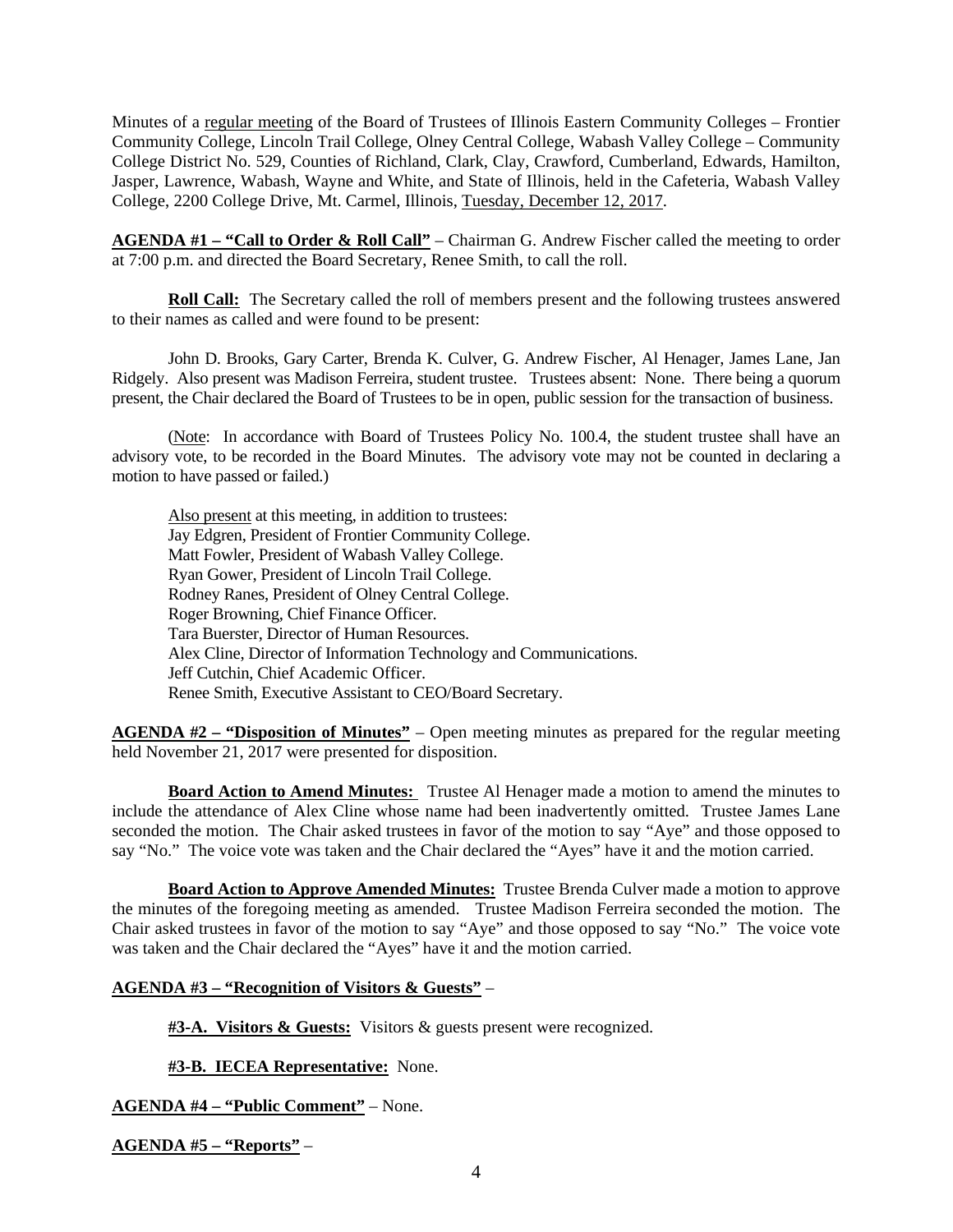#### **#5-A. Report from Trustees:** None.

**#5-B. Report from Presidents:** Informational reports on upcoming events were provided by the College Presidents.

#### **#5-C. Report from Cabinet:** None.

#### **AGENDA #6 – "Policy First Readings (and Possible Approval)"** –

**#6-A. Policy 100.31 Preventing Sexual Misconduct Policy:** Revisions to the policy were outlined to ensure compliance with recent legislative changes that address retaliation and consequences of making a false report. The revised policy was presented as follows:

#### **Preventing Sexual Misconduct Policy (100.31)**

Date Adopted: July 19, 2016 Revised: October 18, 2016 Revised: January 17, 2017 Revised and combined with Policies 100.17 & 100.29: July 18, 2017 Revised: December 12, 2017

The Board of Trustees of Illinois Eastern Community Colleges District #529 is committed to preventing and responding to incidents of sex-based harassment, including sexual harassment, sexual assault, sexual exploitation, domestic violence, dating violence, sexual violence, or stalking. The Board adopts the following standards of conduct for all members of the Illinois Eastern Community Colleges community, including employees, students, contractors, and visitors.

The Board is committed to the principle that all interpersonal relationships and interactions – especially those of an intimate nature – be grounded in mutual respect, open communication, and clear consent. The District prohibits any and all forms of Sexual Misconduct including sexual harassment, sexual assault, sexual exploitation, dating violence, domestic violence, sexual violence, and stalking. Prohibited conduct under this Policy also includes attempting or aiding in the commission of Sexual Misconduct or retaliating against another for exercising his/her rights under this Policy.

The Board recognizes that victims and offenders can be any gender and expects members of the campus community to help maintain a safe environment. The Board encourages anyone who has been subjected to Sexual Misconduct seek appropriate help and report the incident promptly to the police and/or designated officials pursuant to this Policy.

The District is committed to educating students, staff, and faculty about its policies and procedures against Sexual Misconduct. As a general matter, the Board, through its Chief Executive Officer, will take prompt action to investigate reports of Sexual Misconduct and, where appropriate, to impose sanctions. The applicable procedures will depend on whether the alleged offender is a student, faculty, or staff member.

This policy applies to students, employees, contractors, or third parties whenever the misconduct occurs:

- A. On College property; or
- B. Off College property if;
- 1. The conduct was in connection with a College or College-recognized program or activity; or
- 2. Otherwise has a connection to the College.

#### **Definitions**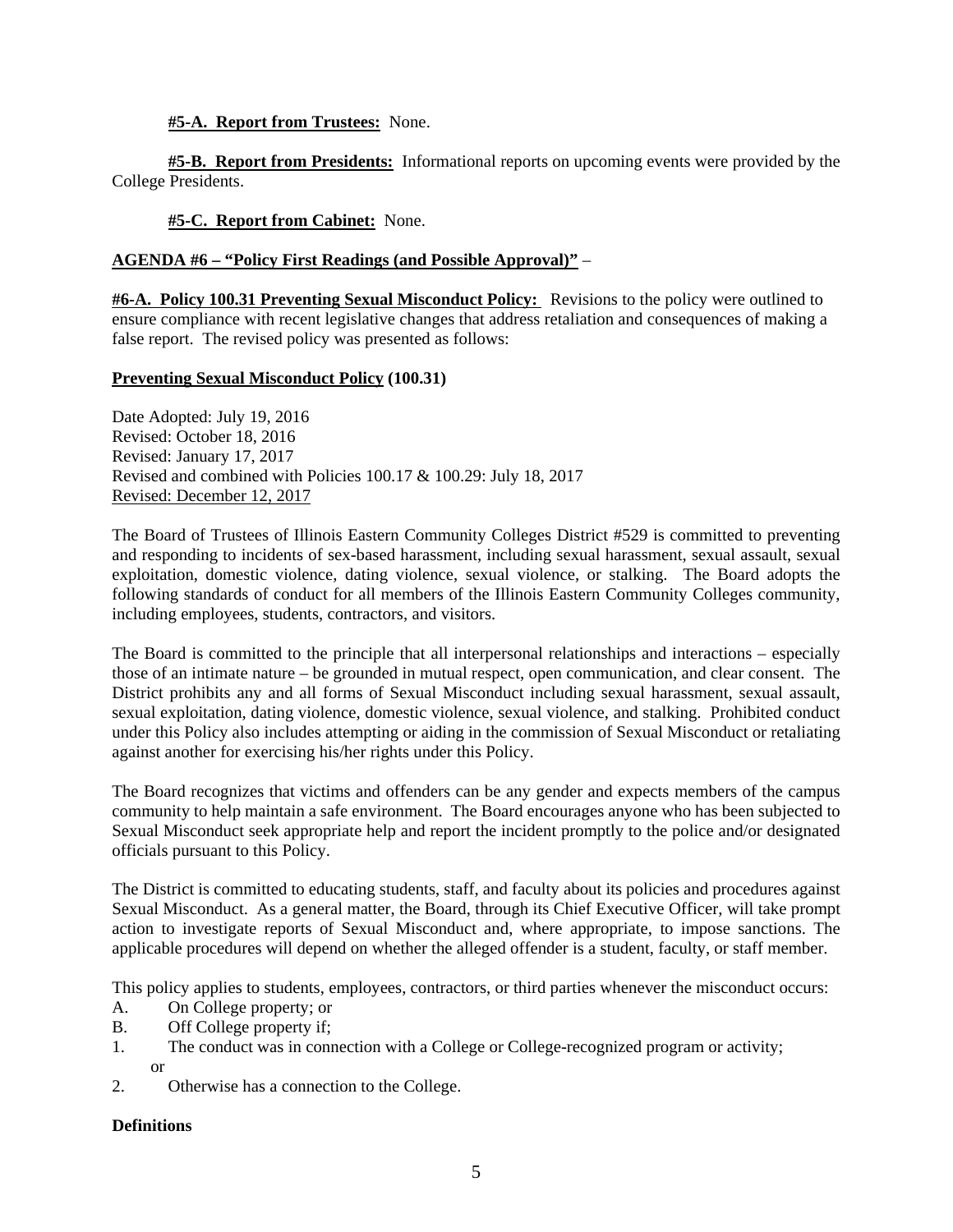A. Consent: Consent is knowing, voluntary and clear affirmative permission by word or action, to engage in mutually agreed upon sexual activity. Consent may not be inferred from silence, passivity, or a lack of active verbal or physical resistance. Past consent to sexual activities, or a current or previous dating relationship, does not imply ongoing or future consent. Submission resulting from a use of force does not constitute consent. Consent to some sexual contact (such as kissing or fondling) cannot be presumed to be consent for other sexual activity (such as intercourse). A person can withdraw consent at any time. A person may be incapable of giving consent due to the person's age, use of drugs or alcohol, being asleep or unconscious, or because an intellectual or other disability prevents the person from having the capacity to give consent. The existence of consent is based on the totality of the circumstances, including the context in which the alleged incident occurred.

B. Dating Violence: The term dating violence means violence committed by a person 1) who is or has been in a social relationship of a romantic or intimate nature with the victim, and 2) where the existence of such a relationship shall be determined based on a consideration of the length of the relationship, the type of relationship, and the frequency of interaction between the persons involved in the relationship.

C. Domestic Violence: Includes felony or misdemeanor crimes of violence committed by a current or former spouse or intimate partner of the victim, by a person with whom the victim shares a child in common, by a person who is cohabitating with or has cohabitated with the victim as a spouse or intimate partner, by a person similarly situated to a spouse of the victim under the domestic or family violence laws of the State of Illinois, or by any other person against an adult or youth victim who is protected from that person's acts under the domestic or family violence laws of the State of Illinois.

D. Incapacitated or Incapacitation: An individual who is incapacitated is unable to give consent. States of incapacitation include sleep, unconsciousness, intermittent consciousness, or any other state where the individual is unaware that sexual contact is occurring. Incapacitation may also exist because of a mental or developmental disability that impairs the ability to consent to sexual contact.

Alcohol or drug use is one of the prime causes of incapacitation. Where alcohol or drug use is involved, incapacitation is a state beyond intoxication, impairment in judgment, or "drunkenness." Because the impact of alcohol or other drugs varies from person to person, evaluating whether an individual is incapacitated, and therefore unable to give consent, requires an assessment of whether the consumption of alcohol or other drugs has rendered the individual physically helpless or substantially incapable of:

- Making decisions about the potential consequences of sexual contact;
- Appraising the nature of one's own conduct;
- Communicating consent to sexual contact; or
- Communicating unwillingness to engage in sexual contact.

Where an individual's level of impairment does not rise to incapacitation, it is still necessary to evaluate the impact of intoxication on consent. In evaluating whether consent was sought or given, the following factors may be relevant:

- Intoxication may impact one's ability to give consent and may lead to incapacitation (the inability to give consent).
- A person's level of intoxication is not always demonstrated by objective signs; however, some signs of intoxication may include difficulty walking, poor judgment, difficulty communicating, slurred speech, or vomiting.
- An individual's level of intoxication may change over a period of time based on a variety of subjective factors, including the amount of substance intake, speed of intake, body mass, and metabolism.

No matter the level of an individual's intoxication, if that individual has not affirmatively agreed to engage in sexual contact, there is no consent.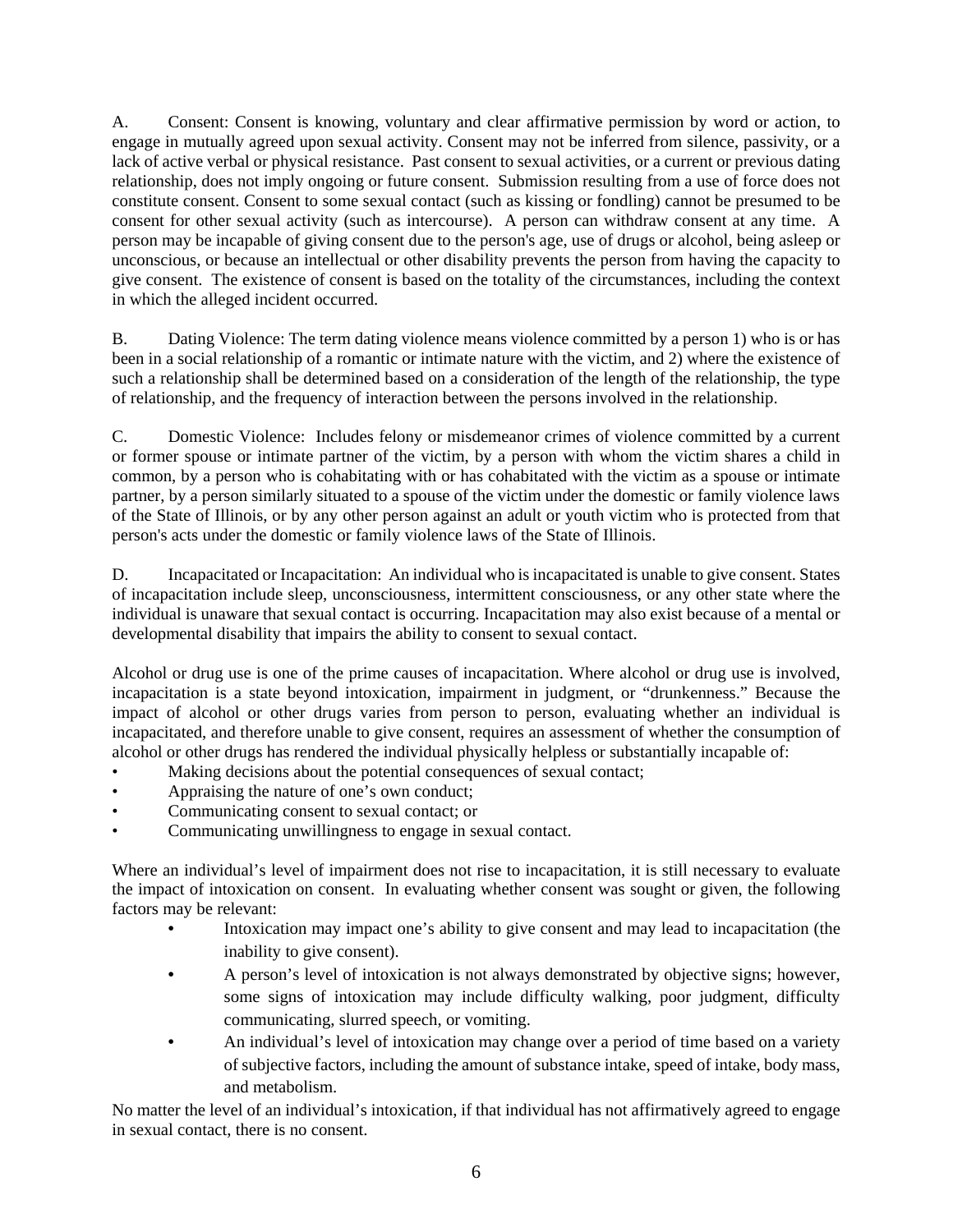Anyone engaging in sexual contact must be aware of both their own and the other person's level of intoxication and capacity to give consent. The use of alcohol or other drugs can lower inhibitions and create an atmosphere of confusion about whether consent is effectively sought and freely given. If there is any doubt as to the level or extent of one's own or the other individual's intoxication or incapacitation, the safest course of action is to forgo or cease any sexual contact. An individual's intoxication is never an excuse for or a defense to committing sexual assault and it does not diminish one's responsibility to obtain consent.

E. Retaliation: Any form of retaliation, including intimidation, threats, harassment and other adverse action taken or threatened against any complainant or person reporting or filing a complaint alleging sexual discrimination, harassment or misconduct or any person cooperating in the investigation of such allegations (including testifying, assisting or participating in any manner in an investigation) is strictly prohibited. Action is generally deemed adverse if it would deter a reasonable person in the same circumstances from opposing practices prohibited by IECC's Policy. Retaliation may result in disciplinary or other action independent of the sanctions or interim measures imposed in response to the allegations of Sexual Misconduct.

F. Sexual Assault: Any nonconsensual sexual act proscribed by Federal or State law including when the victim lacks capacity to consent, including both sexual intercourse without consent and sexual contact without consent.

Sexual Intercourse without Consent means having or attempting to have sexual intercourse with another individual without consent as defined below. Sexual intercourse means vaginal or anal penetration, however slight, with any body part or object, or oral penetration involving mouth to genital contact.

Sexual Contact without Consent means having sexual contact with another individual without Affirmative Consent, as defined below. Sexual contact means the touching of the person's breasts, anal, groin or genital areas, or other intimate body parts for the purpose of sexual gratification.

G. Sexual Exploitation: Occurs when a person takes non-consensual or abusive sexual advantage of another for anyone's advantage or benefit other than the person being exploited, and that behavior does not meet the definition of sexual assault. Sexual exploitation includes prostituting another person, nonconsensual visual or audio recording of sexual activity, non-consensual distribution of photos or other images of an individual's sexual activity or intimate body parts with an intent to embarrass such individual non-consensual voyeurism, knowingly transmitting HIV or a sexually transmitted disease to another, or exposing one's genitals to another in non-consensual circumstances.

H. Sexual Harassment: Sexual harassment means any unwelcome conduct of a sexual nature that is sufficiently persistent or offensive to unreasonably interfere with an employee's job performance, a student's educational performance, and/or creates an intimidating, hostile or offensive working or educational environment. Sexual harassment is defined by the Equal Employment Opportunity Commission Guidelines as unwelcome sexual advances, requests for sexual favors and other verbal or physical conduct of a sexual nature when, for example: (1) submission to such conduct is made either explicitly or implicitly a term or condition of an individual's employment or educational development; (2) submission to or rejection of such conduct by an individual is used as a basis for employment or education decisions affecting such individual; or (3) such conduct has the purpose or effect of substantially interfering with an individual's work or educational performance or creating an intimidating, hostile, or offensive working or educational environment.

 Under Title VII of the Civil Rights Act of 1964, there are two types of sexual harassment: (1) quid pro quo and (2) hostile work or learning environment. Sexual harassment can be physical or psychological in nature. A combination of a series of incidents can constitute sexual harassment even if one of the incidents considered on its own would not be harassing.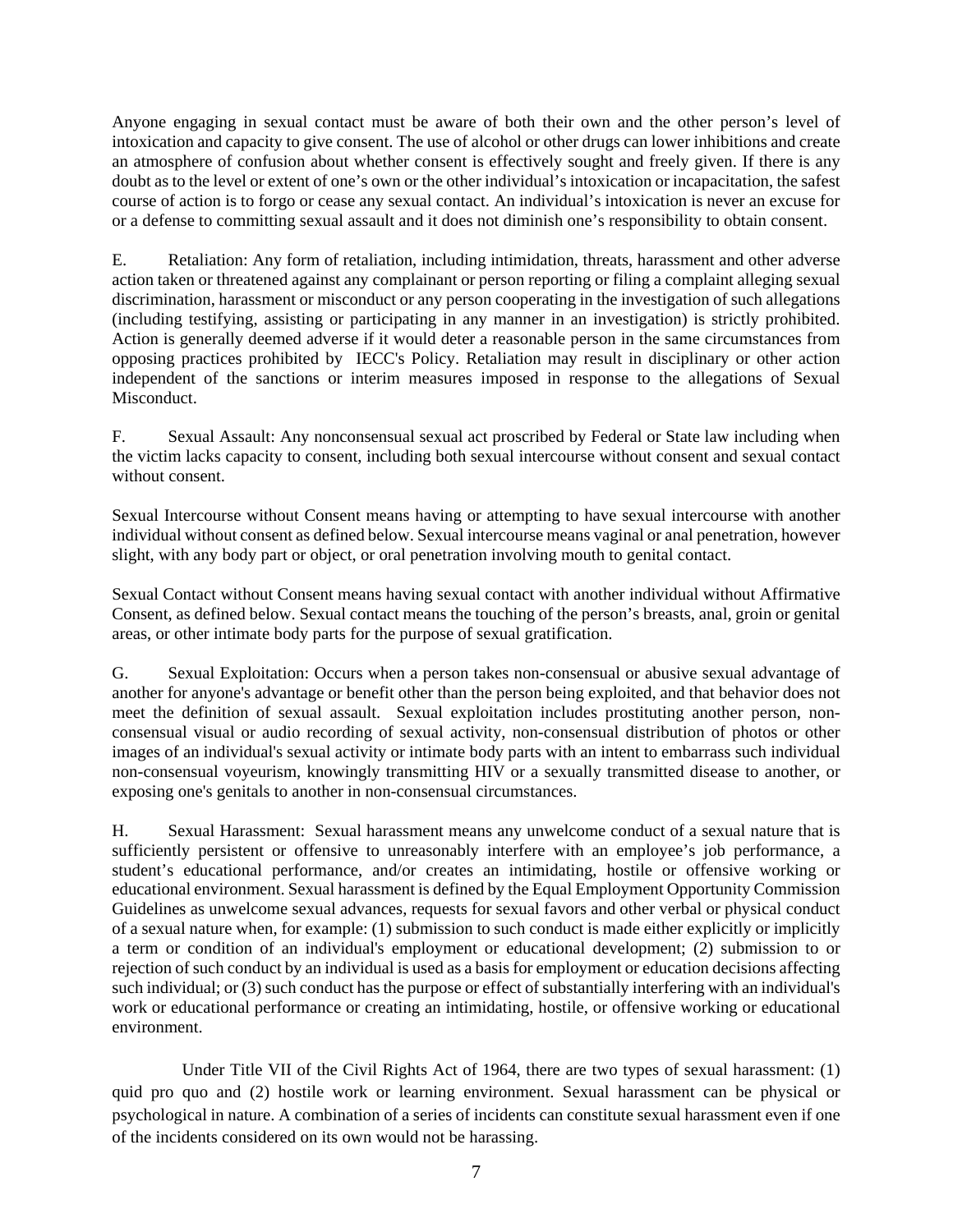#### Examples of Sexual Harassment

Though sexual harassment encompasses a wide range of conduct, some examples of specifically prohibited conduct include the following:

 Physical conduct that is sexual in nature, such as touching, pinching, patting, grabbing, brushing against another employee or student's body or poking another employee or student's body.

 Unwelcome sexual advances, propositions or other sexual comments, such as sexually oriented gestures, noises, remarks, jokes or comments about a person's sexuality or sexual experience.

• Preferential treatment or promises of preferential treatment to an employee or student for submitting to sexual conduct, including soliciting or attempting to solicit an employee or student to engage in sexual activity for compensation or reward.

 Subjecting, or threats of subjecting, an employee or student to unwelcome sexual attention or conduct or intentionally making the employee's job performance or student's educational performance more difficult because of that employee or student's sex.

Sexual harassment also includes, but is not limited to, occurrences where a student, District employee or representative, either explicitly or implicitly, treats submission to or rejection of sexual conduct as a condition for determining:

- (1) whether a student will be admitted to a college, or a person will be employed by the District;
- (2) the educational or work performance required or expected;
- (3) the attendance or assignment requirements applicable to a student or employee;
- (4) to what courses, fields of study or programs, including honors, a student will be admitted;
- (5) what placement or course proficiency requirements are applicable to a student and professional advancement opportunities are available to an employee;
- (6) the quality of instruction a student will receive;
- (7) what tuition or fee requirements are applicable to a student;
- (8) what scholarship opportunities are available to the student;
- (9) what extracurricular teams a student will be a member of or in what extracurricular competitions a student may participate;
- (10) any grade a student will receive in any examination or in any course or program

of

- instruction in which a student is enrolled;
- (11) any performance evaluation, promotion or other employment benefit an employee may receive;
- (12) the progress of the student toward successful completion of or graduation from any course or program of instruction in which the student is enrolled; or,
- (13) what degree, if any, the student will receive.

I. Sexual Misconduct: Includes sexual harassment, sexual assault, sexual exploitation, dating violence, domestic violence, sexual violence, and stalking.

J. Sexual Violence: Physical sexual acts perpetuated against a person's will or where a person is incapable of giving consent (e g. due to the person's age, use of drugs or alcohol, or because an intellectual or other disability prevents the person from having the capacity to give consent). Sexual violence includes, but is not limited to, rape, sexual assault, sexual battery, sexual abuse and sexual coercion.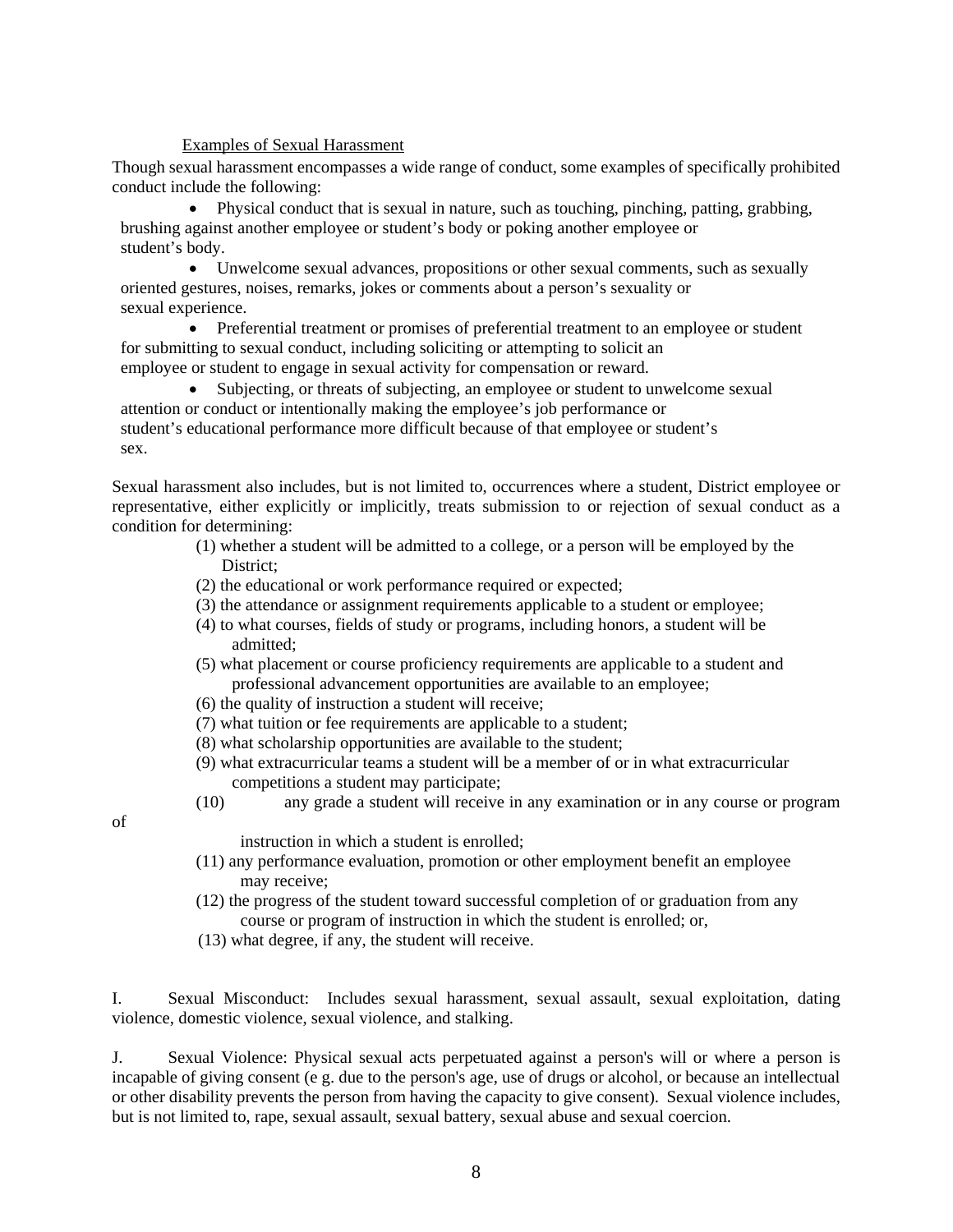K. Stalking: Engaging in a course of conduct directed at a specific person that involves repeated (two or more occasions) visual or physical proximity, nonconsensual communication, or verbal, written, or implied threats, or a combination thereof, that would cause a reasonable person to: 1) fear for his or her safety or the safety or others; or 2) suffer substantial emotional distress.

L. Threat: Any oral or written expression or gesture that could be interpreted by a reasonable person as conveying intent to cause harm to persons or property.

## **Title IX Coordinator**

A. The Title IX Coordinator for Illinois Eastern Community Colleges is: Ashlee Spannagel, Program Director of Grants, Compliance & Outreach Address: 320 East North Avenue, Noble, IL 62868 Telephone: 618-393-3491 Email: spannagela@iecc.edu

Responsibilities of the Title IX Coordinator include:

- Overseeing IECC's response to all Title IX reports and complaints and identifying and addressing any patterns or systemic problems revealed by such reports and complaints.
- A Title IX complaint includes complaints alleging any form of Sexual Misconduct as defined by this Policy which involve employees, students, contractors, and visitors.
- Being informed of all reports and complaints raising Title IX issues, including those initially filed with another individual or office or if the investigation will be conducted by another individual or office.
- Ensuring that adequate training is provided to students, faculty and staff on Title IX issues.
- Coordinating Title IX investigations, involving employees and students, including overseeing the investigation of facts relative to a complaint and recommending appropriate sanctions against the perpetrator and remedies for the complaint.
- Ensuring appropriate interim measures for a student victim and/or complainant upon learning of a report or complaint of Sexual Misconduct.
- Ensuring that appropriate policies and procedures are in place for working with law enforcement and coordinating services with local victim advocacy organizations and services providers, including rape crisis centers.
- Promoting an educational and employment environment which is free of sexual discrimination, harassment and gender bias.

B. Deputy Title IX Coordinators:

 There is a Deputy Title IX Coordinator at each IECC campus. Their contact information is outlined below:

| Frontier<br>Comm.       | Lincoln Trail College    | <b>Olney Central College</b> | Wabash<br>Valley        |
|-------------------------|--------------------------|------------------------------|-------------------------|
| College                 |                          |                              | College                 |
| Jan Wiles               | Julie Higginbotham       | Andi Pampe                   | <b>Tiffany Cowger</b>   |
| Assistant<br>Dean<br>of | Assistant<br>Dean<br>of  | Assistant<br>Dean<br>of      | Assistant<br>Dean<br>of |
| <b>Student Services</b> | <b>Student Services</b>  | <b>Student Services</b>      | <b>Student Services</b> |
| 2 Frontier Drive        | 11220 State Highway 1    | 305 North West Street        | 2200 College Drive,     |
| Fairfield, IL 62837     | Robinson,<br>IL<br>62454 | 62450<br>IL<br>Olney,        | Mt. Carmel, IL 62863    |
| 618-847-9133            | 618-546-2252             | 618-393-3305                 | 618-263-5535            |
| or 877-464-3687         | or 866-582-4322          | or 866-622-4322              | or 866-982-4322         |
| wilesj@iecc.edu         | higginbothamj@iecc.edu   | pampea@iecc.edu              | cowgert@iecc.edu        |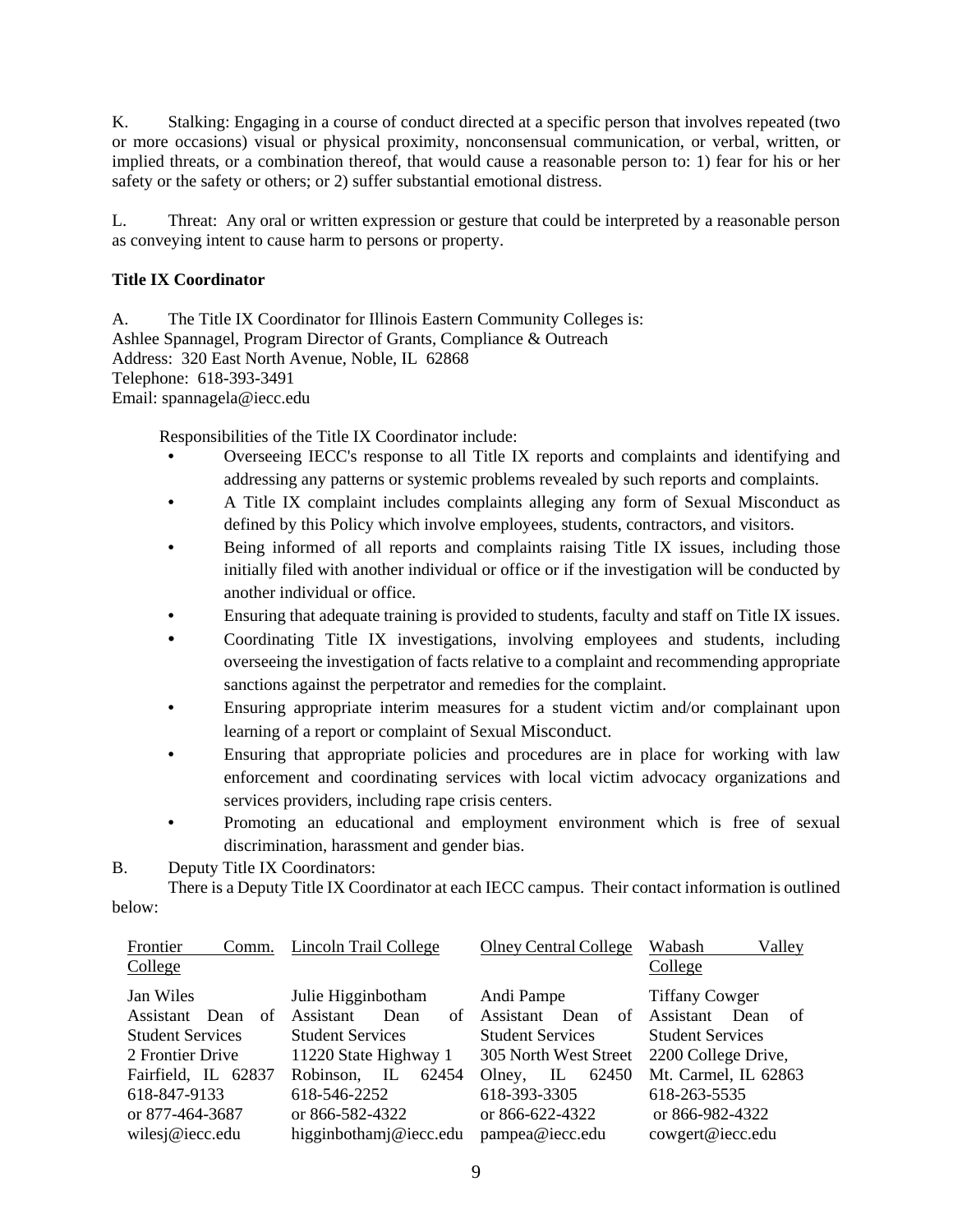Responsibilities of the Deputy Title IX Coordinators include:

- Working in conjunction with the Title IX Coordinator to ensure compliance for matters involving students, including assistance with coordination of training, education, communications, and administration of complaint procedures for complaints against students.
- C. Sexual Misconduct Investigators:

There are two trained Sexual Misconduct Investigators at each IECC campus, Workforce Education, and at the District Office. The investigators are individual's designated by the Chief Executive Officer to investigate any and all reports of Sexual Misconduct including sexual harassment, sexual assault, sexual exploitation, dating violence, domestic violence, sexual violence, and stalking. See Appendix A for a complete listing of investigators.

Inquiries concerning the application of Title IX may be referred to the Title IX Coordinator or to the United States Department of Education's Office for Civil Rights: Office for Civil Rights, Chicago Office U.S. Department of Education 500 W. Madison Street. Suite 1475 Chicago. IL 60661-4544 Telephone: (312) 730-1560 Email OCR.Chicago@ed.gov Website: http://www.ed.gov/ocr

Those who feel they have been sexually discriminated against may seek assistance from the Illinois Department of Human Rights. The Department of Human Rights is a state agency which will investigate the charge without cost to the individual. If the Department of Human Rights determines that there is evidence of harassment or discrimination, it will attempt to conciliate the matter or it will file a complaint on behalf of the individual with the Illinois Human Rights Commission. The Human Rights Commission will hear the complaint pursuant to its rules and procedures. The agencies may be contacted at the following addresses:

Illinois Department of Human Rights Illinois Human Rights Commission James R. Thompson Center James R. Thompson Center 100 W. Randolph Street, 10<sup>th</sup> Floor 100 W. Randolph, Suite 5-100 Chicago, Illinois 60601 Chicago, Illinois 60601 Telephone (312) 814-6245 Telephone (312) 814-6269 Telephone TTY (866) 740-3953

222 South College, Room 101-A 2309 West Main Street Springfield, Illinois 62704 Marion, IL 62959 Telephone (217) 785-5100 Telephone (618) 993-7463 Telephone TTY (866) 740-3953 Telephone TTY (866) 740-3953

Illinois Department of Human Rights Illinois Department of Human Rights

## **Procedure – Addressing Sexual Misconduct**

If a report includes allegations of Sexual Misconduct then the process and procedures set forth in this Policy will be followed in the assessment, investigation and resolution of the complaint.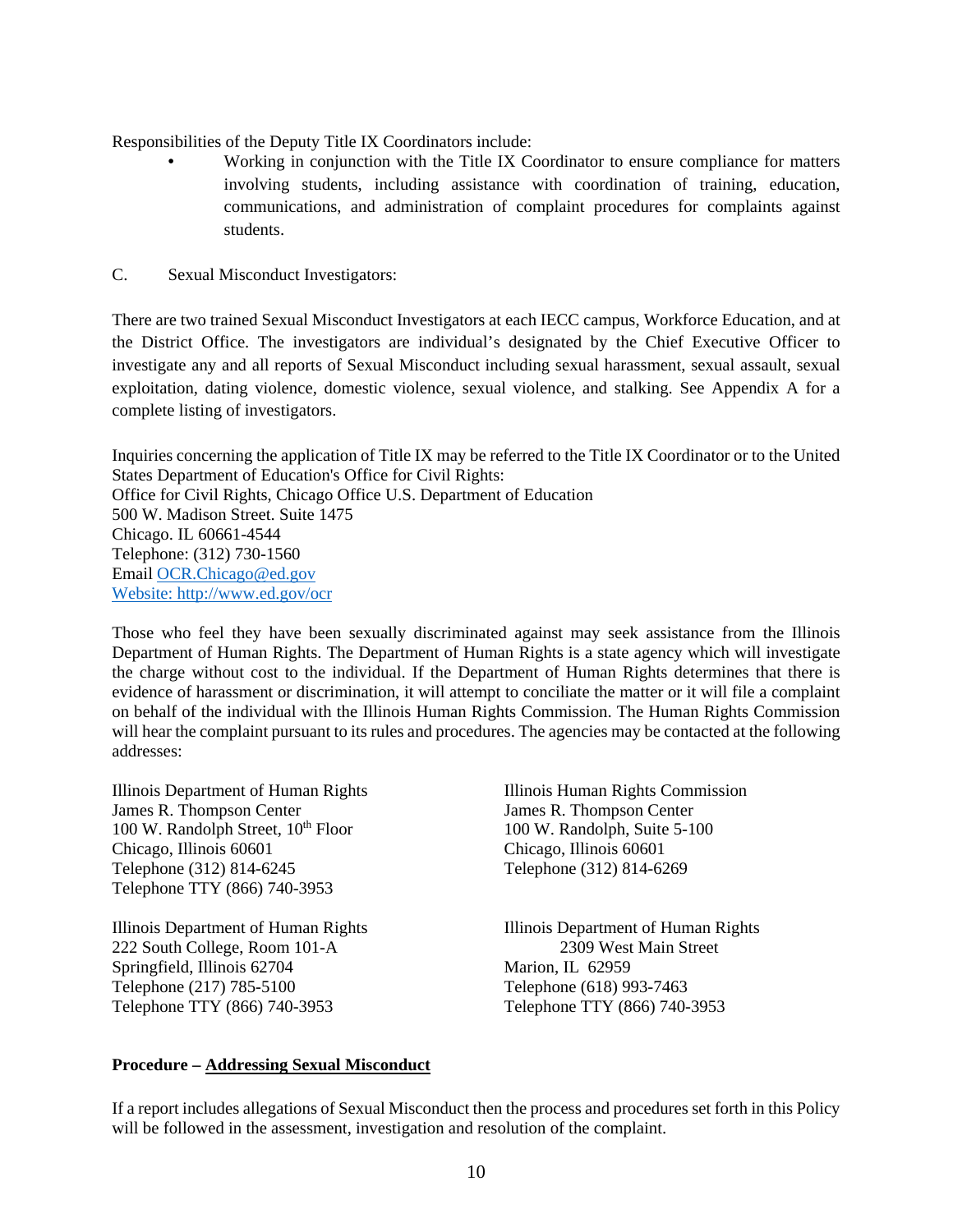### **Options for Assistance Following an Incident of Sexual Assault**

- A. Medical Attention and Evidence Preservation
	- 1. Off-Campus Health Care Options: After an incident of sexual assault, the victim should consider seeking medical attention as soon as possible at the nearest hospital or medical facility. Victims may seek treatment for injuries, preventative treatment for sexually transmitted disease, and other health services by contacting the providers identified on the Notification of Rights and Options.

Preservation of Evidence:

- In Illinois, evidence may be collected even if you chose not to make a report to law enforcement. It is important that a victim of sexual assault not bathe, douche, smoke, change clothing or clean the bed/linen/area where they were assaulted if the offense occurred within the past 96 hours, so that evidence to prove the criminal activity may be preserved. In circumstances of sexual assault, if victims do not opt for forensic evidence collection, health care providers can still treat injuries and take steps to address concerns of pregnancy and/or sexually transmitted disease.
- Victims of sexual assault, domestic violence, stalking, and dating violence are encouraged to also preserve evidence by saving text messages, instant messages, social networking pages, other communications, and keeping pictures, logs or copies of other documents, if they have any, that would be useful to investigators or the police.
- As time passes, evidence may dissipate or become lost or unavailable, thereby making investigation, possible prosecution, disciplinary proceedings, or obtaining protection from abuse orders related to the incident more difficult. If a victim chooses not to make a complaint regarding an incident, he or she, nevertheless, should consider speaking with someone and taking steps to preserve evidence in the event that the victim changes his/her mind at a later date.
- B. Victim Advocacy
	- 1. Off-Campus Advisors and Advocates: The Notification of Rights and Options provides a list of off-campus advisors and advocates that can provide an immediate confidential response for employees and students in an emergency situation.
	- 2. Ongoing on and off campus counseling, advocacy and support for students and employees is located within the Notification of Rights and Options.
- C. Emergency Response
	- 1. Anyone who experiences or observes an emergency situation should immediately contact local law enforcement by calling 911.
	- 2. Although the Board of Trustees strongly encourages all individuals to report violations of this policy to law enforcement, it is the victim's choice whether or not to make such a report, and victims have the right to decline involvement with the local police. Filing a police report can include, but is not limited to, giving an oral and/or written statement to the appropriate law enforcement agency. Local law enforcement agencies are outlined in the Notification of Rights and Options.

#### **Addressing Confidentiality**

Before a victim or bystander reveals any information to a Responsible Employee, the employee should ensure that the victim understands the employee's reporting obligations and, if the victim wants to maintain confidentiality, direct the victim to the confidential resources located in the Notification of Rights and Options.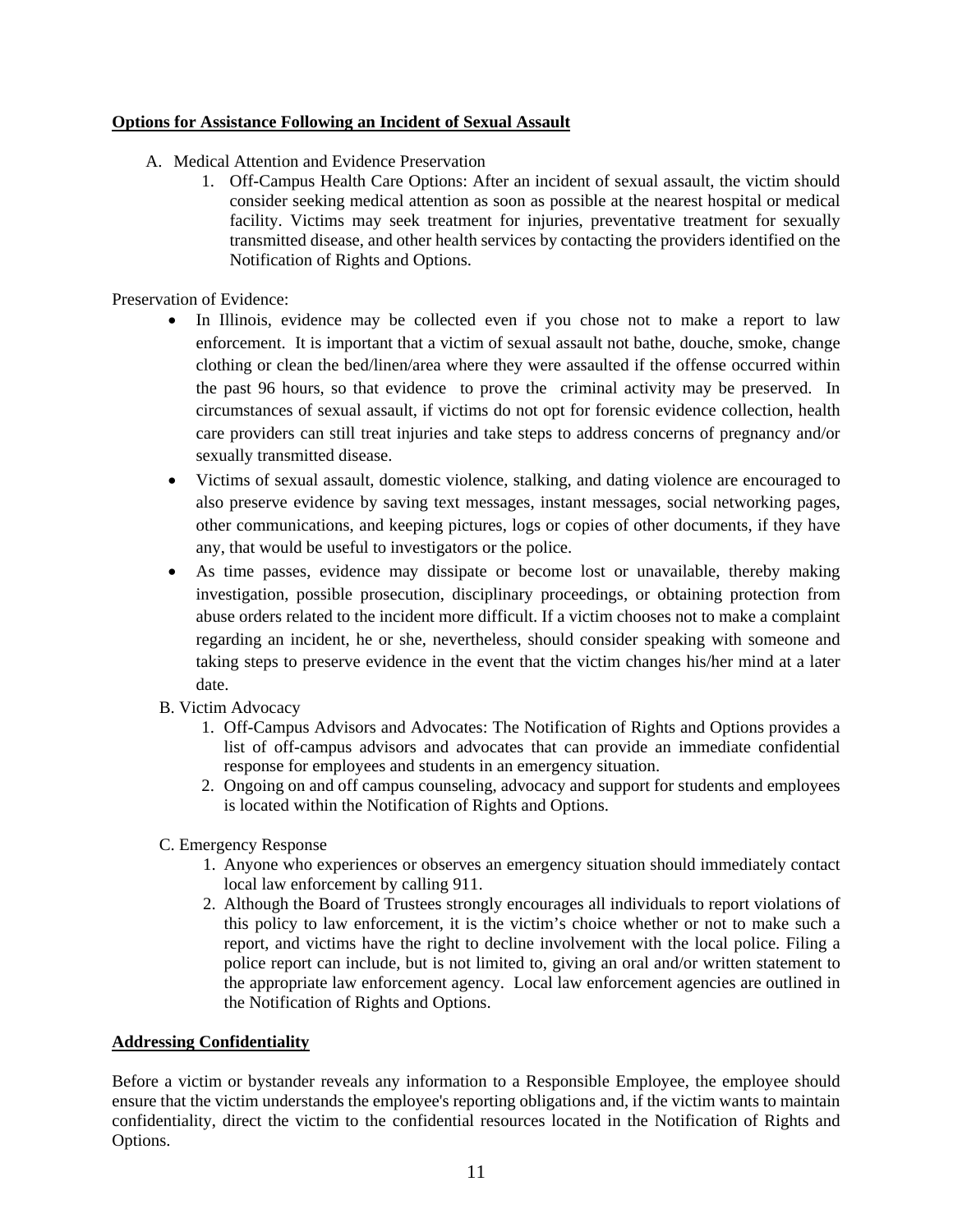If the victim wants to tell the Responsible Employee what happened, but also maintain confidentiality, the employee should tell the victim that the employee will share that information for consideration in the investigation and resolution of the complaint, but cannot guarantee that request will be met. In reporting the details of the incident to the Title IX Coordinator, the Responsible Employee will also inform the Title IX Coordinator of the victim's request for confidentiality.

If a victim discloses an incident to a Responsible Employee, but wishes to maintain confidentiality or requests that no investigation into a particular incident be conducted or disciplinary action taken, that request must be weighed against the Board's obligation to provide a safe environment for all students and employees, including the student victim.

If the request for confidentiality can be met, a victim must understand that the Board's ability to meaningfully investigate the incident and pursue disciplinary action against the alleged perpetrator(s) may be diminished. Alternatively, the request for confidentiality may not be able to be honored in order to provide a safe environment for all students and employees.

The following individual(s) are responsible for evaluating requests for confidentiality:

- Title IX Coordinator
- Chief Executive Officer
- Legal Counsel

A victim will be informed, at the earliest point possible, of a determination that a request for confidentiality cannot be maintained. In such instances, to the extent possible, information will be shared only with people responsible for handling the response to the complaint and those with a "need to know."

Where confidentiality is maintained, responsive action will reflect the victim's request for confidentiality. As such, if a victim's request for confidentiality limits the ability to formally investigate a particular allegation, responsive steps will still be to limit the effects of the alleged Sexual Misconduct and prevent its recurrence without initiating formal action against the alleged perpetrator or revealing the identity of the student complainant. Such action may include, but is not limited to, providing increased monitoring, supervision or security at locations or activities where the alleged misconduct occurred.

#### **Reporting and Confidentially Disclosing Sexual Misconduct**

The Board of Trustees encourages all victims and bystanders of Sexual Misconduct to talk to someone about what happened so that victims (and bystanders) can get the support they need and so that the Board can respond appropriately. Certain employees on campus are considered "Responsible Employees." Therefore, these individuals cannot ensure confidentiality as they are required to report instances of Sexual Misconduct.

#### **Confidential Reporting Options:**

If the victim desires full confidentiality he/she should speak with a confidential advisor. The Title IX Coordinator does take third party reports. With the victim's permission, the confidential advisor may file a report on the details of the incident without revealing the victim's identity to the Title IX Coordinator. The purpose of a confidential report is to attempt to comply with the victim's wish to keep the matter confidential while taking steps to ensure the safety of the victim and others.

A complete list of confidential advisors is available in the Notification of Rights and Options within this Policy if a student wishes to report confidentially.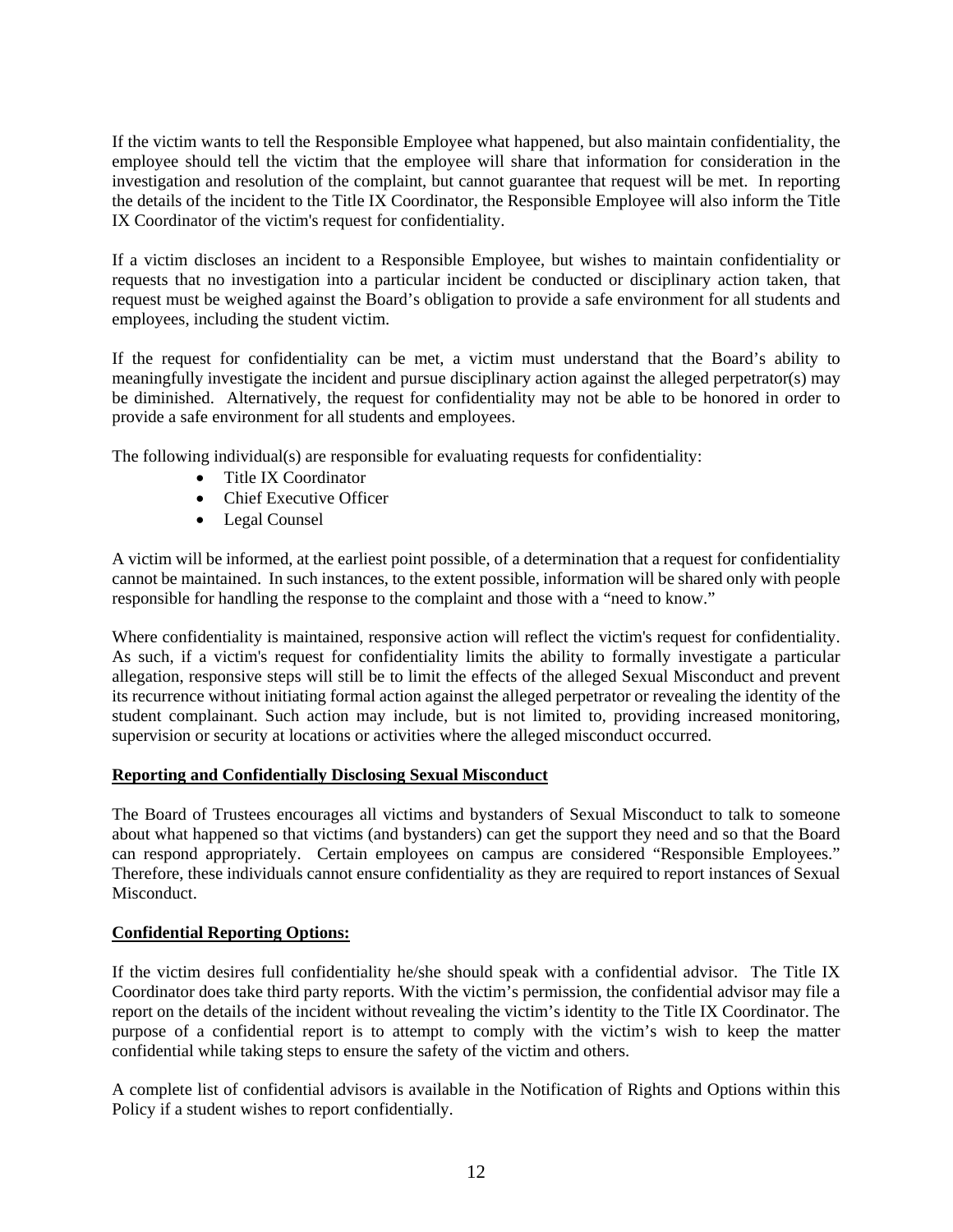**Confidential Advisors**. Confidential advisors have received up to 40 hours of training previously and 6 hours of ongoing training annually to support survivors of sexual violence and misconduct and are not required to report any information about an incident to the Title IX Coordinator without a victim's permission.

A victim who speaks to a confidential advisor must understand that, if the student victim wants to maintain confidentiality, IECC's ability to conduct an investigation into the particular incident or pursue disciplinary action against the alleged perpetrator(s) may be diminished.

Even so, these advisors will still assist the victim in receiving other necessary protection and support at the request of the victim, including working with IECC officials to address issues such as student victim advocacy, academic support or accommodations, disability, health or mental health services, and changes to living, working or course schedules only when consent is given by the victim. A student victim who at first requests confidentiality may later decide to file a complaint with IECC or report the incident to law enforcement, and thus will have the incident fully investigated. These advisors will provide the victim with assistance if the victim wishes them to do so.

NOTE: While confidential advisors may maintain a victim's confidentiality from Illinois Eastern Community College, by law, any IECC employee and/or confidential advisor who suspects or receives knowledge that any minor involved in any programming at IECC may be an abused or neglected child or, for a student aged 18 through 21, an abused or neglected individual with a disability, is required to: 1) immediately report or cause a report to be made to the Illinois Department of Children and Family Services (DCFS) on its Child Abuse Hotline (1-800-252-2873), and 2) follow directions given by DCFS concerning filing a written report within 48 hours with the nearest DCFS field office. IECC employees will also complete an Incident Report Form and forward to appropriate College and/or District officials.

Employees (including child care staff), students, and parents of daycare students will be made aware of reporting requirements and procedures for handling reports of child abuse and neglect. If the parent or legal guardian of the child is suspected of abuse, IECC employees will follow the guidance of Child Protective Services regarding notification of the child's parent or legal guardian. Reporters of suspected child abuse will not be discharged for making a report; unless it is proven that a false report was knowingly made.

#### **Timely Warning and/or Emergency Notification:**

If the alleged perpetrator(s) pose a serious and immediate threat to the community, IECC may be called upon to issue a timely warning to the community. Any such warning will not include any information that identifies the victim.

#### **Reporting to an Employee:**

IECC employees are required to report all the details of an incident (including identities of the victim and alleged perpetrator) to the Title IX Coordinator. A report to these employees, called **Responsible Employees**, generally obligates the Board to investigate the incident and take appropriate steps to address the situation.

 The following categories of employees are Responsible Employees. If title is not listed below the employee is not considered a Responsible Employee.

- College and District Administration
- Title IX Coordinator and Deputy Coordinators
- Supervisors and Managerial Staff
- Faculty
- Coaches and Athletic Directors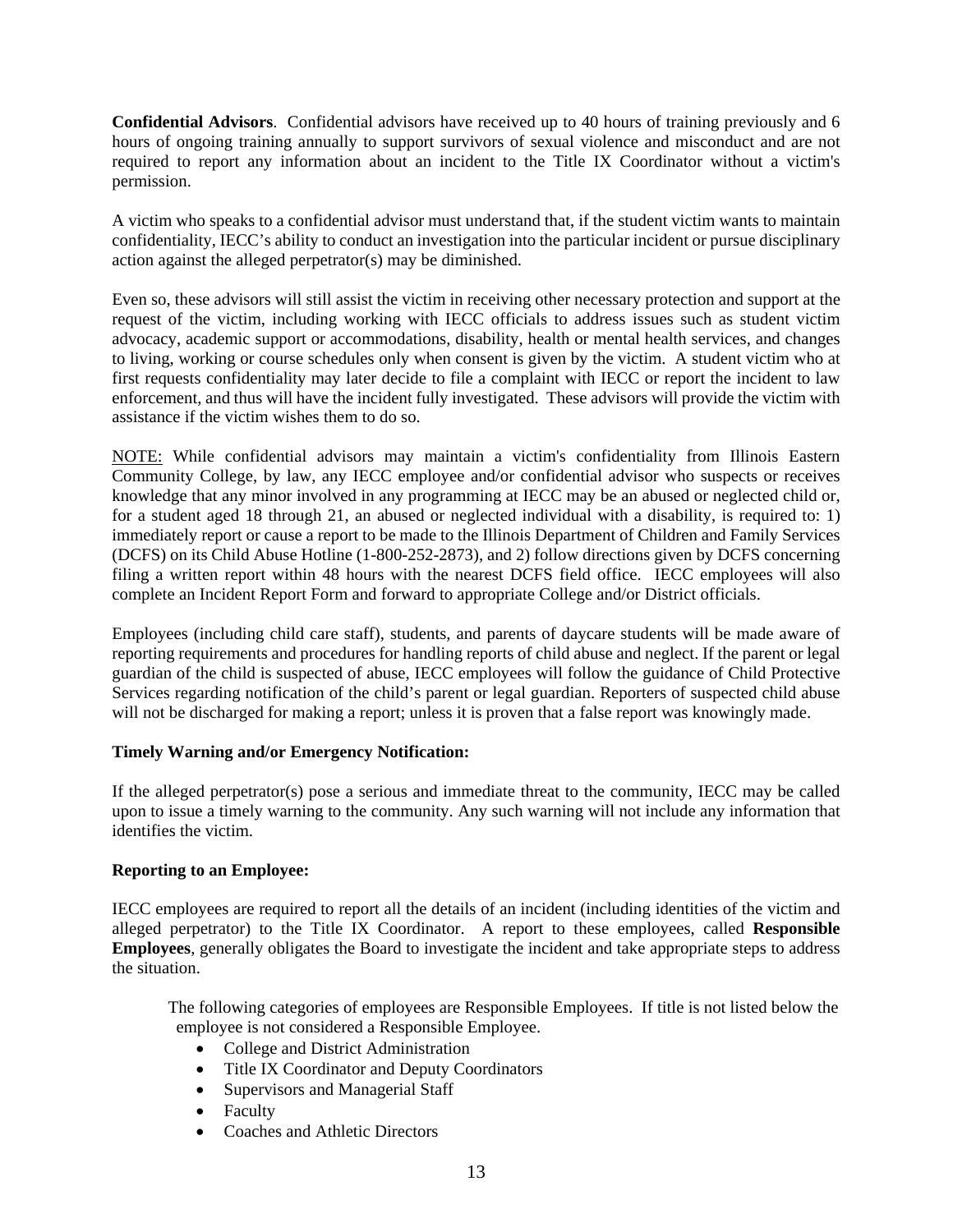• Student Advisors and Student Group Advisors

A list of Responsible Employees is available through the Title IX Coordinators. When a victim tells a Responsible Employee about an incident of Sexual Misconduct including sexual assault, the victim has the right to expect immediate and appropriate steps to investigate what happened and to resolve the matter promptly and equitably. A Responsible Employee must report to the Title IX Coordinator and, if applicable, all relevant details about the alleged Sexual Misconduct shared by the victim so that the investigative process can begin to determine what happened, including the names of the victim and alleged perpetrator(s), any witnesses, and any other relevant facts, including the date, time and specific location of the alleged incident.

To the extent possible, information reported to a Responsible Employee will be shared only with people responsible for handling the IECC's response to the report and those with a "need to know". The Title IX Coordinator, Deputy Coordinators, and those responsible for the resolution of the complaint will work together to make determinations about what and to whom information will be shared about an ongoing investigation, after careful consideration of the facts of the case. Information will only be shared with those with a need-to-know which might include the appropriate College officials responsible for campus security or College officials responsible for overseeing the student and/or employee to ensure protective or interim measures are implemented. Victims will be notified what and to whom information will be shared before the information is disseminated. Information will only be shared to ensure the safety of the victim and to prevent the recurrence of Sexual Misconduct.

# **Your Role as an Employee Regarding Reporting and Disclosing Sexual Misconduct of a Student**

All employees who have information regarding Sexual Misconduct of a student or employee are required to report it to the Title IX Coordinator or any Responsible Employee.

## **Interim Measures**

Upon receipt of a report, in being mindful of the victim's well-being, designated personnel will take ongoing steps to protect the victim from retaliation or harm and work with the victim to create a safety plan. The Title IX Coordinator, Deputy Coordinators, and College Administration will consider the following factors when determining what interim measures may be appropriate for implementation:

- The specific need expressed by the victim and/or complainant;
- $\bullet$  The age(s) of the students involved;
- The severity or pervasiveness of the allegations;
- Any continuing effects on the victim and/or complainant;
- Whether the victim and/or complainant share class, dining areas, work locations, etc.; and
- Whether other judicial measures have been taken to protect the victim and/or complainant (i.e. nocontact order or order of protection).

Interim measures will also include:

- Assisting the victim in accessing other available victim advocacy, academic support, counseling disability, health or mental health services, and legal assistance both on and off campus;
- Providing other security and support, which could include obtaining a no-contact order, helping to change working arrangements or course schedules (including for the alleged perpetrator(s) pending the outcome of an investigation) or adjustments for assignments or tests; and
- Informing the victim of their right to report a crime to law enforcement and provide the victim with assistance if the victim wishes.

Retaliation against the victim, whether by students or employees, will not be tolerated.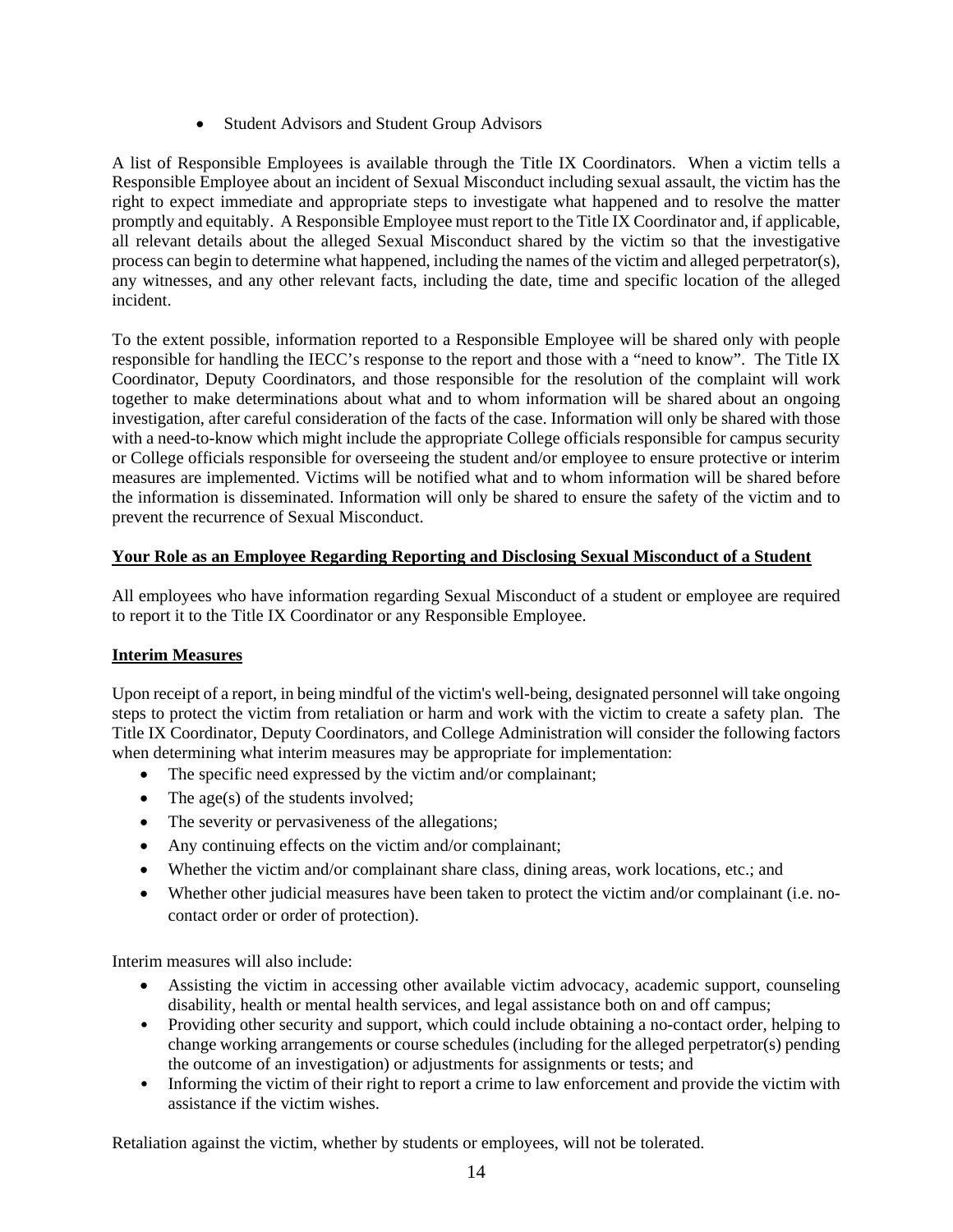An international Student may be granted approval to reduce his/her course load while recovering from the immediate effects of a sexual violence incident.

To meet the continuing obligation to address the issue of Sexual Misconduct campus-wide, reports of such incidents (including non-identifying reports) will also prompt consideration of broader remedial action, such as increased monitoring, supervision, or security at locations where the reported incident occurred; increasing education and prevention efforts, including to targeted population groups; conducting climate assessments/victimization surveys; and/or revisiting IECC's policies and practices. Interim and protective measures will only be shared with those involved in the resolution of a complaint, appropriate College officials responsible for ensuring the measures are implemented, or those with a need-to-know.

### **Miscellaneous**

A. Electronic and Anonymous Reporting. Although direct verbal reporting of complaints is preferred, an online system for electronic and anonymous reporting is available for use by victims or bystanders. The system will notify the user (before s/he enters information) that entering personally identifying information may serve as notice for the purpose of triggering an investigation. Electronic reports can be filed via a form on the IECC webpage and will generally receive a response within 12 hours with a list of available resources absent an emergency.

B. Off-Campus Counselors and Advocates, Off-campus counselors, advocates, and health care providers will also generally maintain confidentiality and not share information unless the victim requests the disclosure and signs consent or waiver form or unless that individual has reporting or other obligations under state law.

C. Clery Act Reporting Obligations. Pursuant to the Jeanne Clery Disclosure of Campus Security Policy and Campus Crime Statistics Act ("Clery Act," 20 U S C 1092(f)), the Annual Security Report (ASR) is available to all current students and employees. The ASR documents three calendar years of select campus crime statistics (including statistics regarding incidents of dating violence, domestic violence, and stalking), security policies and procedures and information on the basic rights guaranteed to victims of sexual assault. The Clery Act also requires timely issuance of warnings to the campus community about crimes that have already occurred but may continue to pose a serious or ongoing threat to students and employees.

#### **Title IX Complaint Investigation Procedures**

A. Formal Investigation Process

1. Initiation of Investigation by Title IX Coordinator:

a. Upon receipt of a complaint of Sexual Misconduct under this Policy, by a student victim or complainant, the Title IX Coordinator will appoint a trained investigator who will initiate a prompt, fair and thorough investigation.

b. The investigation will be coordinated by the Title IX Coordinator and/or one of the Deputy Coordinators (if a student), and will generally conclude within 60 calendar days or less.

 i. Where the allegations are complex or other factors delay the investigative process an extension may be granted by the Title IX Coordinator.

ii. If an extension is necessary, the complainant and the respondent will be notified.

2. IECC Officials Involved in the Resolution of Complaints:

 a. With respect to complaints that involve an employee, vendor, contractor, or visitor, the Department of Human Resources and the Title IX Coordinator will manage the investigation into the allegations and will recommend appropriate sanctions against the employee and interim measures, if any, for an employee.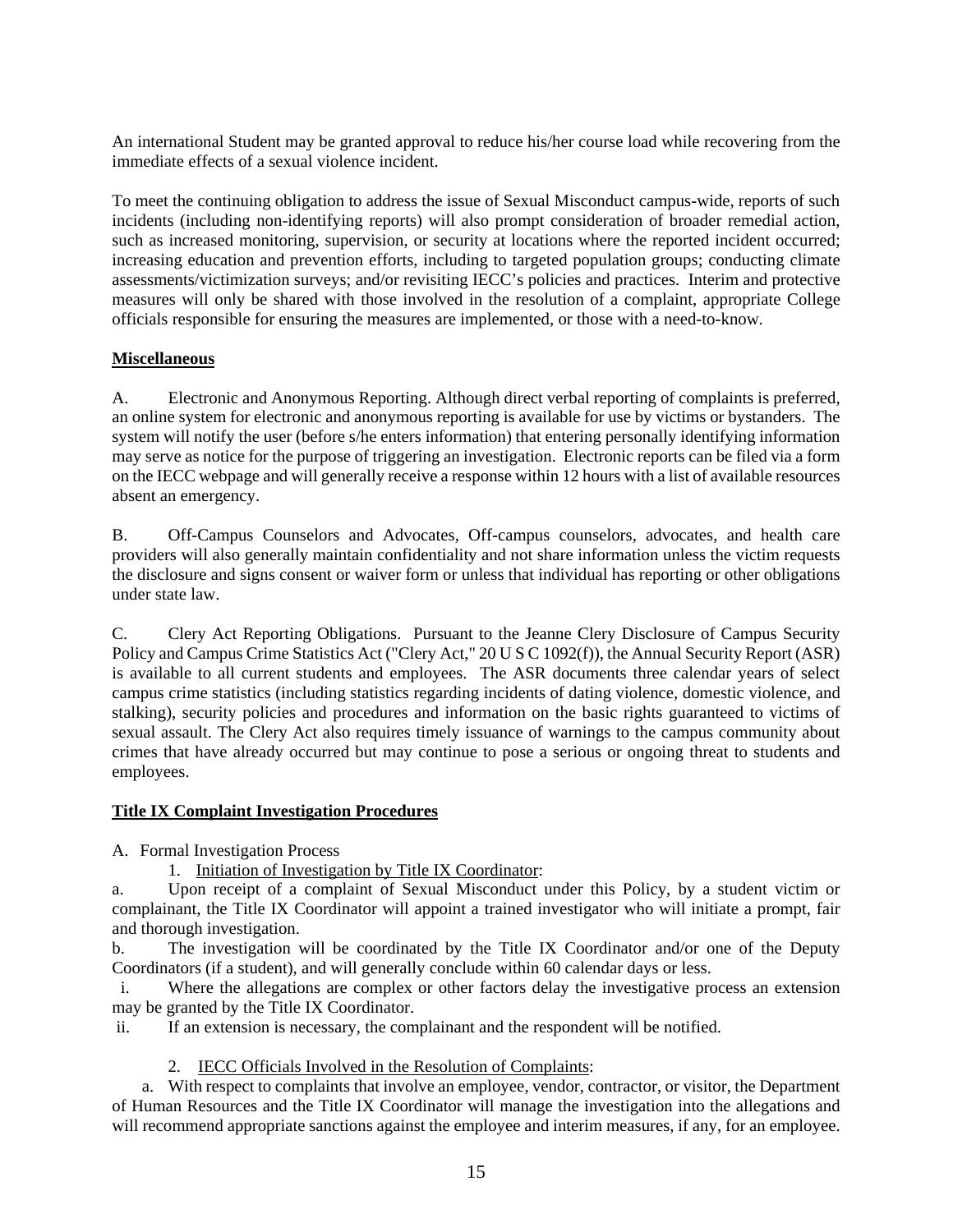b. With respect to complaints that involve a student, the Deputy Title IX Coordinators will manage the investigation and recommend appropriate sanctions against the student and interim measures, if any, for a student.

 c. With respect to complaints that involve both a student and employee, the Title IX Coordinator, the Director of Human Resources and the Deputy Title IX Coordinators shall jointly coordinator the investigation and interim measures.

- 3. Addressing Conflict of Interest:
	- a. If, prior to the initiation of the investigation, either the complainant or the accused alleges that an Investigator has a conflict of interest, after hearing from both parties on the topic, the Title IX Coordinator will decide whether the excuse the Investigator and announce his/her decision in writing to both parties.
	- b. If the Title IX Coordinator determines that the Investigator should be excused, or if an Investigator is unavailable to conduct the investigation, the Title IX Coordinator will appoint a replacement Investigator.

4. Interim Measures Provided: During the investigation, the Title IX Coordinator and/or a

Deputy Coordinator (as applicable) will determine whether the victim and/or complainant receives interim measures as set forth above, and will advise the victim and/or complainant of the right to file a complaint with local law enforcement agencies.

5. Notice to Victim/Complainant and Respondent Of Allegations:

a. Generally, within 10 business days of receipt of a complaint by the Title IX Coordinator, the complainant and respondent will be notified in writing of the following:

- i. The accused;
- ii. The complainant (unless determined to honor a request by the complainant to remain confidential);
	- iii. The date(s) of the alleged misconduct;
	- iv. A brief description of the allegation;
	- v. The specific provisions of this Policy that were allegedly violated;
	- vi. The identity of the individual(s) with authority to make a finding or impose a
		- sanction prior to any contact from the individual(s); and

vii. The investigatory process that will follow.

## 6. Due Process Rights of Victim and/or Complainant and Respondent:

- a. The victim and/or complainant and respondent will each be afforded the right to present information and witnesses relevant to his or her case.
- b. When the victim and/or complainant or respondent is requested to appear at an investigatory meeting or proceeding related to a complaint, he or she may be accompanied by a silent advisor.
	- i. A silent advisor may be a family member, peer, advocate, staff/faculty member, a union representative, etc.
	- ii. The silent advisor will be informed prior to any meeting that he/she is not allowed to provide information to the investigator or ask questions of the party during the interview process.
- c. If the respondent is an employee, any employee misconduct investigation procedures outlined in other applicable employee policies or collective bargaining agreement may be followed.
- d. Mediation will not be used to resolve a complaint of sexual assault, sexual exploitation, dating violence, domestic violence, sexual violence, and stalking, but may be used to resolve a case of sexual harassment.
- 7. Evidence Considered: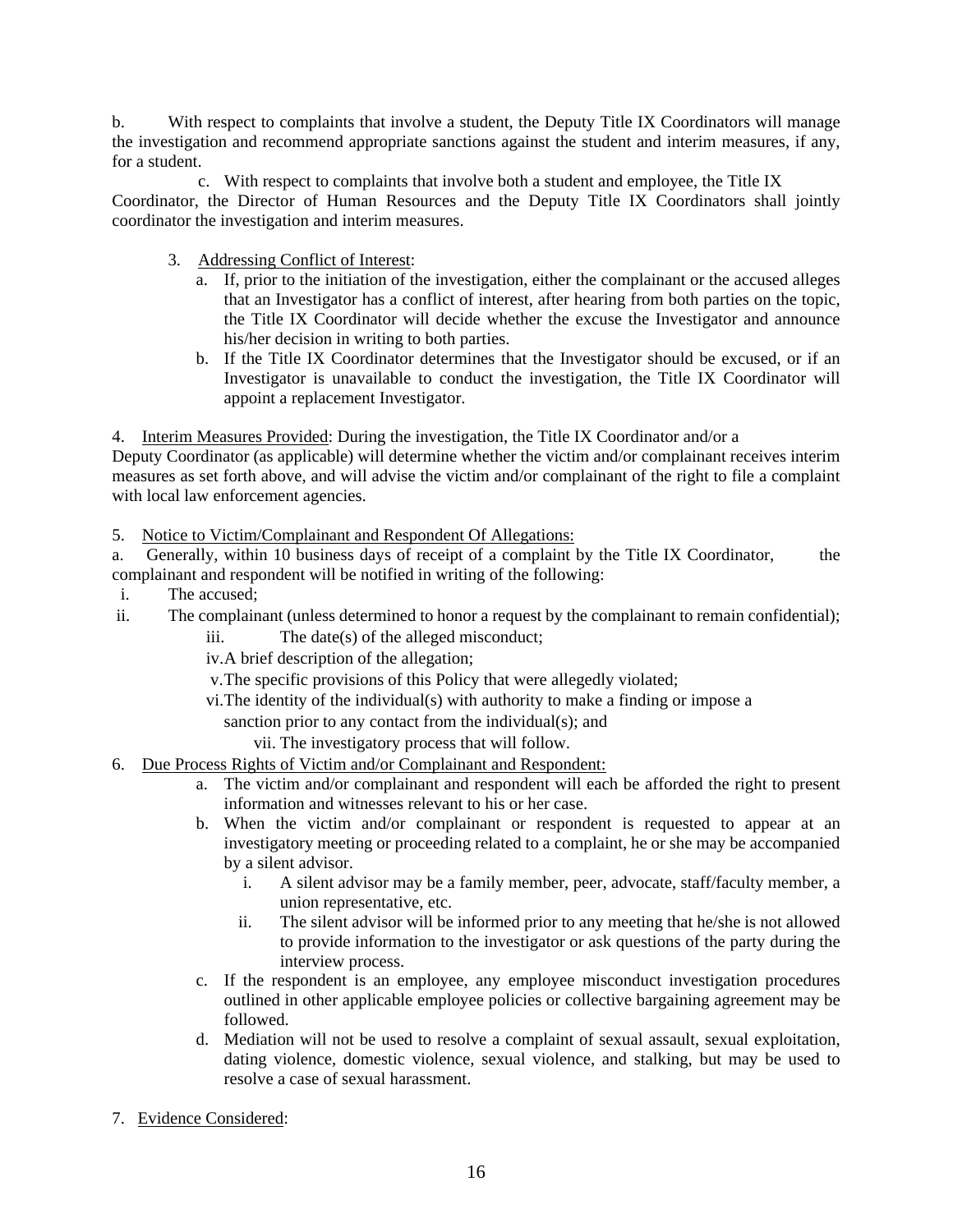- a. A trained investigator(s) will interview and receive evidence from the victim, complainant, respondent and any witnesses identified during the course of the investigation.
- b. The victim's prior sexual history with anyone other than the respondent will not be considered during the investigation or any proceeding related to a complaint.
- c. The mere fact of a current or previous consensual dating or sexual relationship between the victim and respondent does not itself imply consent.

8. Concurrent Criminal Investigation: The existence of a concurrent criminal investigation by law enforcement agencies will not necessarily delay or interrupt the investigation procedures outlined herein. However, the law enforcement agency may request that the internal investigation be temporarily suspended. Such request will be evaluated to determine whether, and for how long, to suspend the internal investigation.

#### 9. Report of Investigation:

- a. At the conclusion of the investigation, the trained investigator will prepare a thorough report outlining the complaint, investigation conducted and all relevant evidence obtained; the investigator's conclusions with an explanation of reasoning and/or support for such conclusions; and recommendations for sanctions or other remedial action, as appropriate.
- b. The investigator will submit his/her report to the Title IX Coordinator and a Deputy Coordinator (if a student is involved).

### 10. Determination:

- a. For student cases, the Title IX Coordinator and/or Deputy Coordinator (as appropriate) shall review the investigator's report and all evidence gathered to determine whether the student engaged in Sexual Misconduct in violation of Policy.
- b. For employee cases, the Title IX Coordinator will determine whether the employee engaged in a Policy violation involving Sexual Misconduct.
- c. The determination of violations shall be made based on the preponderance of evidence, meaning whether it is more likely than not that this Policy was violated.

Notice to Victim and/or Complainant and Respondent: Generally, within seven (7) business days after receipt of the investigator's report (or some reasonable extension thereof), the Title IX Coordinator or the Deputy Coordinator will prepare a written Notice of Decision supporting the decision and deliver it to both parties simultaneously.

The Notice of Decision will contain:

- a. Identity of who is issuing the decision;
- b. Notice of the finding of whether the alleged conduct occurred;
- c. Any individual remedies for the complainant;
- d. In non-violence cases, notice of any sanctions imposed on the accused that directly relate to the complainant;
- e. In violence cases, notice of all sanctions imposed on the accused;
- f. Steps being taken to eliminate the misconduct and prevent recurrence;
- g. Process to file an appeal of the decision.

#### 11. Sanctions, Protective Actions, and Remedies:

- a. Sanctions:
	- i. Sanctions will be determined by the Title IX Coordinator and other College officials, as appropriate.
	- ii. Sanctions will be communicated with College officials only on a need-to-know basis to ensure the sanctions are implemented appropriately.
	- iii. Students who have violated the Sexual Misconduct Policy are subject to any sanctions set forth in the Code of Student Conduct or other Program policies, up to and including expulsion. For students, sanctions include verbal reprimands, written warnings, probation, loss of privileges, limits to access and/or movement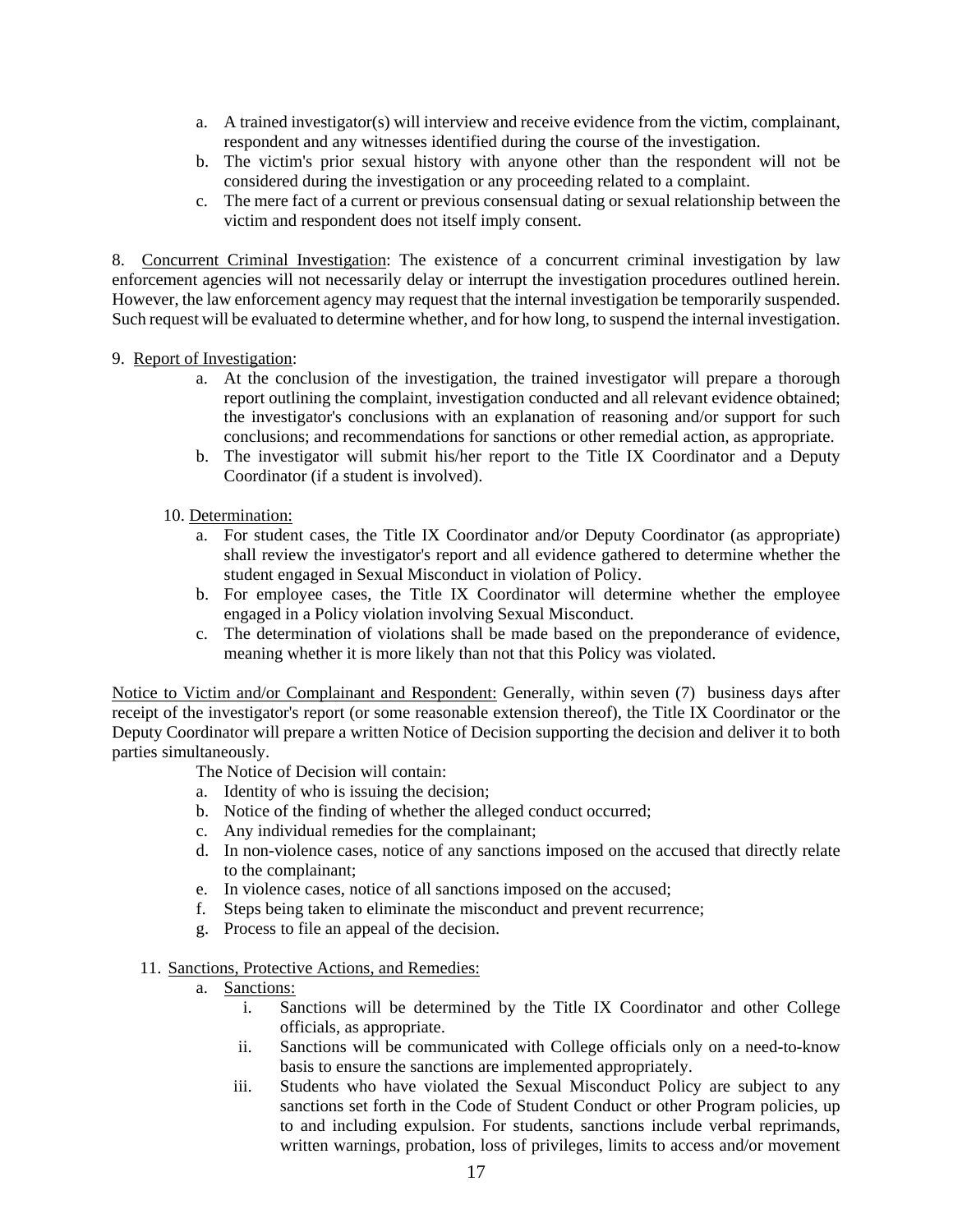on campus, restitution, educational or work assignments, suspension for a period of one or more days, expulsion, withholding a degree, removal from courses, etc. Students could have their privileges to participate in extracurricular activities temporarily suspended if involved in an ongoing investigation.

iv. Employees who have violated the Sexual Misconduct Policy will be subject to sanctions including warning, reprimand, limits to access and/or movement on campus, suspension with or without pay, suspension for part of a day or for a period of one or more days, demotion, and other forms of disciplinary action up to and including dismissal as appropriate under applicable District procedures.

Note: An employee or student found to have knowingly made a false report will be subject to the aforementioned sanctions, respectively.

To encourage reporting, a student victim's good faith report of a violation of the Sexual Misconduct Policy will be taken into consideration in determining an appropriate response to the reporting student's own misconduct (e.g., educational responses from alcohol/drug violations as opposed to disciplinary action).

Furthermore, an employee who makes a report of Sexual Misconduct will be provided whistleblower protections under the State Officials and Employees Ethics Act, the Whistleblower Act, and the Illinois Human Rights Act.

- b. Protective Actions: Protective measures may be implemented as appropriate, including nocontact orders, trespass notices, or other protective measures. Although IECC does not issue orders of protection, IECC will enforce court ordered no-contact, restraining and/or protective orders to the fullest extent.
- c. Remedies: Remedies for the victim and/or complainant depend upon the specific nature of the complaint, as do remedies for the community as a whole.

Remedies for the victim and/or complainant may include, but are not limited to:

- Assisting the victim and/or complainant to change his/her academic and/or work environment if requested and if reasonably available;
- Providing an escort to ensure that the victim and/or complainant can move safely between classes, vehicle and/or activities;
- Ensuring that the victim and/or complainant and the respondent do not attend the same classes;
- Identifying counseling and/or advocacy services;
- Identifying medical services;
- Providing academic support services, such as tutoring;
- Arranging for the victim and/or complainant to re-take a course or withdraw from a class without penalty, including ensuring that any changes do not adversely affect the victim and/or complainant's academic record; and
- Reviewing disciplinary actions taken against the victim and/or complainant to see if there is a causal connection between the harassment and the misconduct that may have resulted in the victim and/or complainant being disciplined.

Remedies for the community as a whole may include, but are not limited to.

- Offering counseling, health, mental health, or other holistic and comprehensive victim services to all students and employees affected by sexual discrimination, harassment, and/or misconduct;
- Designating individuals to be available to assist victims of sexual discrimination, harassment and/or misconduct whenever needed: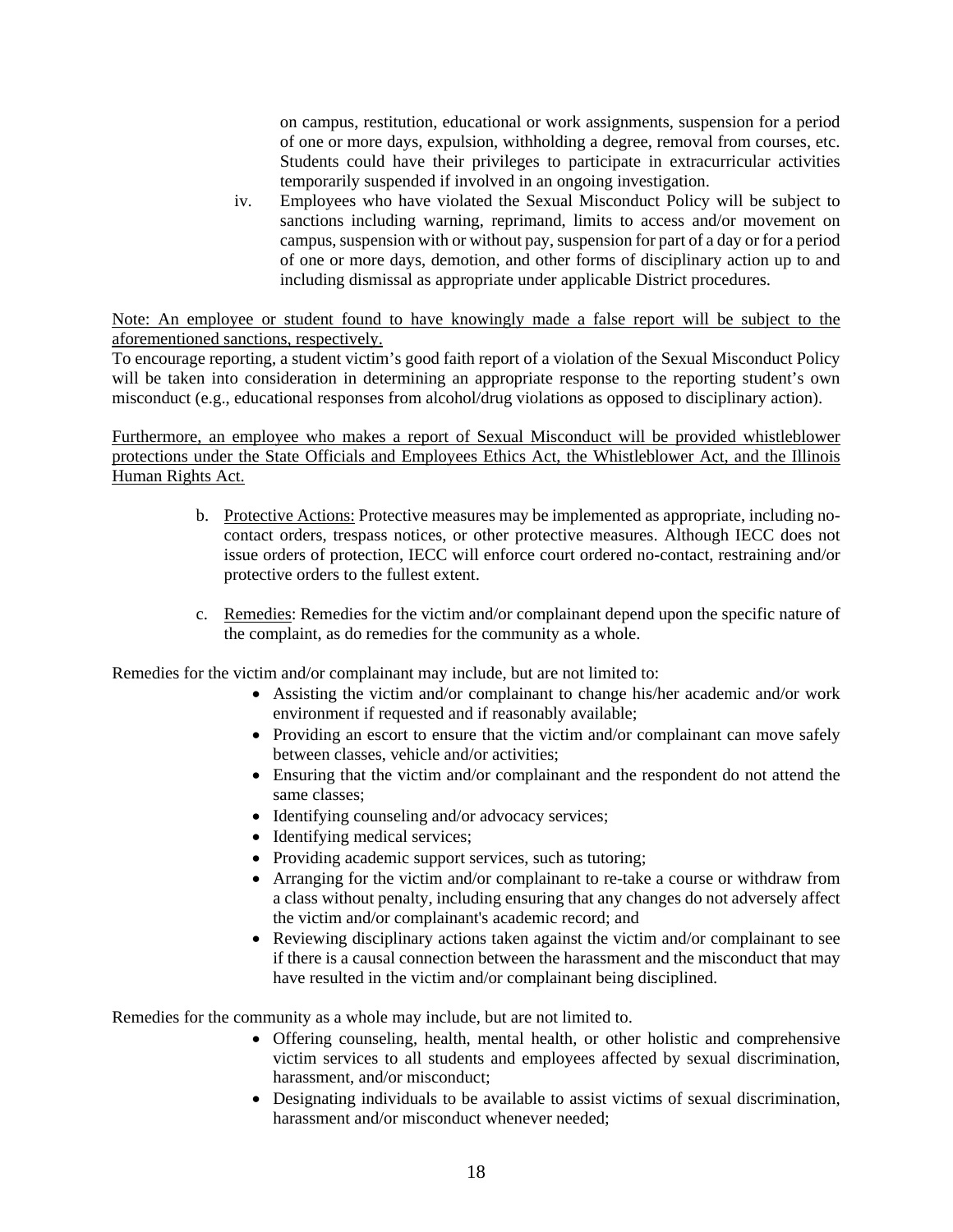- Developing materials on sexual discrimination, harassment and misconduct for campus-wide distribution to students, employees, and/or third-parties;
- Creating a committee of students and personnel to identify strategies for preventing and addressing sexual discrimination, harassment and misconduct; and
- Conducting periodic climate surveys to identify how students and employees perceive and experience sexual discrimination harassment and misconduct at Illinois Eastern Community Colleges.

### **Title IX Appeal Procedures for Student Victims and/or Complainants and Student Respondents**

## A. Appeal Request

A victim and/or complainant or a student respondent who wishes to appeal the decision reached by the Title IX Coordinator or his/her designee at the conclusion of a formal investigation must submit a written request for appeal to the Appeal Authority (AA). This request must be submitted to the Title IX Coordinator within 10 business days after receipt of the Title IX Coordinator/Deputy Coordinator's Notice of Decision. In the event a student victim and/or complainant or a student respondent does not appeal within the required 10 business day period, the decision of the Title IX Coordinator and/or Deputy Coordinator will be final.

Note: If the victim and/or complainant or respondent is an employee, then any employee misconduct appeal procedures are as outlined in other applicable policies, including grievance procedure.

The appeal request must be typewritten, must indicate if the requestor wishes to appear in person before the AA, and must state the grounds for appeal. Appeals must be made on the basis of one or more of the following grounds:

- 1. Procedural error was committed.
- 2. The finding of facts contained in the decision included inaccurate information.
- 3. Specific evidence considered during the investigation is objectionable.

4. Evidence not offered during the investigation is now available. In such cases, the new evidence must be described.

5. The sanction imposed is lenient, excessive or otherwise inappropriate.

Within 10 business days after receipt of the appeal request, the Title IX Coordinator or his/her designee will decide whether to grant the appeal based on whether the appeal meets one of the above enumerated grounds for appeal and shall send written notification to the respondent and the complainant stating:

- 1. That the appeal has been filed;
- 2. The specific reason for the appeal, including a copy of the written appeal document;
- 3. That they have the opportunity to submit additional relevant information and/or statements for review to the Title IX Coordinator within five (5) business days; and
- 4. The identity of the Appeal Authority.
	- a. If the accused is a student, the Appeal Authority shall be the Director of Human Resources.
	- b. If the accused is an employee, the Appeal Authority shall be the Director of Information & Communications Technology.

If the appeal is granted, the matter will be referred to the AA, and the Hearing Procedures for the AA set forth below will be followed. In the event of an appeal, the decision(s) of the AA will be final in all cases, other than for cases resulting in a recommendation for suspension or expulsion.

The Title IX Coordinator will ensure that the Appeal Authority is provided with the following materials: (a) the notice of complaint document; (b) the investigatory materials (including all interview recordings and tangible evidence considered by the investigator during the investigation; (c) the Notice of Decision;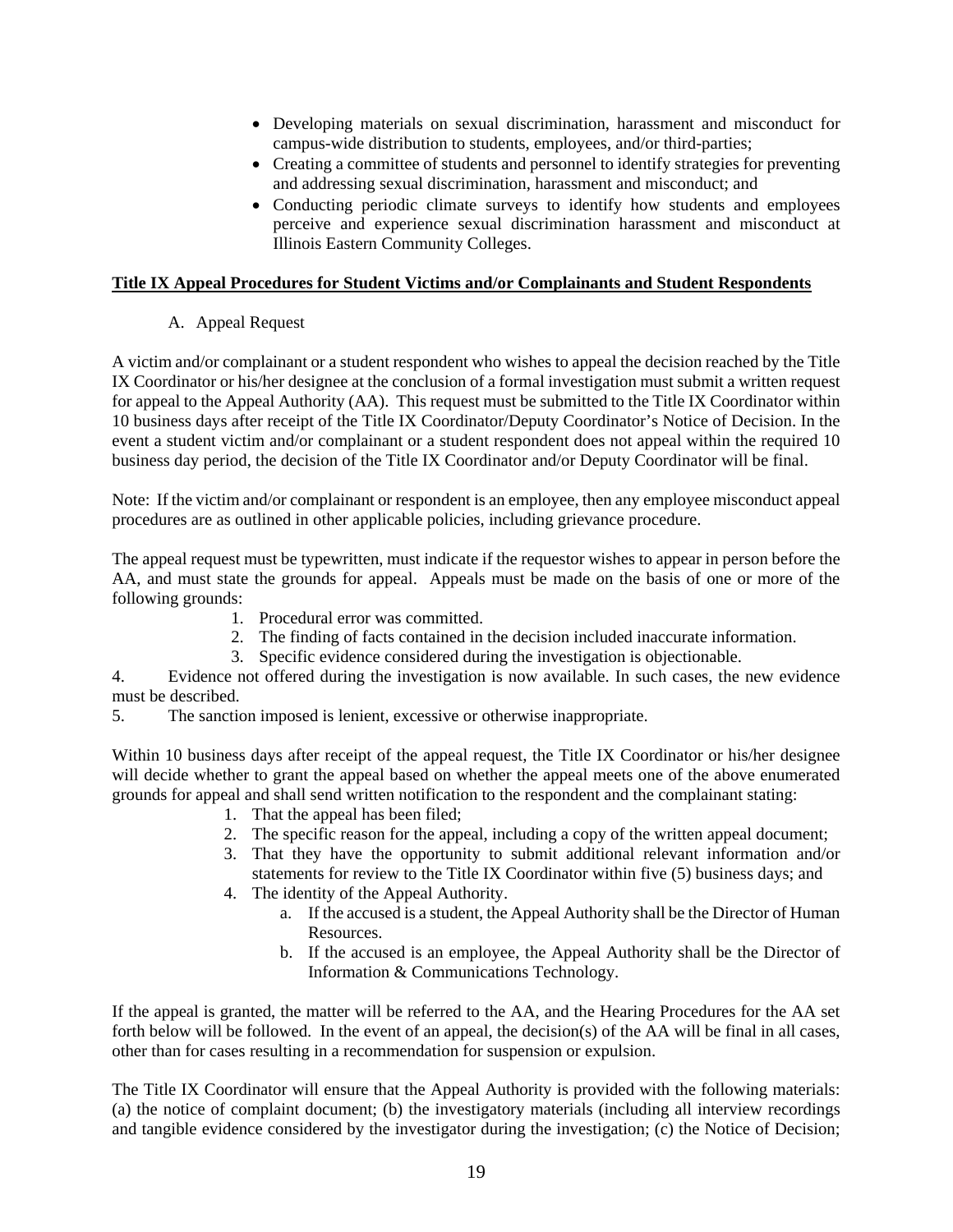(d) the Notice of Appeal; and (e) any documents/statement provided to the Notice of Appeal. These materials comprise the "Record on Appeal."

The Appeal Authority will review the Record on Appeal for one or more of the following purposes:

- 1. To assess whether a material deviation from written procedures impacted the fairness of the investigation;
- 2. To determine whether the decision was supported by substantial evidence;
- 3. To determine whether the sanction(s) imposed were appropriate for the violation of Policy;
- 4. To consider new information, sufficient to alter a decision not brought out in the original hearing because such information and/or facts were not known to the person appealing at the time of the original hearing.
- B. Establishment of the Standing Appeal Authority

The Appeal Authority may make recommendations on appropriate disciplinary cases referred to it or appealed to it by student victims, complainants and/or students who are the subject of disciplinary actions involving disciplinary suspension and expulsion. The AA will be established each fall and each member shall receive training as required by law. It will be composed of the following persons to be appointed by the CEO:

 Director of Human Resources, Tara Buerster Alternate: Director of Information & Communications Technology, Alex Cline

None of the above-named persons may sit in any case in which they have a direct personal interest or played a role in the underlying investigation. Note that when cases involve employees, the AA will be the Director of Information & Communications Technology. The CEO may appoint interim members as required.

- C Hearing Procedures for the Appeal Authority
	- 1. The hearing will be closed to the public.
	- 2. The victim and/or complainant and respondent shall each be entitled to appear in person with an advisor (as defined above) and present his/her case to the AA, and call witnesses in his/her behalf.

When requested by the victim, the AA shall make arrangements so that the victim and respondent do not have to be in the same room at the same time (such as by arranging for participation via videophone, closed circuit television, video conferencing, or other means).

- 3. The hearing will begin with a presentation by the Title IX Coordinator/Deputy Coordinator of his/her determination, followed by a presentation by the appellant. The appellee may present his/her case as well.
- 4. The Title IX Coordinator/Deputy Coordinator, appellant and appellee may present information in oral and written form, by witnesses and/or through documents. The parties will be given an opportunity to question witnesses. However, the complainant and the respondent may not directly cross examine one another, but may, at the discretion and direction of the individual or individuals resolving the complaint, suggest questions to be posed by the individual or individuals resolving the complaint and respond to the other party.
- 5. The AA reserves the right to hear the testimony of witnesses separately, so that the witnesses will not hear each other's testimonies.
- 6. Pertinent and relevant information will be reviewed by the AA without regard for the legal rules of evidence.
- 7. The Title IX Coordinator/Deputy Coordinator, appellant and appellee may make closing statements at the conclusion of the hearing on both the issue of misconduct and the issue of the recommended discipline.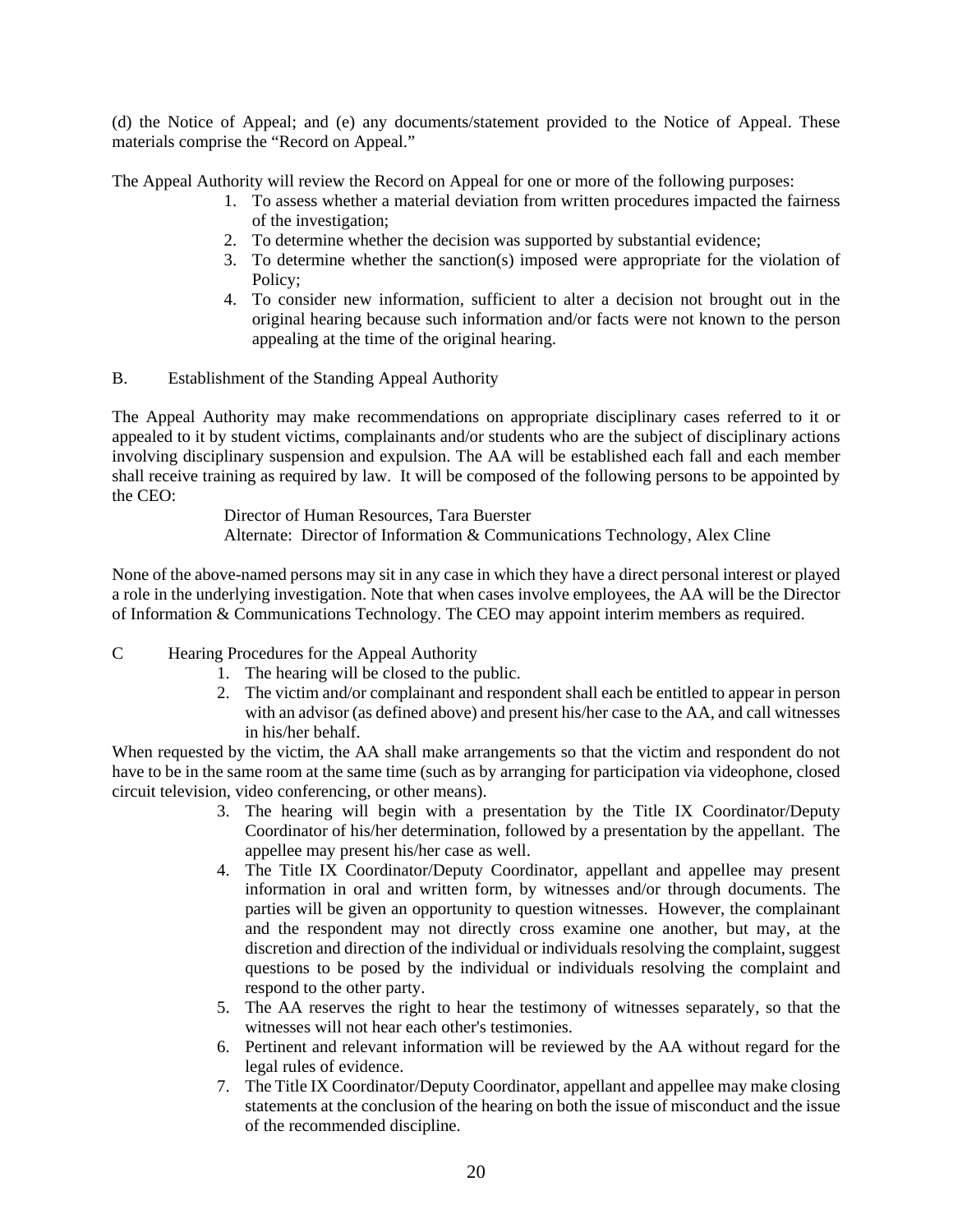- 8. An audio recording of the proceedings will be created and a record will be made available to either party upon request.
- 9. The AA will render its written decision within 7 business days after the hearing, absent extenuating circumstances. The decision will be to affirm, reverse or modify the Title IX Coordinator/Deputy Coordinator's determination as to the violation of Policy and the sanction imposed (if any).
- 10. If a student respondent is found not to have engaged in Sexual Misconduct in violation of Policy, and if coursework has been missed as a direct result of the action taken against the student respondent, appropriate action will be taken to assist the student respondent in completing the course(s).
- 11. In all cases other than suspension or expulsion, the decision of the AA is final.
- 12. If the decision of the AA is to suspend or expel the student respondent, that decision will be transmitted to the Chief Academic Officer. The student respondent will then have two business weeks after the decision to appeal pursuant to the standard student grievance procedure. The appeal/grievance will consist of the student respondent's written statement of disagreement with the decision and argument for reversal, relevant documentation and the recording or transcript of the AA hearing. Upon further advancement of a grievance, relevant information will be reviewed before making a decision to uphold the suspension or expulsion or to take other appropriate action.

### **Training, Prevention and Education**

A. For Students and Employees

IECC will provide ongoing awareness and prevention training programs to ensure students and employees are provided substantive opportunities to learn about sexual misconduct including primary prevention, bystander intervention, risk reduction, consent, reporting methods, relevant policies and procedures, retaliation, survivor strategies, the impact of trauma relevant definitions, and other pertinent topics. Students will also receive a copy of the Preventing Sexual Misconduct Policy and the related protocols.

- B. For Employees
	- 1. IECC will provide 8-10 hours of annual survivor-centered and trauma-informed training to employees involved in: the receipt of a report of a student sexual violence, referral or provision of services to a survivor, or any campus complaint resolution procedure for all forms of Sexual Misconduct. Such employees include the Sexual Misconduct Investigators, Title IX Coordinator, Deputy Title IX Coordinators, and Appeal Authorities.
	- 2. IECC will provide all employees that are classified as Responsible Employees with annual training on primary prevention, bystander intervention, risk reduction, consent, reporting obligations, investigation procedures, confidentiality requirements, relevant policies and procedures, retaliation, the impact of trauma, relevant definitions, and other pertinent topics.
	- 3. IECC will provide confidential advisors with periodic training on the District administrative processes, interim protective measures, and complaint resolution procedures.

The Title IX Coordinator will annually review training offerings to identify ways in which to enhance its effectiveness.

#### **Publication**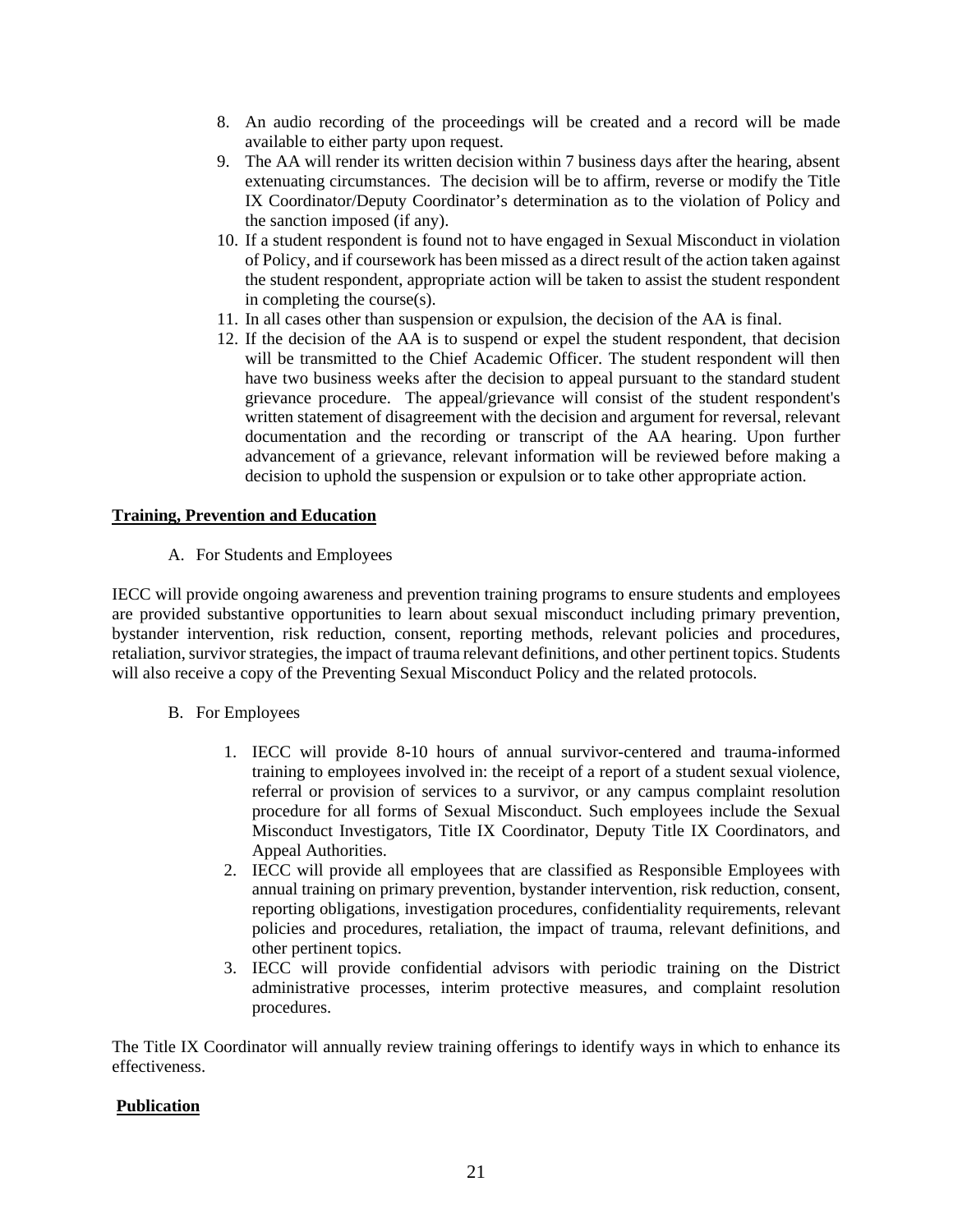The following will be prominently published on the District website, updated regularly and made available: the comprehensive Policy; student notification of rights, contact information for Title IX Coordinator and Deputy Coordinators; confidential resources and advisors and counseling services; and an explanation of responsibilities of Title IX coordinators, Responsible Employees and mandated reporters.

### **Task Force**

The Board, through its CEO, will also establish a campus-wide task force or participate in a regional task force focused on improving coordination between community leaders and service providers to prevent Sexual Misconduct.

- 1. The task force shall meet a minimum of twice per year for the purpose of discussing and improving upon the following areas: best practices as they relate to prevention, awareness, education, and response to Sexual Misconduct; IECC's comprehensive Policy and procedures; and collaboration and information-sharing among IECC, community-based organizations, and law enforcement.
- 2. The task force shall consist of individuals, including campus staff, faculty, and students. Individuals from the following entities should be invited to serve on the task force: a community-based sexual assault crisis center; a community-based domestic violence agency; local law enforcement; and the local State's Attorney's Office.
- 3. The task force shall receive annual training on awareness and prevention of Sexual Misconduct; IECC's comprehensive Policy on Sexual Misconduct; the provisions of federal and state law concerning survivors of Sexual Misconduct; survivor-centered responses and the role of community advocates; the role and function of each member on the task force for the purpose of ensuring a coordinated response to reported incidences of Sexual Misconduct; and trauma-informed responses to Sexual Misconduct.

#### **Reporting**

The Board, through its CEO will comply with all reporting requirements established pursuant to the Illinois Board of Higher Education Act, the Preventing Sexual Violence in Higher Education Act, and the Clery Act.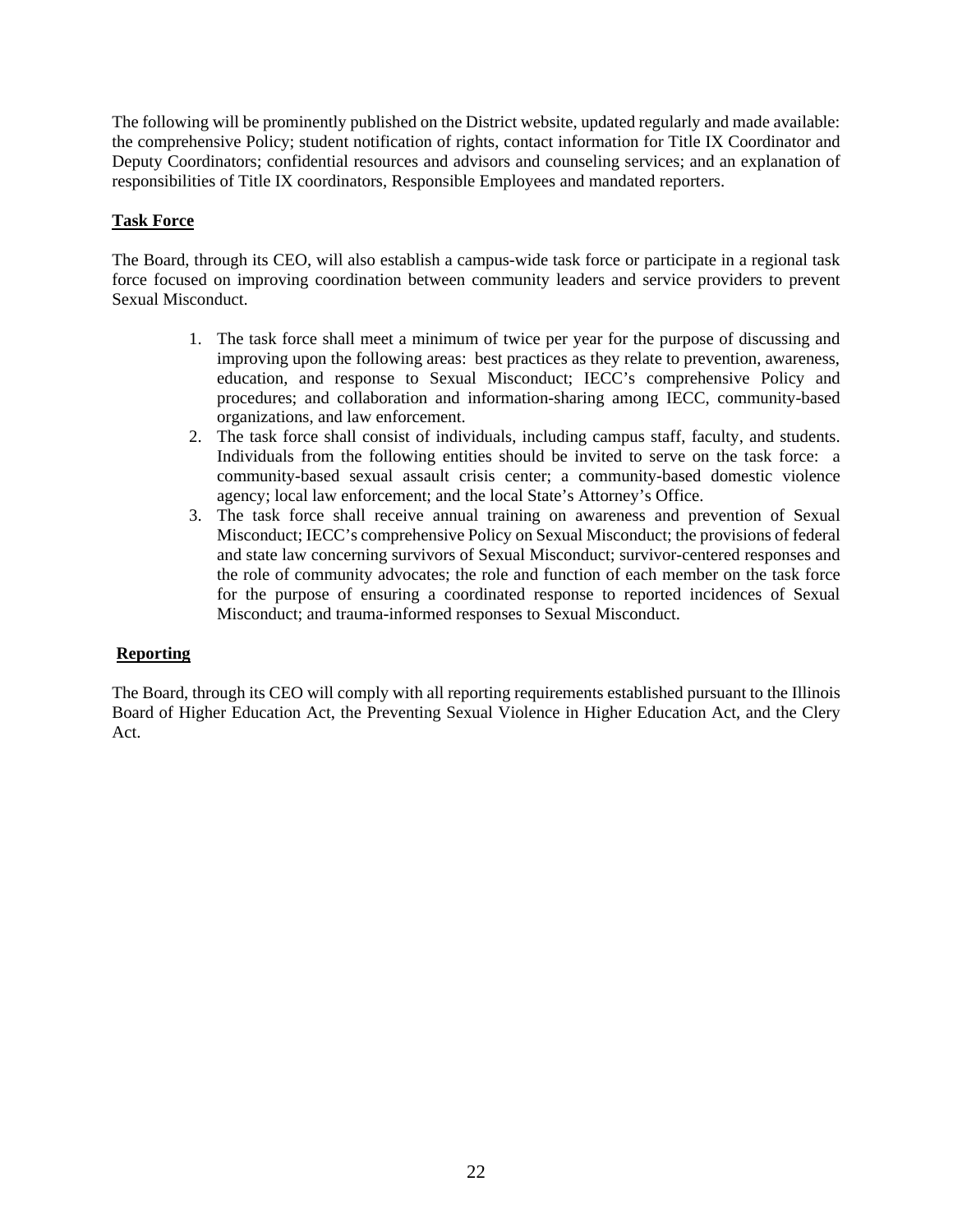#### **Notification of Rights and Options**

A victim of Sexual Misconduct has a right to report (or not report) the incident to Illinois Eastern Community Colleges.

#### **Reporting to IECC**

If you choose to make a report the following individuals will receive the report, will investigate and resolve the matter pursuant to Policy. IECC respects the sensitive nature of such complaints and the privacy of victims of Sexual Misconduct but cannot guarantee complete confidentiality in meeting its responsibility to investigate and address the report. Any of these individuals will help a victim notify law enforcement of an incident, although it is the victim's choice whether or not to make such a report.

- A. The Title IX Coordinator is: Ashlee Spannagel, Program Director of Grants, Compliance, & Outreach, 320 East North Avenue, Noble, IL 62450, 618-393-3491, spannagela@iecc.edu.
- B. The Deputy Title IX Coordinators are:

| Frontier<br>Comm.       | Lincoln Trail College              | <b>Olney Central College</b> | Wabash Valley College   |
|-------------------------|------------------------------------|------------------------------|-------------------------|
| College                 |                                    |                              |                         |
| Jan Wiles               | Julie Higginbotham                 | Andi Pampe                   | <b>Tiffany Cowger</b>   |
| Assistant<br>Dean<br>of | Assistant Dean of Student          | Assistant<br>Dean<br>of      | Assistant<br>Dean<br>of |
| <b>Student Services</b> | <b>Services</b>                    | <b>Student Services</b>      | <b>Student Services</b> |
| 2 Frontier Drive        | 11220 State Highway 1              | 305 North West Street        | 2200 College Drive,     |
| Fairfield, IL<br>62837  | Robinson.<br>$\mathbf{L}$<br>62454 | 62450<br>Olney,<br>IL        | Mt. Carmel, IL 62863    |
| 618-847-9133            | 618-546-2252                       | 618-393-3305                 | 618-263-5535            |
| or 877-464-3687         | or 866-582-4322                    | or 866-622-4322              | or 866-982-4322         |
| wilesj@iecc.edu         | higginbothamj@iecc.edu             | pampea@iecc.edu              | cowgert@iecc.edu        |

#### C. Electronic/Anonymous reporting: https://www.iecc.edu/e4/forms/svcf/default.php

#### D. Additional Non-Confidential Resources On-Campus:

| Frontier Comm. College                                                                                | Lincoln Trail College                                                                                 | <b>Olney Central College</b>                                                                          | Wabash Valley College                                                                                 |
|-------------------------------------------------------------------------------------------------------|-------------------------------------------------------------------------------------------------------|-------------------------------------------------------------------------------------------------------|-------------------------------------------------------------------------------------------------------|
| Faculty/Administrators/Supervisors<br>Athletic Director & Coaches<br>Student Group Advisors & Student | Faculty/Administrators/Supervisors<br>Athletic Director & Coaches<br>Student Group Advisors & Student | Faculty/Administrators/Supervisors<br>Athletic Director & Coaches<br>Student Group Advisors & Student | Faculty/Administrators/Supervisors<br>Athletic Director & Coaches<br>Student Group Advisors & Student |
| Advisors                                                                                              | Advisors                                                                                              | Advisors                                                                                              | Advisors                                                                                              |

A. District Office, Human Resources Department (when an employee is involved): 618-393-2982, ext. 5521

#### **Responsive Procedures**:

Pursuant to Policy, IECC will investigate reports of Sexual Misconduct. A victim may request, and IECC will evaluate, interim protective measures to address victim safety, including obtaining and enforcing a no-contact order or order of protection. IECC does not issue such orders, but victims can contact local law enforcement agencies to secure a no-contact order or order of protection.

Upon receipt of a report of Sexual Misconduct, IECC will initiate a prompt, fair and thorough investigation through the Title IX Coordinator. The victim/complainant and respondent(s) will be afforded the opportunity to present information and witnesses, and IECC will make a good faith effort to contact and interview any witnesses identified by the parties, including those no longer at the College. IECC strictly prohibits retaliation against the complainant, respondent, or other witnesses.

Upon conclusion of the investigation, the Title IX or Deputy Title IX Coordinator will notify the victim/complainant of the determination and of any remedies offered or provided by IECC to the victim and any disciplinary sanctions on the respondent(s) that directly relate to the victim/complainant. A victim/complainant and a student respondent may utilize the appeal process provided by Policy upon conclusion of the investigation.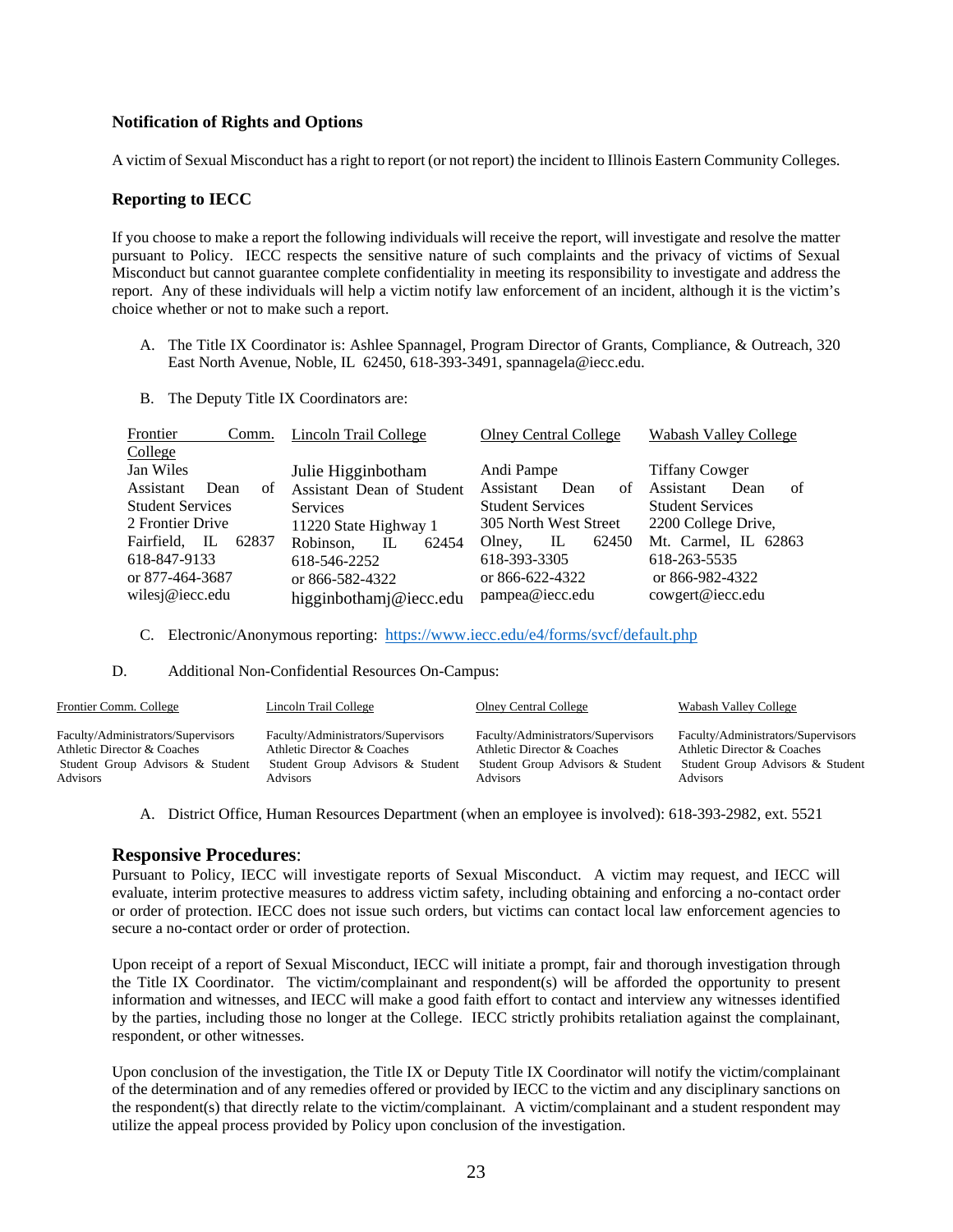## **Confidential Options for Reporting:**

The following confidential advisors have been identified to provide support to victims. These advisors are not required to report any information about an incident to the Title IX Coordinator without a victim's permission:

CAISA, Robinson, IL (serving Lincoln Trail, Olney Central, and Wabash Valley) 618- 544-9379

After-Hours Crisis Hotline: 866-

288-4888

9330

SAFE, Mt. Vernon, IL (serving Frontier) 618-244-

After-Hours Crisis Hotline: 800-

#### 625-1414

#### **Additional Off-Campus Resources**:

The following local health, mental health, counseling and advocacy services are available for victims. At a victim's request, IECC personnel identified above can assist victims in accessing these services.

- a. IECC Employee Assistance Program 1-855-775-4357 or www.rsli.acieap.com
- b. Illinois Coalition Against Sexual Assault: 217-753-4117 or www.icasa.org
- c. National Sexual Assault Hotline: 800-656-HOPE(4673); https://www.rainn.org/get-help/national-sexualassault-hotline
- d. National Domestic Violence Help Line: 877-TO END DV (877-863-6338); http://www.cityofchicago.org/dam/city/depts/fss/supp\_info/DV/MODVsafteycardEnglish.pdf
- e. AARDVARC An Abuse, Rape and Domestic Violence Aid and Resource Collection at www.aardvarc.org
- f. The Illinois Coalition Against Domestic Violence: 217-789-2830; http://www.ilcadv.org/about\_icadv/contact.asp
- g. Illinois Attorney General's Office: 1-800-228-3368; www.ag.state.il.us/victims/
- h. Illinois Crime Victims Bill of Rights 725 ILCS 120-1: http://www.ilga.gov/legislation/ilcs/ilcs3.asp?ActID=1970&ChapterID=54
- i. Illinois Crime Victims Compensation Program: 800-228-3368; http://www.ag.state.il.us/victims/cvc.html
- j. Illinois Department of Children and Family Services: 800-25-ABUSE (800-252-2873); http://www.state.il.us/dcfs/index.shtml

| Frontier Comm. College       |          | Lincoln Trail College         |          | <b>Olney Central College</b>      |          | Wabash Valley College |          |
|------------------------------|----------|-------------------------------|----------|-----------------------------------|----------|-----------------------|----------|
| <b>Fairfield Police</b>      | 911      | Robinson Police               | 911      | Olney Police                      | 911      | Mt. Carmel Police     | 911      |
| Wayne Co. Sheriff            | 842-6631 | Crawford Co. Sheriff 546-1515 |          | Richland Co. Sheriff 395-7481     |          | Wabash Co. Sheriff    | 262-4186 |
| *Fairfield Memorial 842-2611 |          | *Crawford Memorial 544-3131   |          | *Carle Richland Memorial 395-2131 |          | *Wabash General       | 262-8621 |
| $303$ NW $11th$ Street       |          | 1000 N Allen Street           |          | 800 E. Locust Street              |          | 1418 College Drive    |          |
| Fairfield, IL 62837-2601     |          | Robinson, IL 62454            |          | Olney, IL $62450$                 |          | Mt. Carmel. IL 62863  |          |
| SAFE                         | 244-9330 | CAISA                         | 544-9379 | <b>CAISA</b>                      | 544-9379 | <b>CAISA</b>          | 544-     |
| Wayne Family Counseling      |          | Crawford Family Counseling    |          | <b>Richland Family Counseling</b> |          | 9379                  |          |
| Regular Hours 842-2125       |          | Regular Hours                 | 546-1021 | Regular Hours                     | 395-4306 | Depot Counseling      |          |
| 24 Hour Crisis               | 395-5026 | 24 Hour Crisis                | 395-5026 | 24 Hour Crisis 395-5026           |          | <b>Regular Hours</b>  | 263-4970 |

*\* Indicates health care options which provide rape kits and/or Sexual Assault Nurse Examiners. Seeking medical treatment also serves to preserve physical evidence of sexual violence.*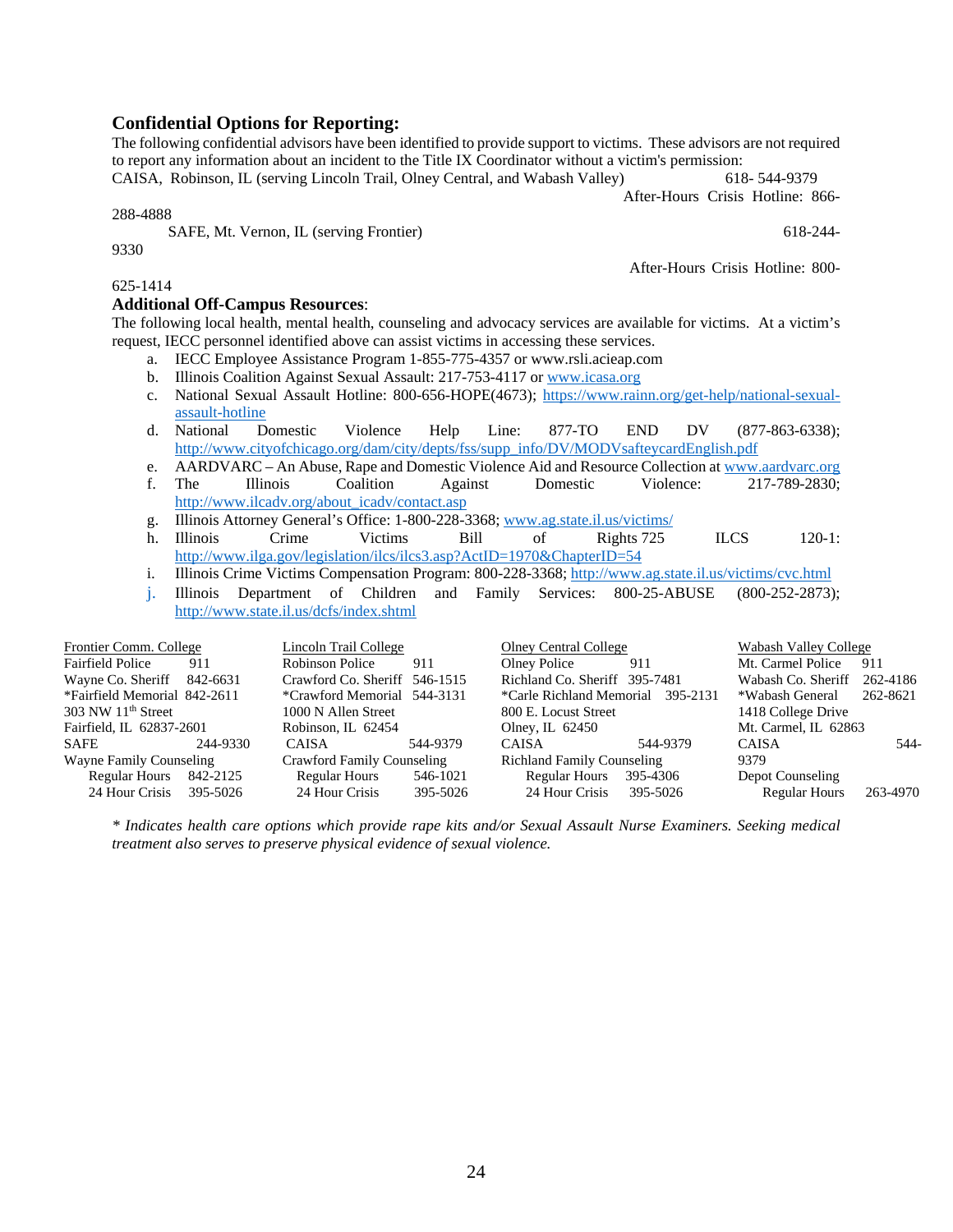# **Appendix A**

The following have been appointed by the Chief Executive Officer to receive and investigate allegations of sexual misconduct, sexual assault, domestic violence, dating violence, or stalking:

**Frontier Community College Megan Black** 2 Frontier Drive **Example 2 Frontier Drive** Fairfield, IL 62837

**Lincoln Trail College** Tyler Browning 11220 State Highway 1 Rena Gower Robinson, IL 62454 Phone: (618) 544-8657

Phone: (618) 842-3711

**Olney Central College** Linda Horn 305 North West Street Doug Shipman Olney, IL 62450 Phone: (618) 395-7777

#### **Wabash Valley College** Kalie Naas

2200 College Drive John Day Mt. Carmel, IL 62863 Phone: (618) 262-8641

## **Workforce Education** Laurel Taylor

John A. Logan College Kim Underwood Carterville, IL 62918 Phone: (618) 985-3741

**District Office** Bonnie Chaplin

233 East Chestnut Street Alex Cline Olney, IL 62450 Phone: (618) 393-2982

The Chief Executive Officer shall update Appendix A as necessary.

**Recommendation:**The CEO recommended that second reading be waived and that the revised foregoing policy be approved.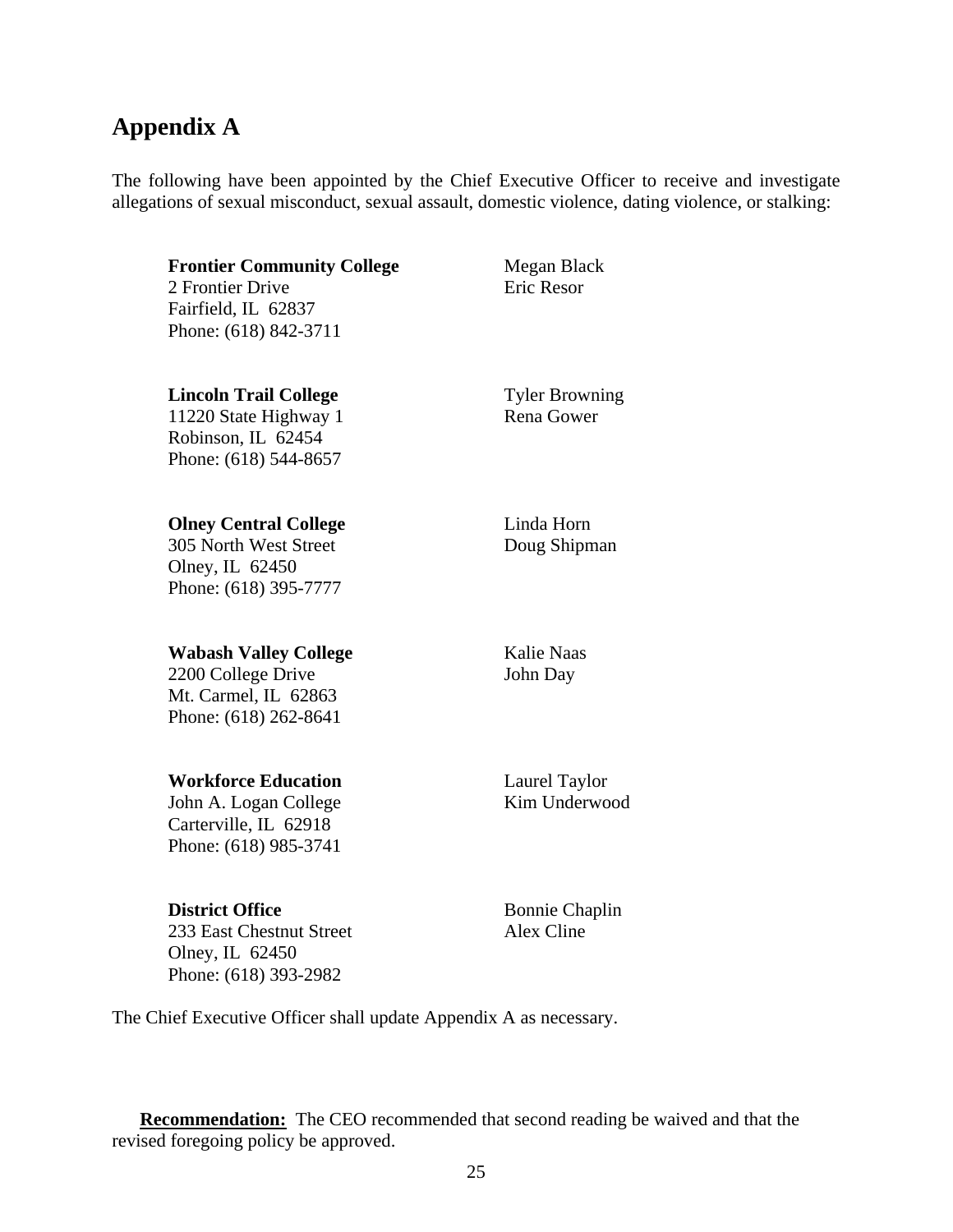**Board Action:** Trustee James Lane made a motion that second reading be waived and that the revised Preventing Sexual Misconduct 100.31 policy be approved as recommended. Trustee Al Henager seconded the motion and on a recorded roll call vote ordered by the Chair the following trustees voted yea: John Brooks, Gary Carter, Brenda Culver, Andrew Fischer, Al Henager, James Lane, Jan Ridgely. Student advisory vote: Yea. Trustees voting nay: None. Trustees absent: None. The motion having received 7 yea votes and 0 nay votes, the Chair declared the motion carried.

**#6-B. Allied Health Technology Requirements 200.6:** Revisions to the policy were outlined to ensure compliance with recent legislative changes that address retaliation and consequences of making a false report. The revised policy was presented as follows:

# ADMINSTRATION- 200 **Allied Health Technology Requirements Policy (200.6)**

Date Adopted: December 12, 2017 (pending Cabinet and Board Approval)

In pursuit of advancing technology within academic programs, the Allied Health Department has instituted technology requirements for enrollment in the Associate in Applied Science in Radiography and Associate Degree in Nursing programs. Allied Health is preparing nursing and radiography students for technology usage in the classroom and clinical setting. This initiative assists in meeting learning outcomes, provides a consistent testing platform, and prepares students for employment in their field.

Effective July 1, 2018, students who enroll in these programs will be required to purchase an Apple IPad that meets the minimum technology requirements as outlined yearly by the Allied Health Department. The purchase of IPads will be coordinated by the Allied Health department and the Illinois Eastern Community Colleges Information Technology staff. Students who currently own an Apple IPad must present their machine for review by IT and AH staff to see if it meets the current minimum technology requirements.

## **Allied Health Technology Fee**

Students in Allied Health programs will be charged a one-time fee based on the actual cost of an Apple IPad and an Apple Care warranty.

## **The following stipulations are in effect for this initiative:**

No exchange or refunds will be provided once the IPad is signed out by the student at the beginning of the academic program.

Devices should be registered with the manufacturer upon setup.

Defective devices should be reported to the manufacturer per the warranty directions.

 **Recommendation:**The CEO recommended that second reading be waived and that the revised foregoing policy be approved.

**Board Action:** Trustee Brenda Culver made a motion that second reading be waived and that the revised Allied Health Technology Requirements 200.6 policy be approved as recommended.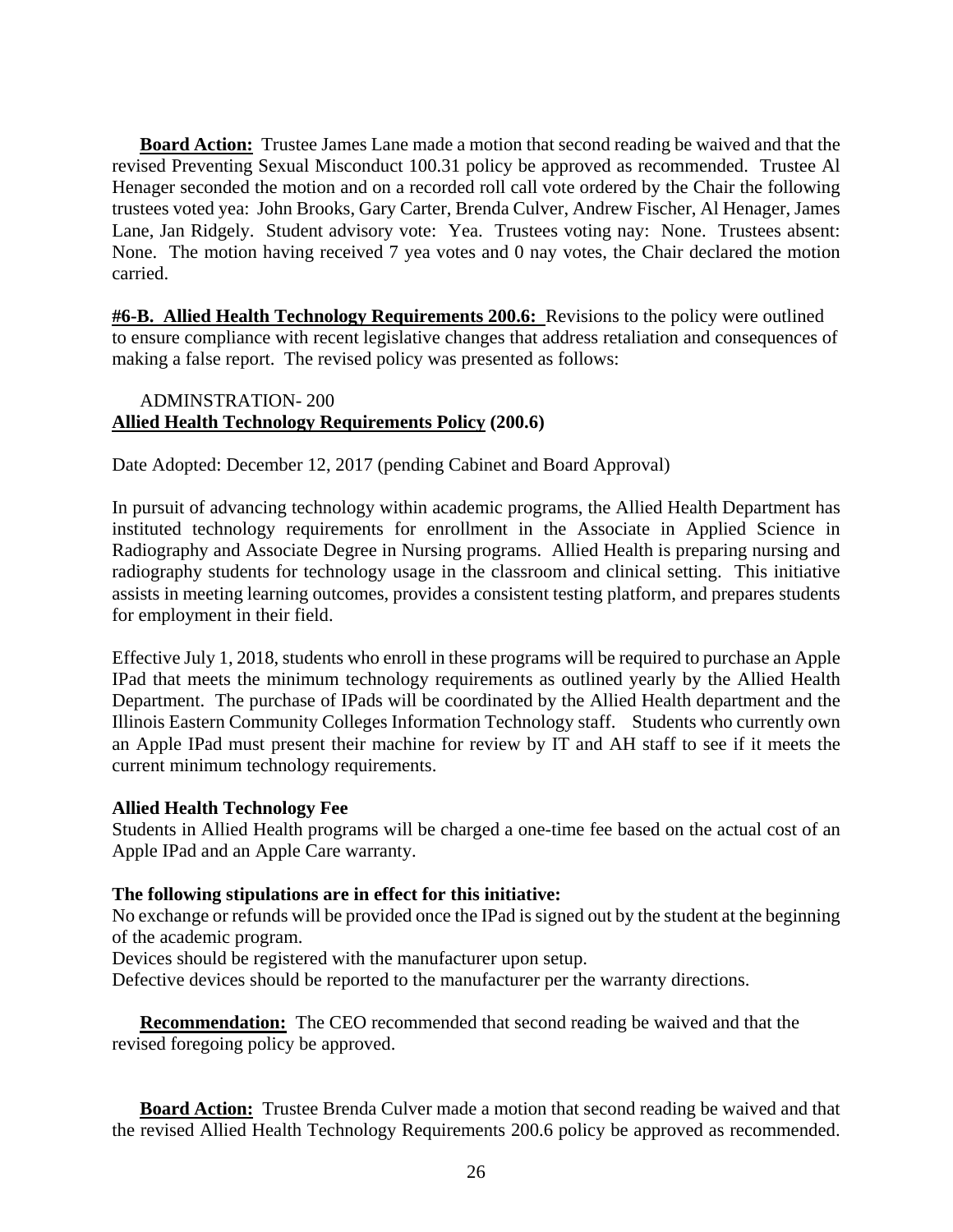Trustee Jan Ridgely seconded the motion and on a recorded roll call vote ordered by the Chair the following trustees voted yea: John Brooks, Gary Carter, Brenda Culver, Andrew Fischer, Al Henager, James Lane, Jan Ridgely. Student advisory vote: Yea. Trustees voting nay: None. Trustees absent: None. The motion having received 7 yea votes and 0 nay votes, the Chair declared the motion carried.

# **AGENDA #7 – "Policy Second Reading" -** None.

**AGENDA #8 – "Staff Recommendation for Approval"** – The following staff recommendations were presented for approval.

**#8-A. Allied Health Technology Program Fee:** Students who enroll in the Associate Degree in Nursing Program and the Associate in Applied Science in Radiography Degree will be required to purchase an Apple iPad and a two-year Apple Care warranty. The fee will be the actual cost of the iPad and Apple Care warranty. Information Technology staff and Allied Health administration will review purchase options yearly.

 If a student currently has an iPad device, they can have it reviewed by Allied Health and IT staff to ensure it meets the minimum qualifications for use in the program. Staff will publish the minimum qualifications on a yearly basis. Upon Board approval, the fee would be effective for new students who enroll in the Fall semester of 2018. The CEO recommended approval of the Allied Health Technology Program fee.

**Board Action:** Trustee James Lane made a motion to accept the Allied Health Technology Program Fee as recommended. Trustee Al Henager seconded the motion and on a recorded roll call vote ordered by the Chair the following trustees voted yea: John Brooks, Gary Carter, Brenda Culver, Andrew Fischer, Al Henager, James Lane, Jan Ridgely. Student Advisory Vote: Yea. Trustees voting nay: None. Trustees absent: None. The motion having received 7 yea votes and 0 nay votes, the Chair declared the motion carried.

**#8B. Lease Agreement with Twin Rivers:** Lincoln Trail proposes to lease to Twin Rivers Regional Vocational System approximately 560 square feet of office space and charge \$225.00 per month for a total annual lease amount of \$2,700.00, effective January 1, 2018. The CEO recommended approval of the following lease agreement:

# **LEASE AGREEMENT**  BETWEEN TWIN RIVERS REGIONAL VOCATIONAL SYSTEM AND ILLINOIS EASTERN COMMUNITY COLLEGES

1. The Lease Agreement entered into this 1st day of January, 2018 between the Illinois Eastern Community Colleges whose address is 233 East Chestnut, Olney, Illinois 62450 hereinafter called the LESSOR and Twin Rivers Regional Vocational Systems whose address is 301 S. Cross St. Ste 235, Robinson, IL 62454 hereinafter called the LESSEE, to use and occupy the property herein described under the terms and subject to the conditions set forth herein.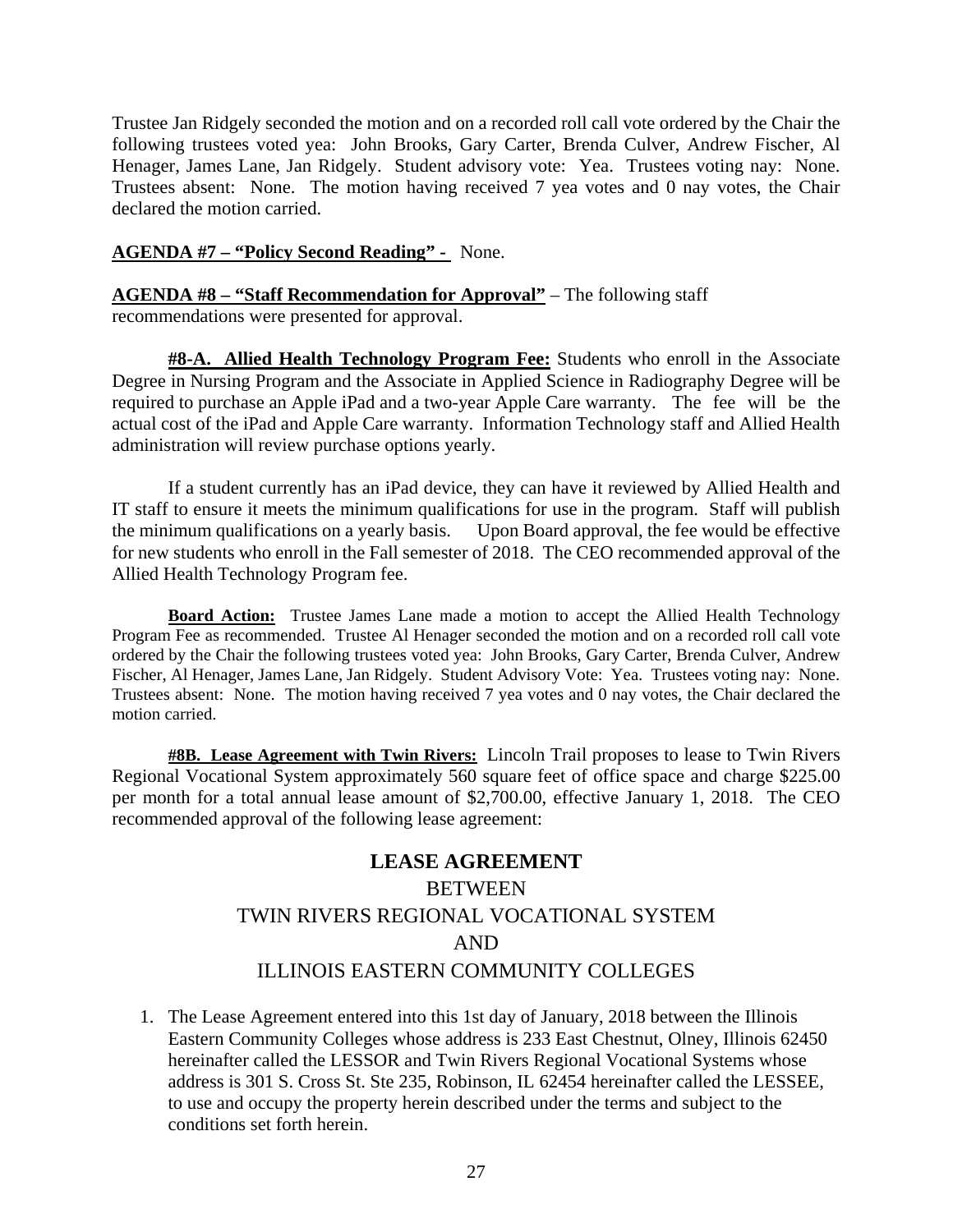- 2. WITNESSETH: The LESSOR hereby leases to the LESSEE the following premises: certain office known as IECC/LTC, 11220 State Hwy 1, Robinson, IL 62454 (Professional Annex Building Room 402 - approximately 560 sq. ft.), and to share common space of the building that includes the restrooms to be used exclusively as an office facility for the facilitation of the Twin Rivers Regional Vocational System to allow local residents to obtain necessary job skills that will lead to employment.
- 3. To have and to hold the premises with the appurtenances under the following terms: commencing January 1, 2018 through Dec 31, 2018 and may be terminated by either party giving the other ninety (90) days written notice. The lease could automatically renew at the end of the lease period if mutually agreed to in writing by both parties.
- 4. The LESSEE shall pay the LESSOR a total not to exceed Two Thousand Seven Hundred Dollars (\$2,700.00) for the entire term of this lease. The rent shall be paid in monthly installments of \$225.00. The rent shall be due by the  $5<sup>th</sup>$  day of each month. Rents for part of a month will be prorated accordingly. The first month's rent of \$225.00 will be forwarded to the LESSOR upon the completion, execution and signature of this lease by both parties.
- 5. The LESSOR shall provide the following utilities on the lease premises during the term of this lease, to include heat, water, telephone, internet, sewage service, trash removal, janitorial service and electricity.
- 6. The LESSEE shall have the right to install and maintain such signs as are necessary for the identification of its place of business, as approved by the LESSOR.
- 7. The LESSEE has inspected and knows the condition of the leased premises and agrees to accept same "as is". It is further understood that the premises are hereby leased to LESSEE without obligation on the part of the LESSOR to make any additions, alteration or improvements thereto.
- 8. The LESSEE shall not make any additions, alterations, improvements or repairs to the premises without written consent of the LESSOR in each and every instance.
- 9. The LESSEE shall under the terms of this Lease Agreement ensure that the area leased is kept clean and orderly for the premises and the appurtenances occupied.
- 10. The LESSEE shall procure and maintain in force during the term of this agreement, and any extension thereof, at LESSEE's expense, public liability insurance in an amount of at least Three Hundred Thousand Dollars (\$300,000.00) and agrees to furnish to the LESSOR a certificate of insurance naming the LESSOR an insured party, to protect against liability for damage claims through public use of or arising out of accidents occurring in and around the building when said building is being used.
- 11. This Lease Agreement may be terminated by either party giving the other ninety (90) days written notice. In addition, this agreement is contingent upon the receipt of federal funding through the Illinois Department of Commerce and Economic Opportunity for the Workforce Innovation and Opportunity Act Program through Lake Land College by C.E.F.S. Economic Opportunity Corporation. Should this funding cease, this Lease Agreement shall automatically terminate.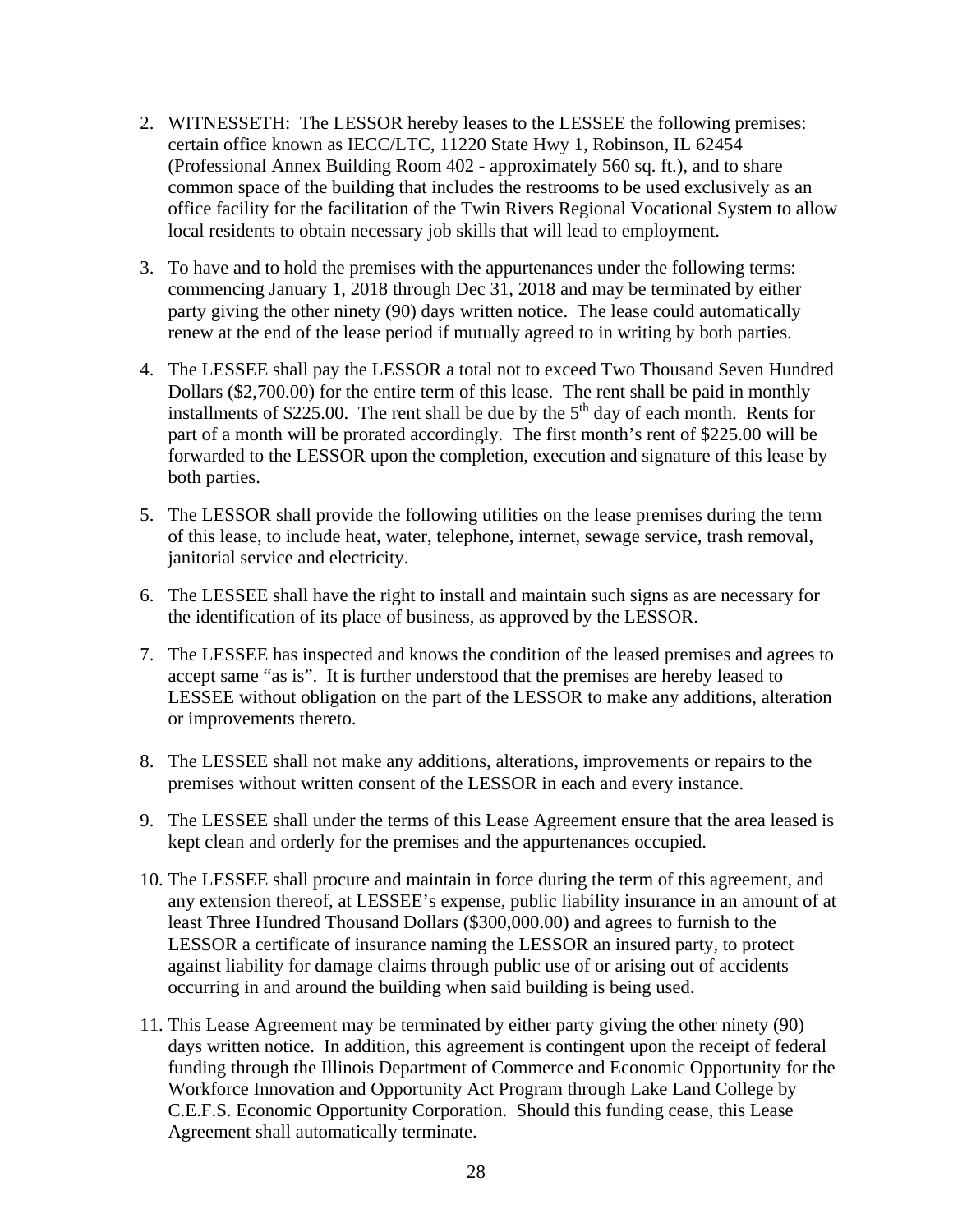**Board Action:** Trustee Gary Carter made a motion to approve the lease agreement with Twin Rivers Regional Vocational System as recommended. Trustee Brenda Culver seconded the motion and on a recorded roll call vote ordered by the Chair, the following trustees voted yea: John Brooks, Gary Carter, Brenda Culver, Andrew Fischer, Al Henager, James Lane, Jan Ridgely. Student advisory vote: Yea. Trustees voting nay: None. Trustees absent: None. The motion having received 7 yea votes and 0 nay votes, the Chair declared the motion carried.

**#8-C. Educational Services at Lawrence and Robinson Correctional Centers:** The Illinois Community College Board has determined that the college district in which a Correctional facility is located must consent to a non-resident college teaching courses within the district. Lake Land College has submitted a contract to Illinois Eastern to provide educational services at the Lawrence Correctional Facility and at the Robinson Correctional Facility. The CEO recommended approval of the following agreement to allow Lake Land College to provide educational services at the Lawrence Correctional Facility and at the Robinson Correctional Facility.

In accordance with *Section 1501.307* g) 3) of the System Rules of the Illinois Community College Board (ICCB), Lake Land College is requesting permission to offer and operate programs and services in a community college district other than its own, in this case the district of Illinois Eastern Community Colleges and is seeking approval from the ICCB for this request.

Since it is the desire of the parties to this agreement to expand educational programs and services to Illinois Department of Corrections (IDOC) correctional institutions in Illinois Eastern Community Colleges' district, but said institution has decided to forego offering of these services per the IDOC terms and specifications, Lake Land College has secured agreement with Illinois Eastern Community Colleges to offer these services.

The educational programs to be offered by Lake Land College as part of this agreement are approved by the ICCB and the Illinois Board of Higher Education (as appropriate). Below are the details of the agreement:

- 1. PROGRAM(S) BEING OFFERED
	- a. Construction Occupations
	- b. Culinary Arts
	- c. Custodial Maintenance
	- d. Horticulture
	- e. Restaurant Management
	- f. Career Tech
- 2. LOCATION OF PROGRAM OFFERING(S)
	- a. Lawrence Correctional Center (a, b, c and f above)
	- b. Robinson Correctional Center (b, c, d, e and f above)
- 3. PROGRAM CONTACT(S)
	- a. Dr. Jim Hull
	- b. Brandon Young
- 4. PROVISIONS OF AMENDMENT OR TERMINATION
	- a. See separate intergovernmental agreement
	- b.

In addition, the parties understand that: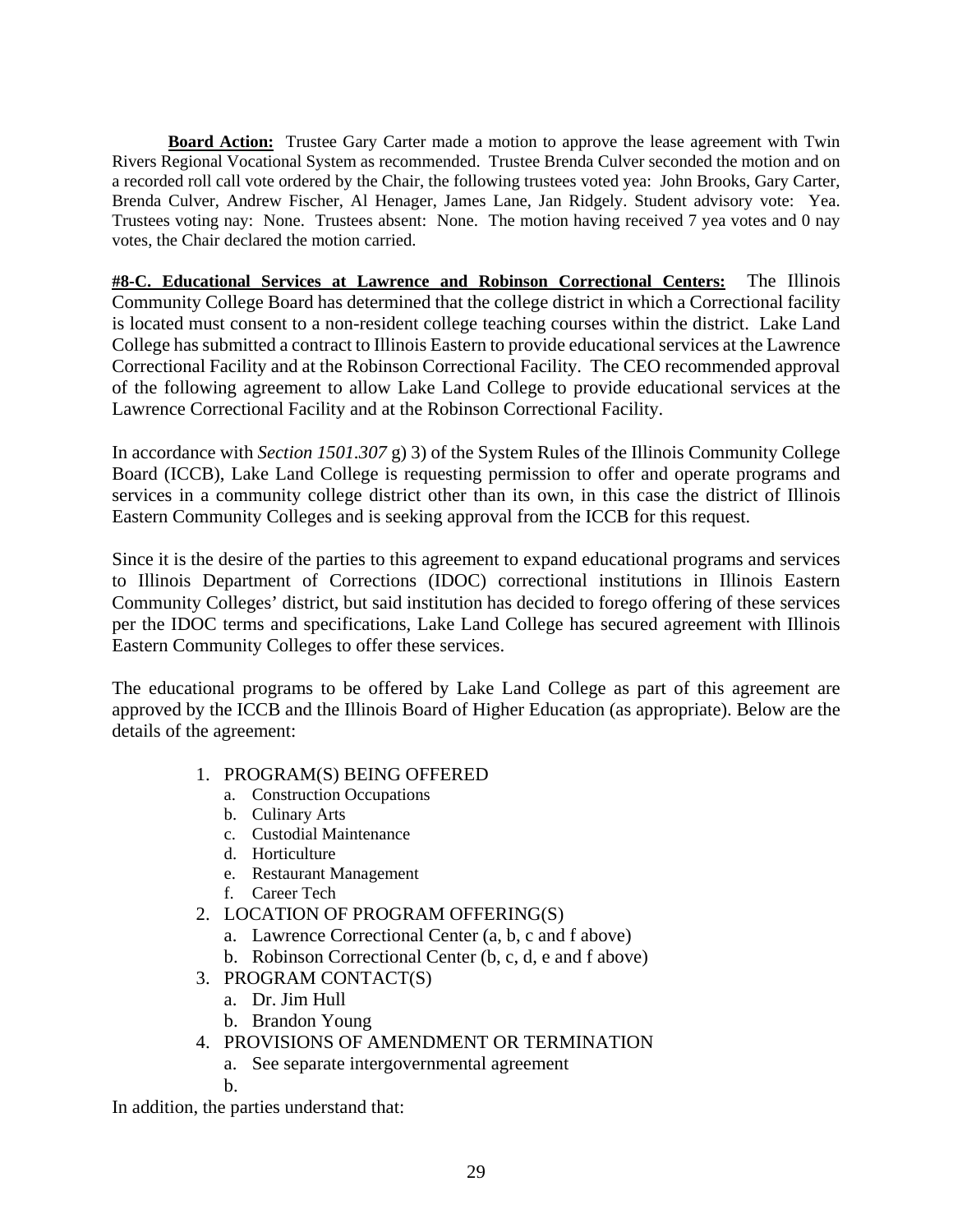- An annual updated list of programs being provided at the IDOC must be provided to the ICCB by August  $31<sup>st</sup>$  of each year, beginning after the completion of the first year, during the terms of the agreement.
- Lake Land College understands that a signed copy of this letter must be accompanied by the intergovernmental agreement / cooperative agreement / contract that is being executed / considered with The Illinois Department of Corrections, in order to be approved.
- This agreement must be reaffirmed by the Colleges and considered again by the ICCB every five years from the date of execution.

**THIS AGREEMENT** is entered into by and among the parties for the expressed purpose of providing programs and services at Illinois correctional institutions which exist outside of the Lake Land College district.

**Board Action:** Trustee Al Henager made a motion to approve the foregoing agreement with Lake Land College to provide educational services at Lawrence Correctional Facility and at the Robinson Correctional Facility as recommended. Trustee James Lane seconded the motion and on a recorded roll call vote ordered by the Chair the following trustees voted yea: John Brooks, Gary Carter, Brenda Culver, Andrew Fischer, Al Henager, James Lane, Jan Ridgely. Student advisory vote: Yea. Trustees voting nay: None. Trustees Absent: none. The motion having received 7 yea votes and 0 nay votes, the Chair declared the motion carried.

**#8-D. Motorcycle Safety Training Agreements:** The CEO recommended approval of a motorcycle safety training agreement with Southern Illinois University at Carbondale for each of the four IECC colleges for 2018.

**Board Action:** Trustee Gary Carter made a motion to approve the Motorcycle Safety Training Agreements between Southern Illinois University at Carbondale for Frontier Community College, Lincoln Trail College, Olney Central College, and Wabash Valley College. Trustee James Lane seconded the motion and on a recorded roll call vote ordered by the Chair the following trustees voted yea: John Brooks, Gary Carter, Brenda Culver, Andrew Fischer, Al Henager, James Lane, Jan Ridgely. Trustees voting nay: None. Student advisory vote: Yea. Trustees absent: None. The motion having received 7 yea votes and 0 nay votes, the Chair declared the motion carried.

**#8-E. Affiliation Agreement:** The CEO recommended approval of an affiliation agreement with Carle Richland Memorial Hospital for FCC's Health Informatics Program and with Crawford Memorial Hospital for LTC's Basic Nurse Assistant Program.

**Board Action:** Trustee Gary Carter made a motion to approve the standard affiliation agreements with Carle Richland Memorial Hospital and Crawford Memorial Hospital as presented in full in the Board agenda, as recommended. Trustee Brenda Culver seconded the motion and on a recorded roll call vote the following trustees voted yea: John Brooks, Gary Carter, Brenda Culver, Andrew Fischer, Al Henager, James Lane, Jan Ridgely. Student advisory vote: Yea. Trustees voting nay: None. Trustees absent: None. The motion having received 7 yea votes and 0 nay votes, the Chair declared the motion carried.

#### **AGENDA #9 – "Bid Committee Report"** – None.

**AGENDA #10 – "District Finance"** – The following District financial matters were presented.

**#10-A. Financial Reports:** The monthly financial reports were presented, including the treasurer's report, showing the balance in all funds as of November 31, 2017.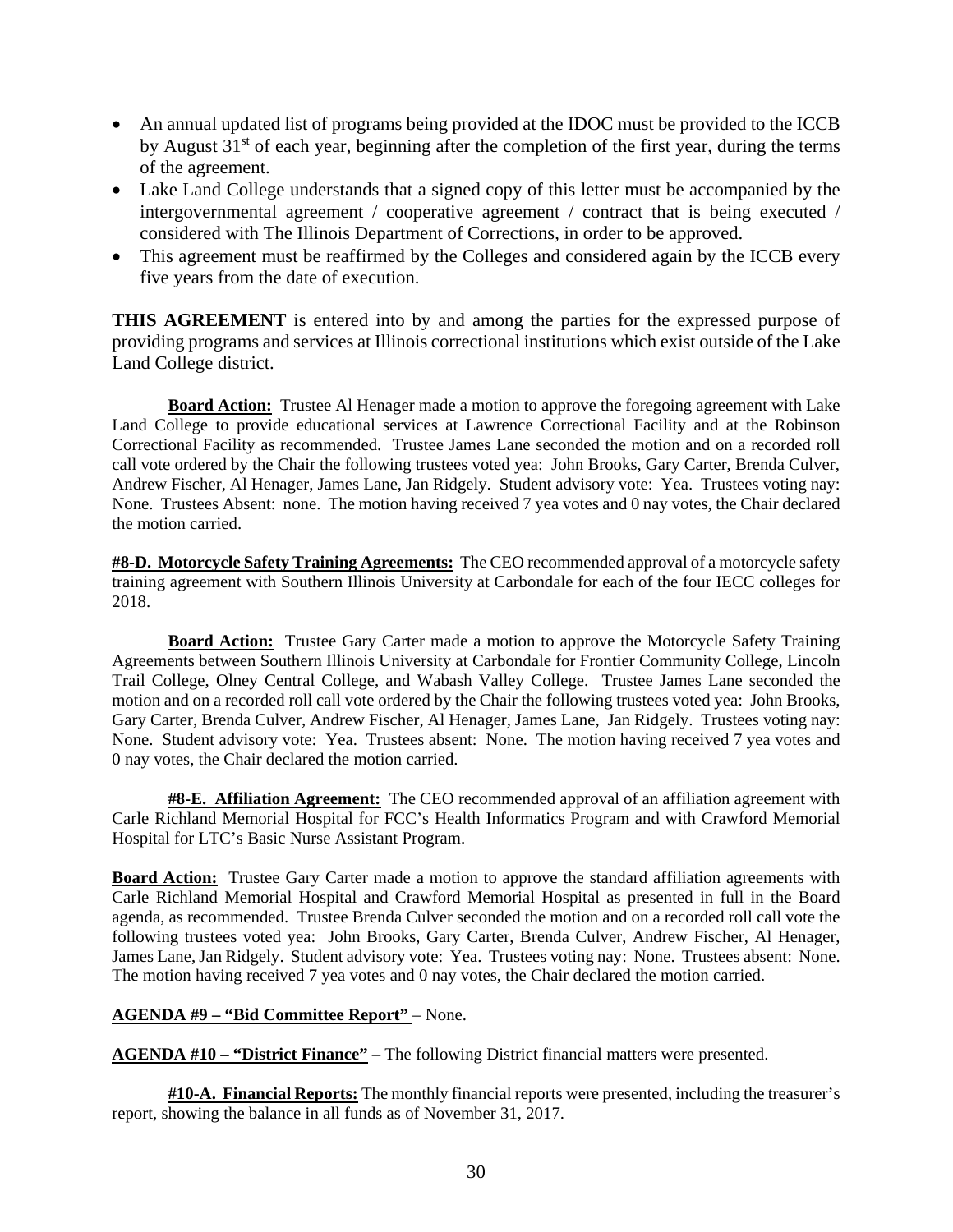**#10-B. Approval of Financial Obligations:** District financial obligations (Listing of Board Bills) for December 2017 totaling \$513,356.14 were presented for approval.

**Board Approval for Payment of Financial Obligations:** Trustee Jan Ridgely made a motion to approve payment of district financial obligations for December, 2017, in the amounts listed. Trustee Al Henager seconded the motion and on a recorded roll call vote ordered by the Chair the following trustees voted yea: John Brooks, Gary Carter, Brenda Culver, Andrew Fischer, Al Henager, James Lane, Jan Ridgely. Student advisory vote: Yea. Trustees voting nay: None. Trustees absent: None. The motion having received 7 yea votes and 0 nay votes, the Chair declared the motion carried.

#### **AGENDA #11 – "Chief Executive Officer's Report"** – None.

**AGENDA #12 – "Executive Session"** – The Board of Trustees did not hold an executive session at this meeting.

#### **AGENDA #13 – "Approval of Executive Session Minutes"** –

**#13-A. Written Executive Session Minutes:** No executive session was held during the regular meeting, Tuesday, November 21, 2017.

**#13-B. Audio Recordings of Executive Sessions:** No executive session was held during the regular meeting, Tuesday, November 21, 2017.

**#13-C. Semi-Annual Review of Executive Session Minutes:** The Board of Trustees having conducted a semi-annual review of executive session minutes as mandated by Section 2.06 of the Open Meetings Act, the CEO presented the following report and recommendations:

The following written executive session minutes were reviewed in June 2017 and the decision was made at that time to keep them closed:

- 1. Tuesday, June 20, 1995.
- 2. Tuesday, August 15, 1995.
- 3. Tuesday, September 19, 1995.
- 4. Friday, August 2, 1996.
- 5. Tuesday, January 20, 1998.
- 6. Tuesday, June 15, 1999.
- 7. Tuesday, July 20, 1999.
- 8. Tuesday, February 20, 2001.
- 9. Tuesday, March 20, 2001.
- 10. Tuesday, June 19, 2001.
- 11. Tuesday, July 17, 2001.
- 12 Tuesday, August 21, 2001.
- 13. Tuesday, September 18, 2001.
- 14. Tuesday, June 18, 2002.
- 15. Tuesday, July 16, 2002.
- 16. Tuesday, August 20, 2002.
- 17. Tuesday, September 17, 2002.
- 18. Tuesday, December 10, 2002.
- 19. Tuesday, February 18, 2003.
- 20. Tuesday, June 17, 2003.
- 21. Tuesday, August 19, 2003.
- 22. Tuesday, September 16, 2003.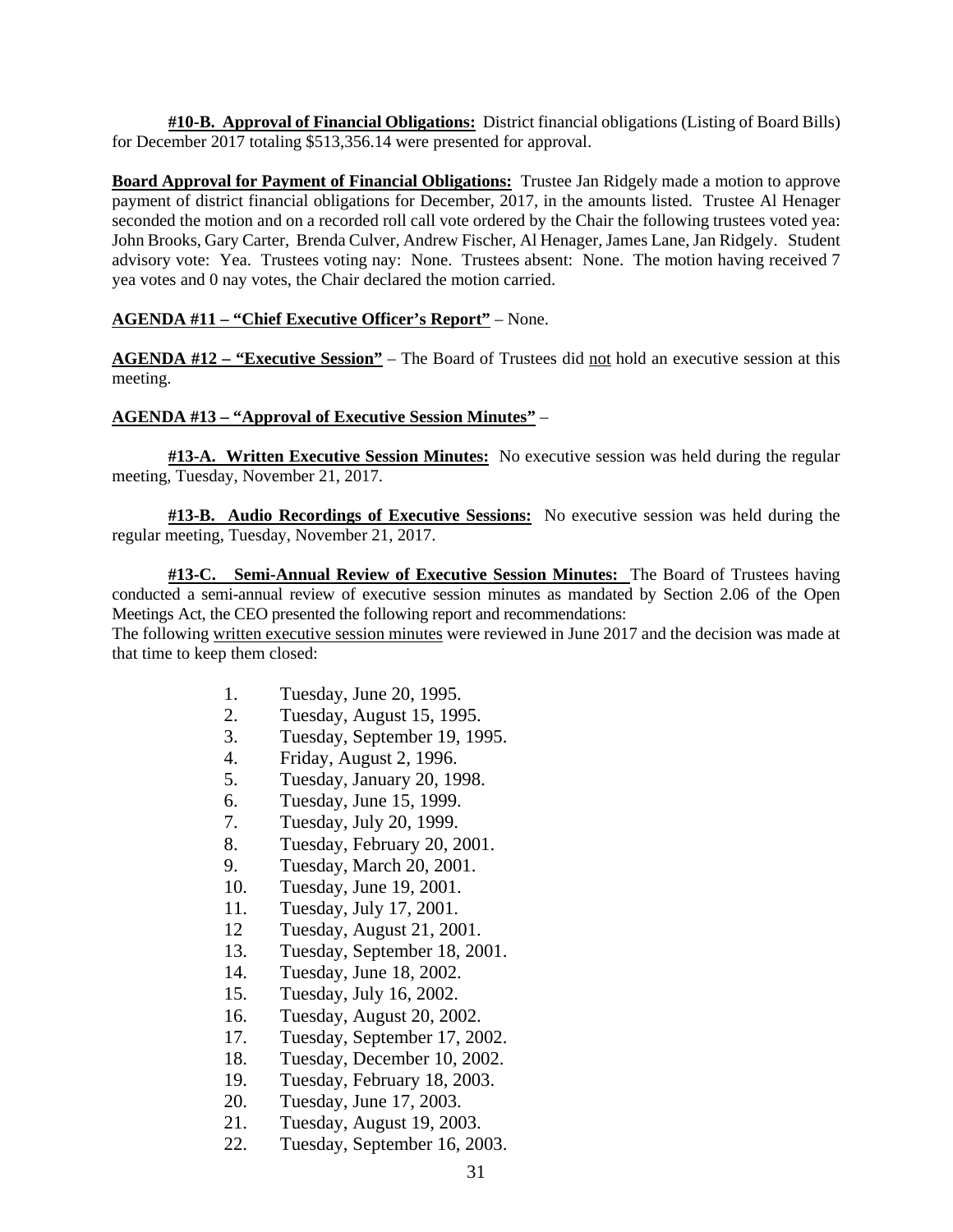- 23. Tuesday, August 17, 2004.
- 24. Tuesday, December 14, 2004.
- 25. Tuesday, June 21, 2005.
- 26. Tuesday, July 19, 2005.
- 27. Tuesday, August 16, 2005.
- 28 Tuesday, April 18, 2006.
- 29. Tuesday, November 21, 2006.
- 30. Tuesday, October 15, 2013.

 B. The following written executive session minutes have been approved, but remain closed, and are being subjected to the semi-annual review for the first time in December 2017: 1. None.

 C. The following written executive session minutes have been approved and opened to the public record:

1. None.

 D. Audio recordings of previously approved executive sessions will remain closed to the public record and these audio executive session recordings will remain in the custody of the Board Secretary until 18 months following the executive session at which the audio recordings were made:

1. None.

 E. As part of the Board of Trustees semi-annual review of executive sessions, the Board notes that the audio tape recordings of the following meetings have been held by the Secretary for more than the 18 months required, and the Secretary is directed to destroy these recordings after this meeting:

1. Tuesday, May 17, 2016.

 F. As part of the Board of Trustees semi-annual review of executive session minutes, the Board notes that executive sessions were not held on the following dates:

- 1. Tuesday, June 20, 2017.
- 2. Tuesday, July 18, 2017.
- 3. Tuesday, August 15, 2017.
- 4. Tuesday, September 19, 2017.
- 5. Tuesday, October 17, 2017.
- 6. Tuesday, November 21, 2017.

 G. It is recommended that the following previously approved closed meeting minutes be open to the public record:

1. None.

 **Board Action:** Trustee Al Henager made a motion to adopt the foregoing report and recommendations as outlined, for minutes of executive sessions held on the dates listed. Trustee Brenda Culver seconded the motion. The Chair asked trustees in favor of the motion to say "Aye" and those opposed to say "No." The viva voce (by the voice) vote was taken. The Chair declared the "Ayes" have it, the motion is adopted.

**AGENDA #14. Personnel Report:** Tara Buerster presented the following personnel report and the CEO recommended approval.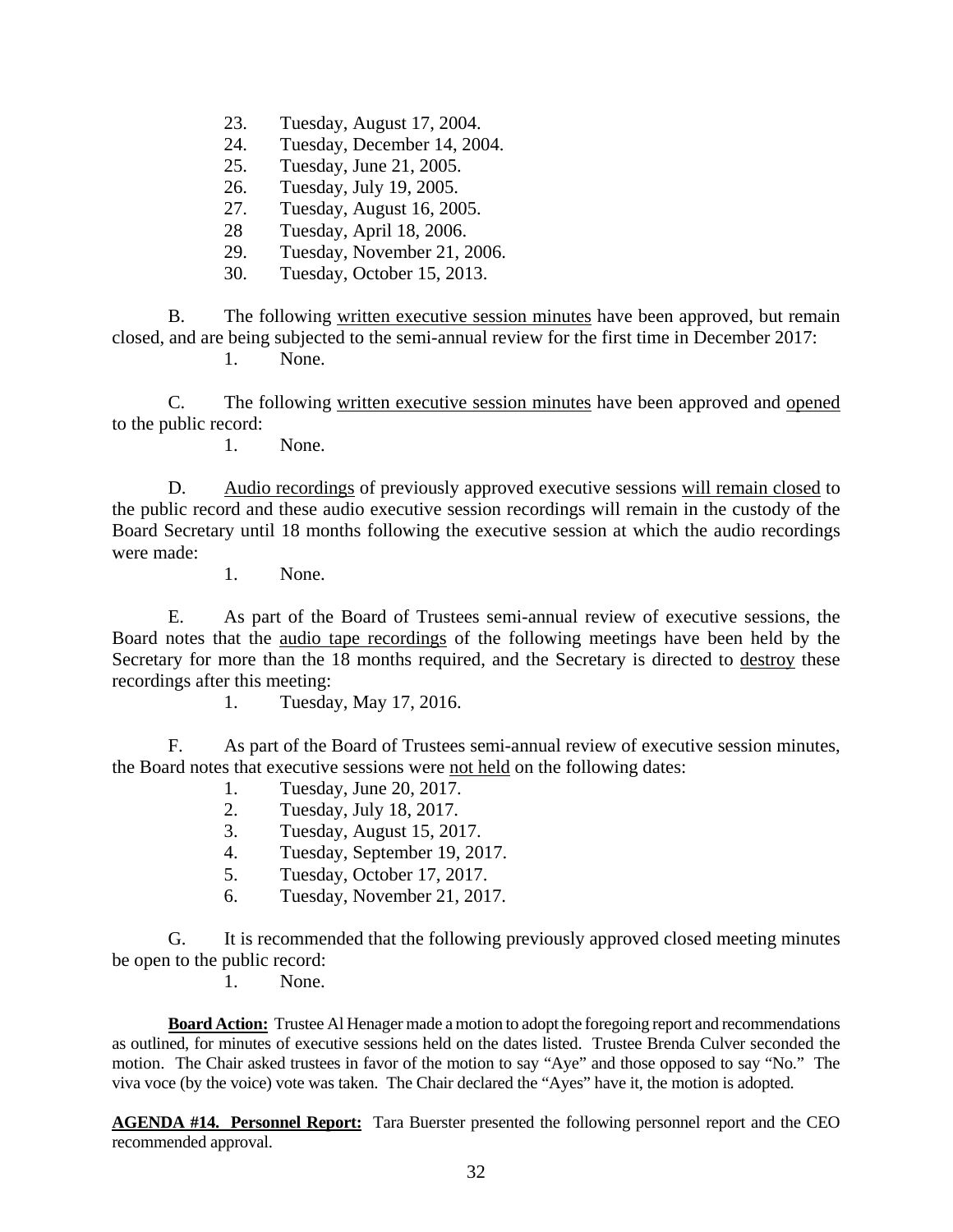# **400.1. Employment of Personnel**

# **A. Faculty**

- 1. Lonnie Barnes, Collision Repair Instructor, OCC, effective January 3, 2018
- 2. Becky Coleman, Nursing Instructor, OCC/WVC, effective January 3, 2018

Trustee Gary Carter made a motion to approve the foregoing personnel report. Student Trustee Madison Ferreira seconded the motion and on a recorded roll call vote ordered by the Chair the following trustees voted yea: John Brooks, Gary Carter, Brenda Culver, Andrew Fischer, Al Henager, James Lane, Jan Ridgely. Student advisory vote: Yea. Trustees voting nay: None. Trustees absent: None. The motion having received 7 yea votes and 0 nay votes, the Chair declared the motion carried.

**AGENDA #15 – Collective Bargaining** – None.

**AGENDA #16 – Litigation** – None.

**AGENDA #17 – Other Items** – None.

**AGENDA #18 – Adjournment** – Trustee Al Henager made a motion to adjourn. Trustee James Lane seconded the motion. The Chair asked trustees in favor of the motion to say "Aye" and those opposed to say "No". The voice vote was taken. The Chair declared the "Ayes" have it, the motion is adopted, and the meeting was adjourned at 7:45 p.m.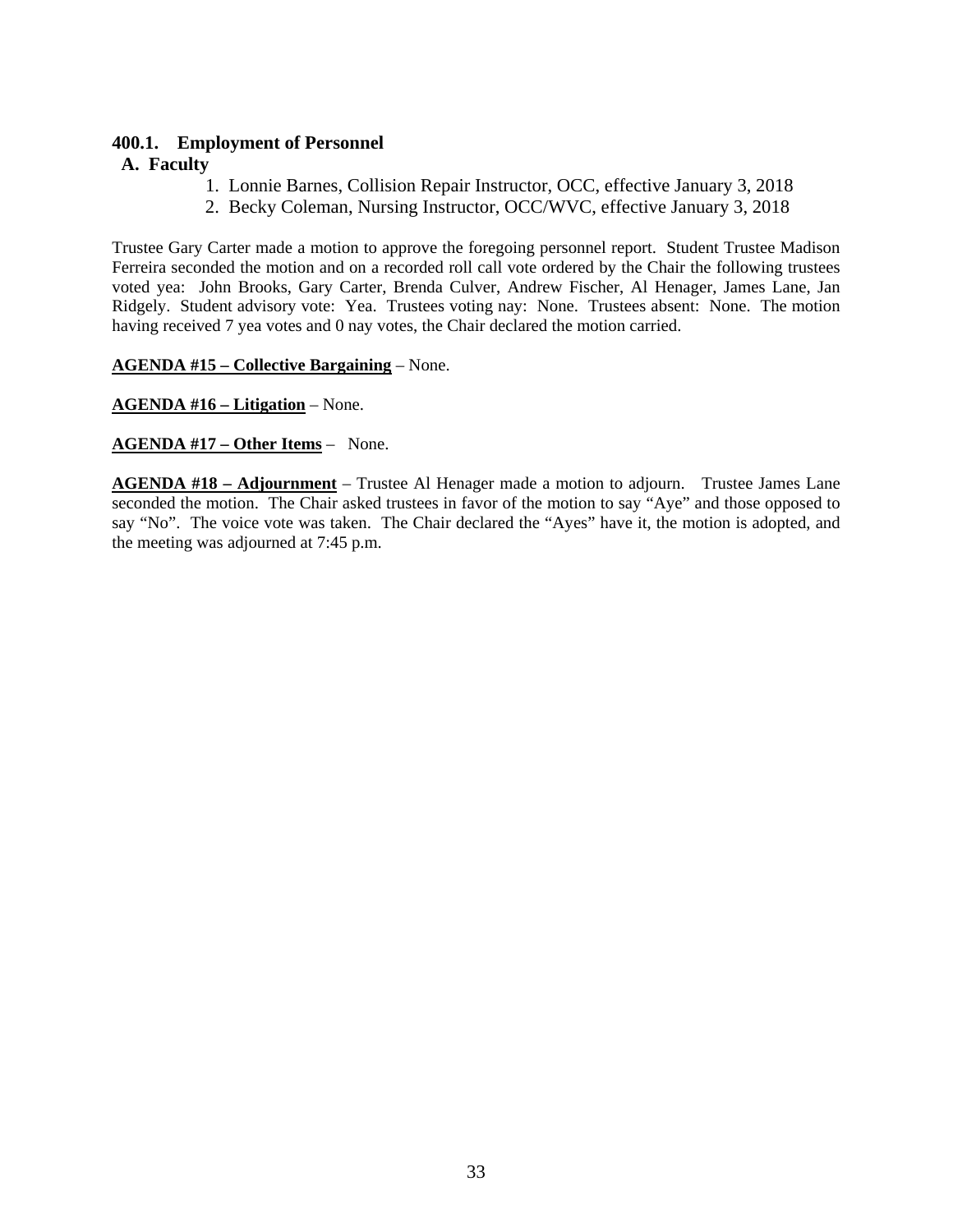# **Agenda Item #1**

**Call to Order and Roll Call**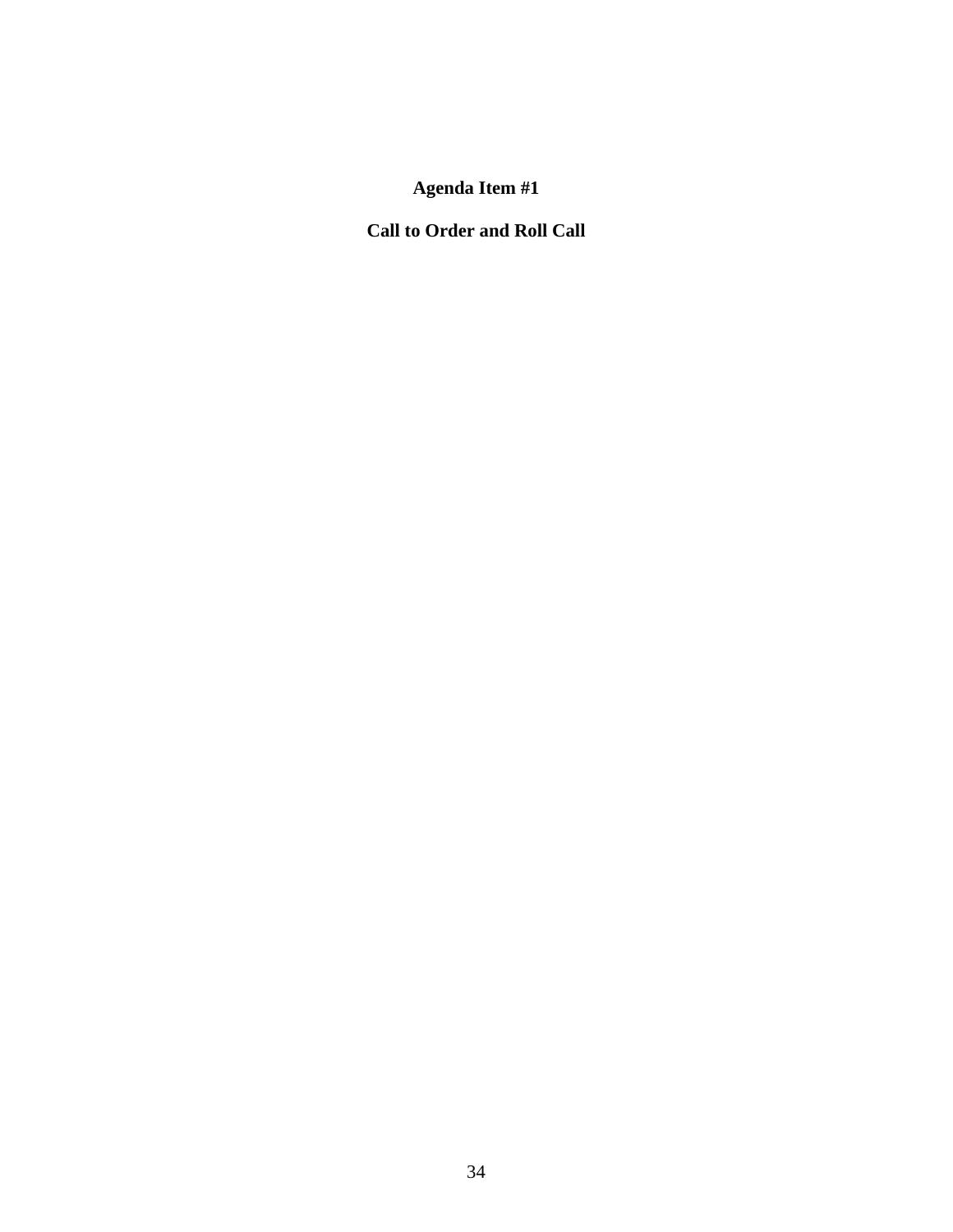**Agenda Item #2** 

**Disposition of Minutes**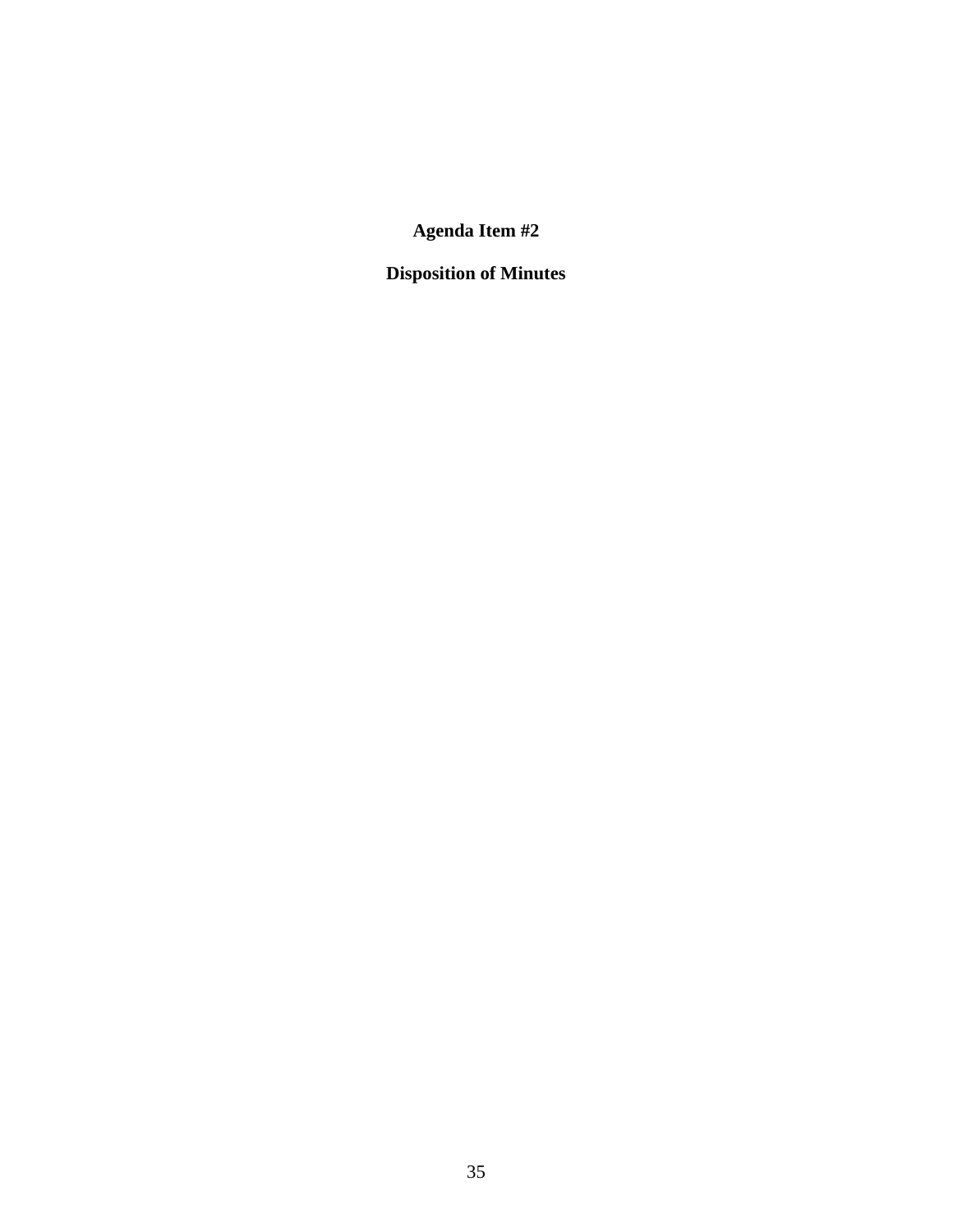# **Agenda Item #3**

**Recognition of Visitors and Guests A. Visitors and Guests B. IECEA Representatives**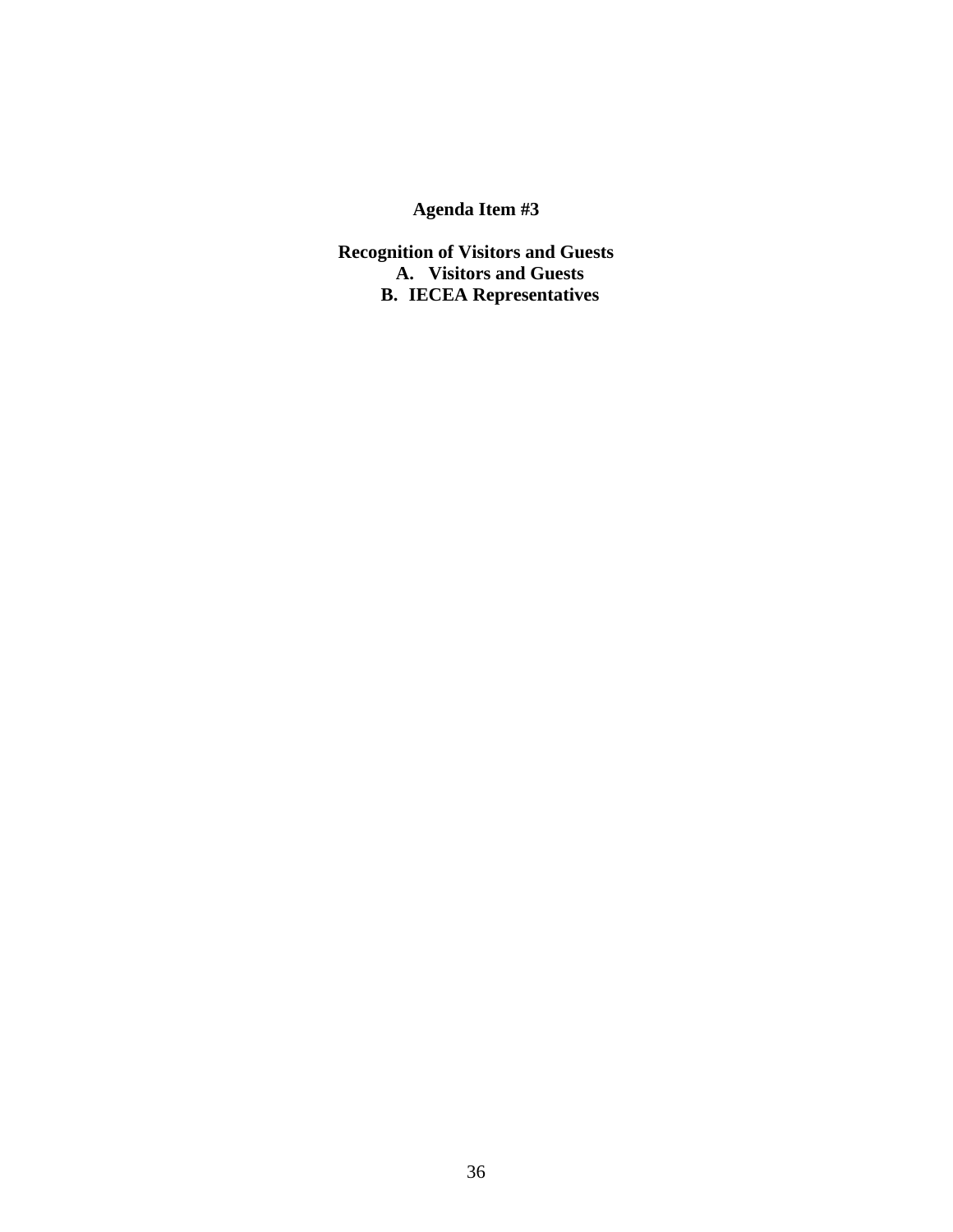**Public Comment**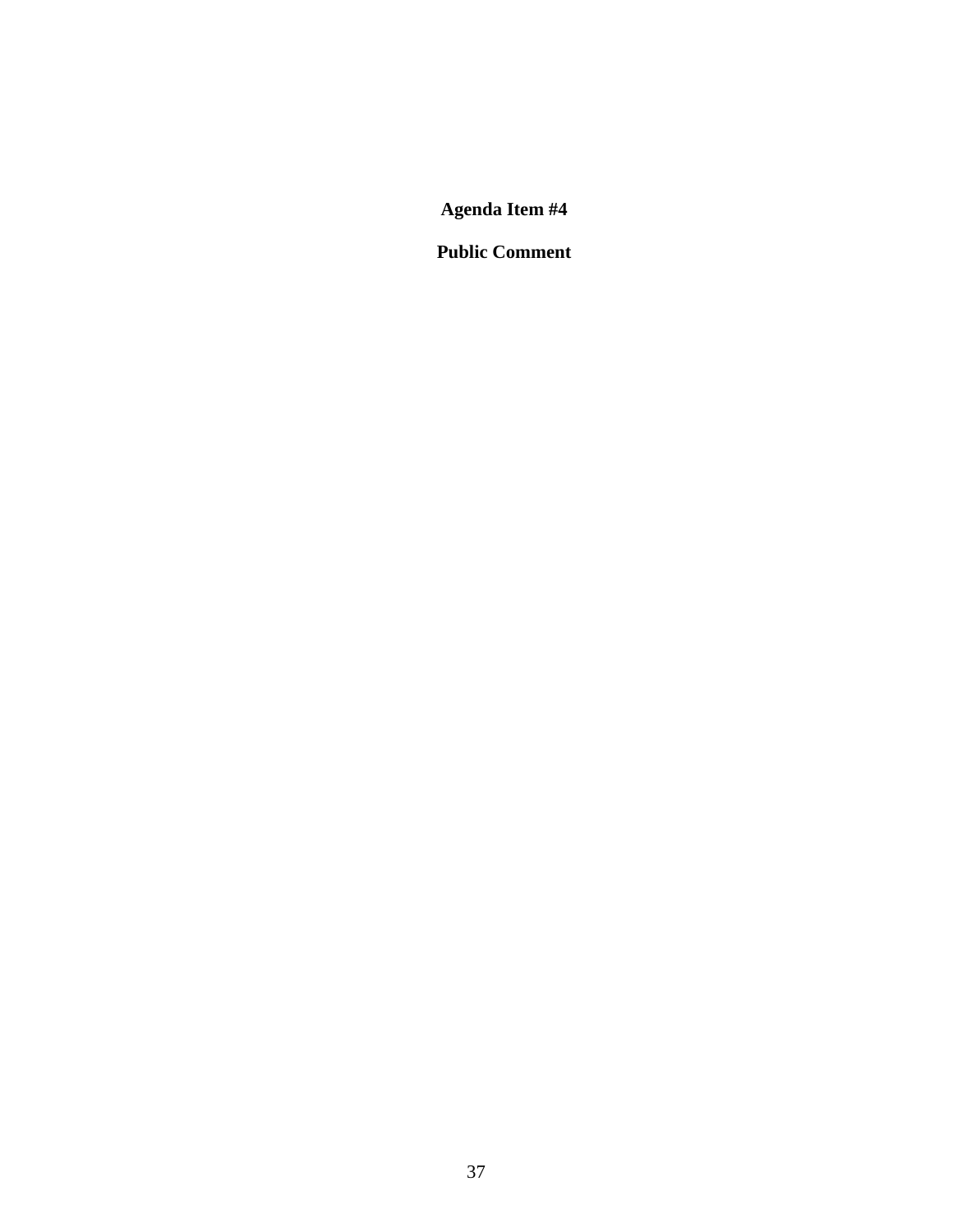**Reports A. Trustees B. Presidents C. Cabinet**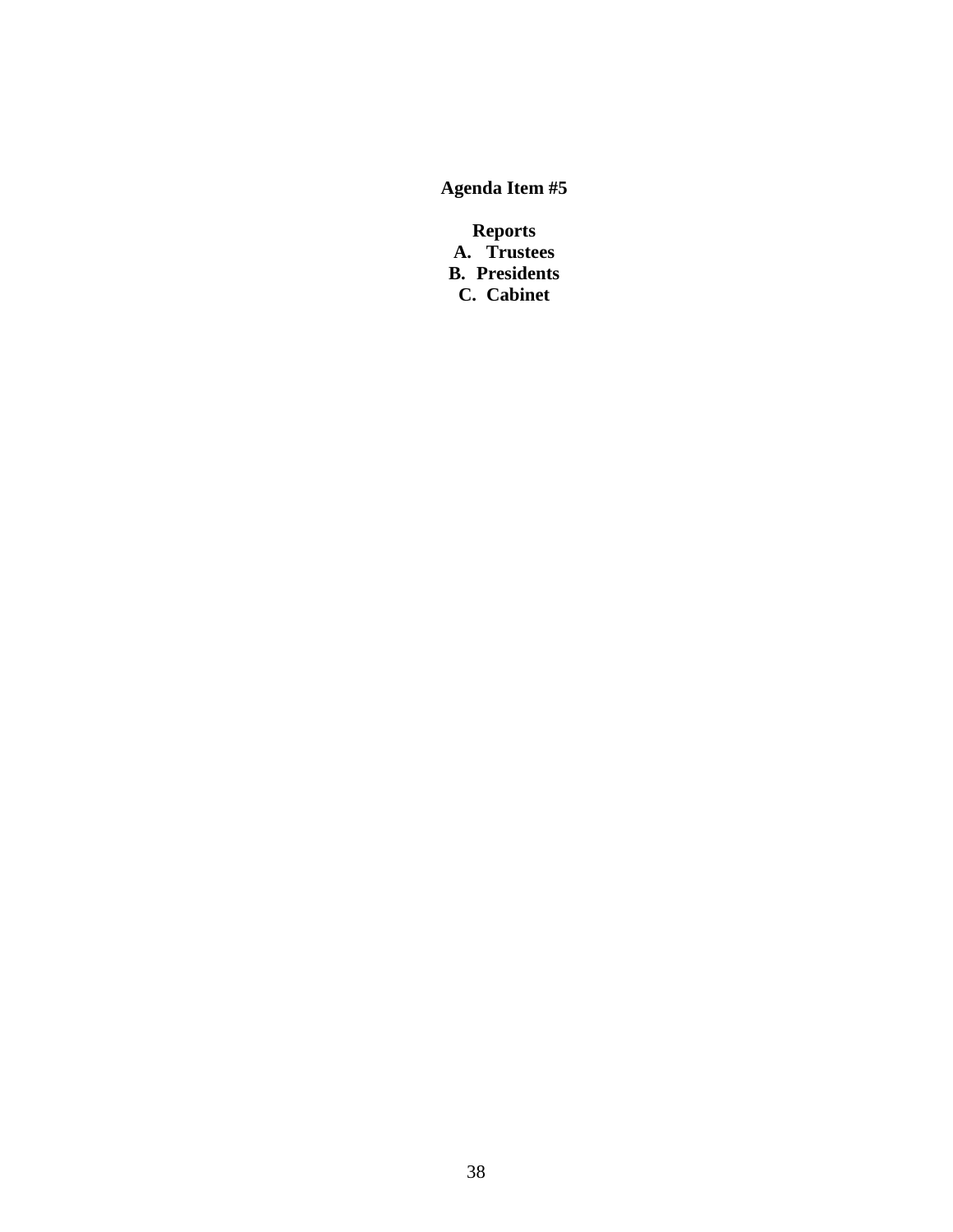**Policy First Reading (and Possible Approval)** 

**100.37 Freedom of Information Act Policy**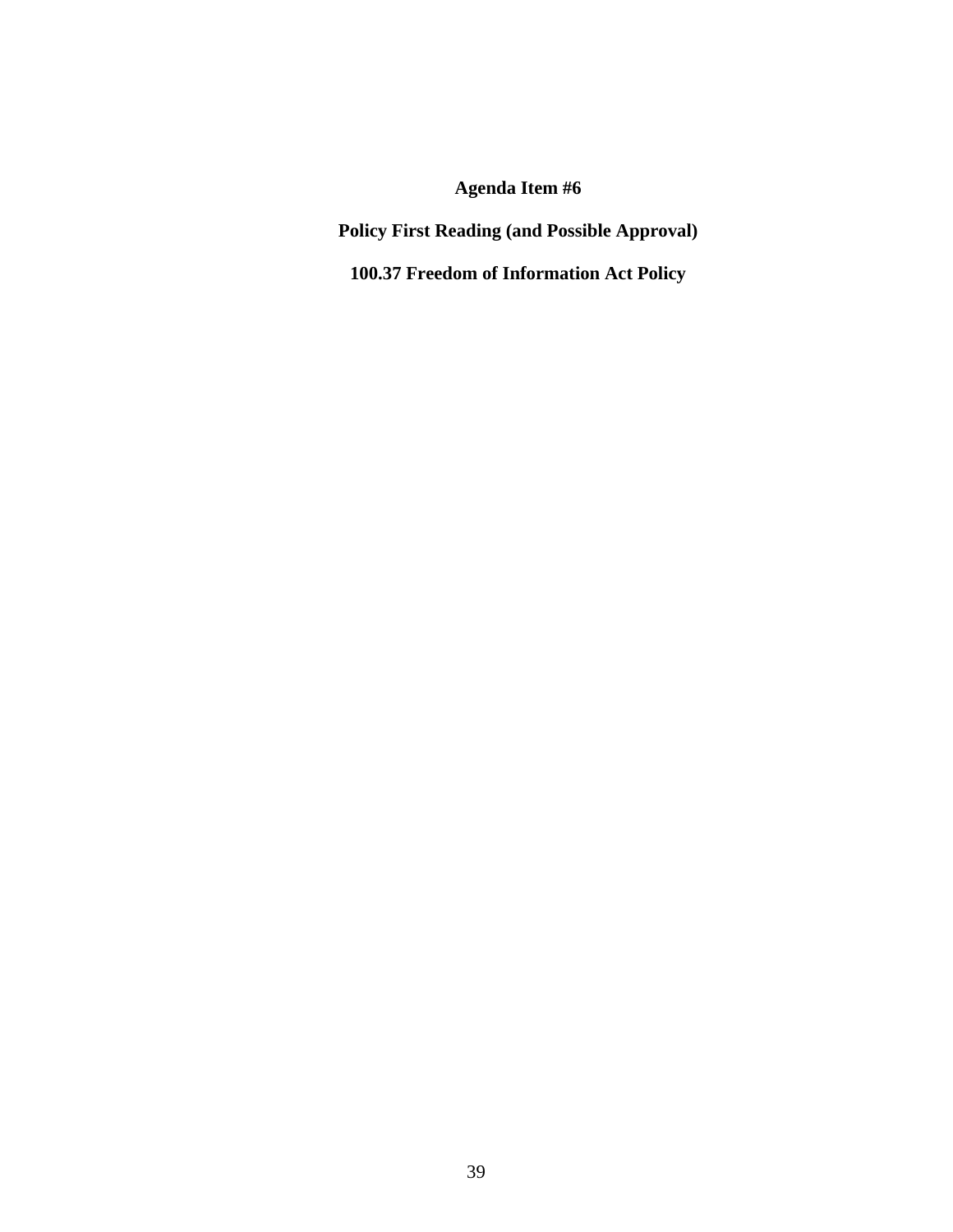## MEMORANDUM

| TO:   | <b>Board of Trustees</b>                 |
|-------|------------------------------------------|
| FROM: | Terry L. Bruce                           |
| DATE: | January 16, 2018                         |
| RE:   | Freedom of Information Act Policy 100.37 |

The District has always complied with the Freedom of Information Act (FOIA) since its enactment. It is now required that the District set forth a written policy outlining the provisions of FOIA and declare that all persons are entitled to full and complete information regarding the affairs of the District.

In addition, the District is to appoint a FOIA officer, set forth the duties of FOIA officer, and that the officer will process all requests for information in accordance with the Act, develop a list of documents that shall be released, and complete required training.

In addition, the District will place, on the website, a list of public records maintained, available for inspection, and reproduction. The website will also include the FOIA fee schedule for release of the information.

Under this policy, the Board will appoint Tara Buerster as FOIA officer. Ms. Buerster has been performing this office for many years already.

I recommend the Board's approval of the new Freedom of Information Act Policy.

TLB/rs

Attachment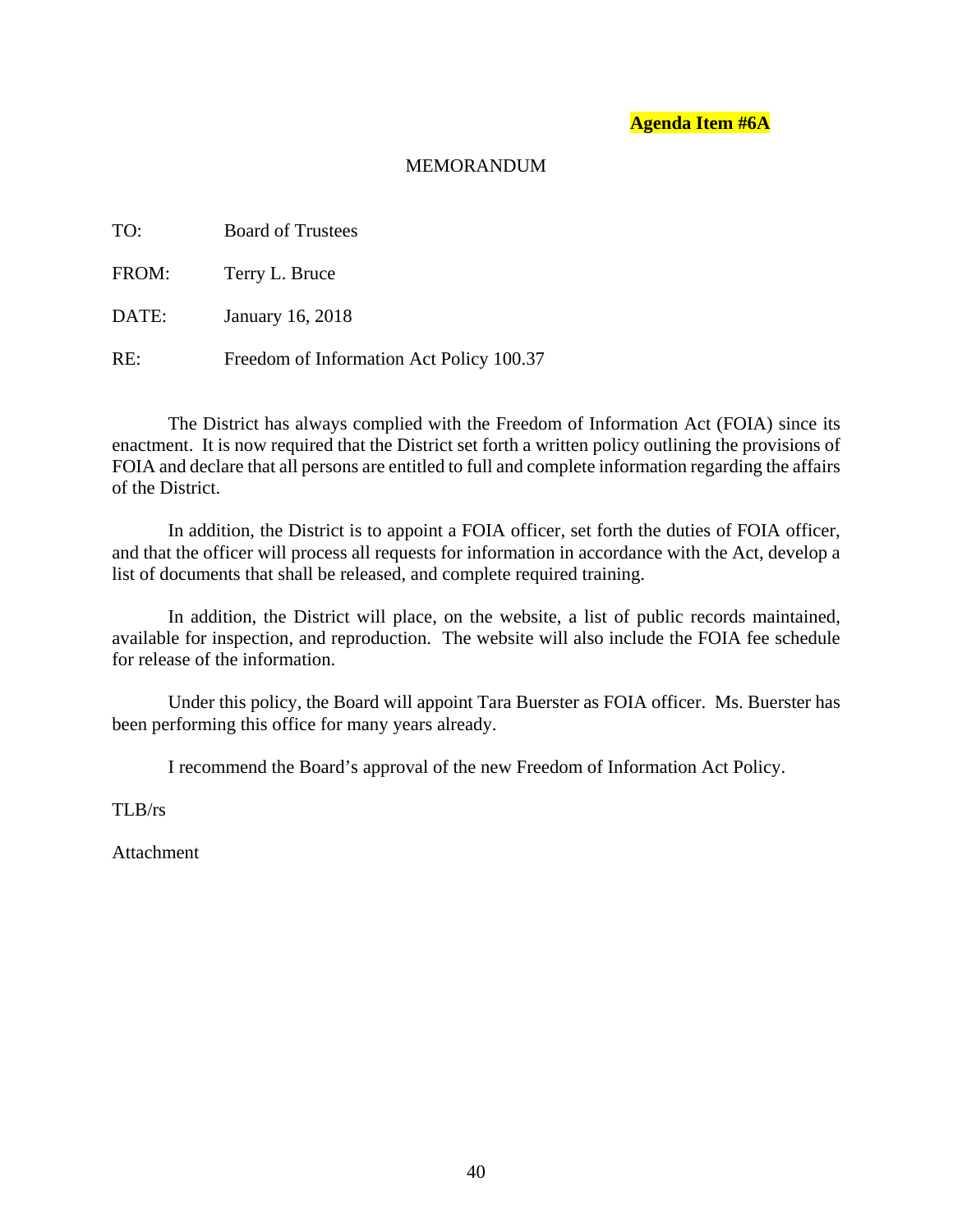## BOARD OF TRUSTEES – 100

### **Freedom of Information Act (100.37)**

#### Date Adopted: January 16, 2018 (Pending Board Approval)

The Board of Trustees and employees of Illinois Eastern Community Colleges will comply with the provisions of the Illinois Freedom of Information Act (hereinafter, "Act" or "FOIA"), 5 ILCS 140. The Act declares "that all persons are entitled to full and complete information regarding the affairs of government and the official acts and policies of those who represent them as public officials and public employees." In response, procedures shall be established and the District Director of Human Resources is appointed as the FOIA Officer.

The FOIA Officer (or designee) shall coordinate all efforts pertaining to the Freedom of Information Act including, but not limited to, these responsibilities identified in 5 ILCS 140/3.5:

- 1. receive and process all written requests for public information in accordance with the Act;
- 2. develop a list of documents or categories of records that shall be released immediately upon request; and
- 3. successfully complete required training.

All requests for public information will be processed in a timely manner and will take into consideration privacy and confidentiality conflicts which may arise as a result of the information requested. It is the intention of Illinois Eastern Community Colleges to ensure full compliance with the Act without compromising the privacy of individuals. Per 5 ILCS 140/4, designated information will be displayed at the District Office and posted on the website.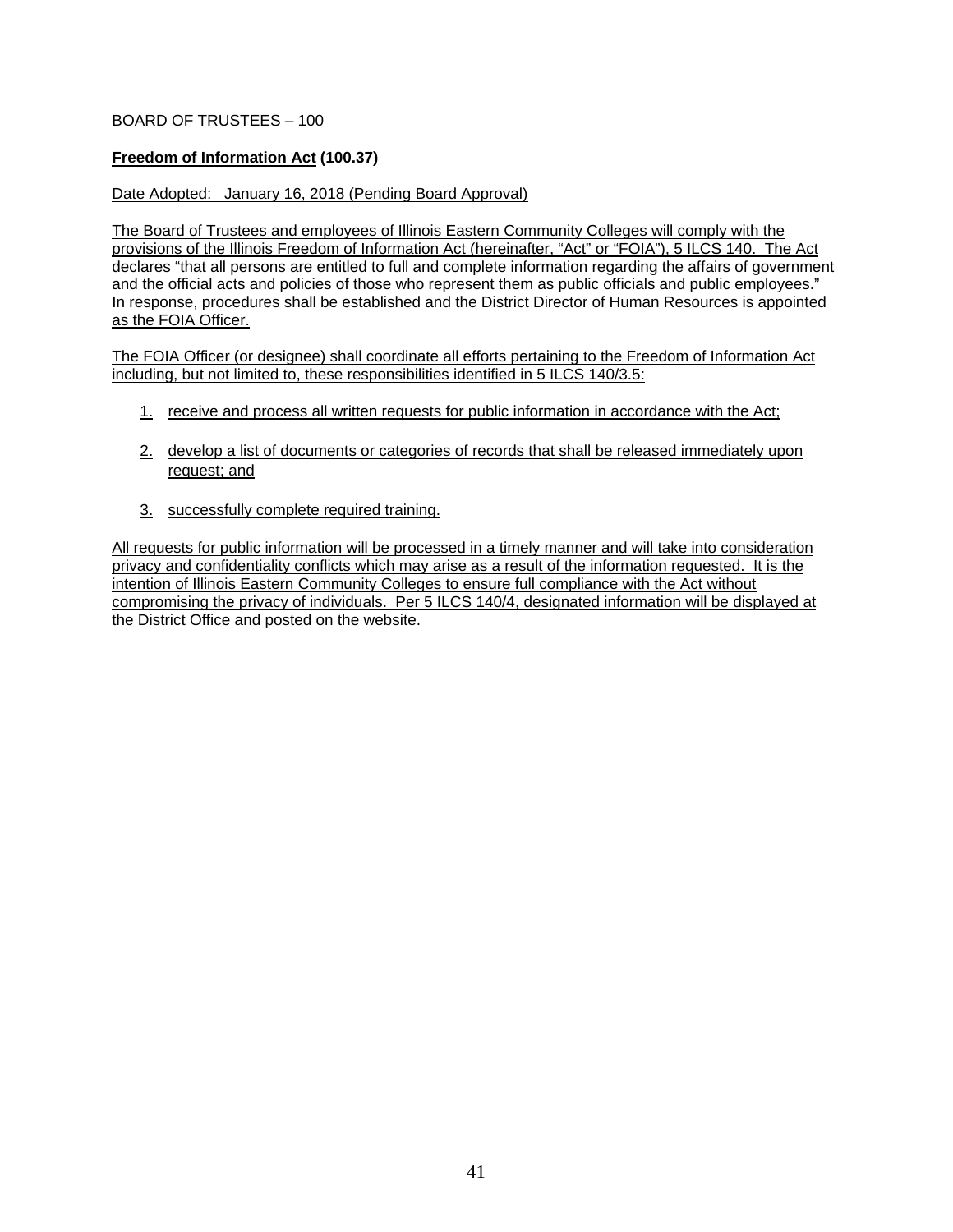# **Policy Second Reading**

**None**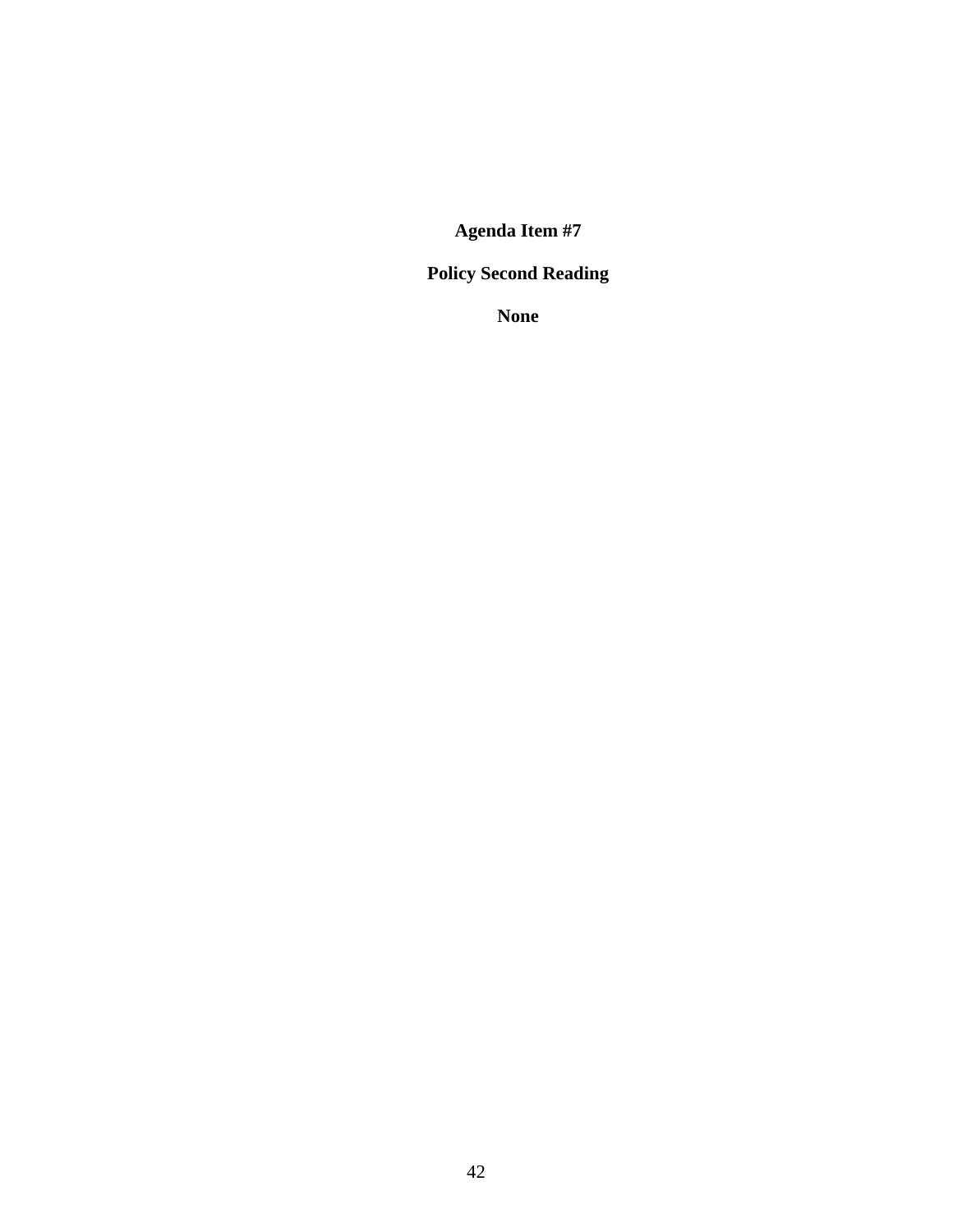**Staff Recommendations for Approval**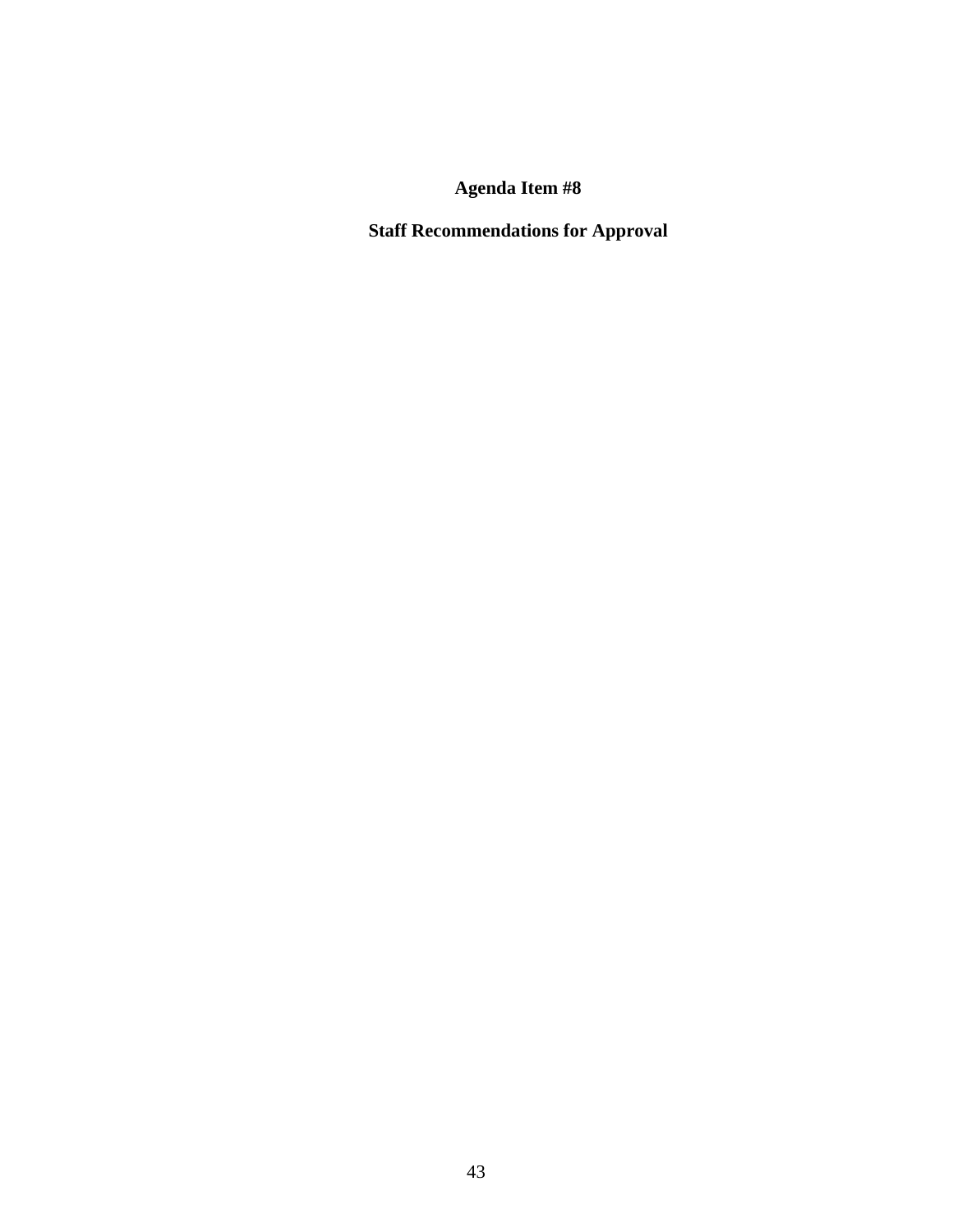**Employee Satisfaction Survey Results FY2018**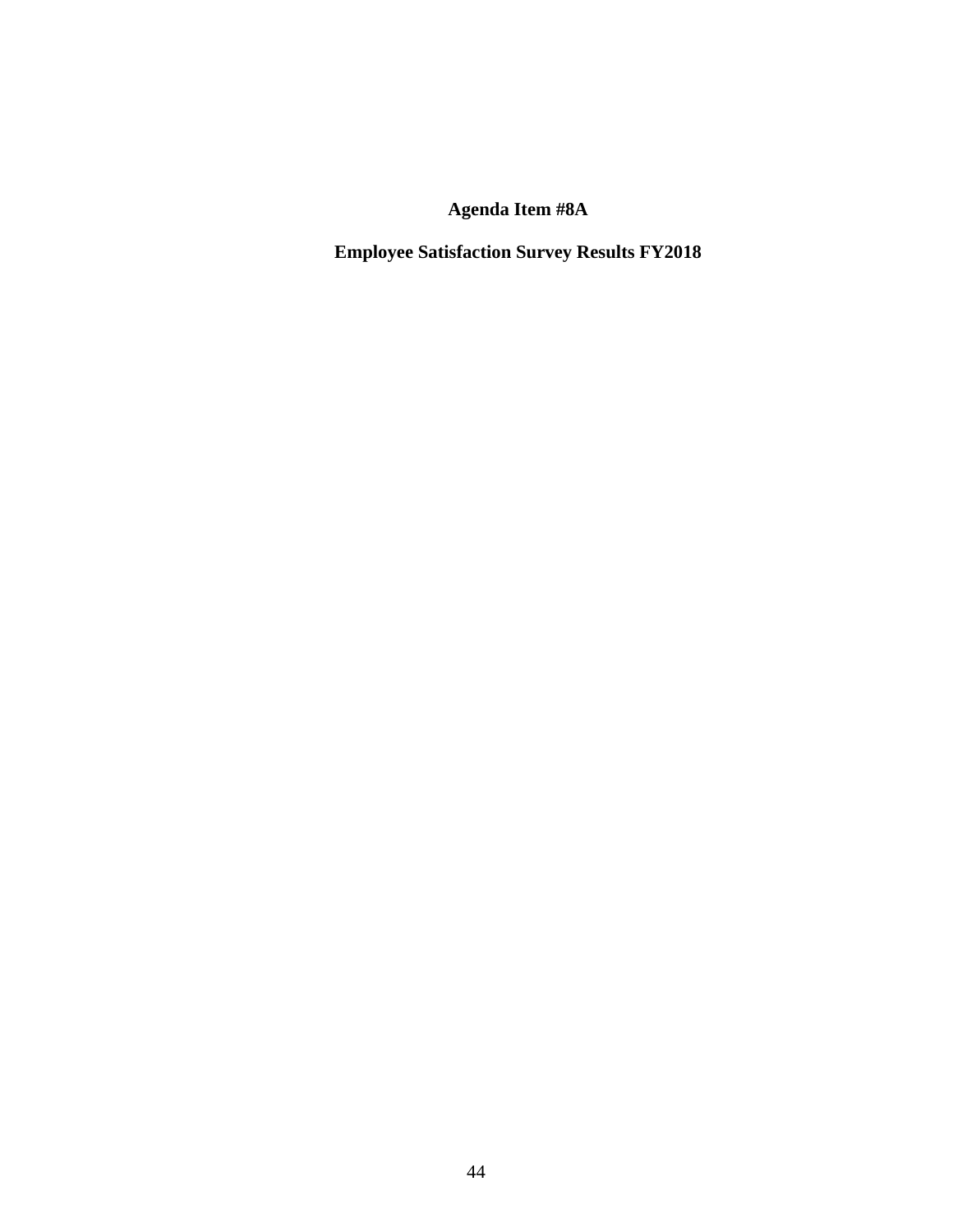#### MEMORANDUM

TO: Board of Trustees

FROM: Terry L. Bruce

DATE: January 16, 2018

RE: Employee Satisfaction Survey Results FY2108

In the fall of each year, IECC employees are given the opportunity to review the operation of the District and its four colleges.

Employees identify their work location, classification, whether they were employed full or parttime and their years of service. The employees review health and dental benefits, information availability, personnel changes, website quality, equipment and technology needs, and a variety of other questions concerning their employment. Detailed survey results have been emailed to the members of the Board.

For FY18, some of the highest areas of satisfaction were:

- 99% The Administration is available to staff/faculty within a reasonable time frame.
- 99% The IT Help Desk resolving issues to employee satisfaction.
- 99% The IT Help Desk providing professional, courteous, and timely technical support.
- 99% Supervisors are open to suggestions, elicit feedback, and values opinions of their subordinates.
- 98% The overall satisfaction with employment.
- 97% The recommending IECC to a prospective student or employee.

Overall, the survey results show that employees are satisfied with their employment and the operation of the District.

I ask the Board's acceptance of the FY18 Employee Satisfaction Survey results.

TLB/rs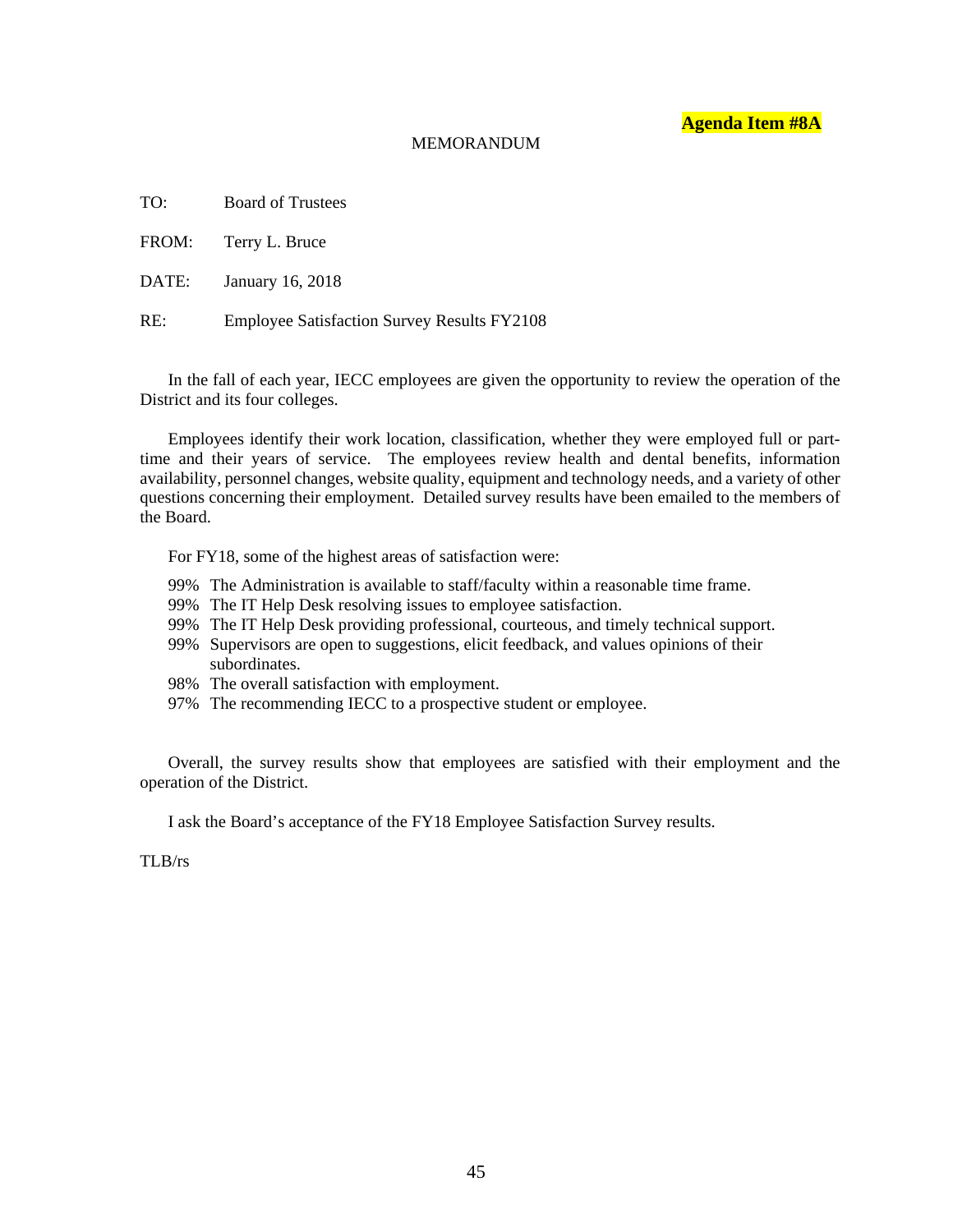**Phase 10 Carryover - Project Application**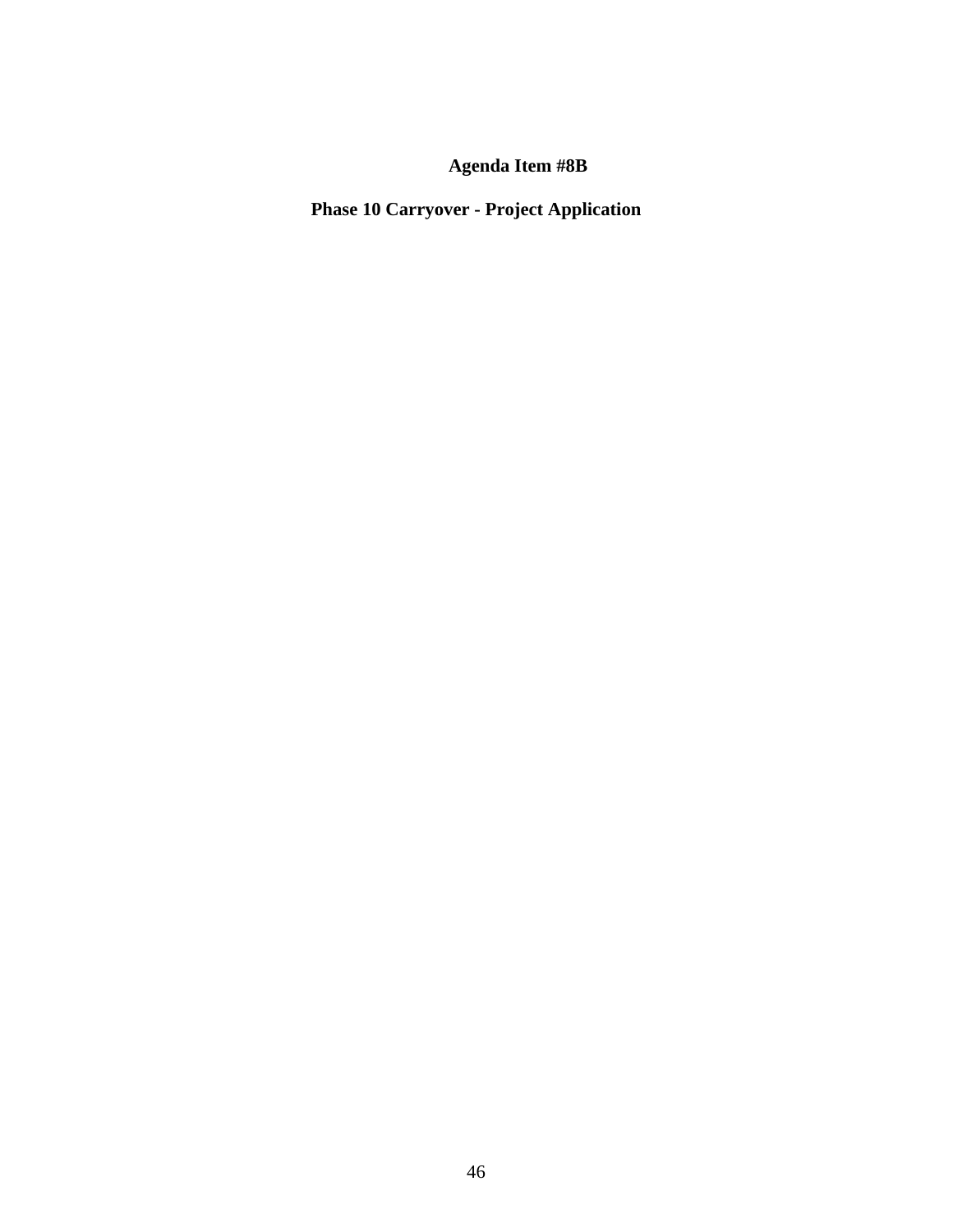### MEMORANDUM

TO: Board of Trustees

FROM: Terry L. Bruce

DATE: January 16, 2018

RE: PHS Project Application – Pedestrian Bridge Repairs

 The existing bridge at OCC provides pedestrian access from the south student parking lot to the main campus. The bridge is in need of structural repairs to alleviate safety concerns and also extend the life of the structure. Concrete has deteriorated causing exposure of reinforcement rods and corrosion. Additionally, there are several spalled areas along the bottom of the deck as well as some delaminated concrete with exposed reinforcement along the girder lengths. These conditions compromise the integrity of the structure.

 The District worked with Architecture & Design Group to retain Bacon, Farmer, Workman Engineering & Testing, Inc., to inspect the structure, provide an evaluation, and recommend repairs and estimates to remedy these deficiencies.

 Repairs include repairing concrete deterioration using formed concrete repair techniques on the girders and using shotcrete for overhead repairs of the deck. Also, the repairs would include18 drain line extensions installed to direct runoff away from the deck. Finally, a micro silica or a latex modified concrete overlay would be installed.

 The estimated total cost for these repairs is \$180,000. An estimate to replace the bridge with one of similar size would be approximately \$500,000. The District has \$180,000 in excess protection, health and safety (PHS) funds remaining from previously approved and completed PHS projects.

 The attached PHS project application outlines the details of the project and would need to be submitted to ICCB for their approval. If approved, the project would then be designed, and bid this spring with the work to be commenced and completed during the summer of 2018.

 Mr. Chairman, I recommend the Board approve the attached PHS Capital Project Application Form so that it may be submitted to ICCB for their approval.

TLB/akb

Attachment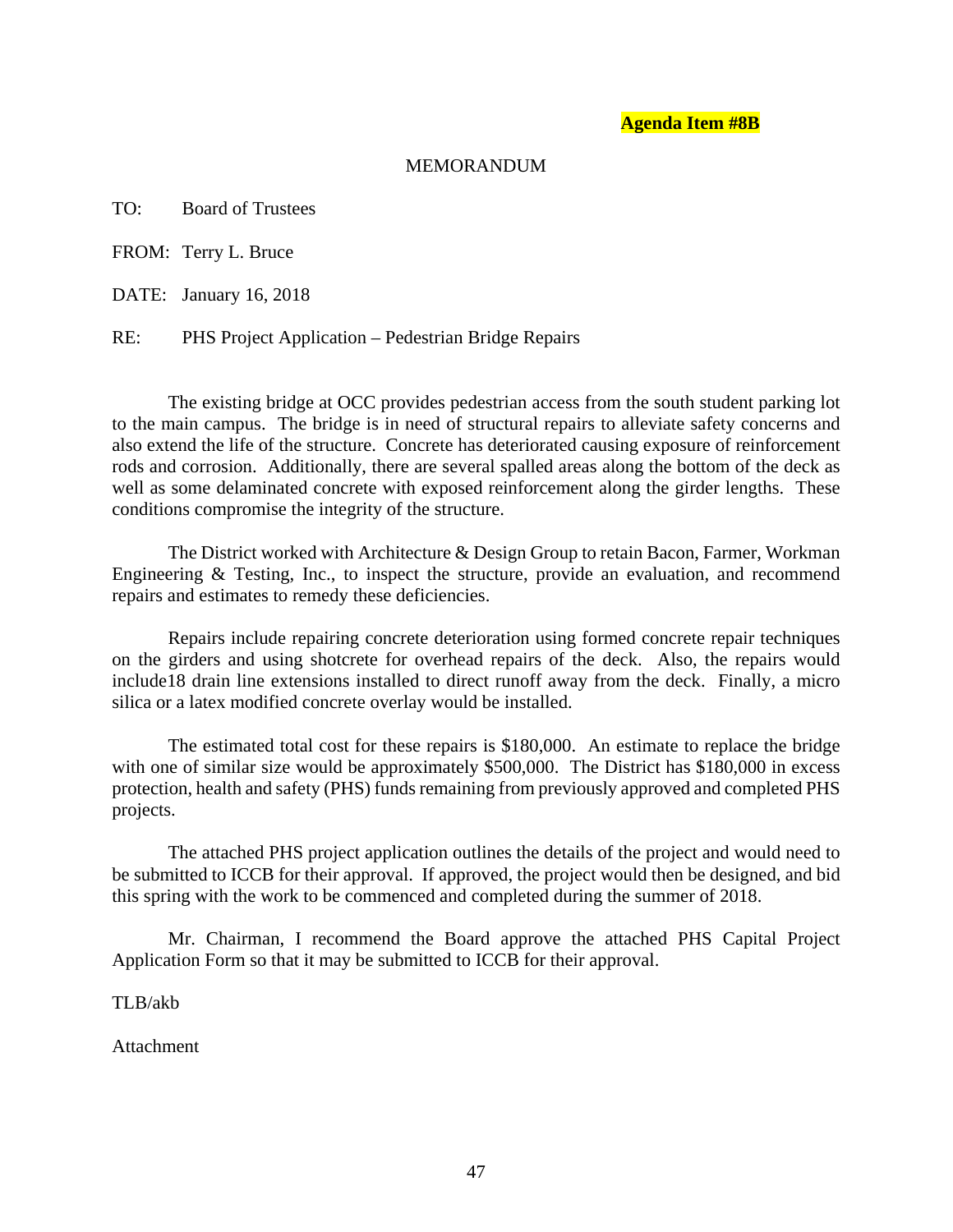# **CAPITAL PROJECT APPLICATION FORM**

*(One Application Form per Project)* 

District/College and District # Illinois Eastern Community Colleges District 529<br>Contact Person Mr. Roger Browning Phone # 618-393-2982 Contact Person Mr. Roger Browning

Project Title Pedestrian Bridge Repairs - OCC

Project Budget  $\sqrt[6]{}$  180,000 ( ) check here if the proposed project is to be financed with a combination of local, state, federal, foundation gifts, etc., and disclose on funding attachment 2

### Date January 16, 2018

## **Application Type (check the appropriate application type and follow instructions):**

- Locally Funded New Construction complete/submit Sections I, II, and II.
- Locally Funded Remodeling complete/submit Sections I and III.
- Locally Funded New Construction and Remodeling complete/submit Sections I, II, and III.  $\overline{x}$  Protection, Health and Safety – complete/submit Section I and Attachment PHS.
- Capital Renewal Project complete/submit Section I and the Architect Recommendation form.

 ADA Project – complete/submit Section I, Attachment ADA, and Architect Recommendation form.

## **Section I (submit for ALL project approval requests)**

- A. Board of trustees action attach a copy of the local board's resolution and certified minutes
- B. A detailed description identifying the scope of work to be accomplished (*complete the narration section and attach*)
- C. A detailed description of the project's programmatic justification (*complete the narration section and attach*)
- D. Board of trustees approved budget (*use the appropriate format on Attachment #1*)
- E. Funding source (*use the appropriate format on Attachment #2*)

## **Section II**

A. Is the requested project included in the District Site and Construction Master Plan? (See ICCB Rule 1501.602c for a definition of such a plan) Yes No

> If no, please update your District's Site and Construction Master Plan and submit to the ICCB. Anticipated date of completion.

- B. Submit the new square footage allocation (*use Square Footage Summary Attachment*)
- C. Has the site been determined professionally to be suitable for construction purposes? Yes No

If yes, how was suitability determined (i.e., soil borings, inspection for hazardous materials, etc.).

## **Section III**

A. Submit the remodeled square footage allocation (*use Square Footage Summary Attachment*)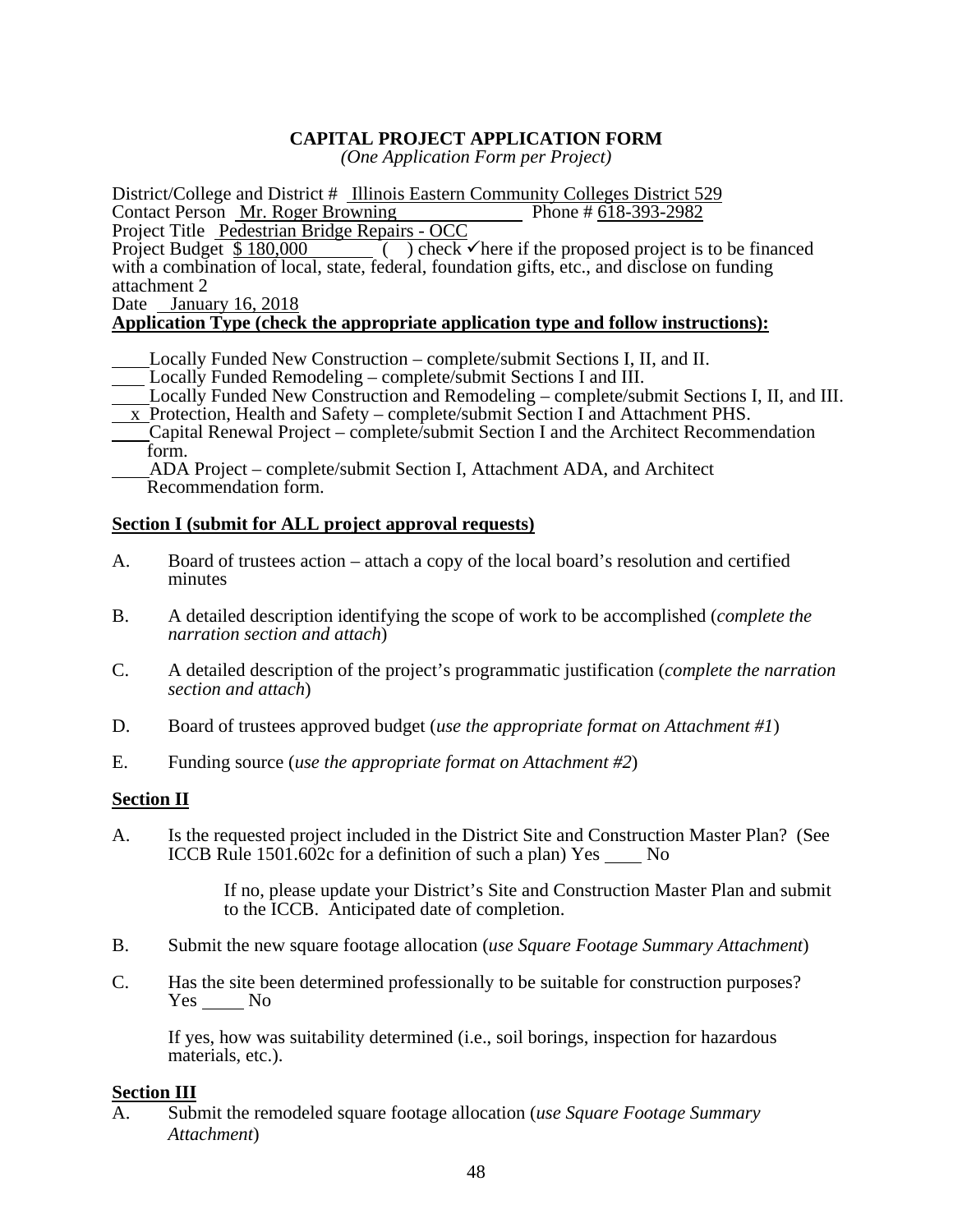# **Pedestrian Bridge Repairs - OCC Project Budget \$180,000**

# Programmatic Justification

Provide an explanation of the programmatic impact of the proposed project.

The existing bridge located on the campus of Olney Central College provides pedestrian access from the south student parking lot (freshman parking) to the main campus. The bridge is located on college property and is owned by the college District. The structure also carries light maintenance equipment used by the college. The bridge is approximately 40 years old and is showing physical signs of deterioration.

The bridge was inspected by Bacon, Farmer, Workman Engineering on November 20, 2017. Several deficient areas were identified both visually and also by using a rotary percussion tool. Deterioration with exposed reinforcement was identified. The lack of drain extensions allows some of the deck drainage to runoff along the underside of the deck creating a corrosive environment for the steel reinforcement.

Several other spalled areas along the deck as well as some delaminated concrete with exposed reinforcement along the girder lengths were also identified. This allows exposure of the steel reinforcement which initiates corrosion. Expansion of the corroding reinforcing steel causes a break in the bond between the steel and the concrete, resulting in delamination.

These conditions compromise the structural integrity of the pedestrian bridge, and the health and safety of the students required to park in the south parking lot and walk across the bridge to get to their classes on campus.

# Scope of Work

Provide an explanation of the specific work to be performed as part of this project.

Repair the concrete deterioration using formed concrete repair techniques on the girders and shotcrete for overhead repairs of the deck. Install drain extensions at each drain (18 total) to direct runoff away from the deck. Install a microsilica or latex modified concrete overlay.

These repairs and overlay should alleviate the safety concerns that currently exist with the bridge, and also greatly extend the life of the structure.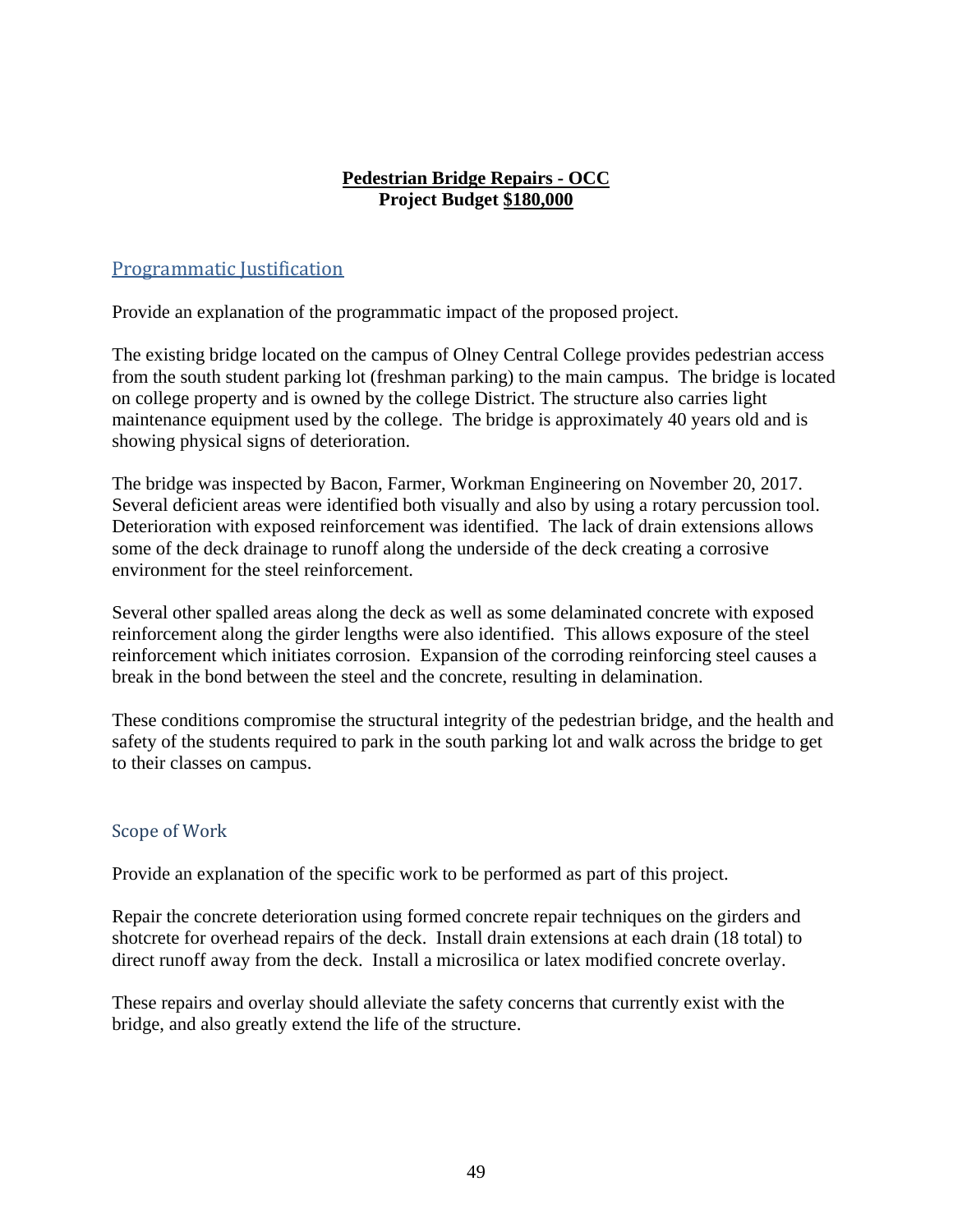## **Attachment #1Project Budget**

**Check One:** 

  **New Construction Remodeling** 

**Project Name** 

Budget Amounts

New Construction Remodeling

Land Site Development Construction (including Fixed Equipment) Mechanical Electrical General Conditions Contingency (10%) A/E Professional Fees Total

# **Protection, Health, and Safety Project Name** Pedestrian Bridge Repairs - OCC

|                               | <b>Budget Amounts</b> |
|-------------------------------|-----------------------|
| <b>Project Costs</b>          | 150,000               |
| Contingency                   | 15,000                |
| A/E Professional Fees & Reimb | 15,000                |
|                               |                       |

Total \$180,000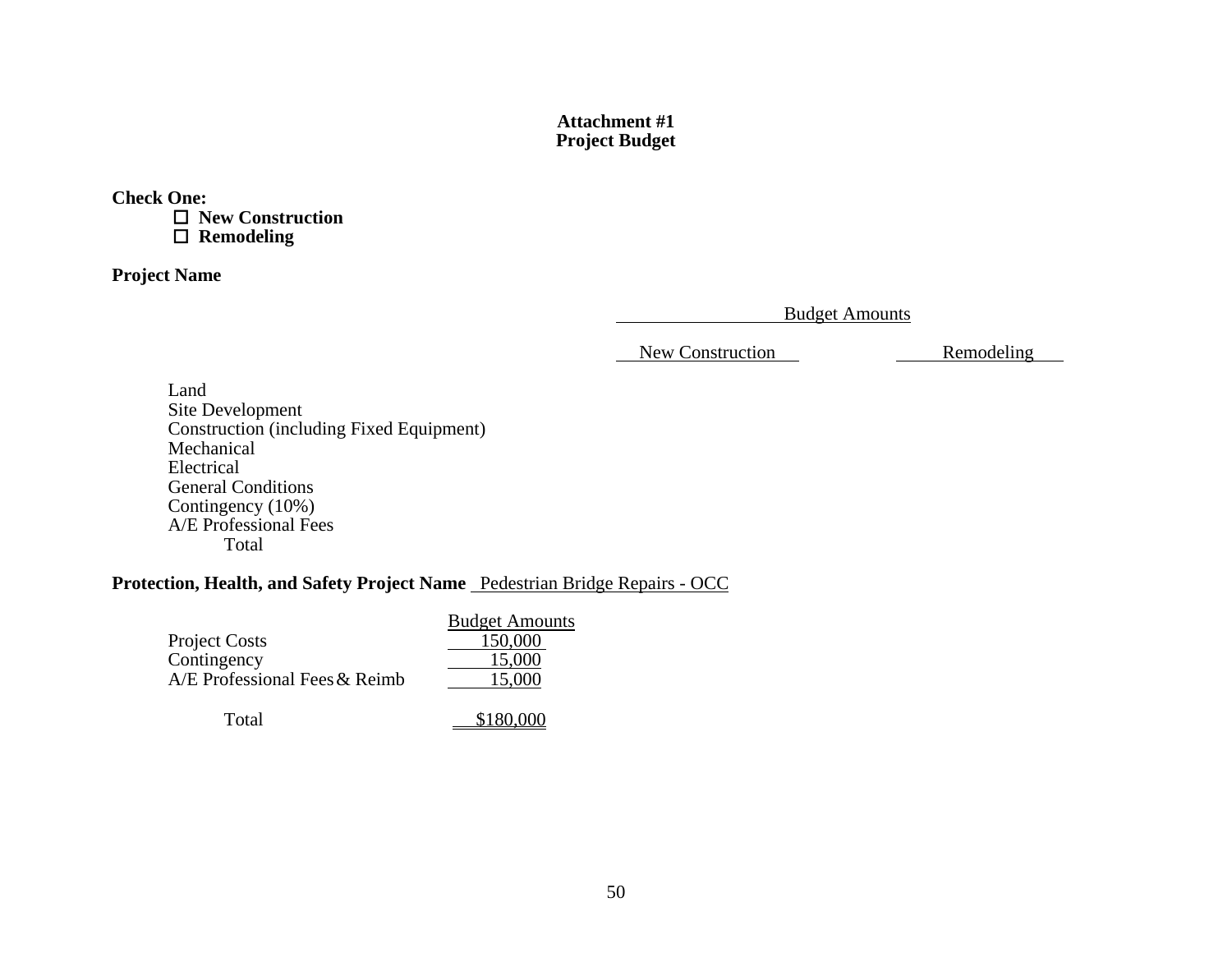# **Attachment #2 Funding Source**

**District/College Name** Illinois Eastern Community Colleges No. 529 Project Name Pedestrian Bridge Repairs - OCC

# **Check the source(s) of funds:**

| Available fund balance<br>(Including excess funds from<br>previously approved protection,<br>health, and safety projects) | $\underline{x}$ Fund name (s): $\underline{O & M$ (Restricted)<br>Excess funds from previously<br>approved protection, health & safety<br>projects. |
|---------------------------------------------------------------------------------------------------------------------------|-----------------------------------------------------------------------------------------------------------------------------------------------------|
| <b>Bond Proceeds</b><br>(including protection, health,<br>and safety bonds)                                               | Type of bond issuance $(s)$ :                                                                                                                       |
| Protection, Health, and<br><b>Safety Tax Levy</b><br>$(ILCS 805/3-20.3.01)$                                               | Tax rate/fiscal year:                                                                                                                               |
| <b>Contract for Deed</b><br>$(ILCS 805/3-36)$                                                                             | Term of Contract for Deed in months:                                                                                                                |
| Lending Arrangement with a<br><b>Financial Institution</b><br>$(ILCS 805/3-37)$                                           | Term of Lending Arrangements in months:                                                                                                             |
| Lease Agreement<br>$(ILCS 805/3-38)$                                                                                      | Term of Lease in months:                                                                                                                            |
| Capital Renewal Funding                                                                                                   | Proposed Fiscal Year Source(s):                                                                                                                     |
| <b>ADA</b><br>Access for All Funding                                                                                      | Proposed Fiscal Year Source(s):                                                                                                                     |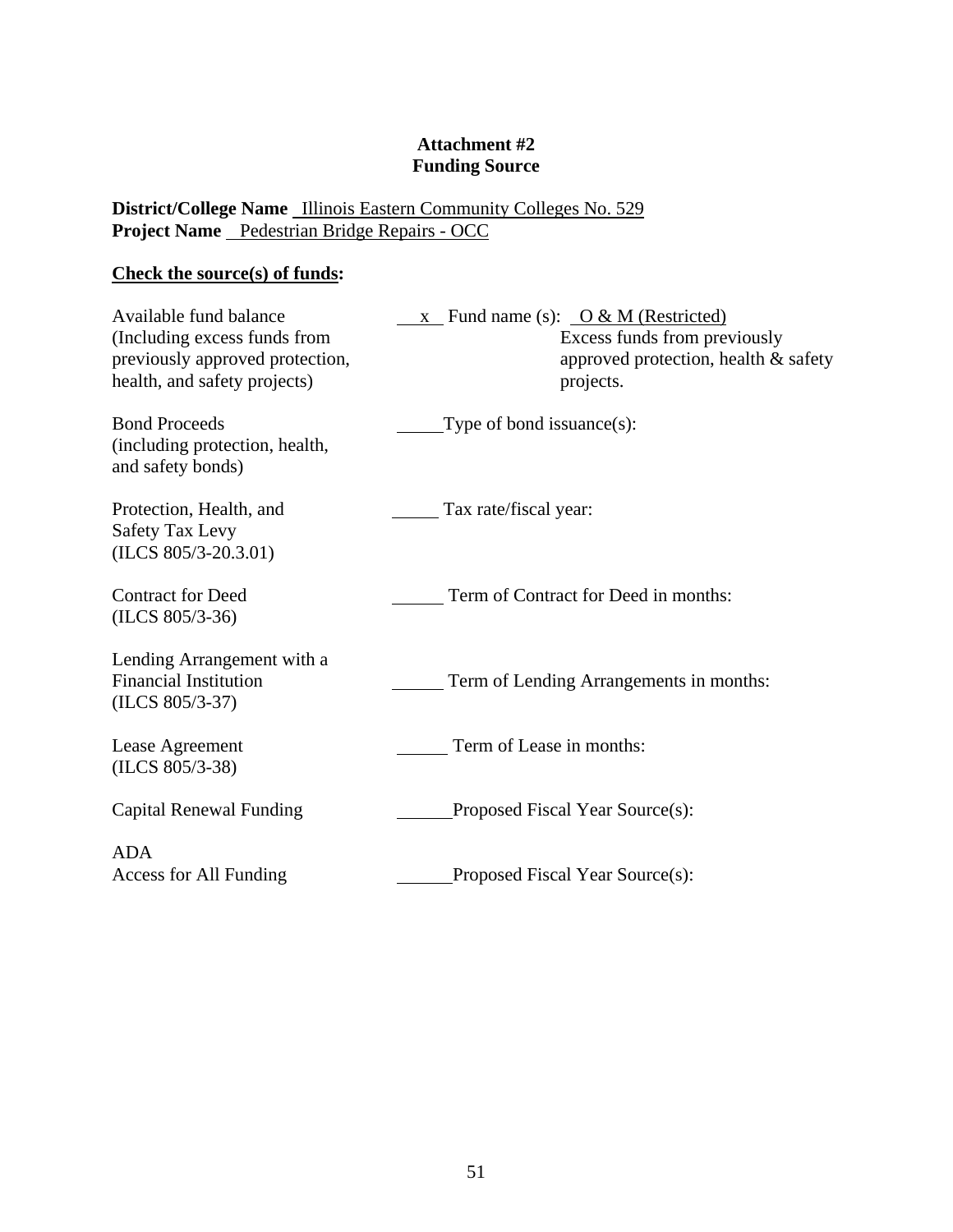# **Protection, Health, and Safety Signature/Certification Page**

|                                                                    | Check if Applicable |
|--------------------------------------------------------------------|---------------------|
| Energy Conservation Certification (see attachment, if applicable)  |                     |
| Structural Integrity Certification (see attachment, if applicable) | X.                  |
| Budget Certification (see attachment, always required)             |                     |
| Feasibility Study Identifying Need of the Project                  |                     |

Other Documentation which May Support the Justification of this Project

We certify we have examined this application for the approval of a protection, health, and safety project, as defined in the project narration (programmatic and scope), the certifications listed above and any other documentation which may support this project as being eligible to be funded through a protection, health, and safety tax levy or from the proceeds of a protection, health, and safety bond issuance, as referenced in Attachment #2 (Funding Source).

Further, we certify the Board has approved the architect's recommended budget, as referenced in Attachment #1 (Project Budget) and this project(s) meets the requirements of 110 ILCS 805/3- 20.3.01 of the Act for proposed project(s) to make repairs or alterations which provide for the protection, health, and safety of students, faculty, and visitors.

Approved by the Illinois Eastern Community Colleges Board of Trustees

Date January 16, 2018

Signed Chairperson, Chairperson

**Marshall**, Secretary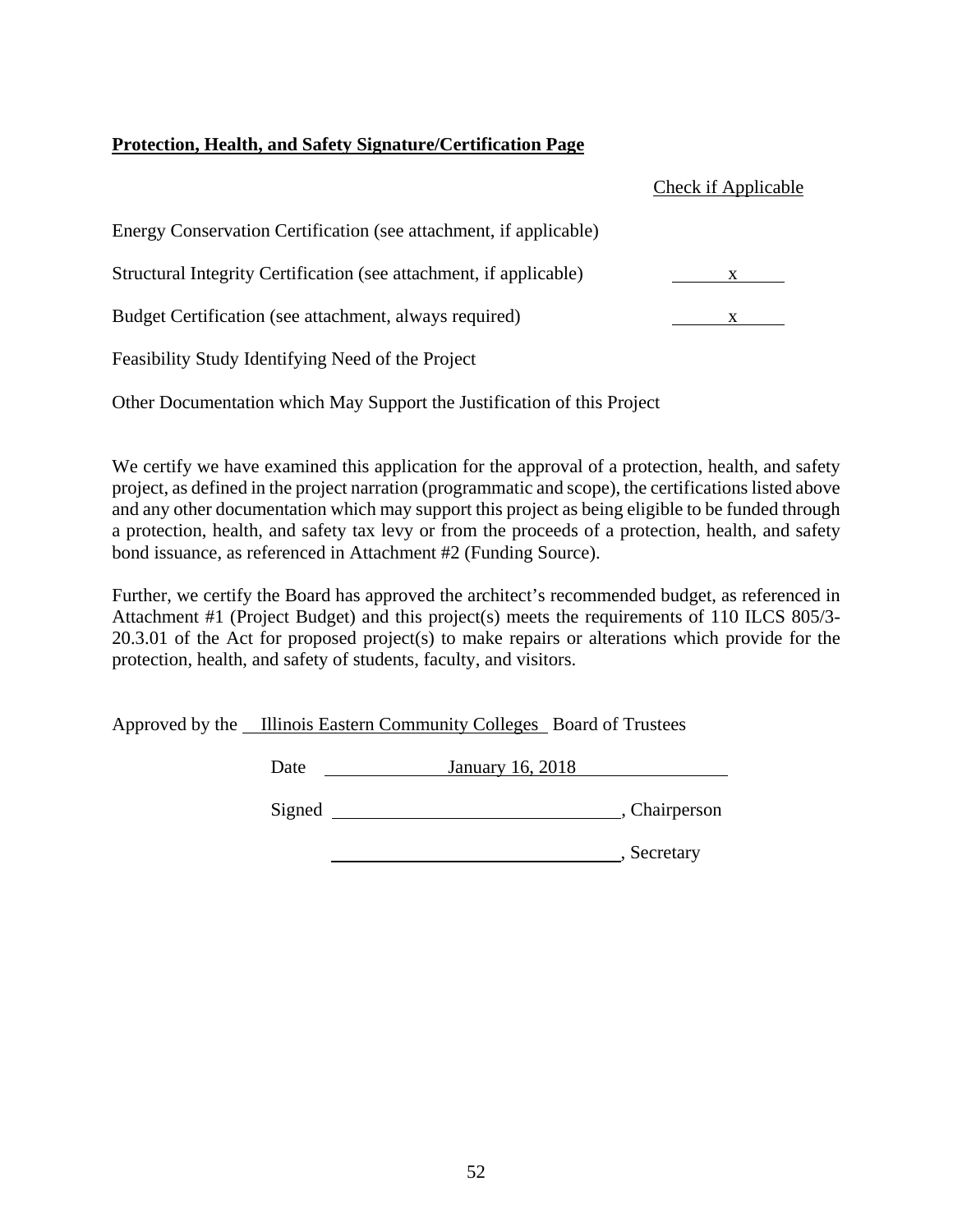## **PROTECTION, HEALTH, AND SAFETY PROJECT**

### **Budget and Certification**

Name and address of architect/engineer providing the estimate:

Architecture & Design Group, LTD 512 N. Market Street Mt. Carmel, IL 62863

I certify that the recommended construction project description and cost figures referred to herein were prepared by me or under my supervision, and to the best of my knowledge the description of the existing conditions and cost funds become available. I further certify that the project has been designed to meet the codes and standards required in Illinois Community College Board Rule 1501.603 and meets the qualifications for an eligible protection, health, and safety project as defined in Section 3-20.3.01 of the Public Community College Act.

|                                | January 12, 2018 |
|--------------------------------|------------------|
| Architect/Engineer's Signature | Date             |

Illinois Registration or License Number

l

Seal

Proposed budget: Use Attachment #1 and provide additional budget information on a separate sheet of paper, if necessary, to further explain the project budget.

| <b>Construction Cost</b>                               | 150,000          |
|--------------------------------------------------------|------------------|
| Contingency - 10%<br>A/E Compensation and Reimbursable | 15,000<br>15,000 |
| Project Total                                          |                  |

Note: Project not yet designed.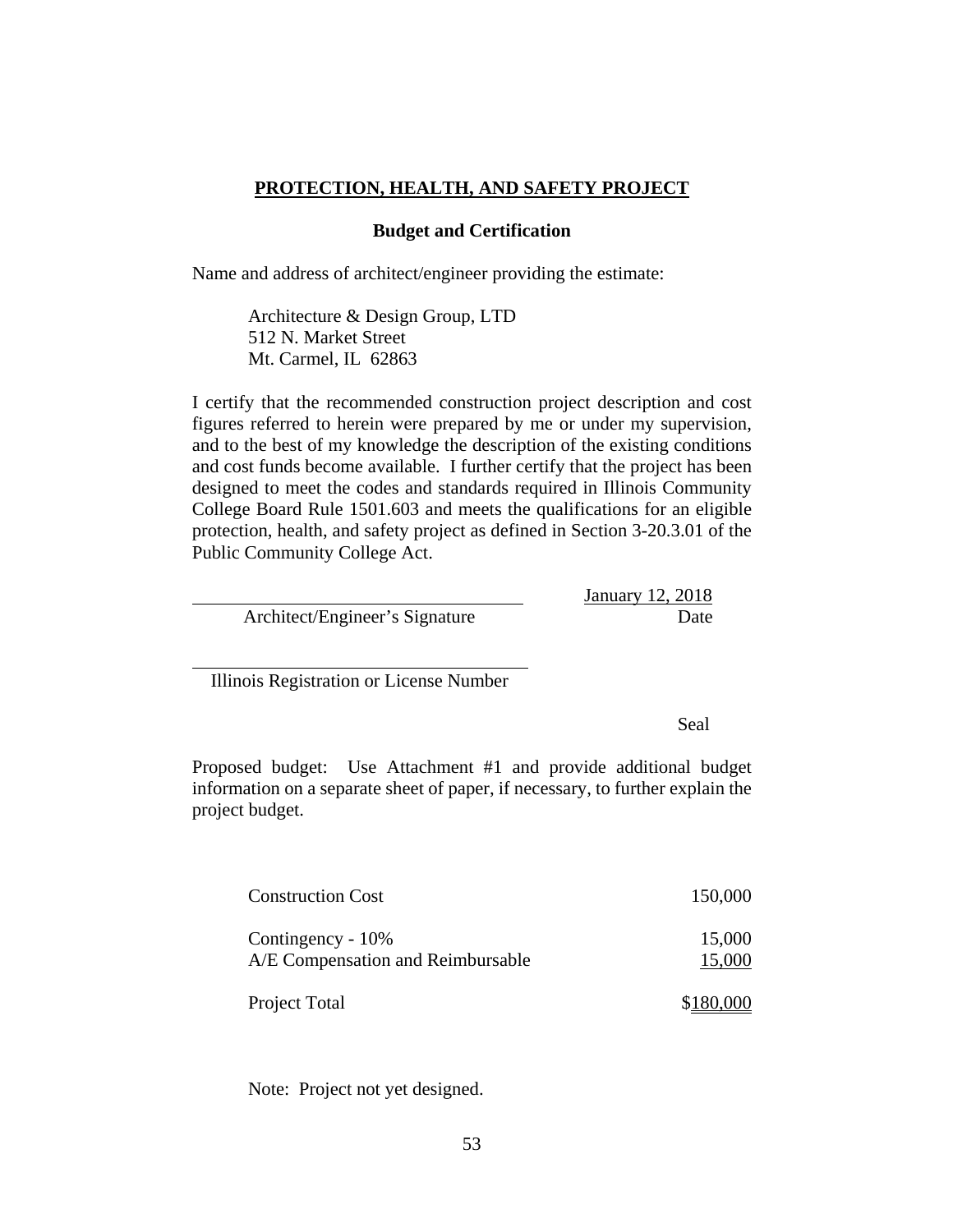# **PROTECTION, HEALTH, AND SAFETY PROJECT**

# **Structural Integrity**

Name and address of architect/engineer providing the estimate:

Architecture & Design Group, LTD 512 N. Market Street Mt. Carmel, IL 62863

I certify that the proposed project is necessary because the current conditions of the facilities pose a threat to the structural integrity of the facilities.

Architect/Engineer's Signature Date

January 12, 2018

Illinois Registration or License Number

 $\overline{a}$ 

Seal Sealer Contract of the Sealer Contract of the Sealer Contract of the Sealer Contract of the Sealer Contract of the Sealer Contract of the Sealer Contract of the Sealer Contract of the Sealer Contract of the Sealer Con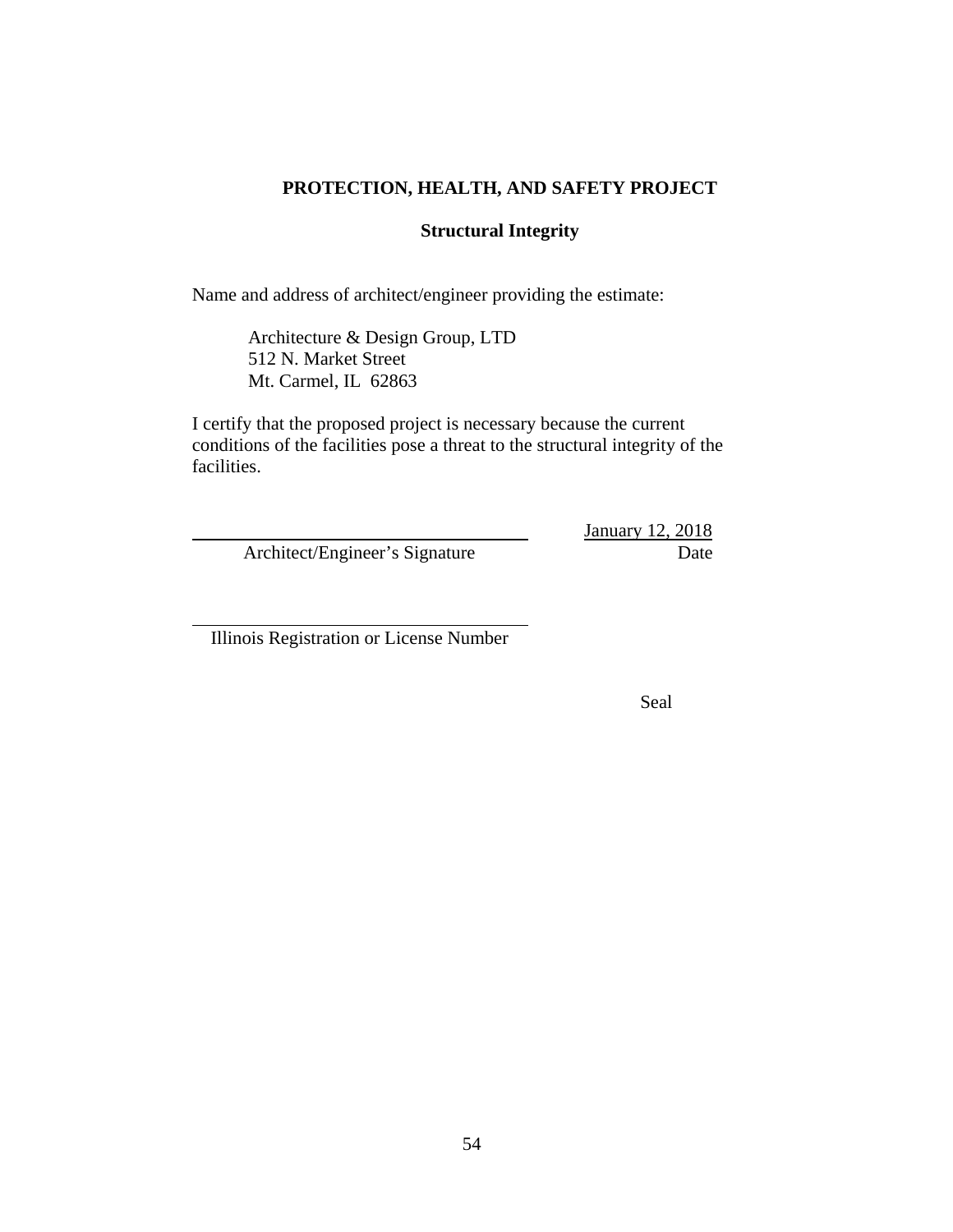**Resolution for PHS Carryover Project Application**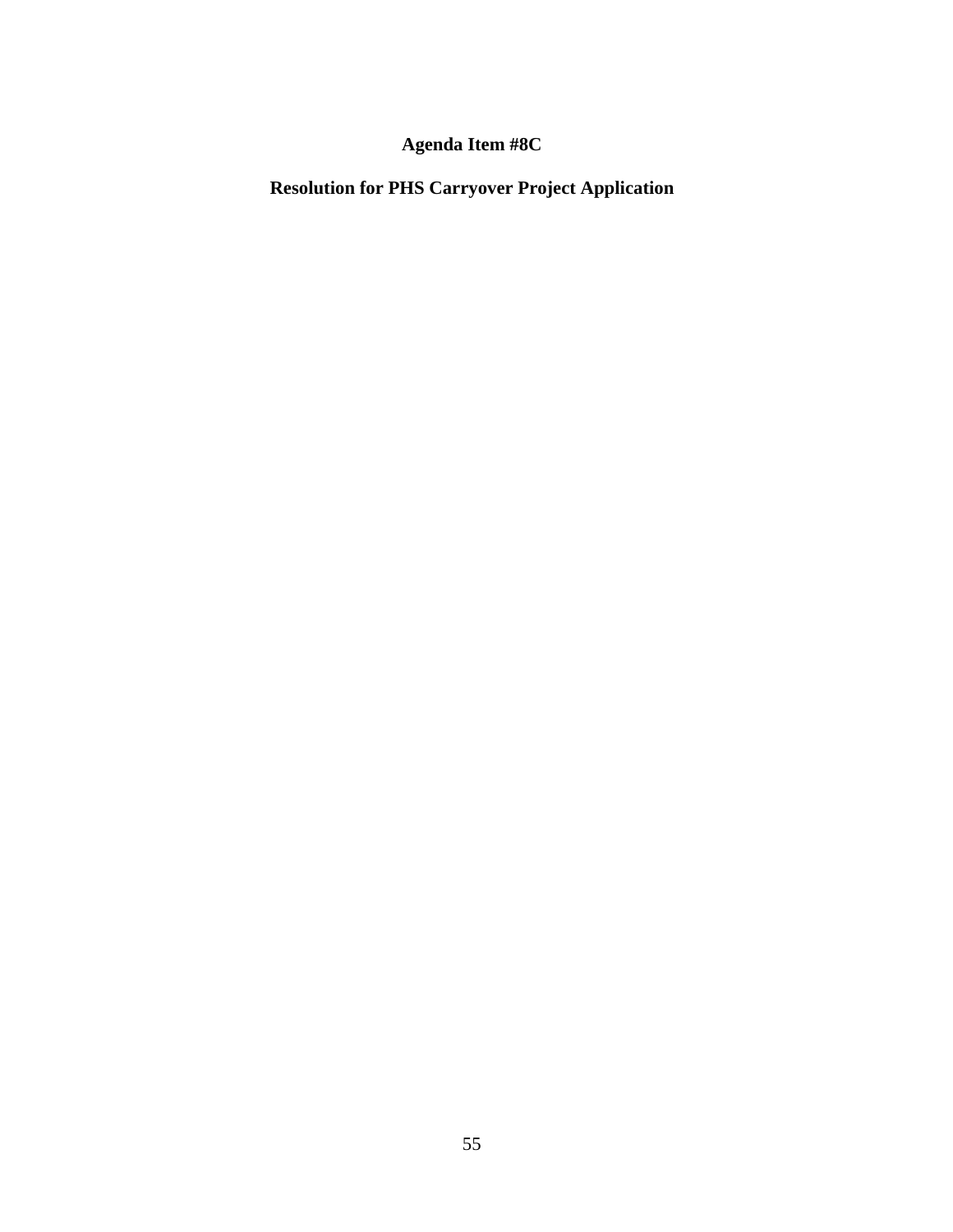# MEMORANDUM

| TO:   | <b>Board of Trustees</b>                                |
|-------|---------------------------------------------------------|
| FROM: | Terry L. Bruce                                          |
| DATE: | January 16, 2018                                        |
| RE:   | <b>Resolution for PHS Carryover Project Application</b> |

In addition to the ICCB Project Application, a Board Resolution must also be submitted as well.

I recommend that the Board approve the attached resolution and that it be submitted along with the PHS Project Application Form for the Pedestrian Bridge Repairs at Olney Central College.

TLB/akb

Attachment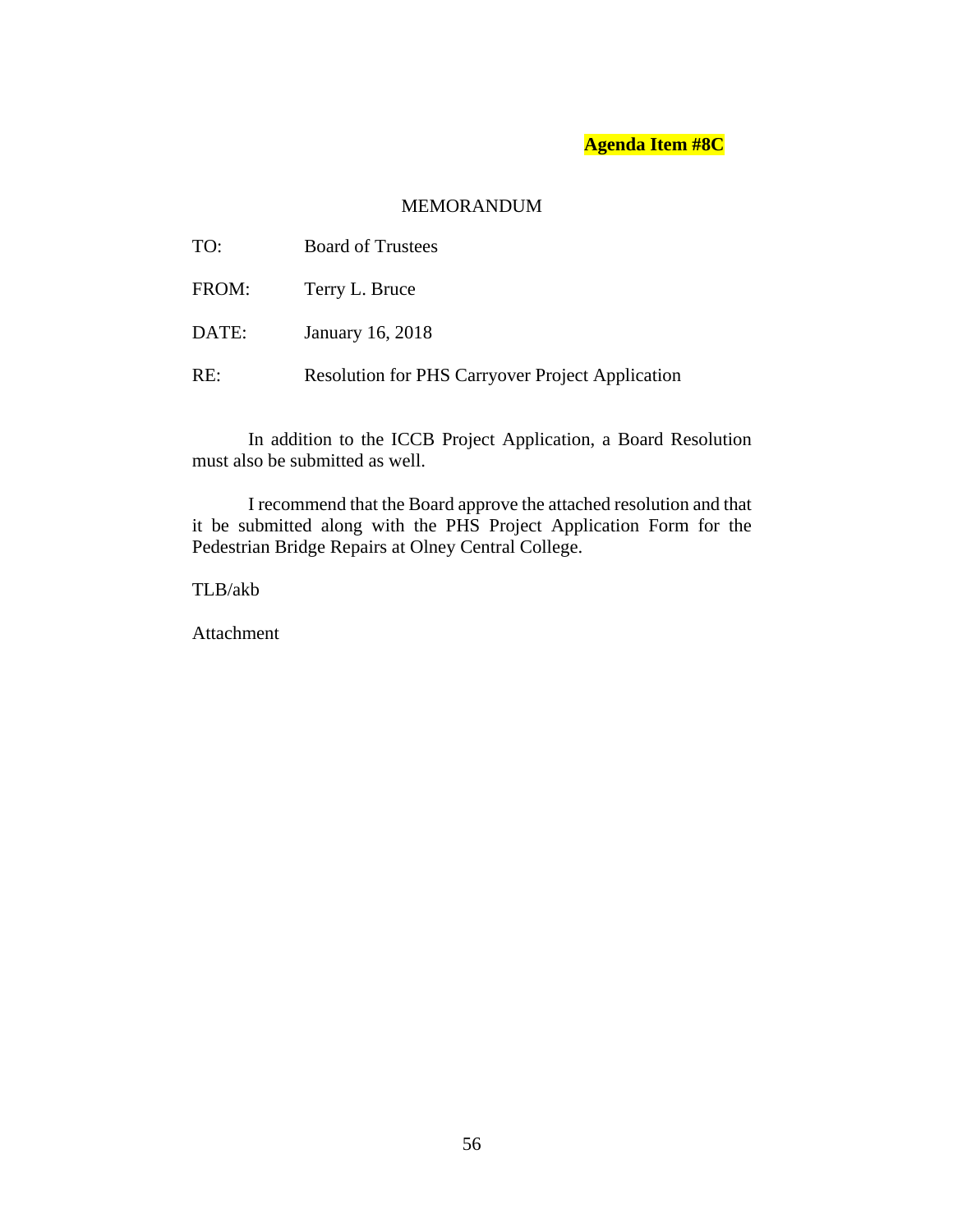#### **ILLINOIS EASTERN COMMUNITY COLLEGE DISTRICT #529**

Pedestrian Bridge Repairs – Olney Central College January 16, 2018

#### Resolution to Approve PHS Capital Project

 WHEREAS, pursuant to the provisions of the statutes of the State of Illinois, Community College District No. 529 (Hereinafter referred to as IECC) is authorized to complete necessary projects dealing with Protection, Health and Safety of students, employees, or visitors; and,

 WHEREAS, there is a need for repair and alteration of certain facilities of Illinois Eastern Community Colleges District No. 529; and

 WHEREAS, the Board has received reports from a licensed professional architect/engineer that there are projects at IECC which require repair and alterations, as defined in ICCB Rule 1501.601; and,

 WHEREAS, Section 3-20.3-01 of the Public Community College Act authorizes the Board of Trustees, by proper resolution which specifically identifies the projects, to sell protection health and safety bonds, not to exceed 4.5 million dollars, for such repairs or alterations and levy a tax sufficient to retire said outstanding bond issue over a period of years; and

 WHEREAS, the projects recommended for repair and alterations are:

Pedestrian Bridge Repairs – Olney Central College

 Total estimated cost including fees and contingency: \$180,000

 WHEREAS, the Board certifies these projects also meet the requirements of 805/3-20.3.01 of the Public Community College Act and are not routine maintenance projects.

 NOW, be it resolved by the Board of Trustees of Illinois Eastern Community College District 529 as follows:

- 1. The recitals set forth above are incorporated herein and made a part hereof.
- 2. The physical facilities described in the project set forth above require alterations or repair and are necessary for Protection, Health and Safety of students, employees, or visitors of IECC.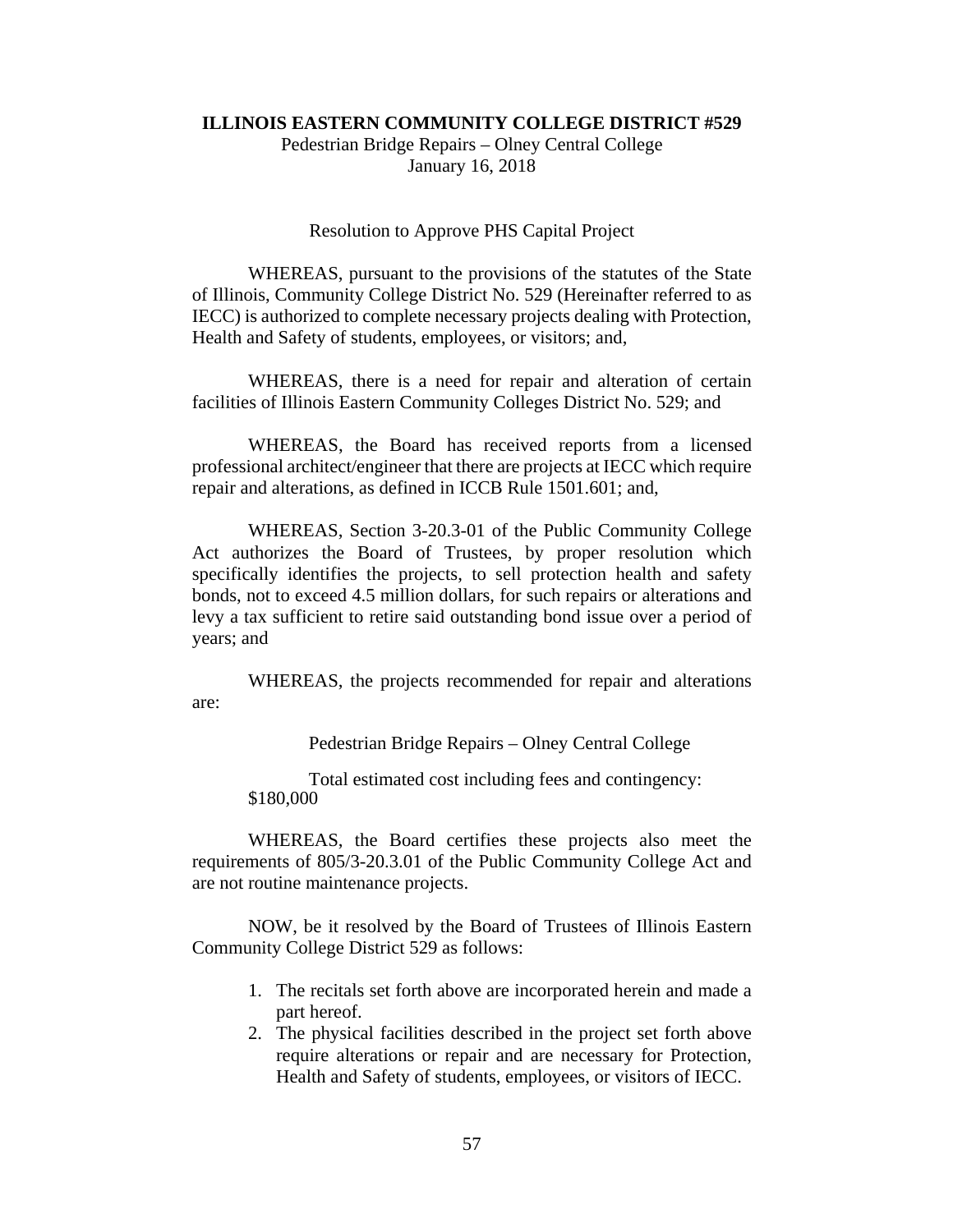- 3. There are not sufficient funds available in the Operations & Maintenance Fund of IECC to complete the project set forth above.
- 4. The cost of the project above, as determined in the certified estimate of a licensed architect, is not less than \$25,000.
- 5. Properly completed application forms shall be completed and forwarded to the Illinois Community College Board for approval of the above referenced project.

Resolution adopted by roll call vote this 16th day of January, 2018.

Approved: Chairman:

Secretary: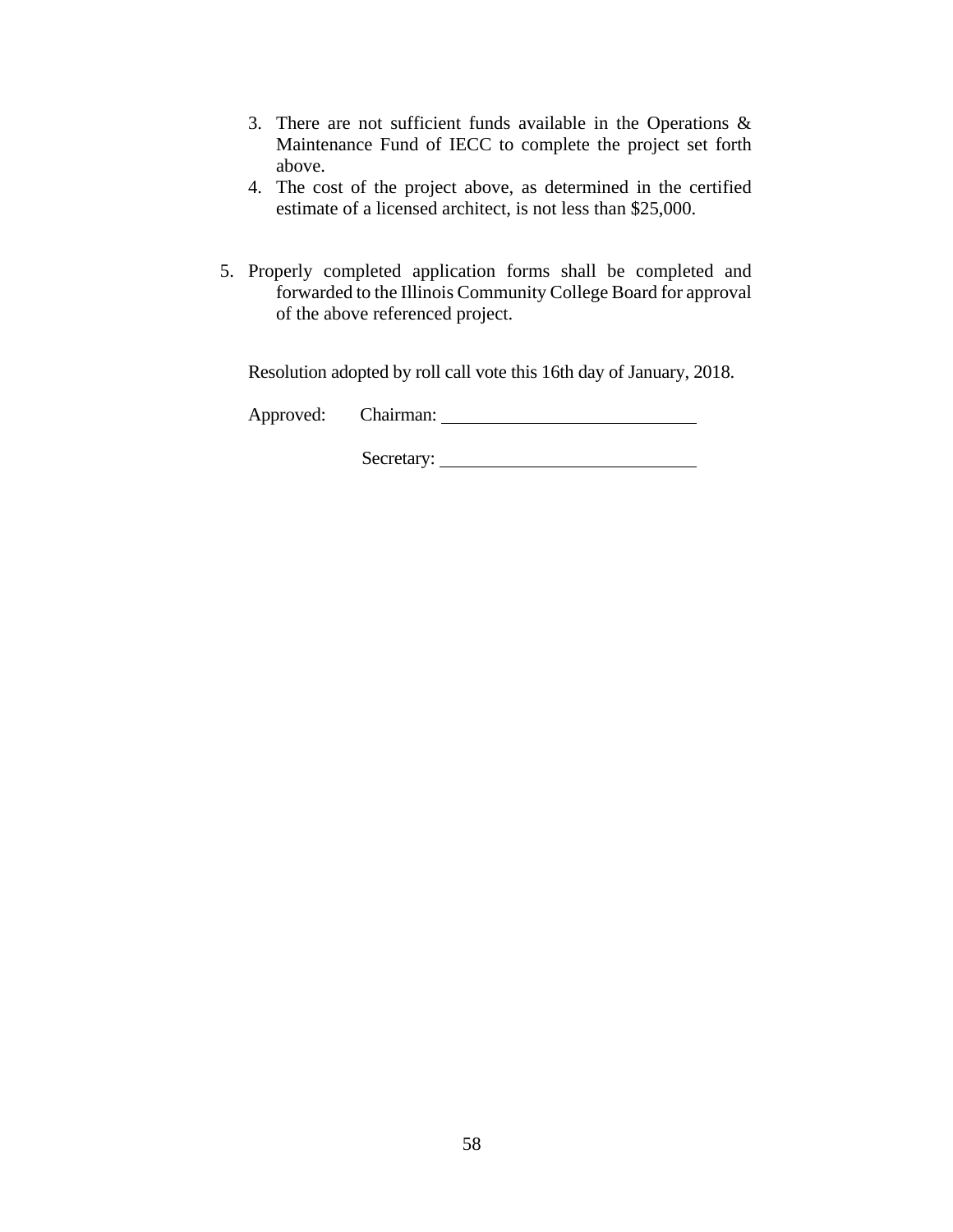**Freedom of Information Act Fee Schedule**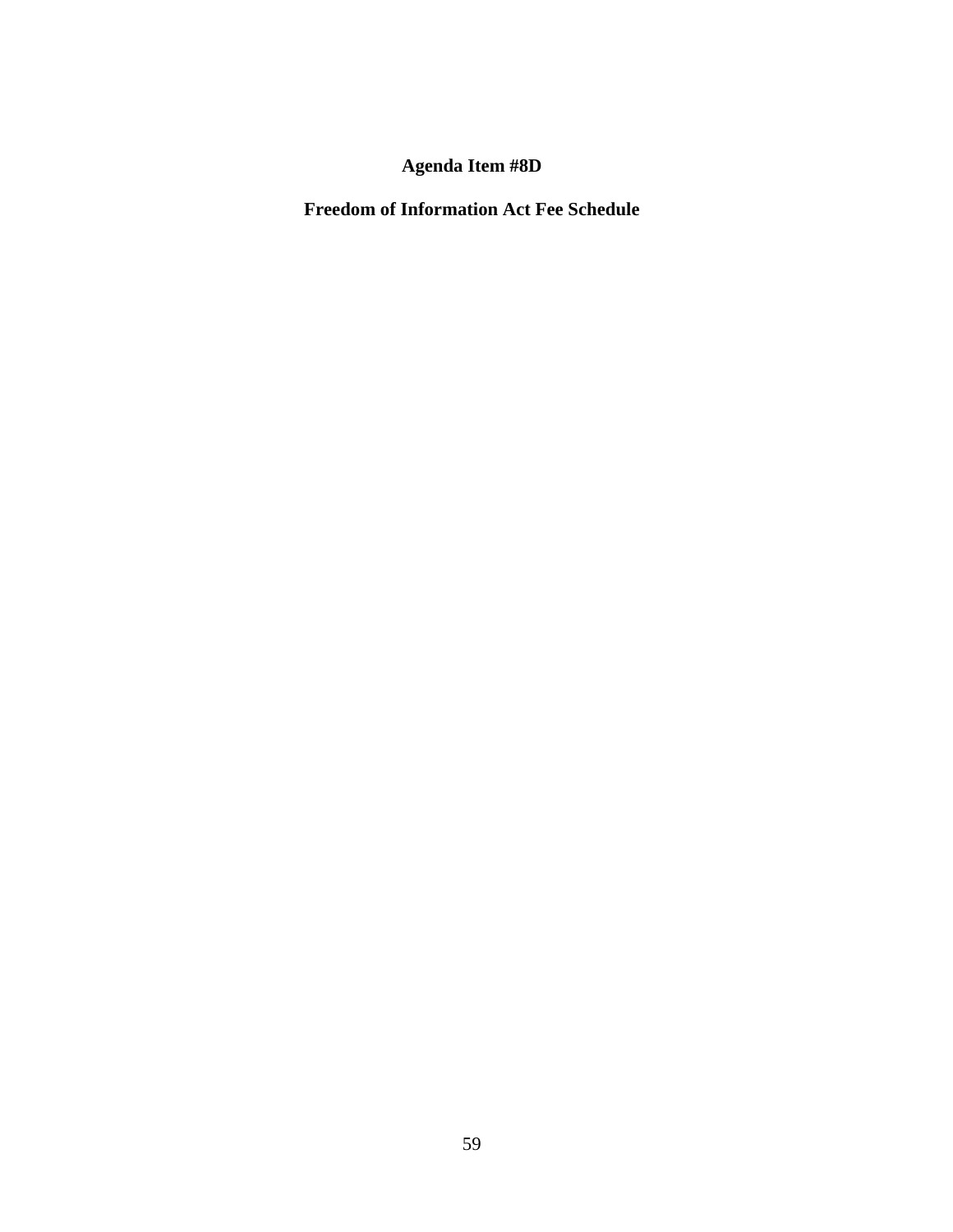#### MEMORANDUM

| TO:   | <b>Board of Trustees</b>                |
|-------|-----------------------------------------|
| FROM: | Terry L. Bruce                          |
| DATE: | January 16, 2018                        |
| RE:   | Freedom of Information Act Fee Schedule |

The Board has created a policy on the Freedom of Information Act (FOIA). The Act requires that the District establish a fee schedule for information requested. The fee schedule addresses fees for copies, postage and handling, additional charges for commercial requests and voluminous requests.

Generally, the District receives requests for FOIA information for public purposes and are electronic in response so that most of the District's requests do not meet the FOIA fee standards. However the Act requires a fee schedule to be determined and posted by the District.

I ask that the Board approve the attached FOIA Fee Schedule.

TLB/rs

Attachment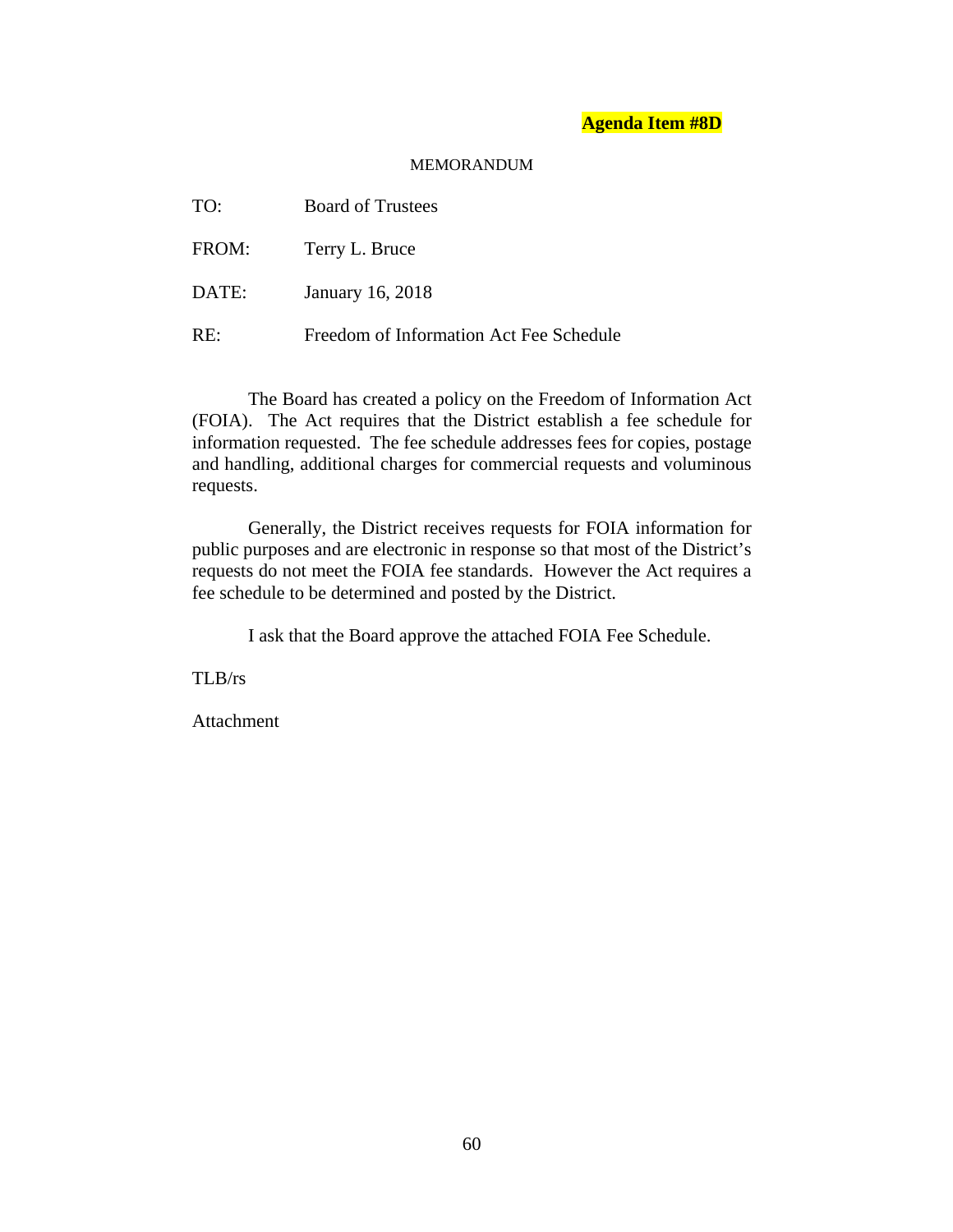

# **FOIA Fee Schedule**

The following fees, associated with FOIA requests, have been established pursuant to the Illinois Freedom of Information Act, 5ILCS 140. **All fees are required to be paid in full prior to release of the information**.

| <b>Description</b>                                              | Charge             |
|-----------------------------------------------------------------|--------------------|
| Copies*                                                         |                    |
| Up to 50 standard (one-sided B&W letter or legal) pages         | No Charge          |
| Pages after 50 standard                                         | \$<br>.15/each     |
| Pages other than standard                                       | <b>Actual cost</b> |
| Certified pages                                                 | \$1.00/each        |
|                                                                 |                    |
| Medium other than paper (i.e. CD, USB Flash Drive)              | Actual cost        |
|                                                                 |                    |
| <b>Postage and handling</b>                                     | Actual cost        |
|                                                                 |                    |
| <b>Additional Charges for Commercial Requests Only</b>          |                    |
| First 8 hours of labor associated with searching                | No Charge          |
| for/retrieving records                                          |                    |
| Labor associated with searching for/retrieving records          | \$10.00/per        |
| (after the first 8 hours)                                       | Hr.                |
| Labor associated with reviewing documents for                   | \$10.00/per        |
| redaction                                                       | Hr.                |
|                                                                 |                    |
| <b>Additional Charges for Voluminous Requests of Electronic</b> |                    |
| <b>Records</b>                                                  |                    |
| Portable Document Format (pdf): up to 80 megabytes              | \$20.00            |
| Pdf: 81 - 160 megabytes                                         | \$40.00            |
| Pdf: more than 160 megabytes                                    | \$100.00           |
| Non-pdf format: up to 2 megabytes                               | \$20.00            |
| Non-pdf format: 3 - 4 megabytes                                 | \$40.00            |
| Non-pdf format: more than 4 megabytes                           | \$100.00           |

Requests for fee reduction or waiver will be granted when the requester sites (and satisfies) a public purpose as a basis for the request. (Reference Section 6 (c) of Act) Fees may also be reduced or waived for good cause at the discretion of the FOIA Officer. Contact the FOIA Officer with any questions or concerns regarding fees:

Tara Buerster, FOIA Officer Illinois Eastern Community Colleges 233 East Chestnut Street

#### Olney, IL 62450

618-393-2982 buerstert@iecc.edu

\*Commercial, recurrent, and voluminous requests: requester will be provided with estimates prior to processing and, at the discretion of the FOIA Officer, may be required to pay in full prior to reproducing the records.

FOIA Fee Schedule DO/LLB Rev'd 11/28/17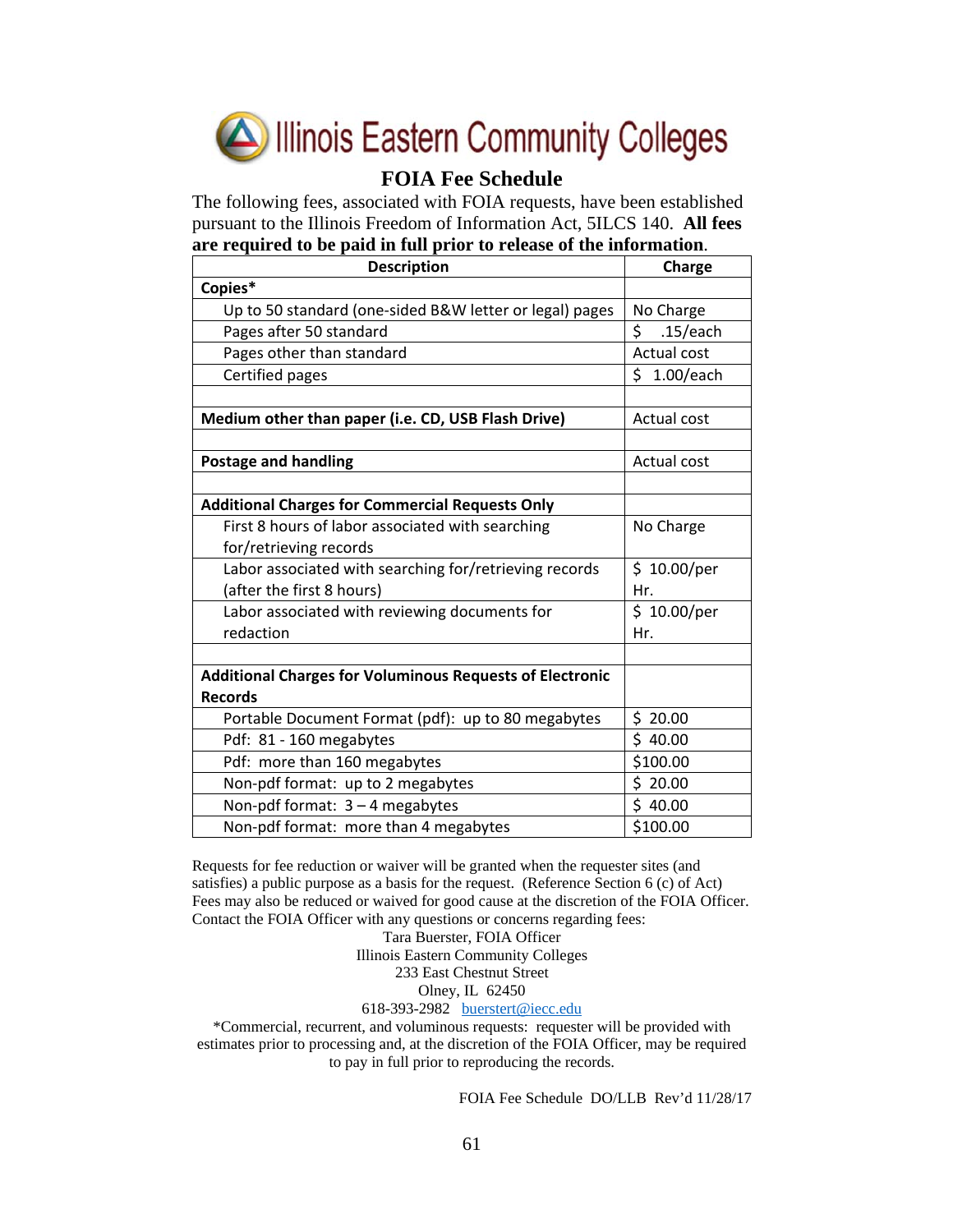# **Affiliation Agreements**

**Keystone America Hosselton Funeral Home - Health Informatics - FCC Christopher Rural Health Clay Medical Center - Phlebotomy - OCC**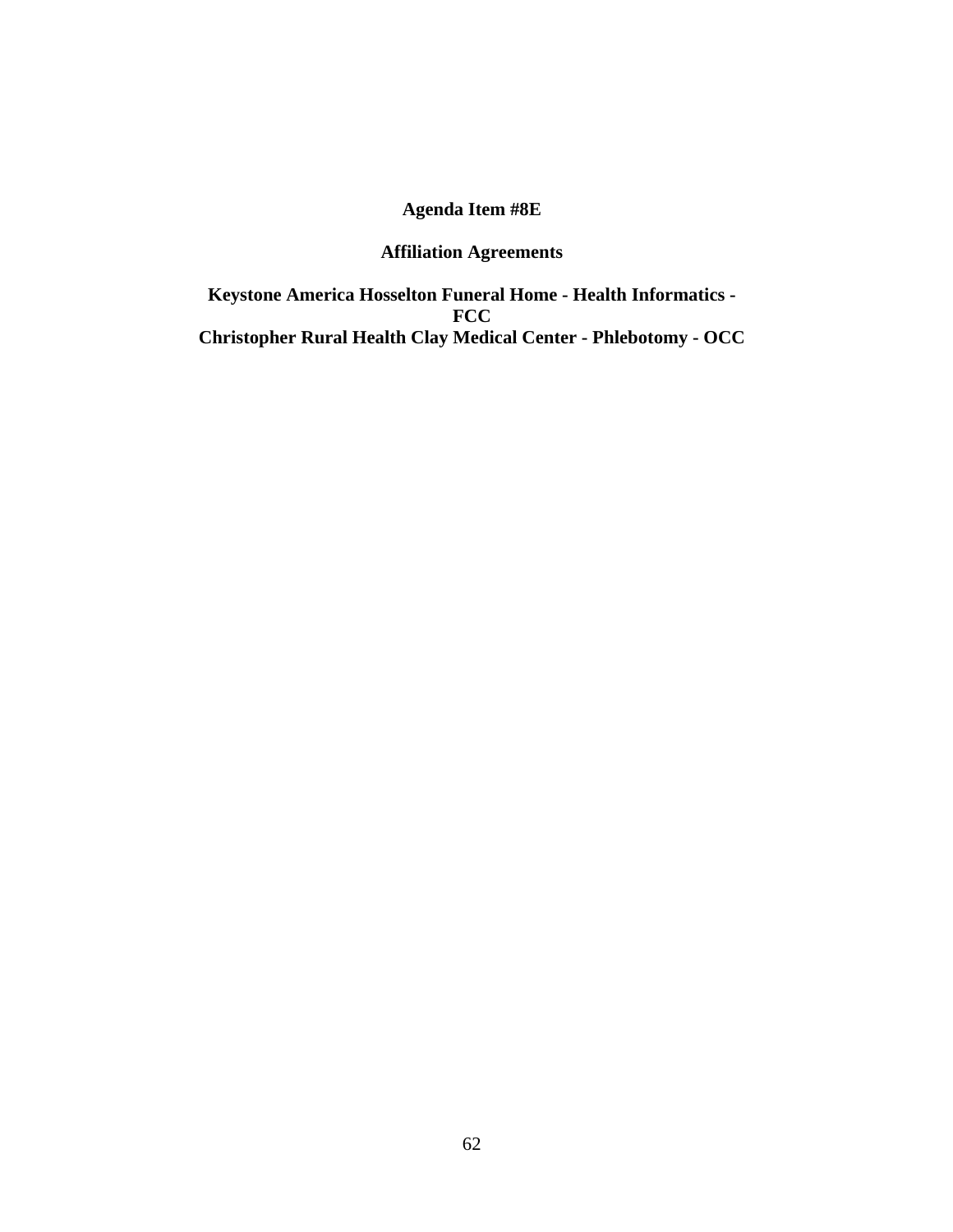### **MEMORANDUM**

| TO:   | <b>Board of Trustees</b>      |
|-------|-------------------------------|
| FROM: | Terry L. Bruce                |
| DATE: | January 16, 2018              |
| RE:   | <b>Affiliation Agreements</b> |

An Affiliation Agreement is a formal contract between the educational institution and the facility or business where the student(s) will have the experience. It identifies the responsibilities and liabilities of the various parties covered by the contract. Students engaged in these placements are not paid and the experience is required for completion of the program.

IECC wishes to enter into affiliation agreements with the Keystone America Hosselton Funeral Home, located in Cisne, Illinois for Frontier Community College's Health Informatics Program and for Christopher Rural Health Corporation, Clay Medical Center, located in Flora, Illinois for Olney Central College's Phlebotomy Program.

I ask the Board's approval of these affiliation agreements.

TLB/rs

Attachment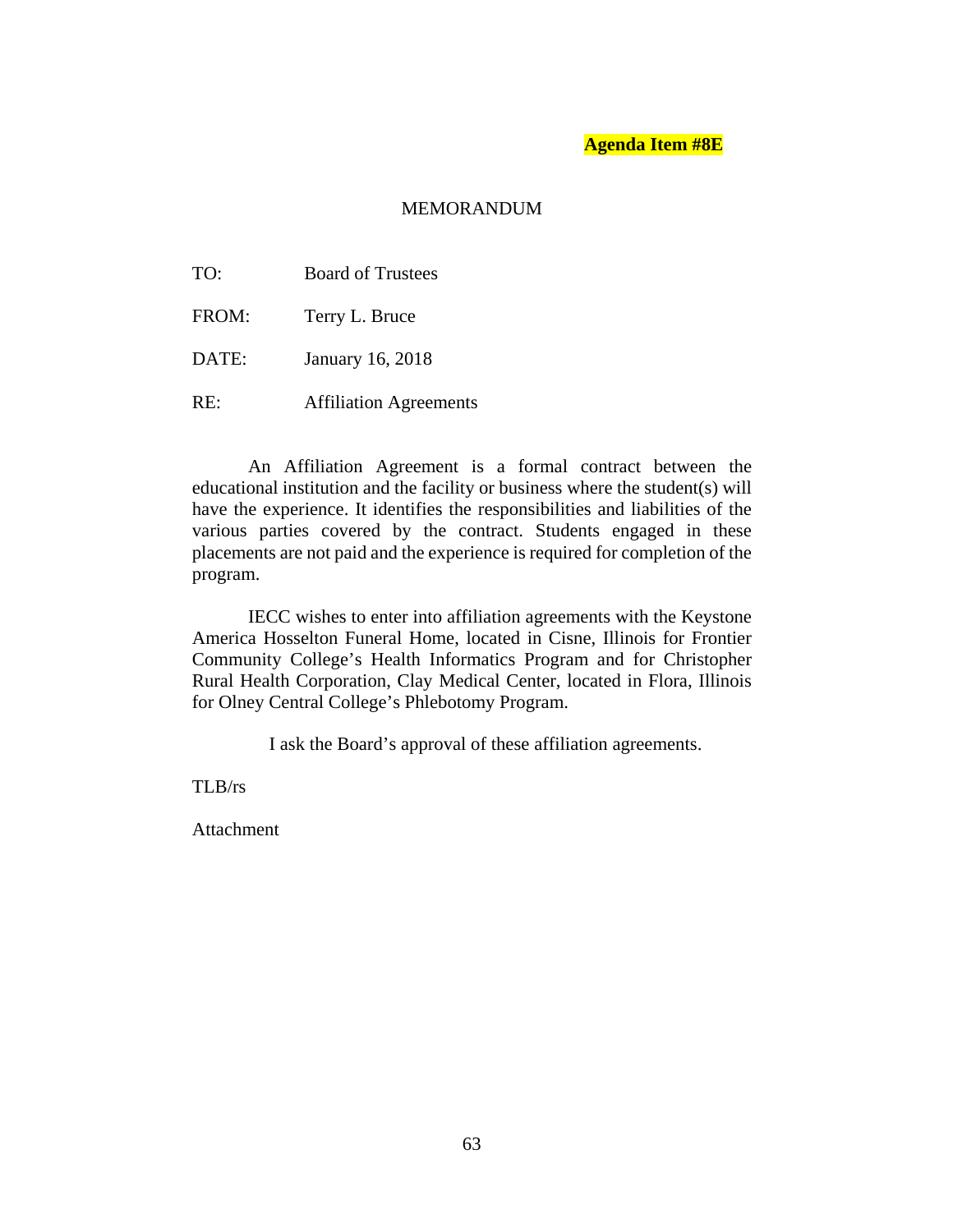## **ILLINOIS EASTERN COMMUNITY COLLEGES, DISTRICT # 529 FRONTIER COMMUNITY COLLEGE HEALTH INFORMATICS PROGRAM AGENCY AGREEMENT**

THIS AGREEMENT made and entered into this **16th** day of **January 2018** by and between

# **ILLINOIS EASTERN COMMUNITY COLLEGE DISTRICT NO. 529**

for its Health Informatics Program (hereinafter referred to as ILLINOIS EASTERN COMMUNITY COLLEGES)

and

### **KEYSTONE AMERICA, INC DBA HOSSELTON FUNERAL HOME** (hereinafter referred to as AGENCY): 305 Park St Cisne, IL 62823 618-673-2131

#### WITNESSETH THAT:

#### WHEREAS, ILLINOIS EASTERN COMMUNITY COLLEGES

desires to make use of the AGENCY'S facilities for Internships by

students of the Health Informatics Program, and

WHEREAS, the AGENCY has agreed to make its facilities

available to the students and faculty of ILLINOIS EASTERN

COMMUNITY COLLEGES for the purpose of gaining knowledge and

experience in the field of Health Informatics.

 NOW THEREFORE, for consideration of the mutual covenants and acts to be kept and performed by the parties hereto, the parties do herewith agree as follows:

 1. The AGENCY agrees to make its facilities available for Health Informatics internship training subject to the conditions and limitations contained herein.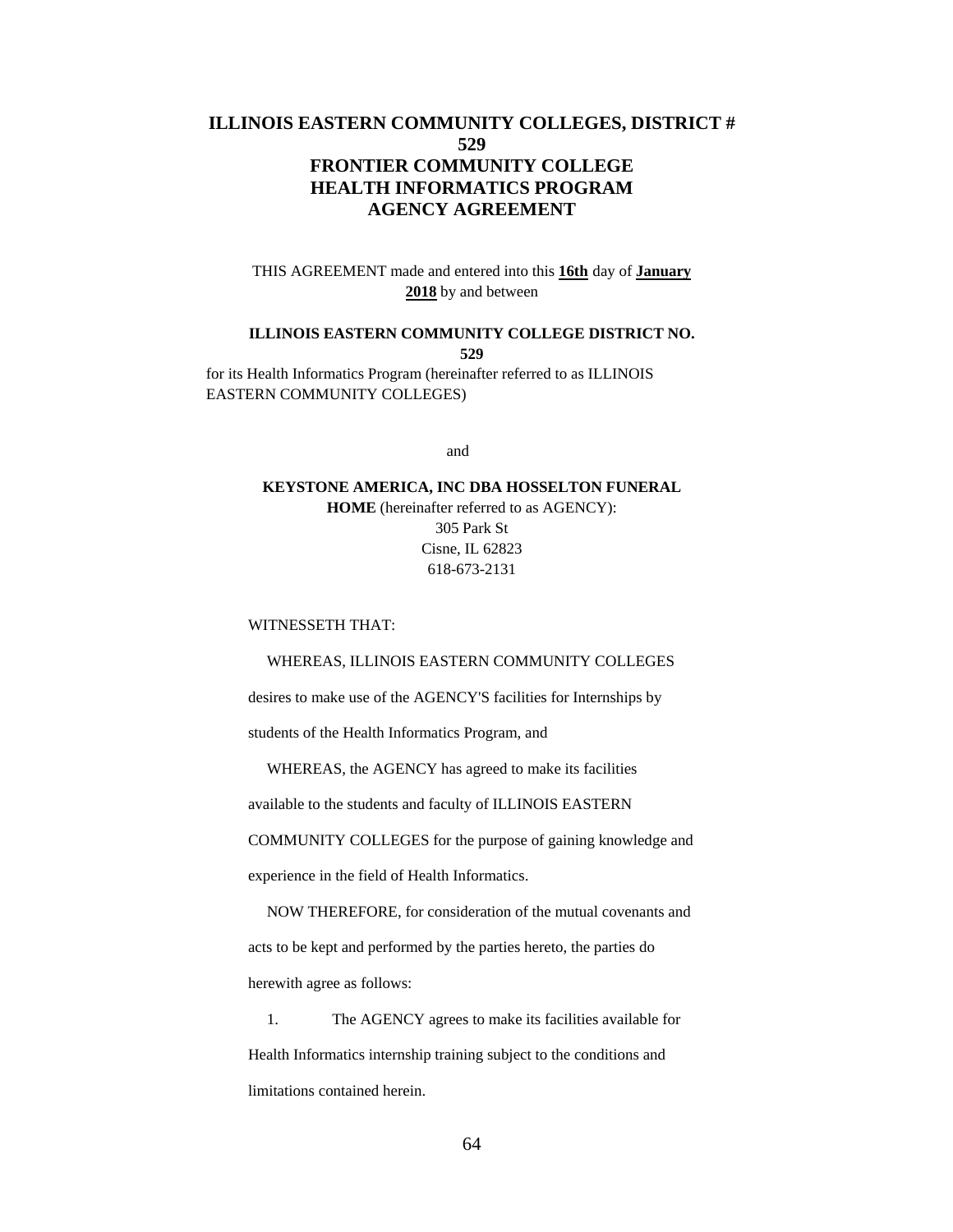2. The arrangements for use of said facilities of the AGENCY will be made by the Health Informatics lead faculty on behalf of ILLINOIS EASTERN COMMUNITY COLLEGES and the Sponsoring Department on behalf of the AGENCY. The plan and program will be organized and agreed to by said persons prior to the commencement of the training.

 3. The ILLINOIS EASTERN COMMUNITY COLLEGES lead faculty will provide faculty contact information to the student(s) and AGENCY supervisor of the student(s). The specific assignment of learning experiences will be made and arranged by the AGENCY Supervisor, in consultation with the ILLINOIS EASTERN COMMUNITY COLLEGES lead faculty. The lead faculty will periodically visit the AGENCY for the purpose of evaluation and discussion with the AGENCY Supervisor.

 4. The use of AGENCY facilities will be consistent with, and in conformity with all applicable rules, regulations, and policies of the AGENCY. The student(s) will be given the same consideration as employees in regard of safety, health, and general employment conditions. The AGENCY will retain full and final decisions for assignments made to the student(s). The ILLINOIS EASTERN COMMUNITY COLLEGES lead faculty will be notified of any concerns or issues during the internship. The student(s) shall be subject to discharge at any time because of inefficiency or because of conditions within the AGENCY. The process will be cleared through the ILLINOIS EASTERN COMMUNITY COLLEGES lead faculty who will remove the student(s) from the internship.

 5. If a physical exam or TB test is required, these will be scheduled through AGENCY with no cost to the student.

65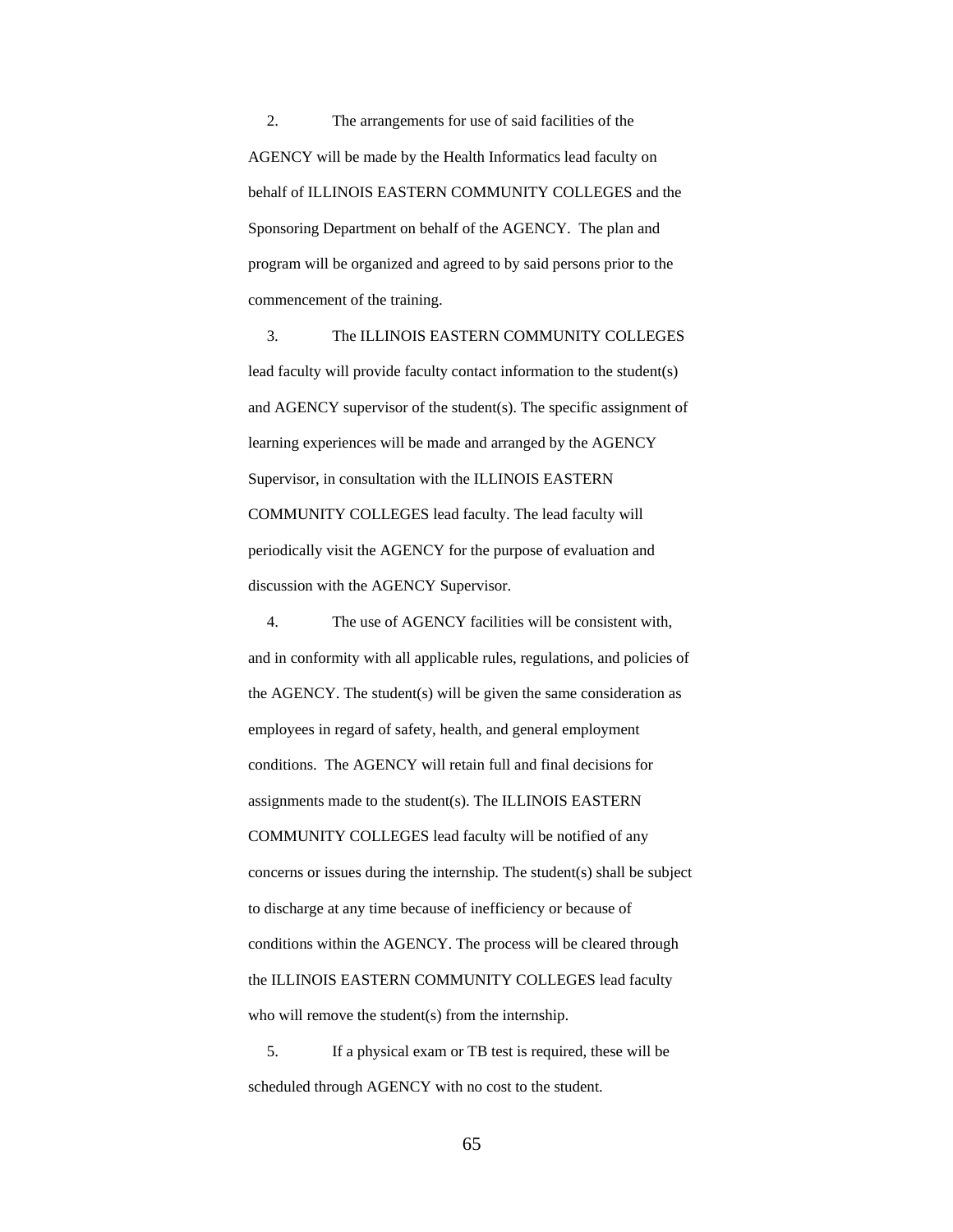The agreement forbids discrimination against any student on the basis of age, color, race, national origin, gender, religion, or disability unrelated to the reasonable physical requirements of the job.

 6. The student(s) and lead faculty will respect the confidential nature of all information which may come to them with regard to patients and AGENCY records.

 7. The status of the student intern(s) should be that of student learner(s). Any schedule of compensation shall be agreed on by the AGENCY, ILLINOIS EASTERN COMMUNITY COLLEGES lead faculty and student(s). Compensation is not a requirement. Neither ILLINOIS EASTERN COMMUNITY COLLEGES nor AGENCY hereto will be paid any monetary reimbursement as such by the other party heretofore for the contemplated program, or for use of either party's facilities by the other party. Neither party heretofore will have any responsibilities or liabilities to the other party, or its employees, or students, or anyone participating in the contemplated program. Student(s) shall be covered by professional liability insurance through ILLINOIS EASTERN COMMUNITY COLLEGES prior to any assignment at the AGENCY.

 8. An annual review of the agreement may be made in December of each year, as requested by facility, if either party requests the review. If AGENCY wants to continue with agreement, no action should be taken. If AGENCY wishes to review and modify AGREEMENT, contact should be made with ILLINOIS EASTERN COMMUNITY COLLEGES. Either party hereto may terminate this AGREEMENT by at least one (1) school calendar year's written notice to the other party. All students enrolled in ILLINOIS EASTERN COMMUNITY COLLEGES's Health Informatics Program, and participating in the program contemplated herein at the time that notice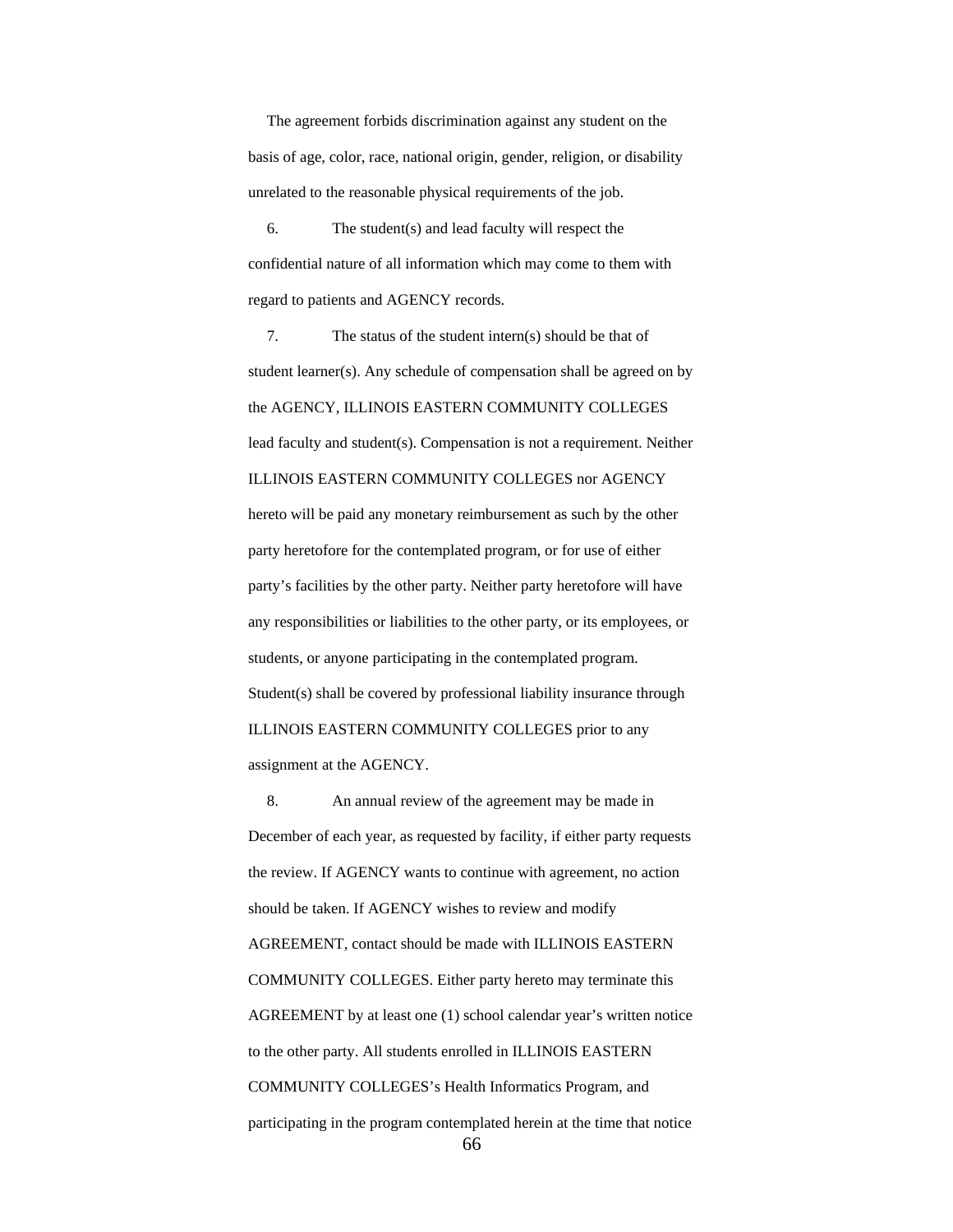to terminate this AGREEMENT is given by either party to the other, shall be permitted to complete their experience needed for graduation at the AGENCY.

 9. AGENCY may require the removal of a student, if this is deemed necessary by the AGENCY in the interest of patient care.

 The student(s) subject to this agreement are not agents or employees of the AGENCY.

 ILLINOIS EASTERN COMMUNITY COLLEGES will maintain for each Student and faculty member assigned to AGENCY professional liability insurance in minimum amounts of One Million Dollars (\$1,000,000.00) per occurrence, Three Million Dollars (\$3,000,000.00) annual aggregate. If ILLINOIS EASTERN COMMUNITY COLLEGES procures professional liability coverage that is not on an "occurrence basis," ILLINOIS EASTERN COMMUNITY COLLEGES or Student shall, at all times, maintain insurance coverage for medical professional liability directly or indirectly resulting from acts or omissions of ILLINOIS EASTERN COMMUNITY COLLEGES or ILLINOIS EASTERN COMMUNITY COLLEGES's employees and agents (including Student), occurring in whole or in part during the term of this agreement ("Continuing Coverage"). In addition, ILLINOIS EASTERN COMMUNITY COLLEGES shall maintain general liability insurance on an occurrence basis for ILLINOIS EASTERN COMMUNITY COLLEGES and all its Students, employees, and faculty members participating in training programs at AGENCY. The limits for general liability shall be One Million Dollars (\$1,000,000.00) per occurrence, Two Million Dollars (\$2,000,000.00) annual aggregate. ILLINOIS EASTERN COMMUNITY COLLEGES shall also maintain workers' compensation insurance for any employees of ILLINOIS EASTERN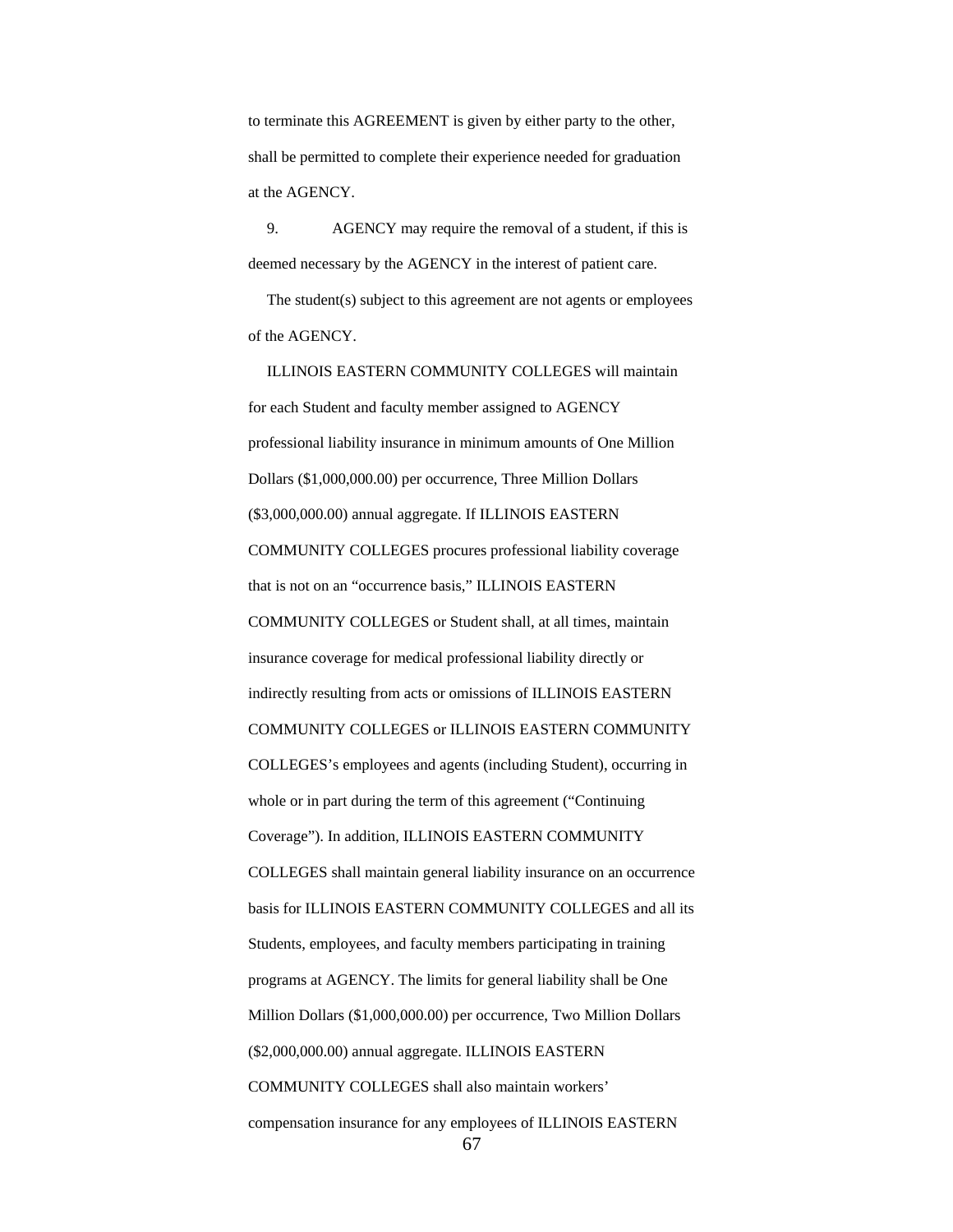COMMUNITY COLLEGES performing services under this agreement. ILLINOIS EASTERN COMMUNITY COLLEGES shall furnish AGENCY with a certificate of insurance before the beginning date of each Student's assignment at the AGENCY. Such certificate of insurance shall provide that AGENCY shall receive thirty (30) days' written notice prior to the effective date of any cancellation of such insurance.

ILLINOIS EASTERN COMMUNITY COLLEGES agrees that it and its students and faculty will comply with the purpose and standards recommended by The Joint Commission.

IN WITNESS WHEREOF, the undersigned signatures have caused this instrument to be executed by its duly authorized officials the **16th** day

of **January, 2018**.

| <b>KEYSTONE AMERICA INC. DBA</b>                                                                                                                                                                                                                                                                                                                                                       | <b>ILLINOIS</b>  |
|----------------------------------------------------------------------------------------------------------------------------------------------------------------------------------------------------------------------------------------------------------------------------------------------------------------------------------------------------------------------------------------|------------------|
|                                                                                                                                                                                                                                                                                                                                                                                        | <b>EASTERN</b>   |
| <b>HOSSELTON FUNERAL HOME</b>                                                                                                                                                                                                                                                                                                                                                          | <b>COMMUNITY</b> |
|                                                                                                                                                                                                                                                                                                                                                                                        | <b>COLLEGES</b>  |
| $\Delta \Delta F$ D $\Delta$ D $\overline{I}$ $\overline{I}$ $\overline{I}$ $\overline{I}$ $\overline{I}$ $\overline{I}$ $\overline{I}$ $\overline{I}$ $\overline{I}$ $\overline{I}$ $\overline{I}$ $\overline{I}$ $\overline{I}$ $\overline{I}$ $\overline{I}$ $\overline{I}$ $\overline{I}$ $\overline{I}$ $\overline{I}$ $\overline{I}$ $\overline{I}$ $\overline{I}$ $\overline{I$ |                  |

305 PARK ST CISNE, IL 62823 618-673-2131

Administrator, Hospital or Agency Chairman, IECC Board of

**Trustees** 

Illinois Eastern Community Colleges, District 529, does not discriminate on the basis of race, color, religion, gender, age, disability, national origin, or veteran status. Illinois Eastern Community Colleges adheres to the Federal Regulations of the Americans with Disabilities Act of 1990 and offers appropriate services or activities with reasonable accommodations to any qualified disabled individual upon request.

\_\_\_\_\_\_\_\_\_\_\_\_\_\_\_\_\_\_\_\_\_\_\_\_\_\_\_\_ \_\_\_\_\_\_\_\_\_\_\_\_\_\_\_\_\_\_\_\_\_

Adopted 6-2005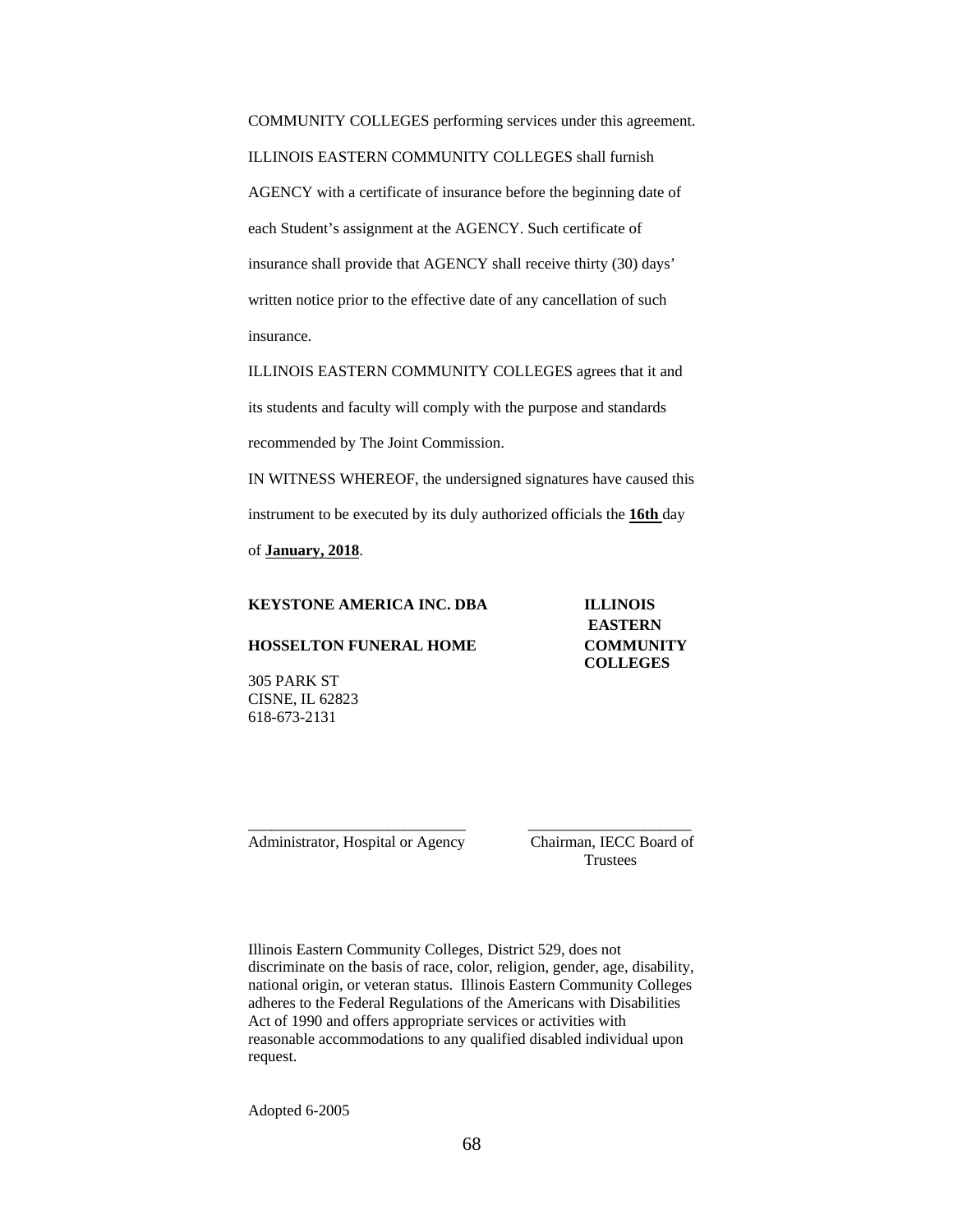# **AFFILIATION AGREEMENT BETWEEN ILLINOIS EASTERN COMMUNITY COLLEGES, District # 529 Olney Central College Phlebotomy Program**

#### **AND**

**Christopher Rural Health Planning Corporation 4241 State Hwy 14W Christopher, IL 62822** 

> **Clay Medical Center 201 East North Ave. Flora, Illinois 62839**

 THIS AGREEMENT made and entered into this  **28th** day of **November, 2017** , by and between ILLINOIS EASTERN COMMUNITY COLLEGES, DISTRICT #529, Olney Central College, for its Phlebotomy Program (hereinafter referred to as DISTRICT #529) and **Christopher Rural Health Planning Corporation - Clay Medical Center** (hereinafter referred to as AGENCY):

## WITNESSETH THAT:

 WHEREAS, DISTRICT #529 desires to make use of the AGENCY'S facilities for clinical laboratory practice by students of the Phlebotomy Program, and

 WHEREAS, the AGENCY has agreed to make its facilities available to the phlebotomy students and faculty of DISTRICT #529 for the desired purpose,

 NOW THEREFORE, for consideration of the mutual covenants and acts to be kept and performed by the parties hereto, the parties do herewith agree as follows:

 1. The AGENCY agrees to make its facilities available in all areas related to the medical laboratory for observation and participation by the students and faculty of the DISTRICT #529, Phlebotomy Program subject to the conditions and limitations contained herein.

 2. The arrangements for use of said facilities of the AGENCY will be made by the Associate Dean and/or Faculty of the Program on behalf of DISTRICT #529 and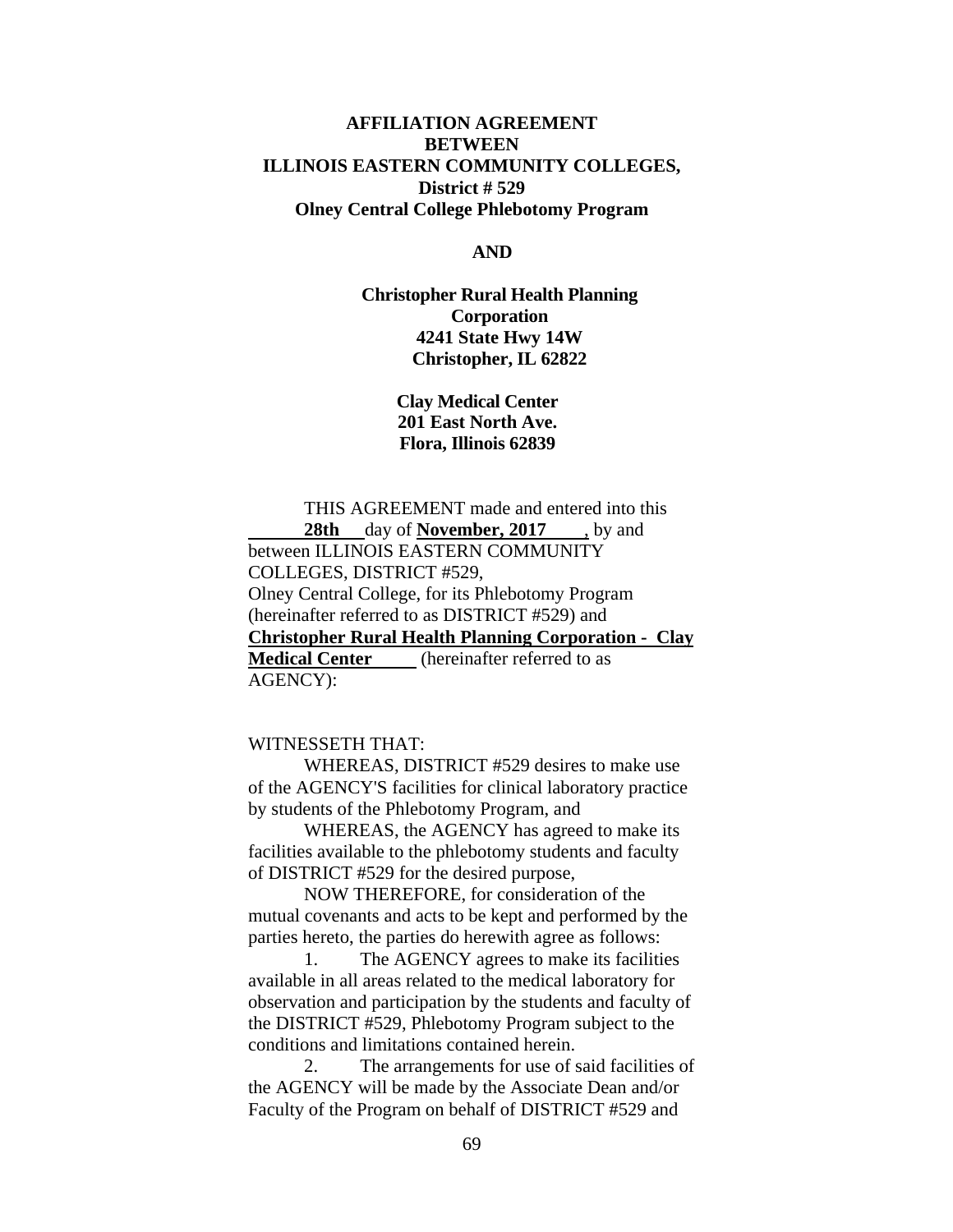the Administrator, and the Director of Laboratory Service on behalf of the AGENCY. The plan and program will be organized and agreed to by said persons prior to the commencement of the courses.

3. DISTRICT #529 faculty will:

- be responsible for the teaching the didactic portion of the Phlebotomy Program;
- work with the staff of the Agency in coordination of the clinical laboratory objectives to be completed at the Agency;
- coordinate the student clinical assignment with the Agency appointed Clinical Supervisor; and
- review and evaluate, in cooperation with the Agency, the student's progress within the clinical setting.

 4. The use of AGENCY facilities will be consistent with, and in conformity with all applicable rules, regulations, and policies of the AGENCY; and the Phlebotomy Program on behalf of DISTRICT #529 will be responsible for maintaining proper standards of care and safeguard of patients assigned to students. The AGENCY appointed Clinical Supervisor will retain full and final decisions for procedures assigned to phlebotomy students.

 5. Supervision of the health of all students making use of any of the AGENCY'S facilities, as contemplated herein; will be the responsibility of DISTRICT #529, and will comply with the policies of the health AGENCY.

 Phlebotomy students and Faculty assigned to, or making use of any clinical area of the AGENCY under the contemplated program, will meet the health requirements of the AGENCY.

 This agreement forbids discrimination against any student on the basis of age, color, race, national origin, gender, religion, or disability unrelated to the reasonable physical requirements of the job.

 Prior to the use of any AGENCY facilities, under the contemplated program, DISTRICT #529 will furnish the AGENCY, upon request, a medical record for each participating student showing that said student fully complies with the health requirements required by the AGENCY.

 6. The faculty and students of DISTRICT #529 participating in the laboratory clinical experiences will receive an orientation to the AGENCY by the appropriate AGENCY staff. DISTRICT #529 Phlebotomy Faculty participating in the program may be included in demonstrations of new equipment and techniques.

7. DISTRICT #529 will provide orientation for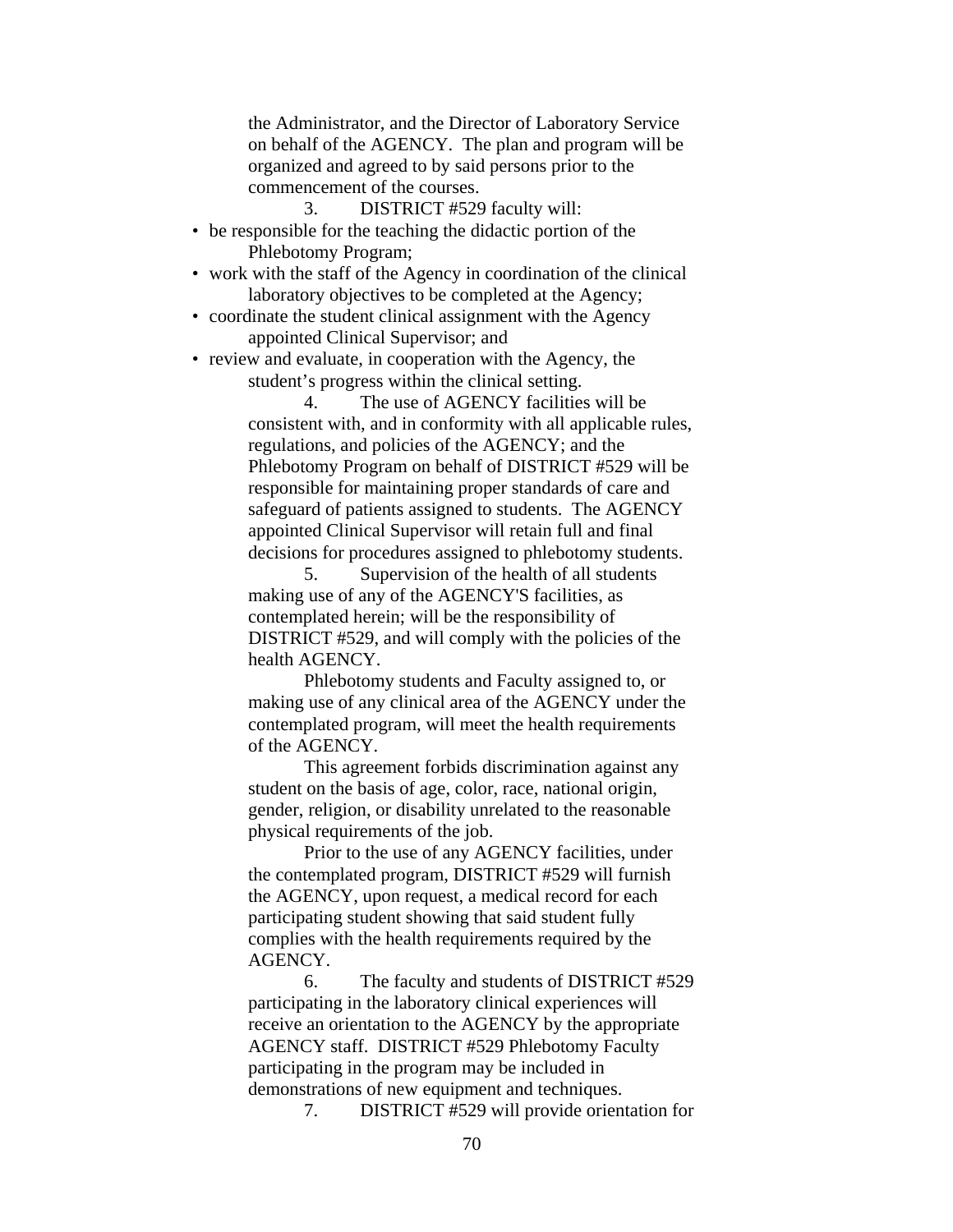the educational program for the AGENCY staff.

 8. The students and instructors will respect the confidential nature of all information which may come to them with regard to patients and AGENCY records.

 9. The assigned experiences will be selected for the educational benefit of the student. District #529 will provide the Agency a written set of clinical objectives and evaluation forms to be completed by the Agency appointed Clinical Supervisor;

 10. Students are responsible for seeking health care if the need arises. Students are encouraged to carry their own health insurance and are required to pay their own health care fees.

 11. Students will not be assigned experiences in a manner that would permit them to replace a regular employee.

 12. Neither party hereto will be paid any monetary reimbursement as such by the other party heretofore for the contemplated program, or for use of either party's facilities by the other party. Neither party heretofore will have any responsibilities or liabilities to the other party, or its employees, or students, or anyone participating in the contemplated program. Phlebotomy Faculty and phlebotomy students shall be covered by malpractice insurance prior to any assignment for practice at the AGENCY.

 13. An annual review of the agreement will be made. Either party hereto may terminate this AGREEMENT by at least one (1) school calendar year's written notice to the other party. All students enrolled in DISTRICT #529's Phlebotomy Program, and participating in the program contemplated herein at the time that notice to terminate this AGREEMENT is given by either party to the other, shall be permitted to complete their phlebotomy laboratory experience needed for graduation at the AGENCY.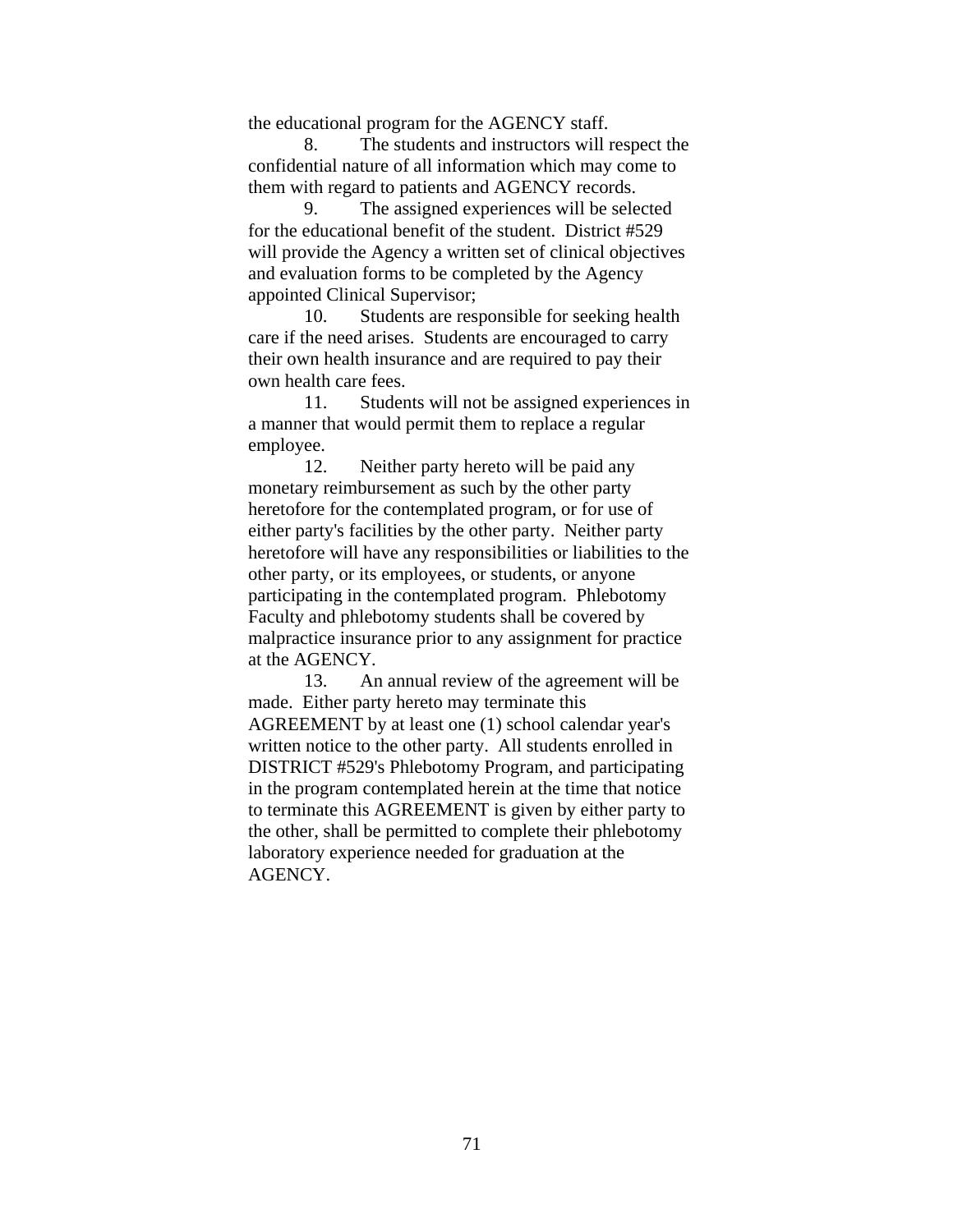IN WITNESS WHEREOF, the undersigned signatures have caused this instrument to be executed by its duly authorized officials the \_\_\_\_\_\_\_\_\_\_\_\_\_ day of

AGENCY ILLINOIS EASTERN

.

COMMUNITY COLLEGES District 529 OLNEY CENTRAL COLLEGE

\_\_\_\_\_\_\_\_\_\_\_\_\_\_\_\_\_\_\_\_\_\_\_\_\_\_\_\_\_\_\_\_\_ Director of Medical Laboratory Services

\_\_\_\_\_\_\_\_\_\_\_\_\_\_\_\_\_\_\_\_\_\_\_\_\_\_\_\_\_\_\_\_\_

Phlebotomy Instructor

\_\_\_\_\_\_\_\_\_\_\_\_\_\_\_\_\_\_\_\_\_\_\_\_\_\_\_\_\_\_\_\_\_\_\_\_ Associate Dean of Nursing &Allied Health

\_\_\_\_\_\_\_\_\_\_\_\_\_\_\_\_\_\_\_\_\_\_\_\_\_\_\_\_\_\_\_\_\_

Administrator, Hospital or Agency

President, Olney Central College

 $\overline{\phantom{a}}$  ,  $\overline{\phantom{a}}$  ,  $\overline{\phantom{a}}$  ,  $\overline{\phantom{a}}$  ,  $\overline{\phantom{a}}$  ,  $\overline{\phantom{a}}$  ,  $\overline{\phantom{a}}$  ,  $\overline{\phantom{a}}$  ,  $\overline{\phantom{a}}$  ,  $\overline{\phantom{a}}$  ,  $\overline{\phantom{a}}$  ,  $\overline{\phantom{a}}$  ,  $\overline{\phantom{a}}$  ,  $\overline{\phantom{a}}$  ,  $\overline{\phantom{a}}$  ,  $\overline{\phantom{a}}$ 

 $\overline{\phantom{a}}$  ,  $\overline{\phantom{a}}$  ,  $\overline{\phantom{a}}$  ,  $\overline{\phantom{a}}$  ,  $\overline{\phantom{a}}$  ,  $\overline{\phantom{a}}$  ,  $\overline{\phantom{a}}$  ,  $\overline{\phantom{a}}$  ,  $\overline{\phantom{a}}$  ,  $\overline{\phantom{a}}$  ,  $\overline{\phantom{a}}$  ,  $\overline{\phantom{a}}$  ,  $\overline{\phantom{a}}$  ,  $\overline{\phantom{a}}$  ,  $\overline{\phantom{a}}$  ,  $\overline{\phantom{a}}$ Chairman, IECC Board of Trustees

Illinois Eastern Community Colleges, District 529, does not discriminate on the basis of race, color, religion, gender, age, disability, national origin, or veteran status. Illinois Eastern Community Colleges adheres to the Federal Regulations of the Americans with Disabilities Act of 1990 and offers appropriate services or activities with reasonable accommodations to any qualified disabled individual upon request.

Adopted 6-2005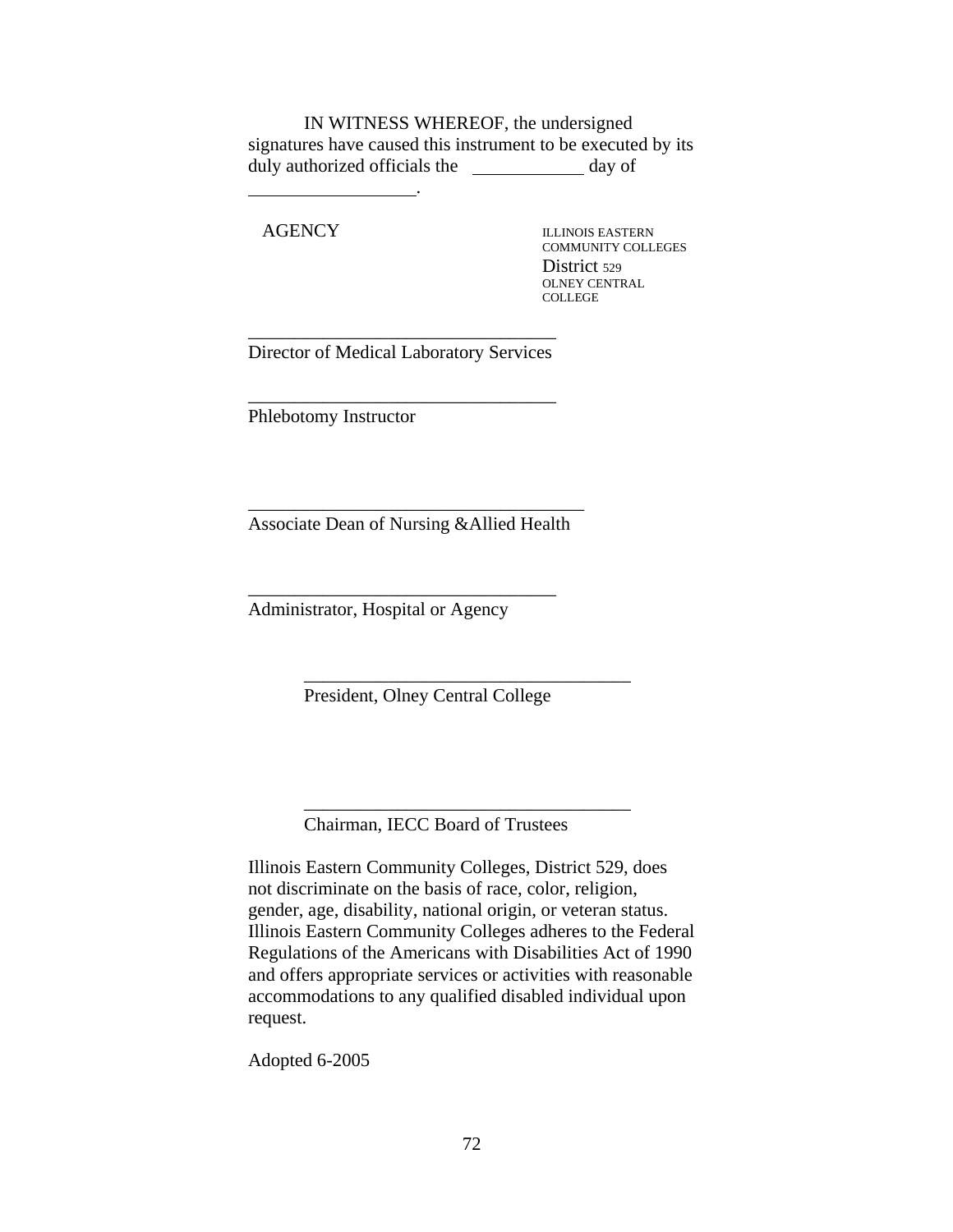# **Bid Committee Report**

**None**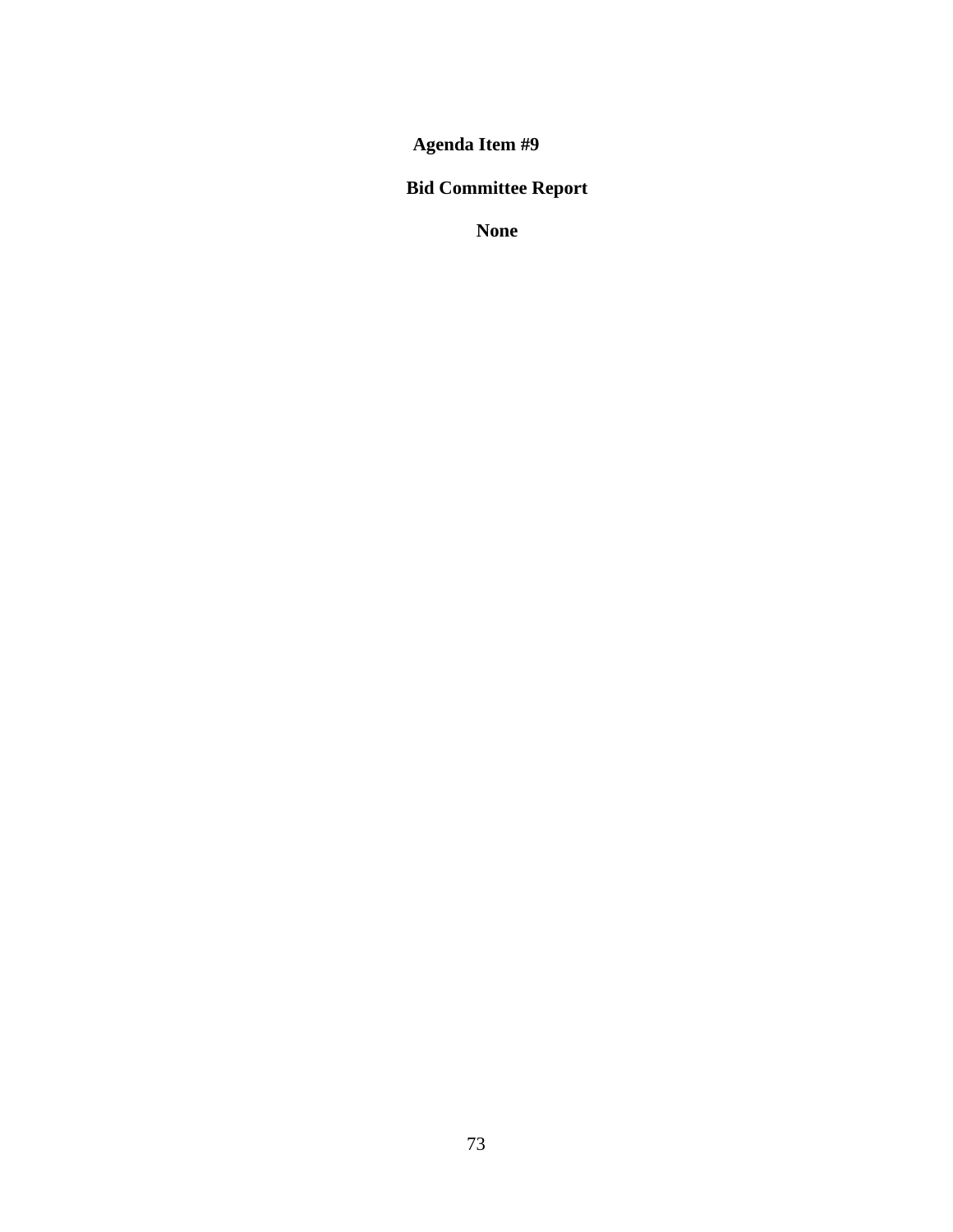### **District Finance**

**A. Financial Report B. Approval of Financial Obligations**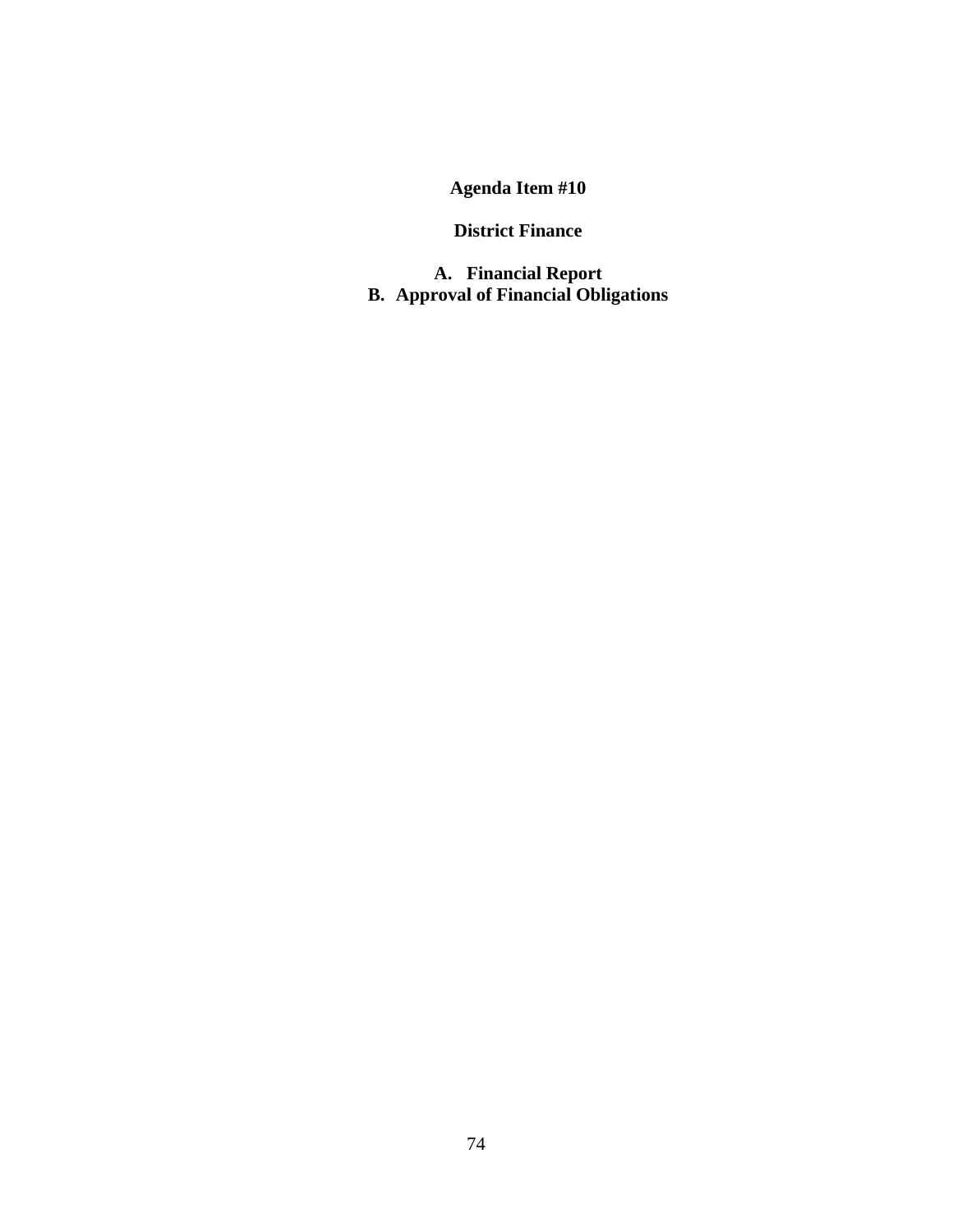### **ILLINOIS EASTERN COMMUNITY COLLEGES DISTRICT #529**

## **TREASURER'S REPORT December 31, 2017**

| <b>FUND</b>                                      | <b>BALANCE</b> |
|--------------------------------------------------|----------------|
| <b>Educational</b>                               | \$6,389,547.98 |
| <b>Operations &amp; Maintenance</b>              | \$1,129,267.73 |
| <b>Operations &amp; Maintenance (Restricted)</b> | \$1,147,444.05 |
| <b>Bond &amp; Interest</b>                       | \$361,415.72   |
| <b>Auxiliary</b>                                 | (\$150,552.90) |
| <b>Restricted Purposes</b>                       | (\$19,684.59)  |
| <b>Working Cash</b>                              | \$210,353.42   |
| <b>Trust &amp; Agency</b>                        | \$468,607.49   |
| <b>Audit</b>                                     | (\$1,723.25)   |
| <b>Liability, Protection &amp; Settlement</b>    | \$687,572.79   |
|                                                  |                |
|                                                  |                |

# **TOTAL ALL FUNDS \$10,222,248.44**

**Respectfully submitted,**

**Roger Browning, Treasurer**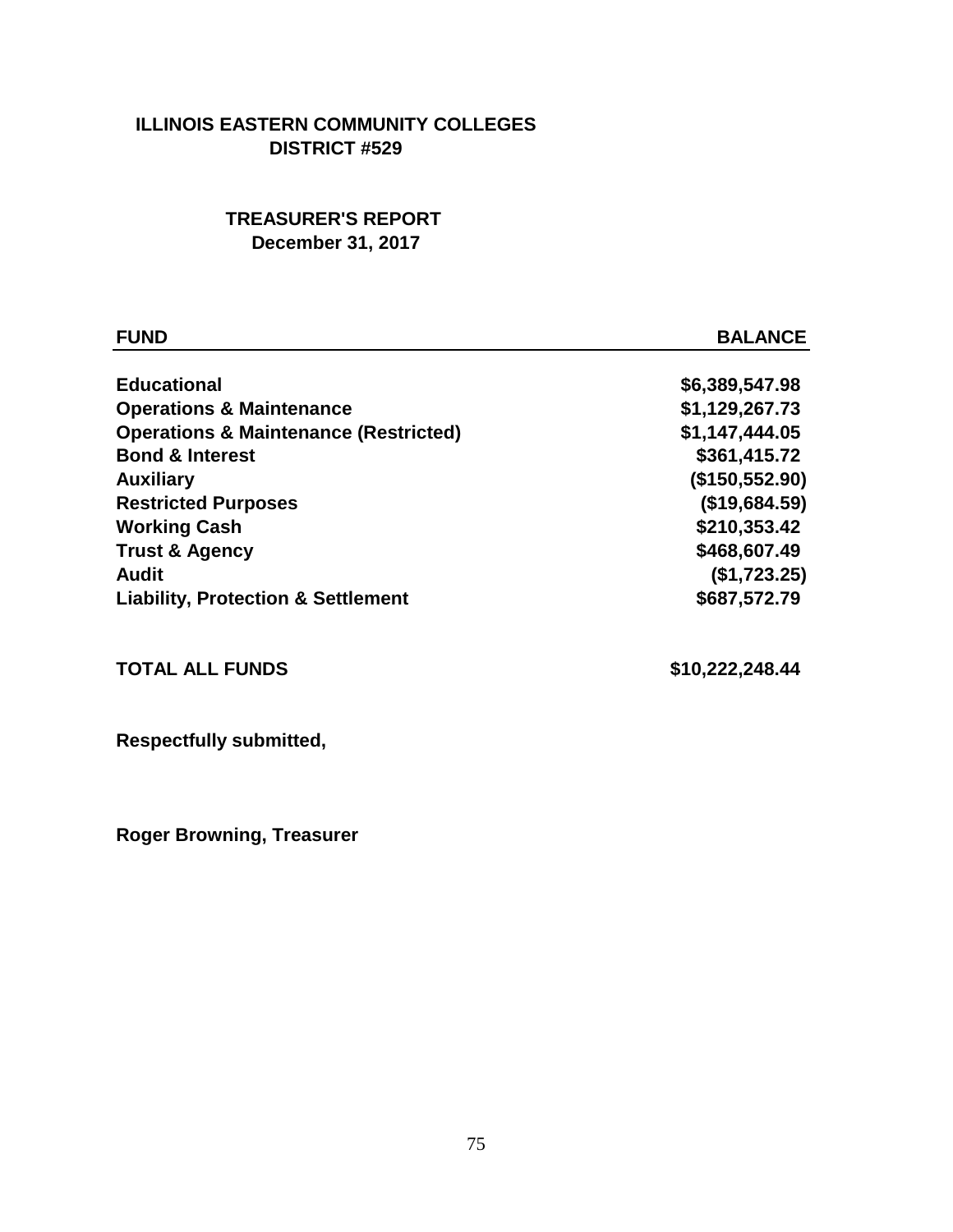#### **ILLINOIS EASTERN COMMUNITY COLLEGES Combined Balance Sheet - All Funds December 31, 2017**

|                                                        | <b>Fiscal</b> |
|--------------------------------------------------------|---------------|
|                                                        | Year          |
|                                                        | 2018          |
| ASSETS:                                                |               |
| CASH                                                   | 10,222,248    |
| <b>IMPREST FUND</b>                                    | 21,300        |
| <b>CHECK CLEARING</b>                                  | 12,500        |
| <b>INVESTMENTS</b>                                     | 18,590,000    |
| <b>RECEIVABLES</b>                                     | 5,494,255     |
| <b>ACCRUED REVENUE</b>                                 |               |
| <b>INTERFUND RECEIVABLES</b>                           |               |
| <b>INVENTORY</b>                                       | 507,898       |
| OTHER ASSETS                                           | 456,087       |
| FIXED ASSETS (Net of Depr)                             | 17,349,514    |
| TOTAL ASSETS AND OTHER DEBITS:                         | 52,653,802    |
| LIABILITIES:                                           |               |
| PAYROLL DEDUCTIONS PAYABLE                             | 381,553       |
| <b>ACCOUNTS PAYABLE</b>                                | 69,133        |
| <b>ACCRUED EXPENSES</b>                                |               |
| <b>INTERFUND PAYABLES</b>                              |               |
| DEFERRED REVENUE                                       |               |
| L-T DEBT GROUP (FUND 9)                                | 9,391,550     |
| <b>OTHER LIABILITIES</b>                               |               |
| TOTAL LIABILITIES:                                     | 9,842,236     |
| <b>EQUITY AND OTHER CREDITS:</b>                       |               |
| <b>FUND BALANCE</b>                                    | 8,524,712     |
| PR YR BDGTED CHANGE TO FUND BALANCE                    | (243, 431)    |
| <b>INVESTMENT IN PLANT (Net of Depr)</b>               | 17,349,514    |
| <b>FUND BALANCES:</b>                                  |               |
| OTHER FUND BALANCES                                    | 19,472,556    |
| OTHER FUND BALANCES RECOGNIZED AS A LIABILITY (FUND 9) | (9,391,550)   |
| <b>RESERVE FOR ENCUMBRANCES</b>                        | 7,099,765     |
| TOTAL EQUITY AND OTHER CREDITS                         | 42,811,566    |
| TOTAL LIABILITIES, EQUITY, AND OTHER CREDITS           | 52,653,802    |

#### **ALL FUNDS**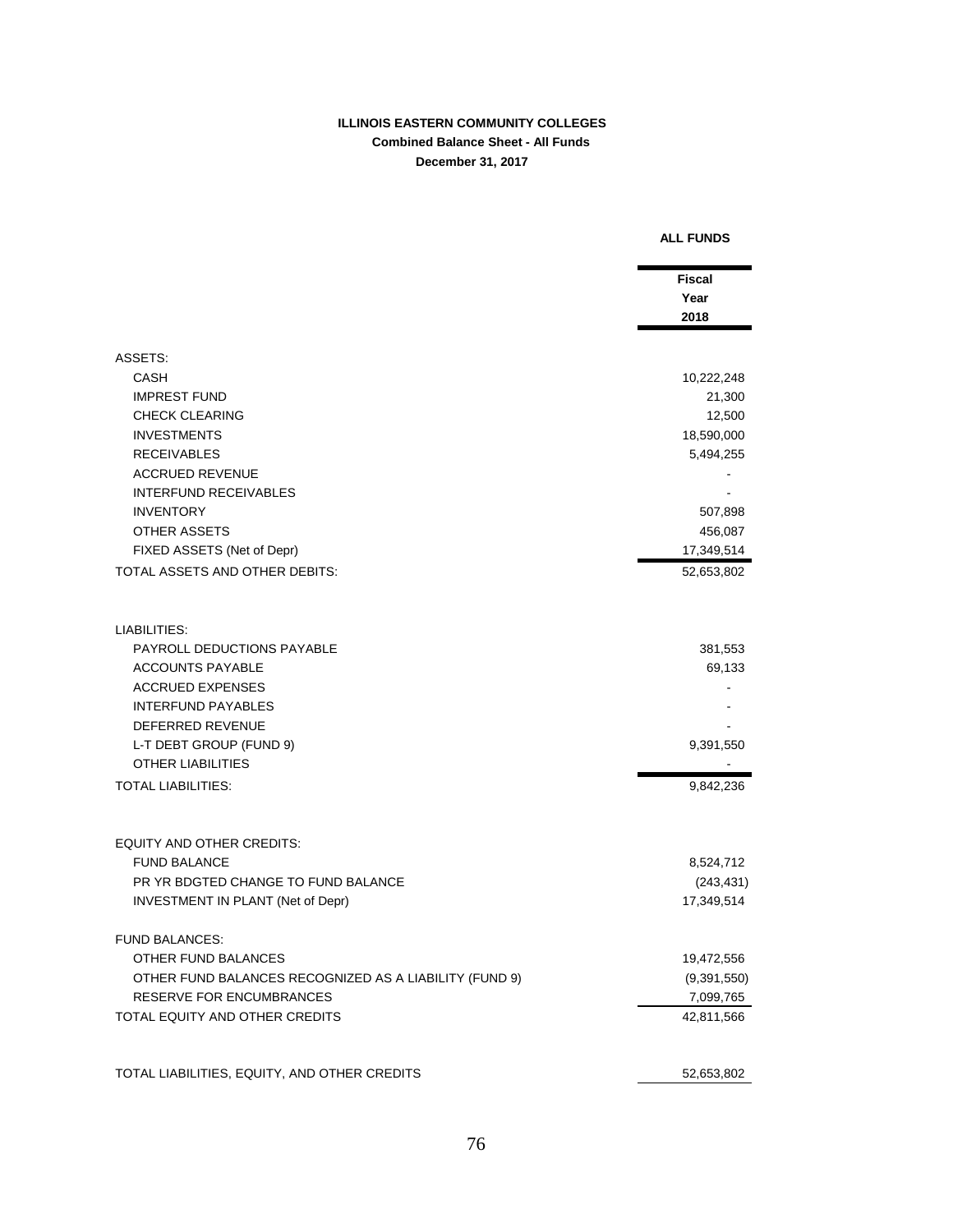#### **ILLINOIS EASTERN COMMUNITY COLLEGES Combined Statement of Revenues, Expenses, and Changes in Net Assets AS OF December 31, 2017**

**ALL FUNDS**

|                                 | 2018<br>FY.  |
|---------------------------------|--------------|
|                                 | YEAR-TO-DATE |
| <b>REVENUES:</b>                |              |
| LOCAL GOVT SOURCES              | 6,518,726    |
| STATE GOVT SOURCES              | 5,166,832    |
| STUDENT TUITION & FEES          | 11,427,522   |
| SALES & SERVICE FEES            | 1,821,395    |
| <b>FACILITIES REVENUE</b>       | 5,855        |
| <b>INVESTMENT REVENUE</b>       | 73,785       |
| <b>OTHER REVENUES</b>           | 157,904      |
| TOTAL REVENUES:                 | 25, 172, 019 |
|                                 |              |
|                                 |              |
| <b>EXPENDITURES:</b>            |              |
| <b>INSTRUCTION</b>              | 5,137,740    |
| <b>ACADEMIC SUPPORT</b>         | 243,740      |
| STUDENT SERVICES                | 734,672      |
| PUBLIC SERV/CONT ED             | 2,530        |
| OPER & MAINT PLANT              | 1,459,810    |
| INSTITUTIONAL SUPPORT           | 5,212,943    |
| <b>SCH/STUDENT GRNT/WAIVERS</b> | 3,990,810    |
| <b>AUXILIARY SERVICES</b>       | 2,679,245    |
| <b>TOTAL EXPENDITURES:</b>      | 19,461,490   |
|                                 |              |
|                                 |              |
| TRANSFERS AMONG FUNDS:          |              |
| <b>INTERFUND TRANSFERS</b>      | 0            |
| TOTAL TRANSFERS AMONG FUNDS:    | 0            |

| NET INCREASE/DECREASE IN NET ASSETS |  | 5,710,529 |  |
|-------------------------------------|--|-----------|--|
|                                     |  |           |  |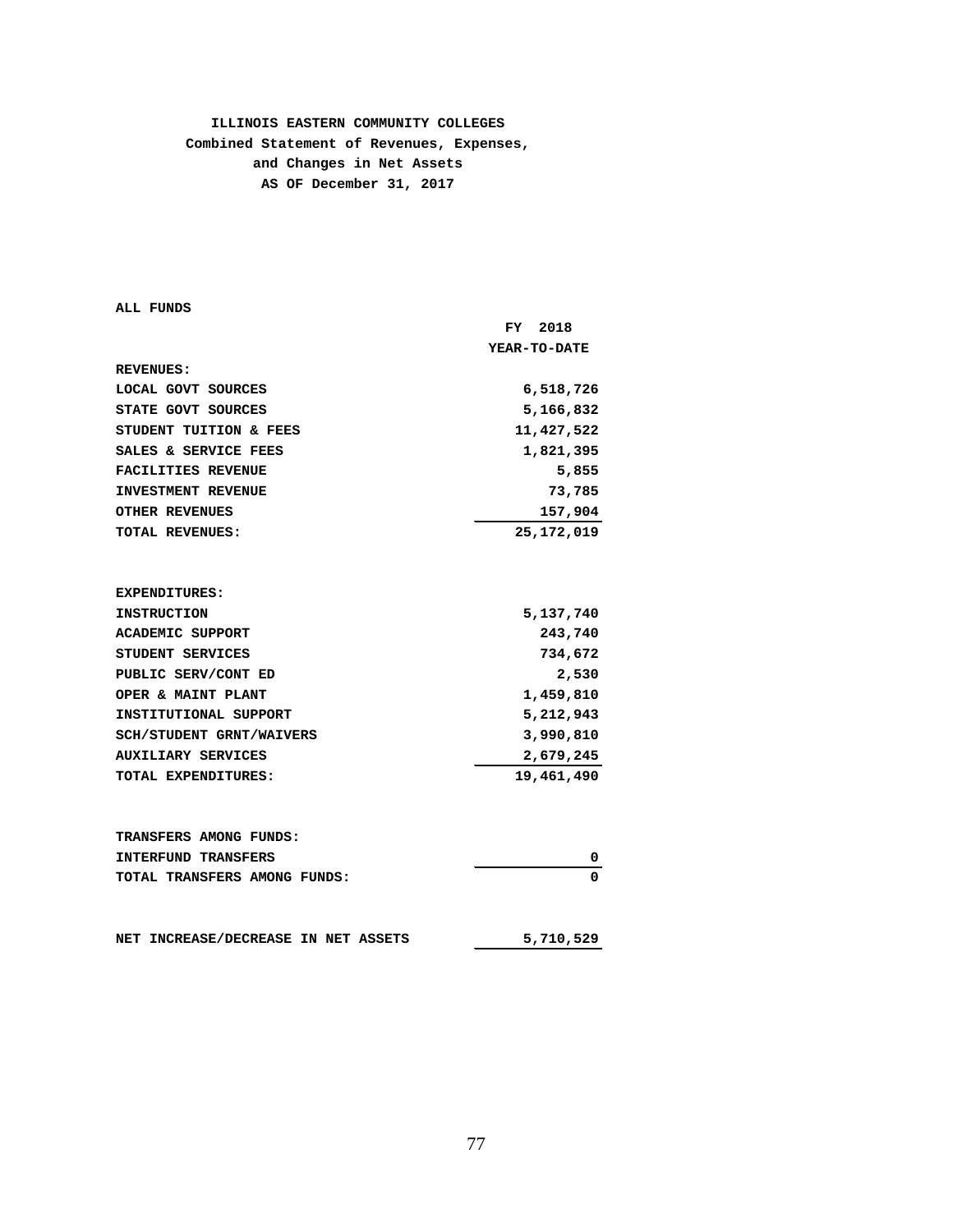#### **Illinois Eastern Community Colleges Operating Fund Analysis CASH BASIS July 1, 2017 -- December 31, 2017**

| <b>REVENUES:</b>                        | <b>Education</b><br><b>Fund</b> | <b>O &amp; M</b><br><b>Fund</b> | <b>Total</b><br>Operating<br><b>Funds</b> |
|-----------------------------------------|---------------------------------|---------------------------------|-------------------------------------------|
| <b>Local Government Sources</b>         | 2,647,668                       | 1,134,705                       | 3,782,373                                 |
| State Government Sources - Current Year | 5,166,832                       |                                 | 5,166,832                                 |
| State Government Sources - Prior Year   | 3,227,904                       |                                 | 3,227,904                                 |
| Net Tuition and Fees                    | 2,870,583                       | 1,189,868                       | 4,060,451                                 |
| Sales & Service Fees                    | 24,954                          | 60                              | 25,014                                    |
| <b>Facilities Revenue</b>               |                                 | 5,350                           | 5,350                                     |
| <b>Investment Revenue</b>               | 41,169                          | 9,687                           | 50,856                                    |
| <b>Other Revenues</b>                   | 24,312                          |                                 | 24,312                                    |
| <b>TOTAL REVENUES:</b>                  | 14,003,422                      | 2,339,670                       | 16,343,092                                |
| <b>EXPENDITURES:</b>                    |                                 |                                 |                                           |
| <b>Salaries</b>                         | 6,656,103                       | 409,242                         | 7,065,345                                 |
| <b>Employee Benefits</b>                | 1,070,619                       | 88,697                          | 1,159,316                                 |
| <b>Contractual Services</b>             | 145,686                         | 257,021                         | 402,707                                   |
| <b>Materials</b>                        | 687,169                         | 96,666                          | 783,835                                   |
| <b>Travel &amp; Staff Development</b>   | 76,886                          | 746                             | 77,632                                    |
| <b>Fixed Charges</b>                    | 111,246                         | 8,626                           | 119,872                                   |
| <b>Utilities</b>                        | 27,350                          | 494,682                         | 522,032                                   |
| <b>Capital Outlay</b>                   | 24,400                          | 2,998                           | 27,398                                    |
| Other                                   | 58,993                          | 536                             | 59,529                                    |
| <b>TOTAL EXPENDITURES:</b>              | 8,858,452                       | 1,359,214                       | 10,217,666                                |
| <b>TRANSFERS:</b>                       |                                 |                                 |                                           |
| <b>Interfund Transfers</b>              | (1, 140, 107)                   |                                 | (1, 140, 107)                             |
| <b>TOTAL TRANSFERS:</b>                 | (1, 140, 107)                   |                                 | (1, 140, 107)                             |
| <b>NET INCREASE / (DECREASE)</b>        | 4,004,863                       | 980,456                         | 4,985,319                                 |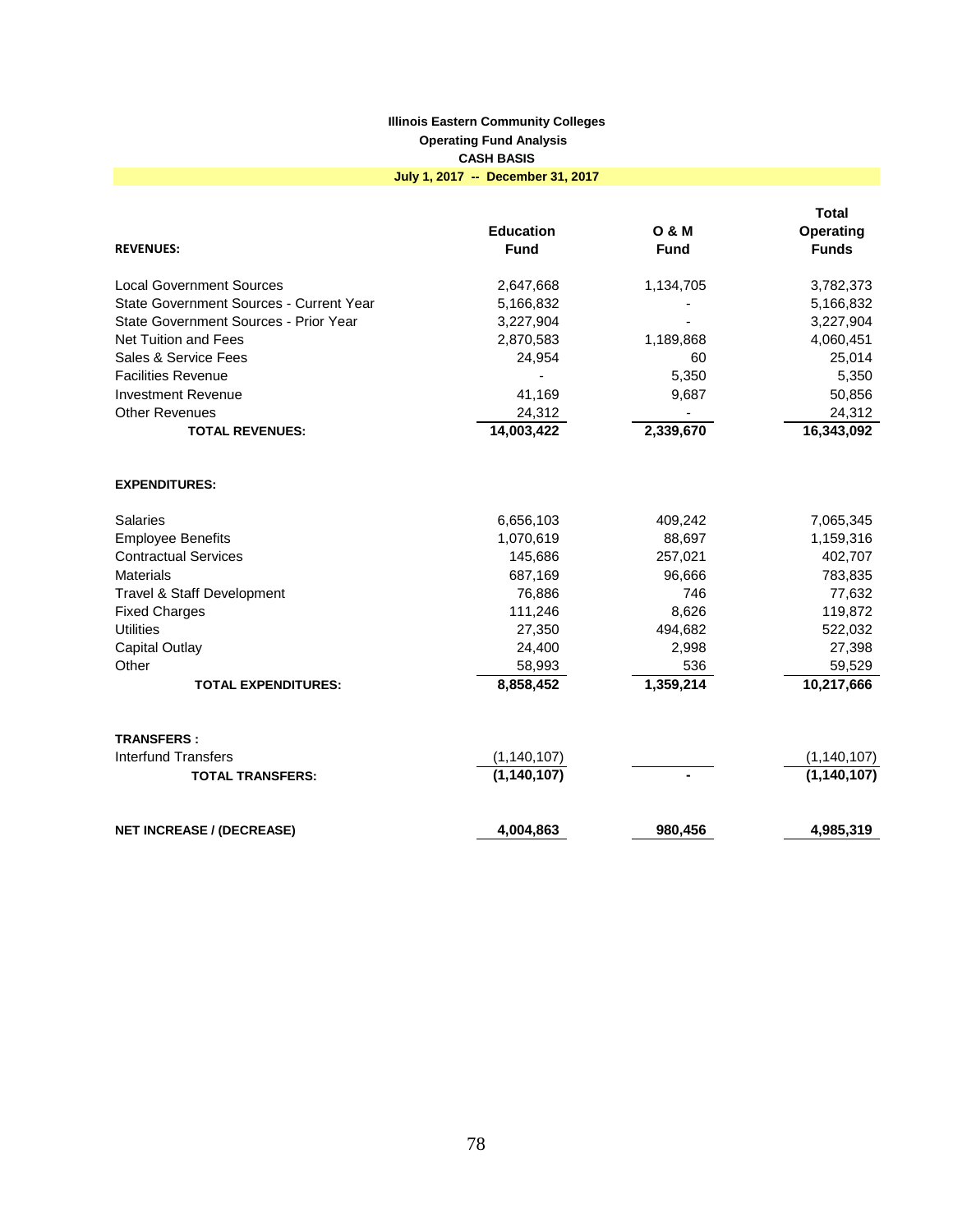#### **ILLINOIS EASTERN COMMUNITY COLLEGES Operating Funds Expense Report December 31, 2017**

|                                       | FY 2018       |                        | FY 2017       |                        | <b>Increase</b><br>(Decrease) |  |
|---------------------------------------|---------------|------------------------|---------------|------------------------|-------------------------------|--|
|                                       | <b>Amount</b> | $%$ of<br><b>Total</b> | <b>Amount</b> | $%$ of<br><b>Total</b> |                               |  |
| <b>Salaries</b>                       | 7,065,345     | 49.73%                 | 7,008,711     | 49.12%                 | 56,634                        |  |
| <b>Employee Benefits</b>              | 1,159,316     | 8.16%                  | 1,109,106     | 7.77%                  | 50,210                        |  |
| <b>Contractual Services</b>           | 402.707       | 2.83%                  | 375.710       | 2.63%                  | 26.997                        |  |
| <b>Materials</b>                      | 783.835       | 5.52%                  | 554.421       | 3.89%                  | 229,414                       |  |
| <b>Travel &amp; Staff Development</b> | 77,632        | 0.55%                  | 76.524        | 0.54%                  | 1,108                         |  |
| <b>Fixed Charges</b>                  | 119.872       | 0.84%                  | 101.612       | 0.71%                  | 18.260                        |  |
| <b>Utilities</b>                      | 522.032       | 3.67%                  | 522.544       | 3.66%                  | (512)                         |  |
| Capital Outlay                        | 27,398        | 0.19%                  | 53,688        | 0.38%                  | (26,290)                      |  |
| Other                                 | 4,050,428     | 28.51%                 | 4,465,250     | 31.30%                 | (414,822)                     |  |
|                                       | 14,208,565    | 100.00%                | 14.267.566    | 100.00%                | (59,001)                      |  |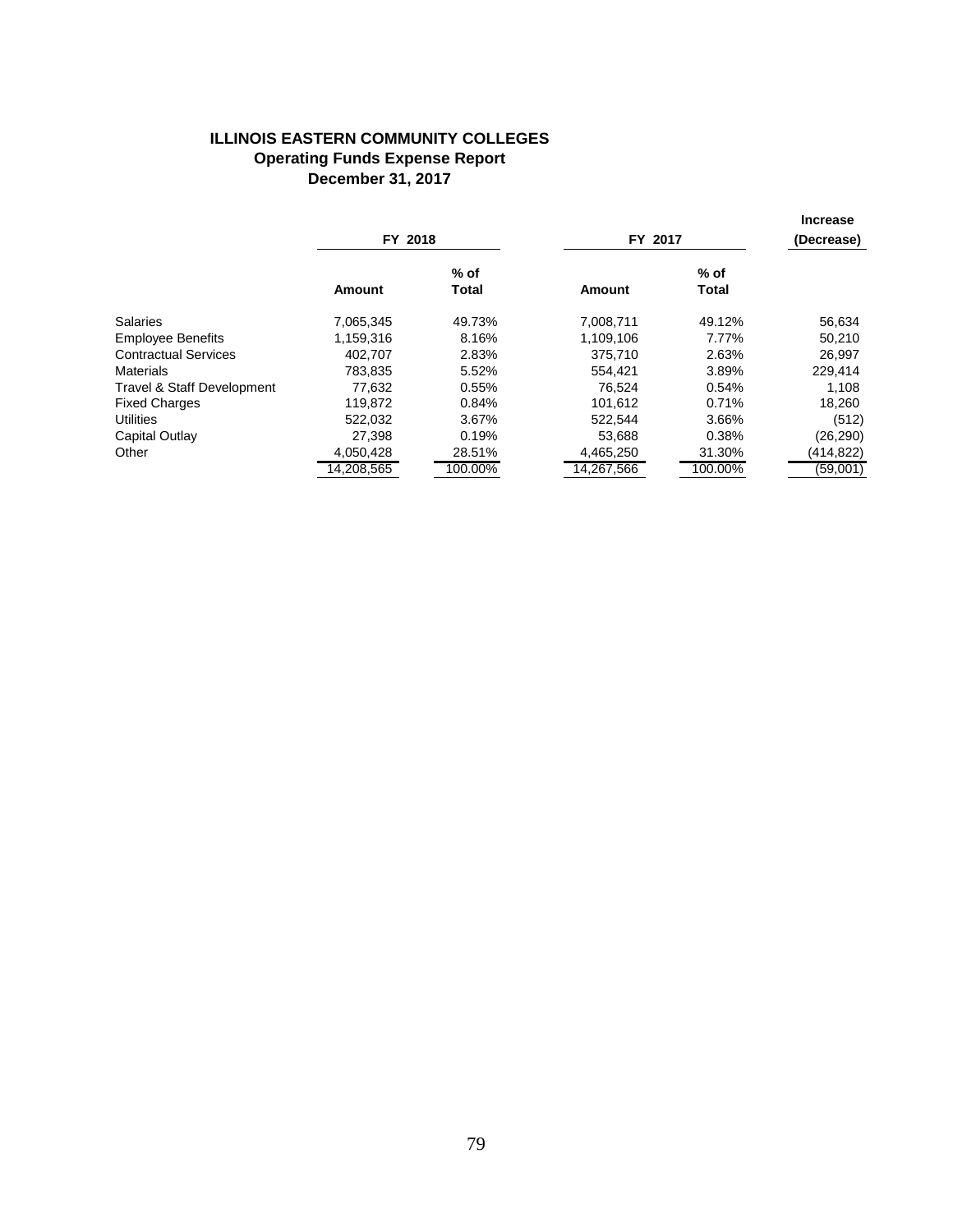**Chief Executive Officer's Report**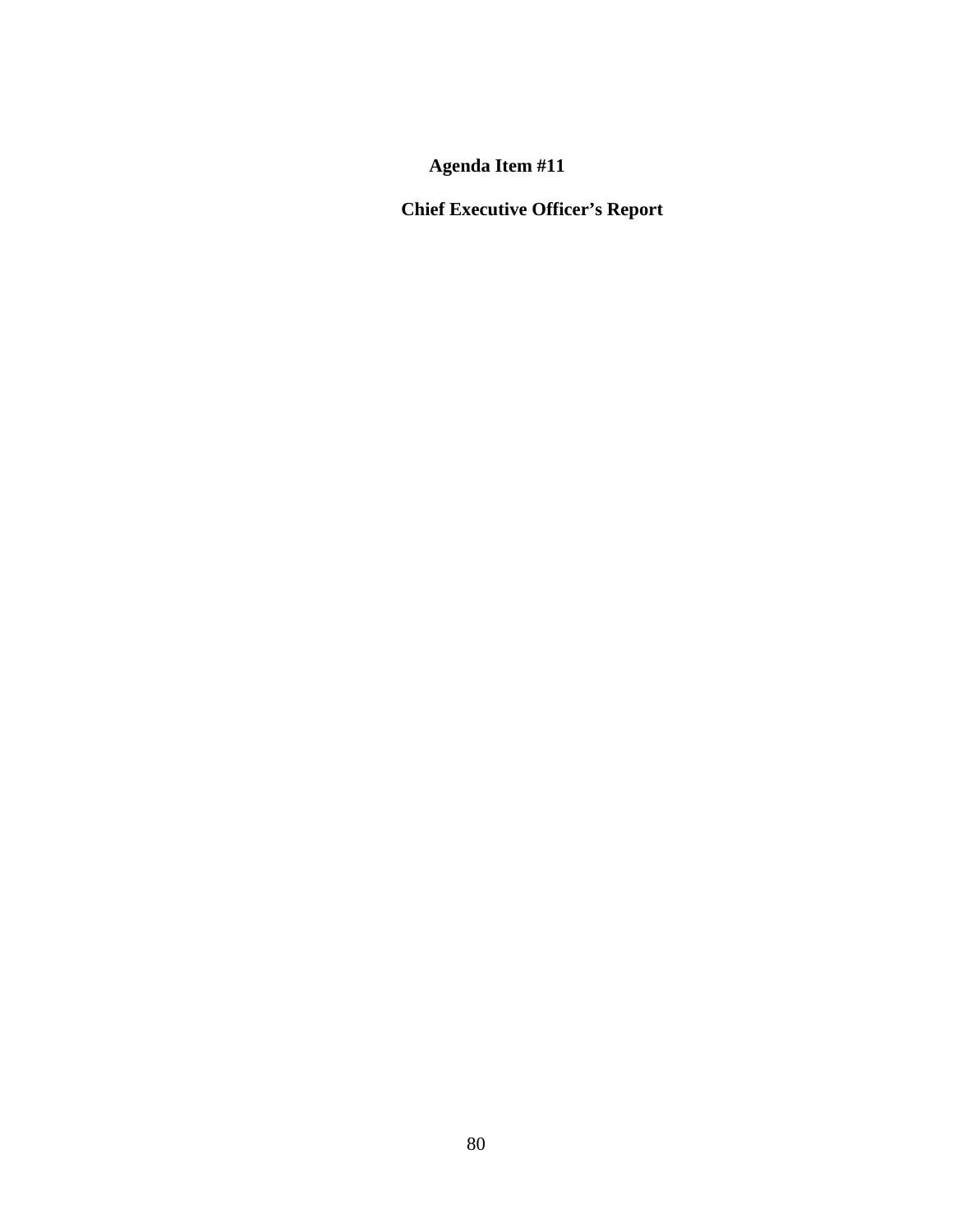**Executive Session**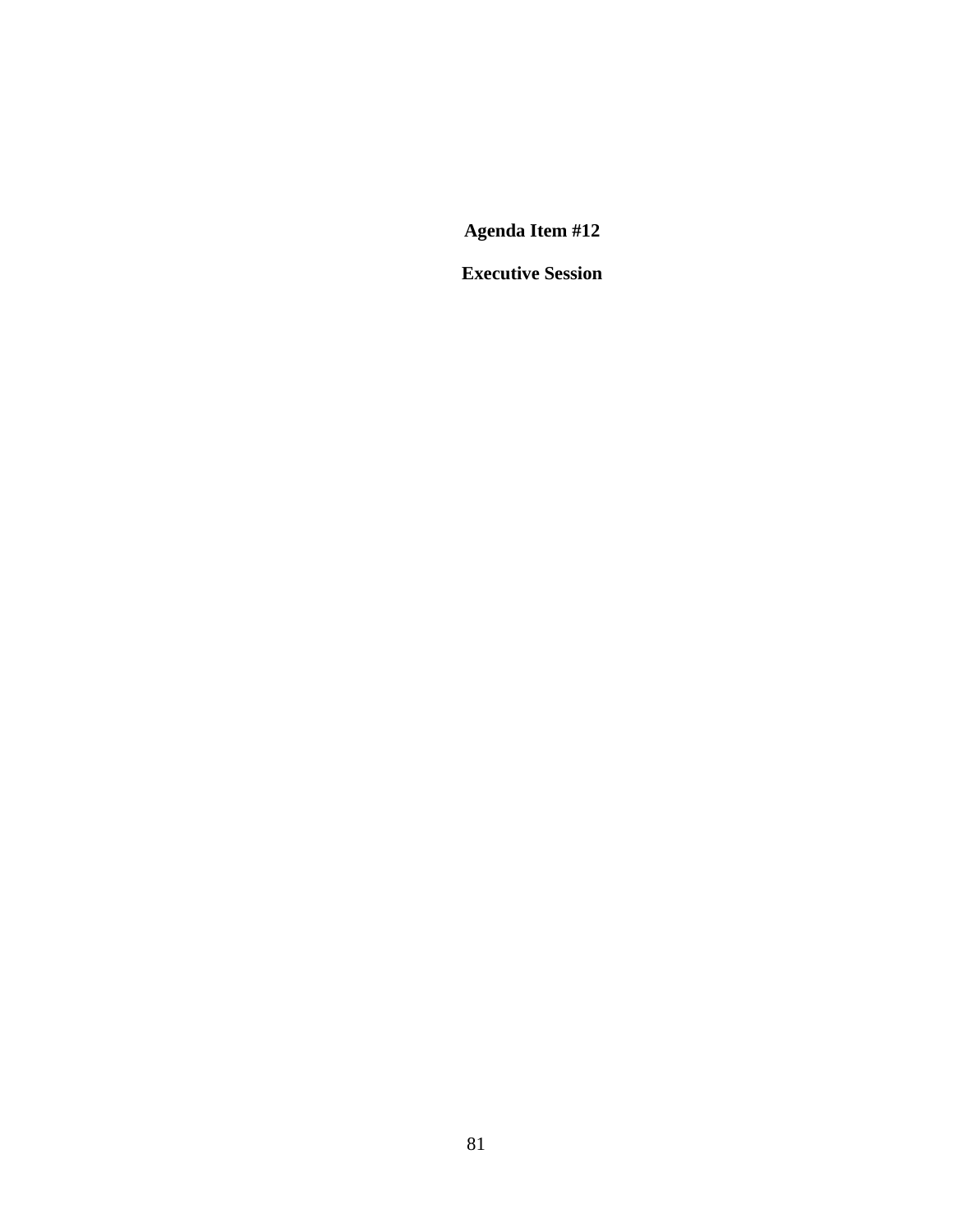**Approval of Executive Session Minutes** 

**A. Written Executive Session Minutes B. Audio Executive Session Minutes**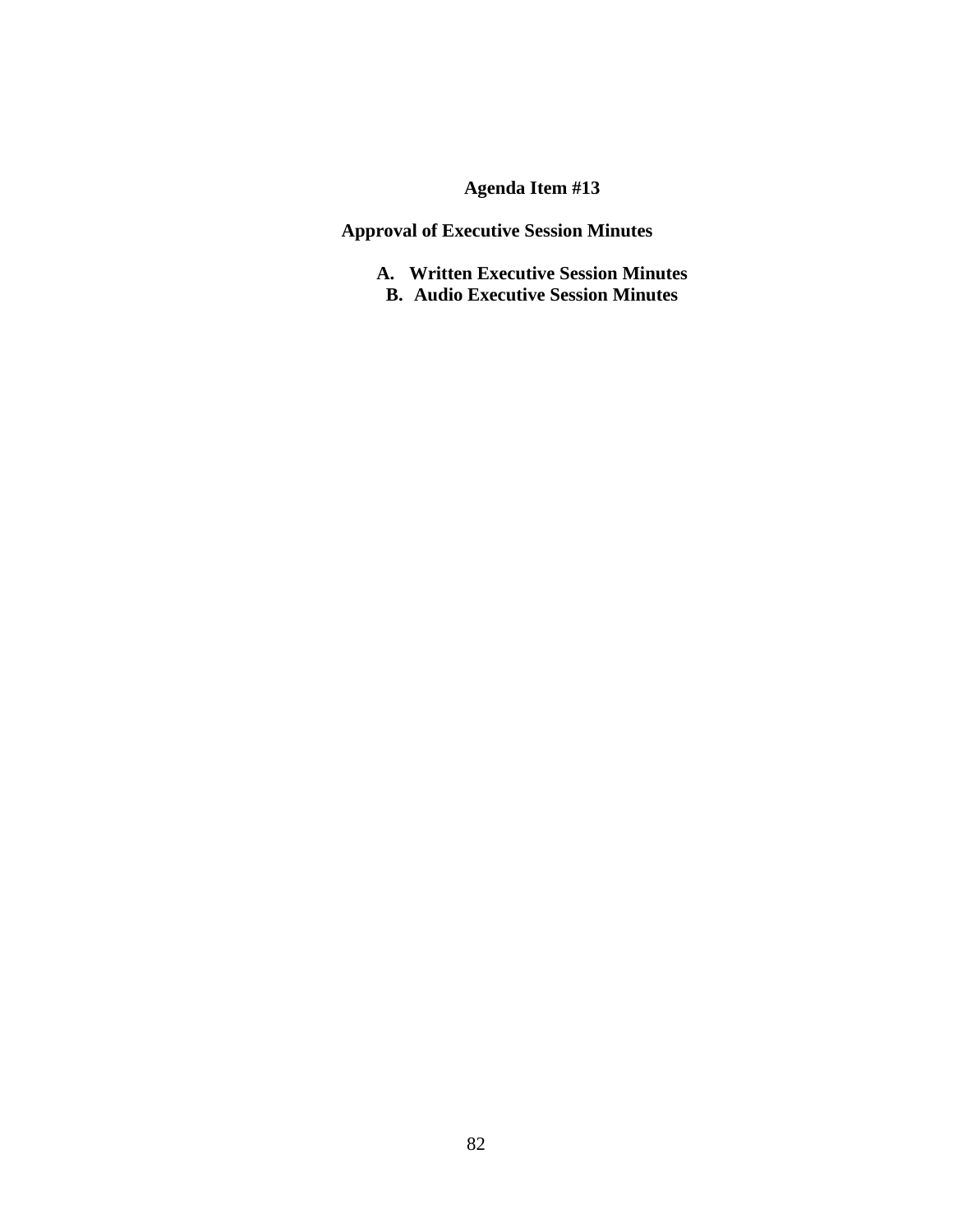**Approval of Personnel Report**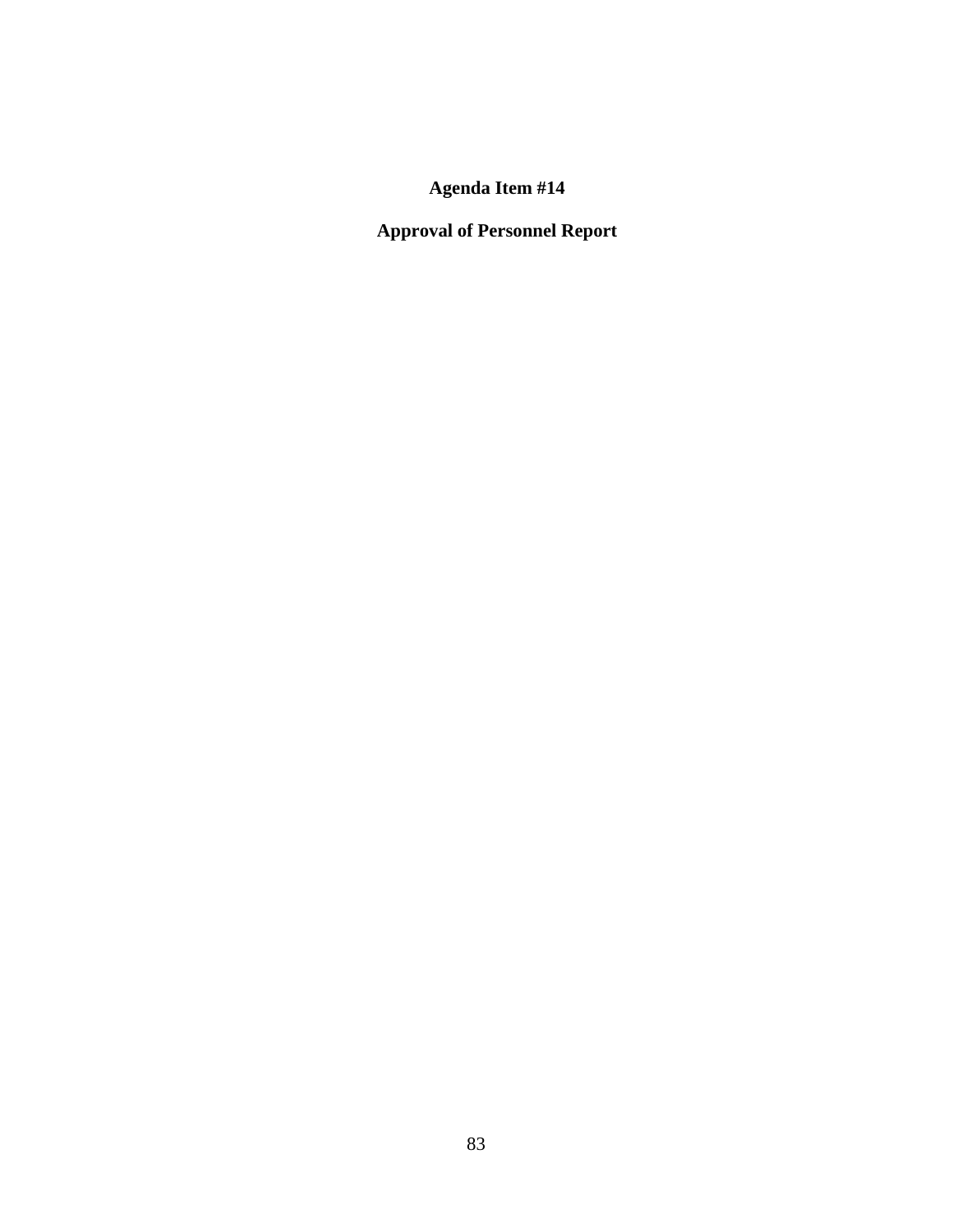# **MEMORANDUM**

**TO:** Board of Trustees

**FROM:** Terry L. Bruce

**DATE:** January 12, 2018

**RE:** Personnel Report

Mr. Chairman, I recommend that the Board of Trustees approve the Personnel Report. Additional information for items 400.2 and 400.3 have been sent under separate cover.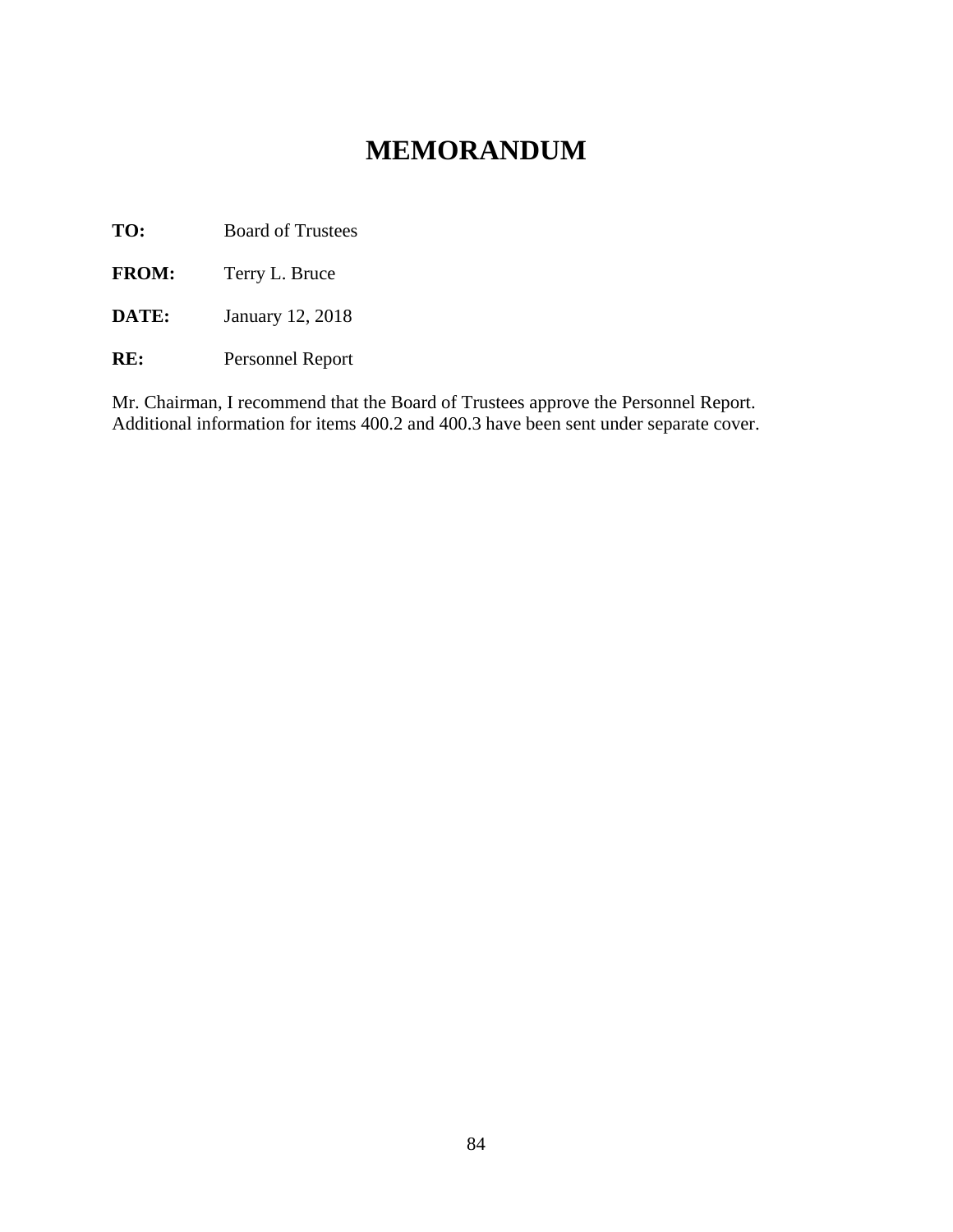# **INDEX**

- **400.1. Administrative Guidelines Changes**
- **400.2. Resignation Ratification**
- **400.3. Retirement Ratification**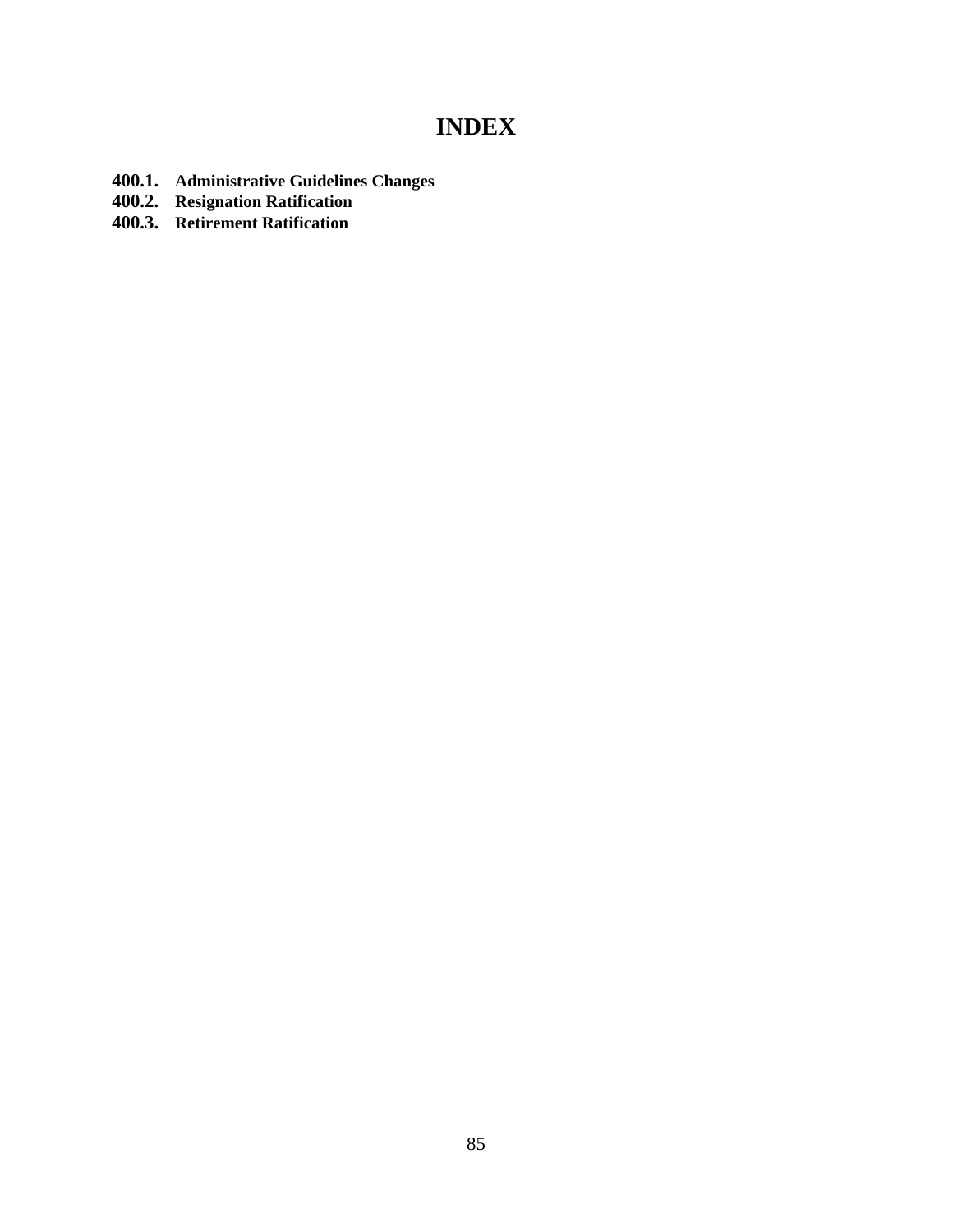# **PERSONNEL REPORT**

### **400.1. Administrative Guidelines Changes**

### **A. Administrative Guidelines Changes for Full-Time Bargaining Unit Faculty**

1. Overload Rate for Instructors/Assistant Professors

| Rate<br>\$535.00 per equated semester hour (load hour)<br>\$550.00 per equated semester hour (load hour) | <b>Effective Date</b><br>Spring 2018<br>Spring 2019      |
|----------------------------------------------------------------------------------------------------------|----------------------------------------------------------|
| 2. Overload Rate for Associate Professors/Professors                                                     |                                                          |
| Rate<br>\$545.00 per equated semester hour (load hour)<br>\$560.00 per equated semester hour (load hour) | <b>Effective Date</b><br><b>Fall 2018</b><br>Spring 2019 |
| 3. Individualized Applied Music                                                                          |                                                          |
| Rate<br>\$170.00 per student, per credit hour                                                            | <b>Effective Date</b><br>Spring 2018                     |
| 4. Summer Rate for Instructors/Assistant Professors                                                      |                                                          |
| Rate<br>\$635.00 per equated semester hour (load hour)<br>\$650.00 per equated semester hour (load hour) | <b>Effective Date</b><br>Summer 2018<br>Summer 2019      |
| 5. Summer Rate for Associate Professors/Professors                                                       |                                                          |
| Rate<br>\$645.00 per equated semester hour (load hour)<br>\$660.00 per equated semester hour (load hour) | <b>Effective Date</b><br>Summer 2018<br>Summer 2019      |

6. Internships and Independent Study (Fall and Spring Semesters)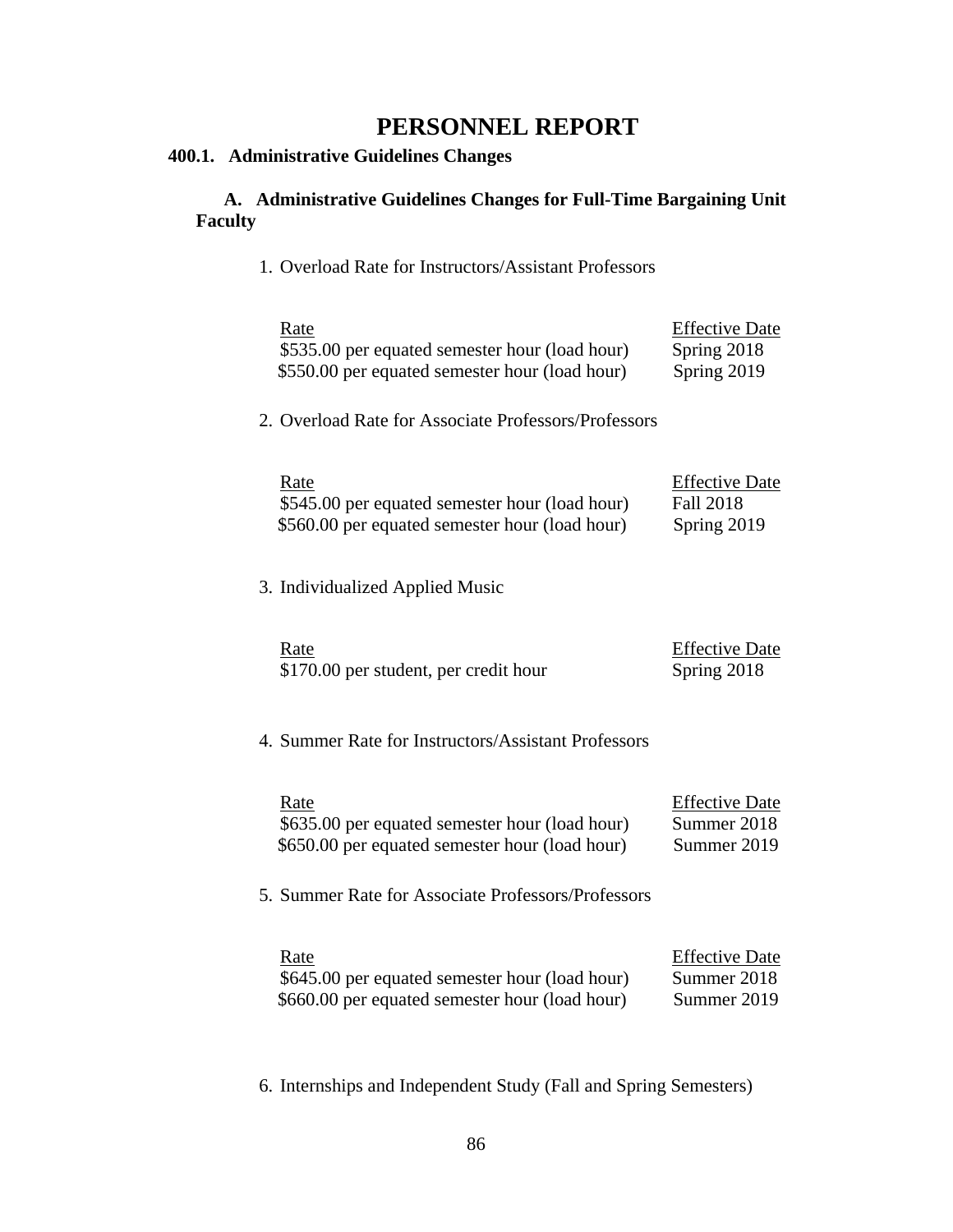|        |  | Rate<br>\$49.00 per student/per credit hour                                                             | <b>Effective Date</b><br>Spring 2018 |
|--------|--|---------------------------------------------------------------------------------------------------------|--------------------------------------|
|        |  | 7. Internships and Independent Study (Summer Semester)                                                  |                                      |
|        |  | <u>Rate</u><br>\$56.00 per student/per credit hour                                                      | <b>Effective Date</b><br>Summer 2018 |
|        |  | B. Administrative Guidelines Changes for Part-time and Full-Time Non-<br><b>Bargaining Unit Faculty</b> |                                      |
|        |  | 1. Part-time Pay Rate                                                                                   |                                      |
|        |  | Rate<br>\$485 per equated hour (load hour)                                                              | <b>Effective Date</b><br>Spring 2018 |
|        |  | 2. Internships and Independent Study (Fall and Spring Semesters)                                        |                                      |
|        |  | Rate<br>\$49.00 per student/per credit hour                                                             | <b>Effective Date</b><br>Summer 2018 |
|        |  | 3. Internships and Independent Study (Summer Semester)                                                  |                                      |
|        |  | Rate<br>\$56.00 per student/per credit hour                                                             | <b>Effective Date</b><br>Summer 2018 |
|        |  | 4. Individualized Applied Music                                                                         |                                      |
|        |  | Rate<br>\$170.00 per student, per credit hour                                                           | <b>Effective Date</b><br>Spring 2018 |
| 400.2. |  | <b>Resignation Ratification</b>                                                                         |                                      |
|        |  | A. Faculty                                                                                              |                                      |

1. Heather Ackman, Nursing Instructor, OCC, effective January 1, 2018

## **400.3. Retirement Ratification**

### **A. Faculty**

**400.2.** 

1. Thomas Baird, Telecommunications Instructor, LTC, effective June 1, 2018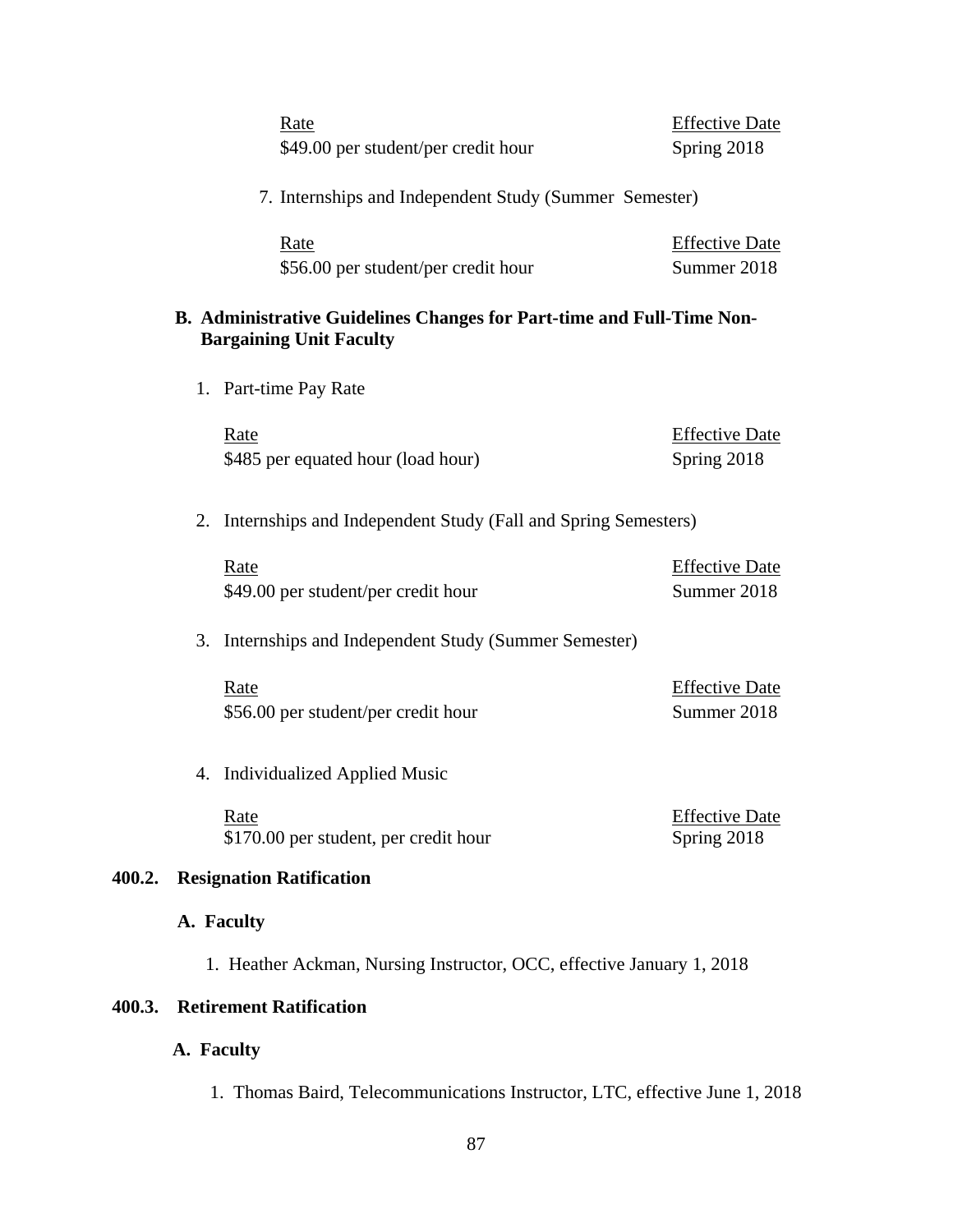# **Collective Bargaining**

**Approval of Two Year Contract with Bargaining Unit Faculty**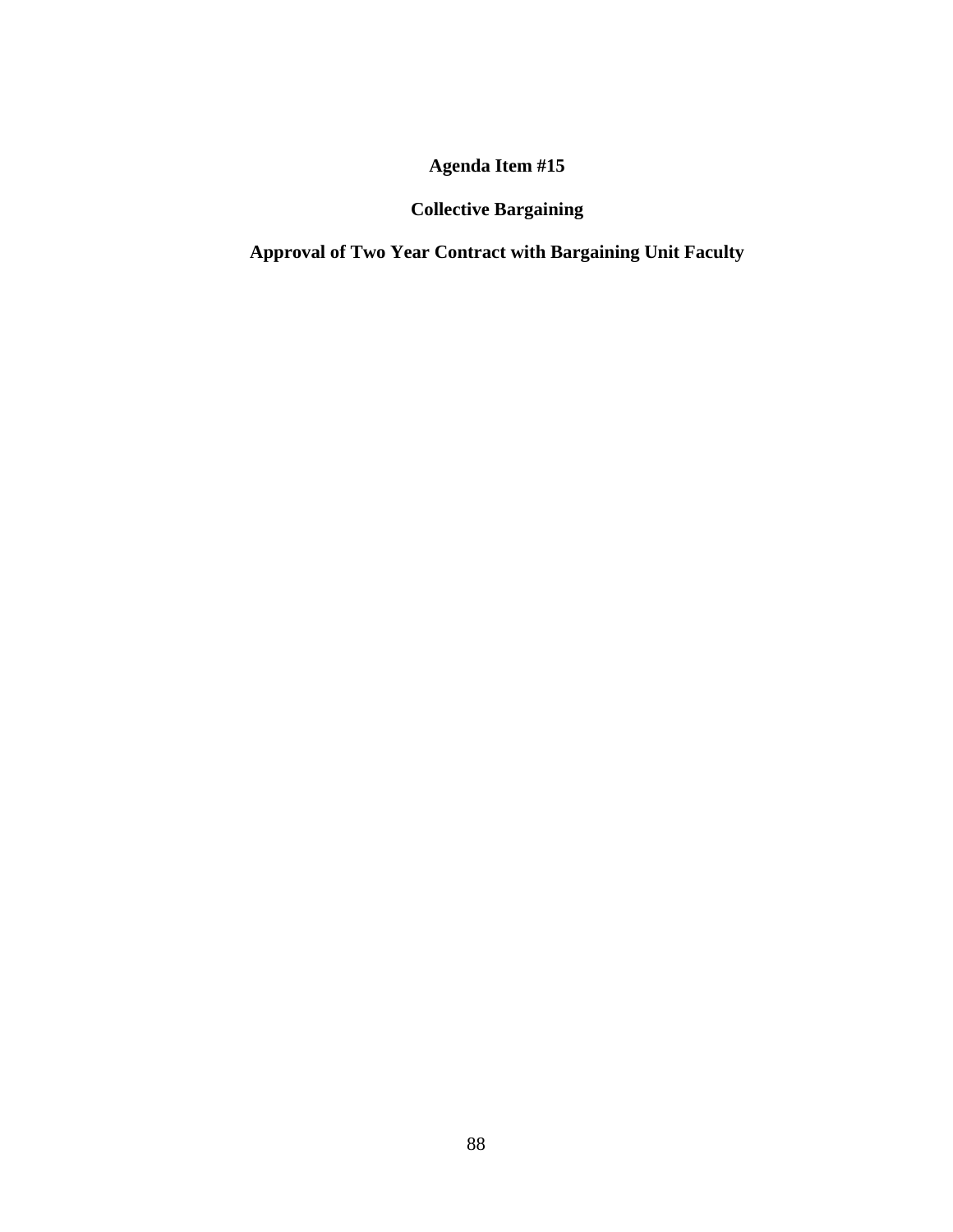**Litigation**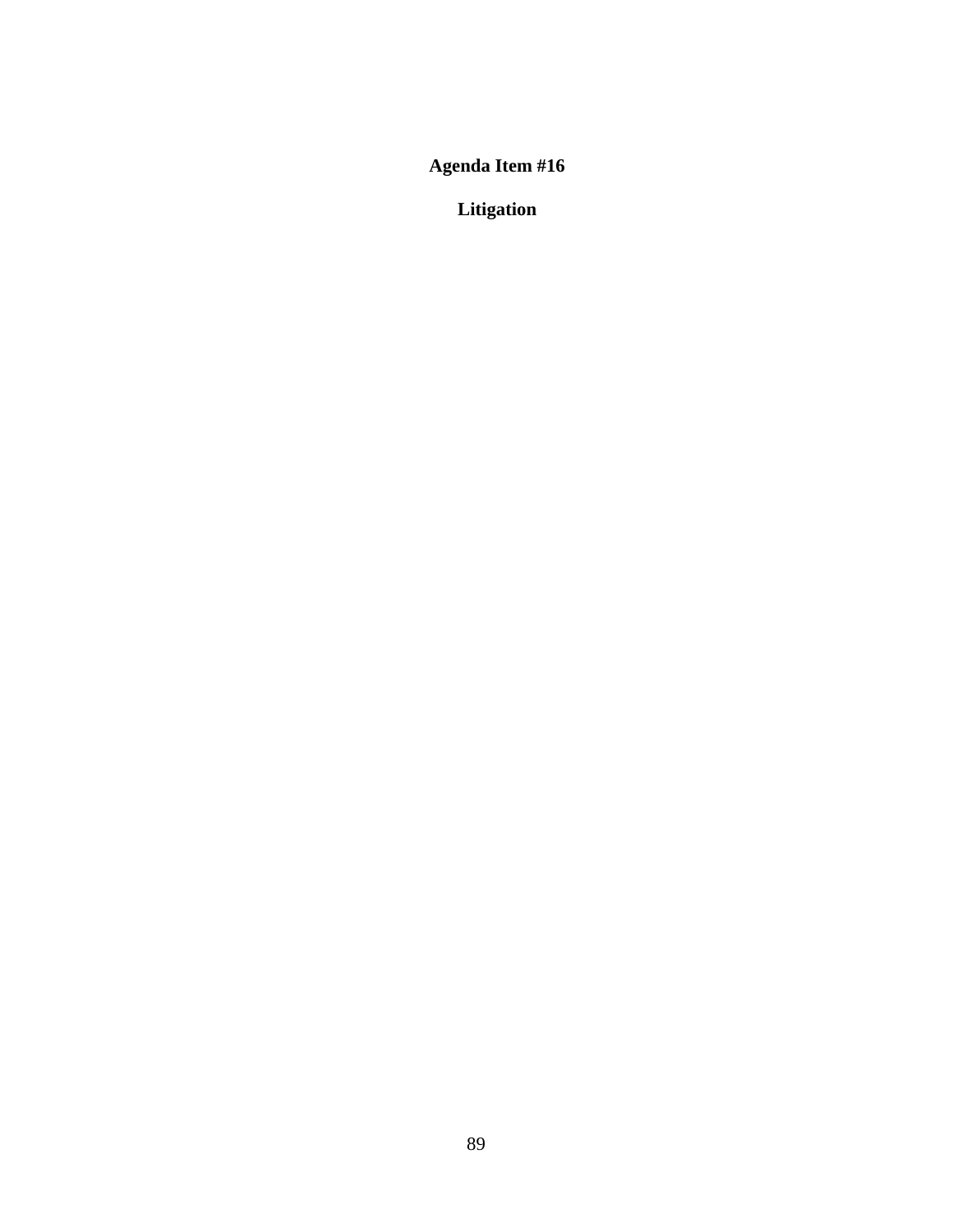**Other Items**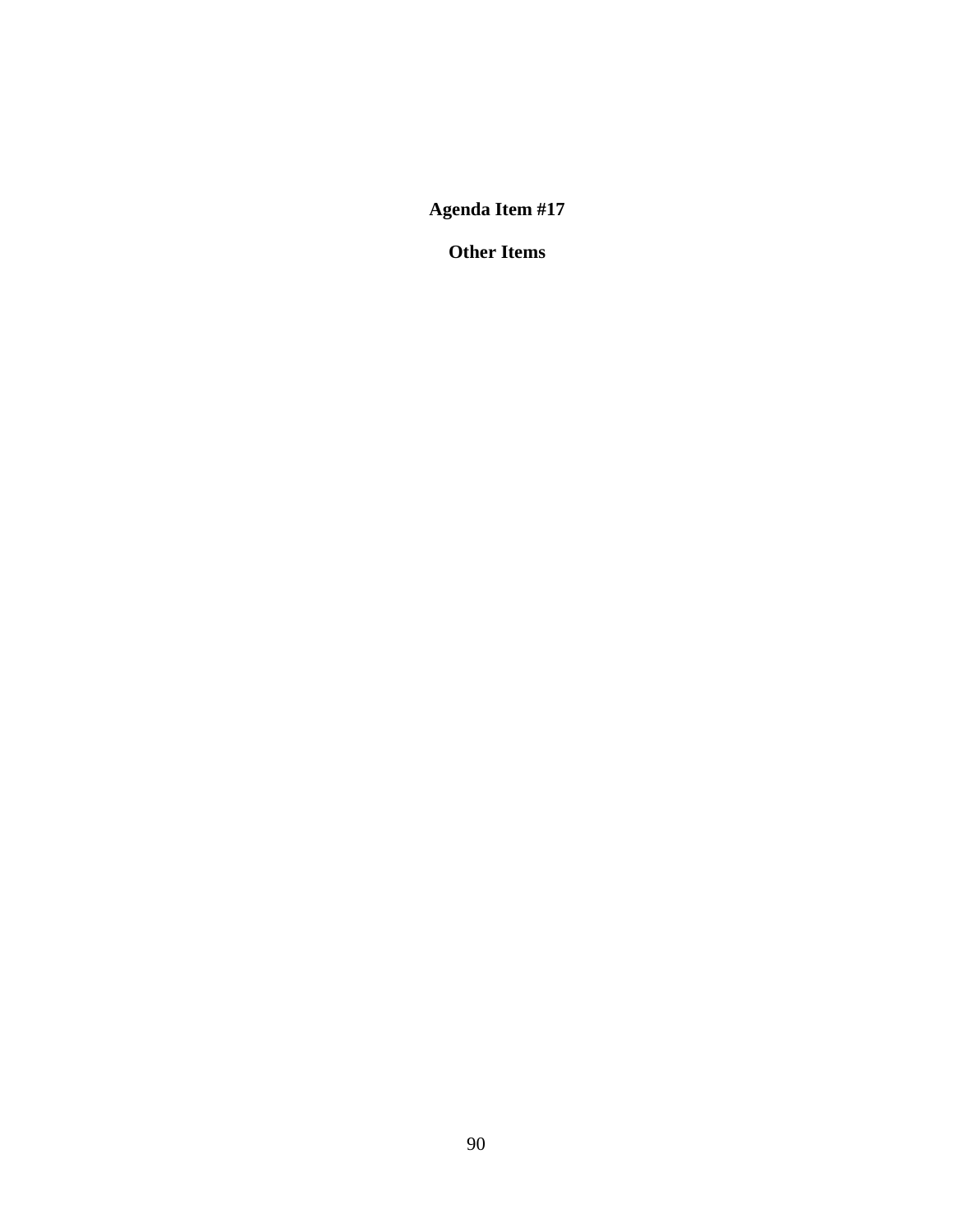**Adjournment**